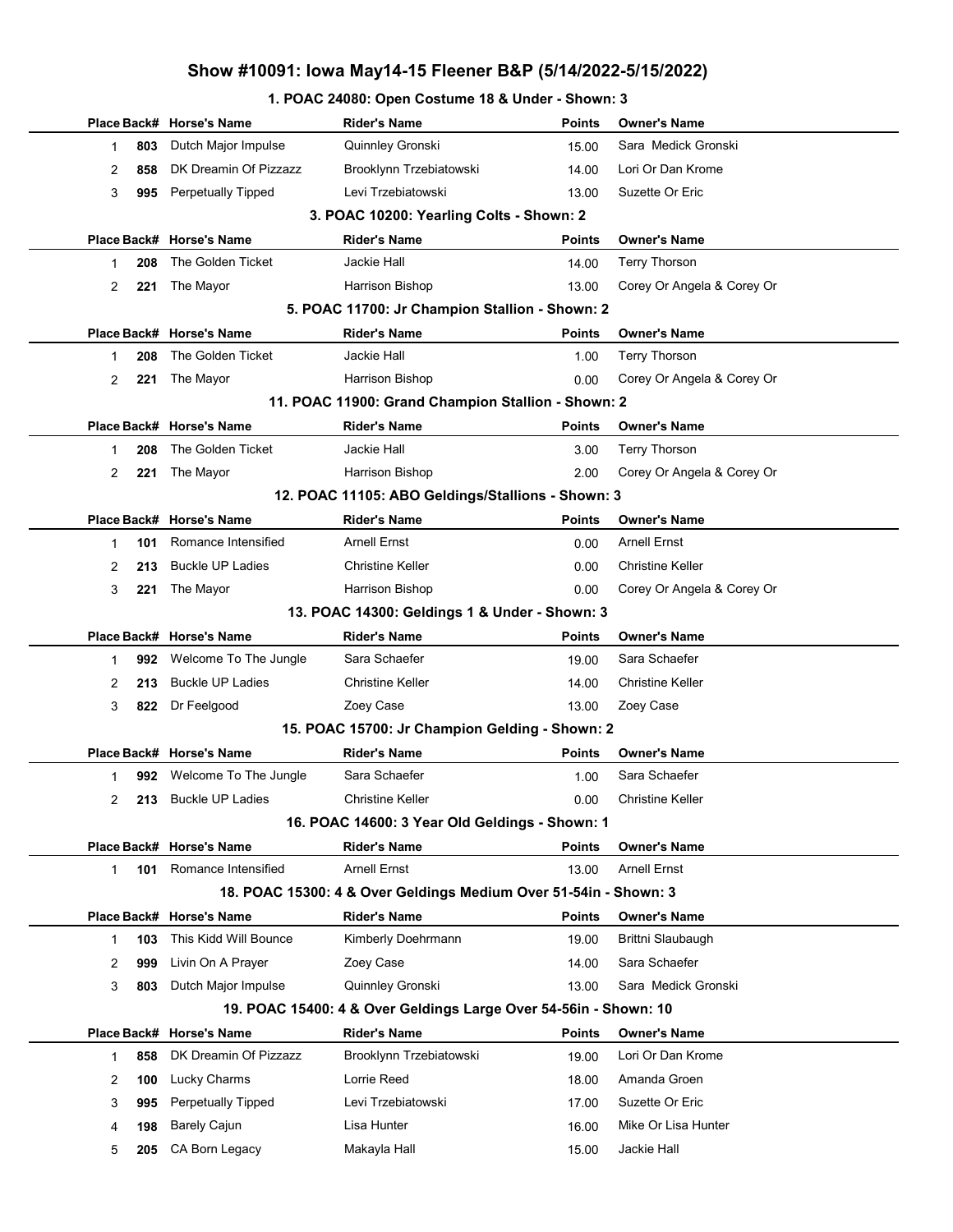|                |     |                             | Show #10091: Iowa May14-15 Fleener B&P (5/14/2022-5/15/2022)  |               |                          |  |
|----------------|-----|-----------------------------|---------------------------------------------------------------|---------------|--------------------------|--|
| 6              | 230 | LVO Justin Case             | Paige Wendt                                                   | 14.00         | Chrystal Mullenbach      |  |
|                |     |                             | 20. POAC 15800: Sr Champion Gelding - Shown: 6                |               |                          |  |
|                |     | Place Back# Horse's Name    | Rider's Name                                                  | Points        | <b>Owner's Name</b>      |  |
| 1              | 103 | This Kidd Will Bounce       | Kimberly Doehrmann                                            | 1.00          | Brittni Slaubaugh        |  |
| 2              | 858 | DK Dreamin Of Pizzazz       | Brooklynn Trzebiatowski                                       | 0.00          | Lori Or Dan Krome        |  |
|                |     |                             | 21. POAC 15900: Grand Champion Gelding - Shown: 5             |               |                          |  |
|                |     | Place Back# Horse's Name    | <b>Rider's Name</b>                                           | <b>Points</b> | <b>Owner's Name</b>      |  |
| 1              | 103 | This Kidd Will Bounce       | Kimberly Doehrmann                                            | 3.00          | Brittni Slaubaugh        |  |
| 2              | 992 | Welcome To The Jungle       | Sara Schaefer                                                 | 2.00          | Sara Schaefer            |  |
|                |     |                             | 22. POAC 12105: ABO Mares - Shown: 5                          |               |                          |  |
|                |     | Place Back# Horse's Name    | <b>Rider's Name</b>                                           | Points        | <b>Owner's Name</b>      |  |
| 1              | 190 | <b>JNJ So Good Lookin</b>   | Myah Swanson                                                  | 0.00          | Jeremy Or Julie Stiebens |  |
| 2              | 561 | Straighten Your Cape        | <b>Wendy Varish</b>                                           | 0.00          | <b>Wendy Varish</b>      |  |
| 3              | 194 | Shez One Of A Kind          | <b>Hadley Marsh</b>                                           | 0.00          | <b>Hadley Marsh</b>      |  |
| 4              | 564 | Super Irreplaceable         | Wendi M Schmid                                                | 0.00          | Wendi M Schmid           |  |
| 5              | 559 | PPA Soul Sister Bond        | Lori Schmid                                                   | 0.00          | Wendi M Schmid           |  |
|                |     |                             | 24. POAC 12200: Yearling Fillies - Shown: 6                   |               |                          |  |
| Place Back#    |     | <b>Horse's Name</b>         | Rider's Name                                                  | <b>Points</b> | <b>Owner's Name</b>      |  |
| 1              | 218 | Hot N Impulsive             | <b>Holly Kuesel</b>                                           | 18.00         | <b>Holly Kuesel</b>      |  |
| 2              | 561 | Straighten Your Cape        | <b>Wendy Varish</b>                                           | 17.00         | Wendy Varish             |  |
| 3              | 220 | JBJ's Lovin Every Minute    | Harrison Bishop                                               | 16.00         | Jackie Guthrie           |  |
| 4              | 564 | Super Irreplaceable         | Wendi M Schmid                                                | 15.00         | Wendi M Schmid           |  |
| 5              | 559 | <b>PPA Soul Sister Bond</b> | Lori Schmid                                                   | 14.00         | Wendi M Schmid           |  |
| 6              | 888 | Who Invited Her             | Brooklynn Trzebiatowski                                       | 13.00         | Suzette Or Eric          |  |
|                |     |                             | 25. POAC 12400: 2 Year Old Fillies - Shown: 7                 |               |                          |  |
|                |     | Place Back# Horse's Name    | <b>Rider's Name</b>                                           | <b>Points</b> | <b>Owner's Name</b>      |  |
| 1              | 226 | Dealers Gingersnap          | Jackie Hall                                                   | 18.00         | <b>Terry Thorson</b>     |  |
| 2              | 116 | DKs Chocolatey Dream        | Kaitlyn Canedo                                                | 17.00         | Kaitlyn Canedo           |  |
| 3              | 206 | Hollywood Bombshell         | Makayla Hall                                                  | 16.00         | Jackie Hall              |  |
| 4              | 149 | Dutch Blessing              | Shannon Bennington                                            | 15.00         | Shannon Bennington       |  |
| 5              | 201 | Sheza Majorette             | Amy Jordan                                                    | 14.00         | Arleen Kugler            |  |
| 6              | 224 | The Girl Next Door          | Sami Bruns                                                    | 13.00         | Bianca Seehafer          |  |
|                |     |                             | 26. POAC 13700: Jr Champion Mares - Shown: 7                  |               |                          |  |
|                |     | Place Back# Horse's Name    | <b>Rider's Name</b>                                           | <b>Points</b> | <b>Owner's Name</b>      |  |
| 1              | 226 | Dealers Gingersnap          | Jackie Hall                                                   | 1.00          | <b>Terry Thorson</b>     |  |
| 2              | 218 | Hot N Impulsive             | Holly Kuesel                                                  | 0.00          | <b>Holly Kuesel</b>      |  |
|                |     |                             | 27. POAC 12600: 3 Year Old Mares - Shown: 2                   |               |                          |  |
|                |     | Place Back# Horse's Name    | Rider's Name                                                  | <b>Points</b> | <b>Owner's Name</b>      |  |
| 1              | 157 | <b>Tracing Dreams</b>       | Lisa Hunter                                                   | 14.00         | Mike Or Lisa Hunter      |  |
| 2              | 616 | Berry Sweet Endeavor        | Sophia Andring                                                | 13.00         | Tim Or Melissa Andring   |  |
|                |     |                             | 29. POAC 13300: 4 & Over Mares Medium Over 51-54in - Shown: 2 |               |                          |  |
|                |     | Place Back# Horse's Name    | Rider's Name                                                  | Points        | <b>Owner's Name</b>      |  |
| 1              | 667 | Call Out My Name            | Melissa Andring                                               | 14.00         | Melissa Andring          |  |
| $\overline{2}$ | 227 | <b>CA Hot Star Investor</b> | Rita Pillard                                                  | 13.00         | Rita Pillard             |  |
|                |     |                             | 30. POAC 13400: 4 & Over Mares Large Over 54-56in - Shown: 3  |               |                          |  |
|                |     | Place Back# Horse's Name    | <b>Rider's Name</b>                                           | Points        | <b>Owner's Name</b>      |  |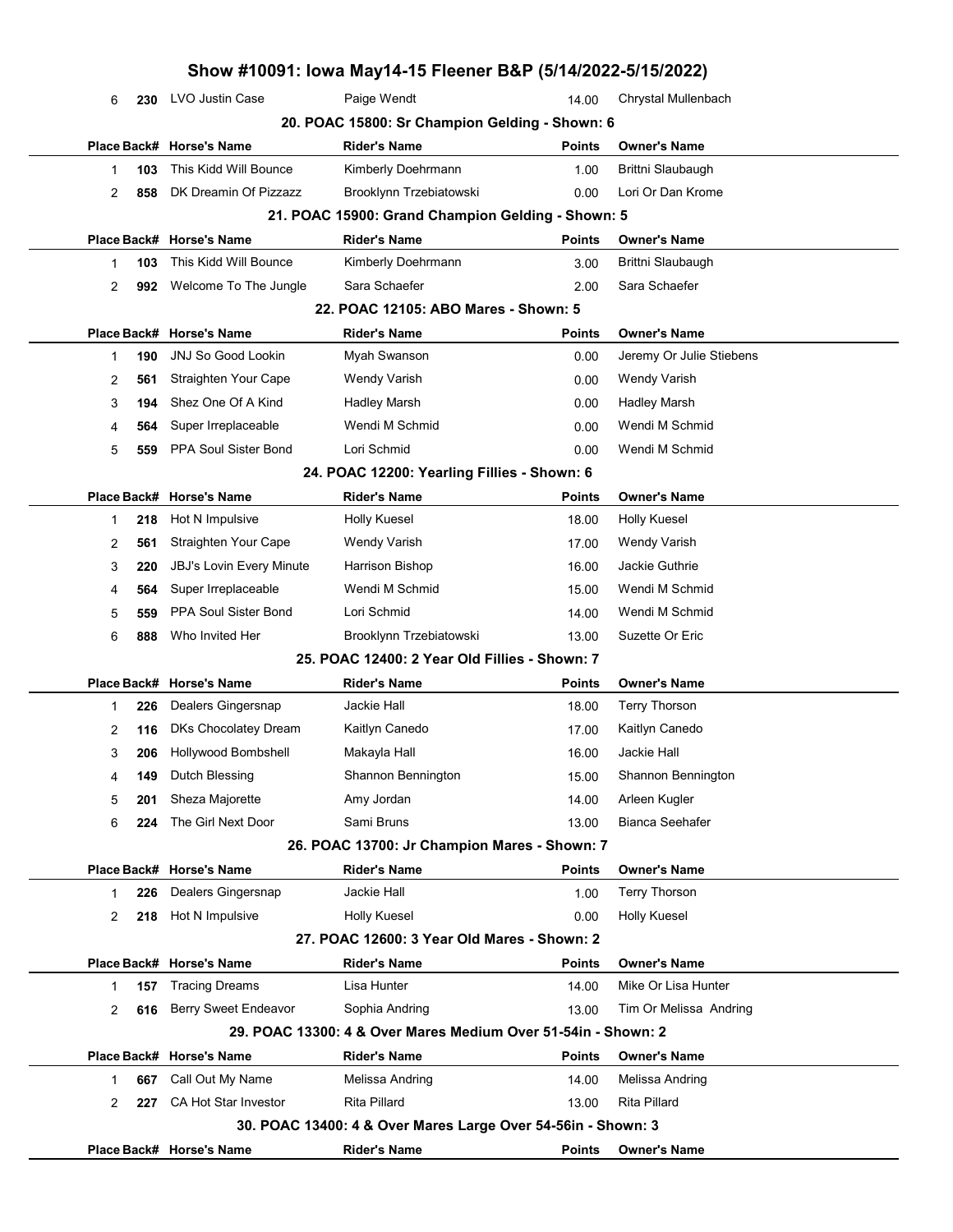|           |                                                  | Show #10091: Iowa May14-15 Fleener B&P (5/14/2022-5/15/2022) |               |                                       |
|-----------|--------------------------------------------------|--------------------------------------------------------------|---------------|---------------------------------------|
| 191<br>1  | <b>JBC Light Troubles</b>                        | Mallory Or Brad Iverson                                      | 18.00         | Mallory Or Brad Iverson               |
| 2<br>190  | <b>JNJ So Good Lookin</b>                        | Myah Swanson                                                 | 14.00         | Jeremy Or Julie Stiebens              |
| 3<br>234  | Docs Impulsive Miss                              | <b>Briggs Groen</b>                                          | 13.00         | <b>Briggs Groen</b>                   |
|           |                                                  | 32. POAC 13800: Sr Champion Mares - Shown: 6                 |               |                                       |
|           | Place Back# Horse's Name                         | <b>Rider's Name</b>                                          | <b>Points</b> | <b>Owner's Name</b>                   |
| 191<br>1  | <b>JBC Light Troubles</b>                        | Mallory Or Brad Iverson                                      | 1.00          | Mallory Or Brad Iverson               |
| 2<br>157  | <b>Tracing Dreams</b>                            | Lisa Hunter                                                  | 0.00          | Mike Or Lisa Hunter                   |
|           |                                                  | 33. POAC 13900: Grand Champ Mares - Shown: 6                 |               |                                       |
|           | Place Back# Horse's Name                         | <b>Rider's Name</b>                                          | <b>Points</b> | <b>Owner's Name</b>                   |
| 226<br>1  | Dealers Gingersnap                               | Jackie Hall                                                  | 3.00          | <b>Terry Thorson</b>                  |
| 2<br>191  | <b>JBC Light Troubles</b>                        | Mallory Or Brad Iverson                                      | 2.00          | Mallory Or Brad Iverson               |
|           |                                                  | 34. POAC 16400: Most Colorful POAC (all sexes) - Shown: 6    |               |                                       |
|           | Place Back# Horse's Name                         | <b>Rider's Name</b>                                          | <b>Points</b> | <b>Owner's Name</b>                   |
| 190<br>1  | <b>JNJ So Good Lookin</b>                        | Myah Swanson                                                 | 18.00         | Jeremy Or Julie Stiebens              |
| 2<br>116  | DKs Chocolatey Dream                             | Kaitlyn Canedo                                               | 17.00         | Kaitlyn Canedo                        |
| 3<br>999  | Livin On A Prayer                                | Zoey Case                                                    | 16.00         | Sara Schaefer                         |
| 4<br>227  | <b>CA Hot Star Investor</b>                      | <b>Rita Pillard</b>                                          | 15.00         | Rita Pillard                          |
| 5<br>559  | PPA Soul Sister Bond                             | Lori Schmid                                                  | 14.00         | Wendi M Schmid                        |
| 6<br>564  | Super Irreplaceable                              | Wendi M Schmid                                               | 13.00         | Wendi M Schmid                        |
|           |                                                  | 35. POAC 20100: Longeline Yearling - Shown: 7                |               |                                       |
|           | Place Back# Horse's Name                         | <b>Rider's Name</b>                                          | <b>Points</b> | <b>Owner's Name</b>                   |
| 208<br>1  | The Golden Ticket                                | Jackie Hall                                                  | 18.00         | <b>Terry Thorson</b>                  |
| 2<br>564  | Super Irreplaceable                              | Wendi M Schmid                                               | 17.00         | Wendi M Schmid                        |
| 3<br>559  | PPA Soul Sister Bond                             | Lori Schmid                                                  | 16.00         | Wendi M Schmid                        |
| 4<br>213  | <b>Buckle UP Ladies</b>                          | Christine Keller                                             | 15.00         | <b>Christine Keller</b>               |
| 5<br>888  | Who Invited Her                                  | Brooklynn Trzebiatowski                                      | 14.00         | Suzette Or Eric                       |
| DQ<br>561 | Straighten Your Cape                             | Wendy Varish                                                 | 0.00          | <b>Wendy Varish</b>                   |
| DQ<br>218 | Hot N Impulsive                                  | <b>Holly Kuesel</b>                                          | 0.00          | Holly Kuesel                          |
|           |                                                  | 36. POAC 20200: Longeline Two Year Old - Shown: 4            |               |                                       |
|           | Place Back# Horse's Name                         | <b>Rider's Name</b>                                          | Points        | <b>Owner's Name</b>                   |
| 149<br>1  | Dutch Blessing                                   | Shannon Bennington                                           | 16.00         | Shannon Bennington                    |
| 2<br>693  | Dutch Country                                    | Sophia Andring                                               | 15.00         | Anne Dykstra                          |
| 3<br>202  | Sheza Majorette                                  | Shannon Bennington                                           | 14.00         | Arleen Kugler                         |
| 4<br>223  | LVO Step Aside Boys                              | Sami Bruns                                                   | 13.00         | Harold C Or Joan H Thomas             |
|           |                                                  | 37. POAC 20205: ABO 2 & Under Longeline - Shown: 4           |               |                                       |
|           | Place Back# Horse's Name<br>PPA Soul Sister Bond | <b>Rider's Name</b><br>Lori Schmid                           | <b>Points</b> | <b>Owner's Name</b><br>Wendi M Schmid |
| 559<br>1  | Super Irreplaceable                              | Wendi M Schmid                                               | 16.00         | Wendi M Schmid                        |
| 2<br>564  | <b>Buckle UP Ladies</b>                          | Christine Keller                                             | 15.00         | <b>Christine Keller</b>               |
| 3<br>213  | Straighten Your Cape                             | <b>Wendy Varish</b>                                          | 14.00         | <b>Wendy Varish</b>                   |
| DQ<br>561 |                                                  | 38. POAC 84090: Showmanship 19 & Over - Shown: 6             | 0.00          |                                       |
|           | Place Back# Horse's Name                         | <b>Rider's Name</b>                                          | <b>Points</b> | <b>Owner's Name</b>                   |
| 910<br>1  | <b>Count Chocolatey</b>                          | Heather Kessler                                              | 18.00         | <b>Matthew Brix</b>                   |
| 2<br>148  | Dancing Reflection                               | Shannon Bennington                                           | 17.00         | Shannon Nikkel                        |
| 3<br>216  | <b>GSP Beyond Belief</b>                         | Kaitlyn Canedo                                               | 16.00         | Kaitlyn Canedo                        |
| 667<br>4  | Call Out My Name                                 | Melissa Andring                                              | 15.00         | Melissa Andring                       |
|           |                                                  |                                                              |               |                                       |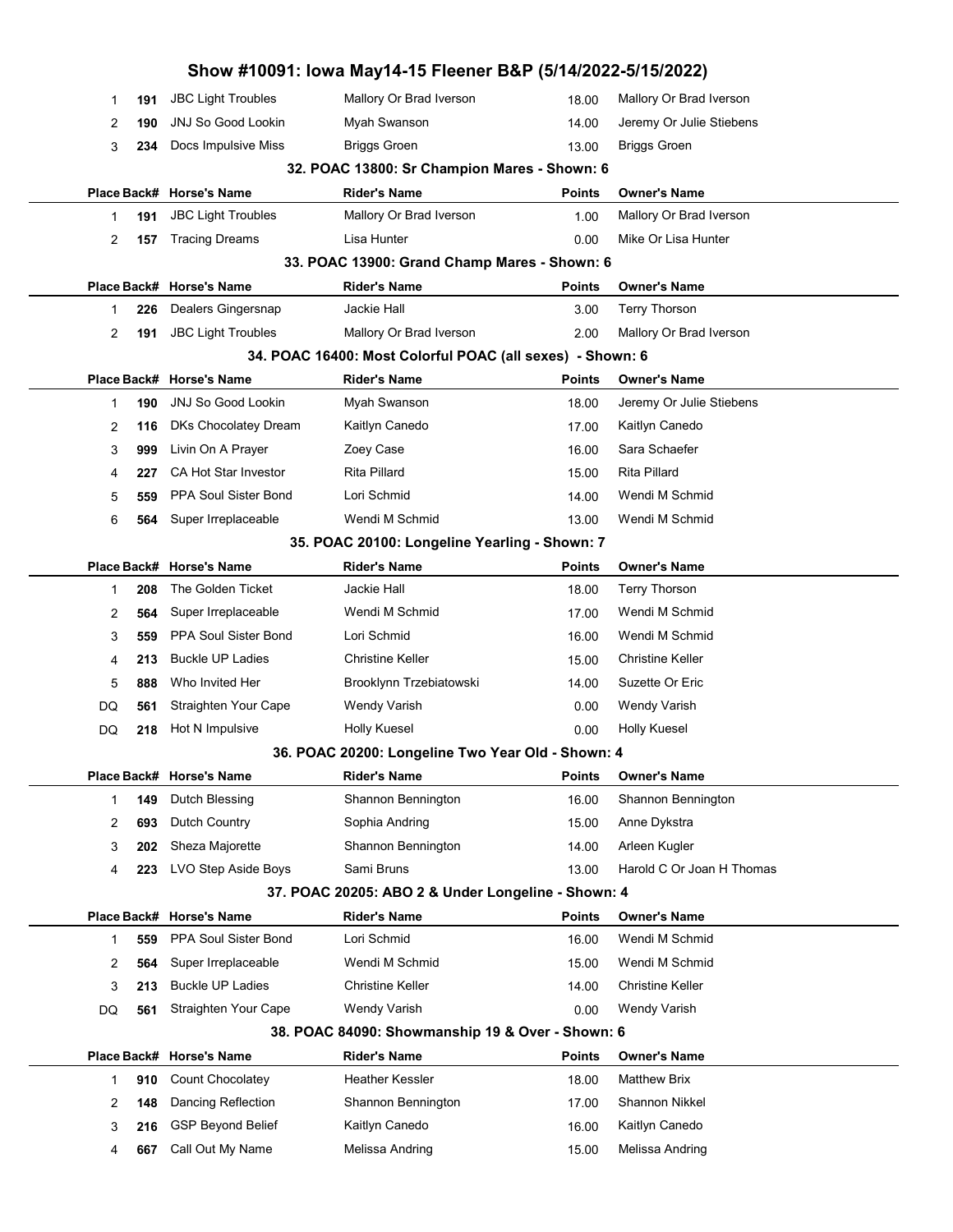|   |     |                           | Show #10091: Iowa May14-15 Fleener B&P (5/14/2022-5/15/2022)     |               |                             |
|---|-----|---------------------------|------------------------------------------------------------------|---------------|-----------------------------|
| 5 | 219 | <b>Trace That</b>         | <b>Holly Kuesel</b>                                              | 14.00         | Holly Kuesel Or Lisa Hunter |
| 6 | 198 | <b>Barely Cajun</b>       | Lisa Hunter                                                      | 13.00         | Mike Or Lisa Hunter         |
|   |     |                           | 39. POAC 84040: Showmanship 14-18 - Shown: 5                     |               |                             |
|   |     | Place Back# Horse's Name  | <b>Rider's Name</b>                                              | <b>Points</b> | <b>Owner's Name</b>         |
| 1 | 671 | 2D's Coosa Rojo           | <b>Matthew Bormann</b>                                           | 17.00         | Darcy Bormann               |
| 2 | 616 | Berry Sweet Endeavor      | Sophia Andring                                                   | 16.00         | Tim Or Melissa Andring      |
| 3 | 909 | Count Chocolatey          | Emma Kessler                                                     | 15.00         | <b>Matthew Brix</b>         |
| 4 | 222 | Moves Like Jagger         | <b>Presley Davis</b>                                             | 14.00         | Tricia Or Jerry Davis       |
| 5 | 230 | <b>LVO Justin Case</b>    | Paige Wendt                                                      | 13.00         | Chrystal Mullenbach         |
|   |     |                           | 40. POAC 84030: Showmanship 10-13 - Shown: 9                     |               |                             |
|   |     | Place Back# Horse's Name  | <b>Rider's Name</b>                                              | Points        | <b>Owner's Name</b>         |
| 1 | 999 | Livin On A Prayer         | Zoey Case                                                        | 18.00         | Sara Schaefer               |
| 2 | 995 | <b>Perpetually Tipped</b> | Levi Trzebiatowski                                               | 17.00         | Suzette Or Eric             |
| 3 | 858 | DK Dreamin Of Pizzazz     | Brooklynn Trzebiatowski                                          | 16.00         | Lori Or Dan Krome           |
| 4 | 164 | Aces Are Toughtobeat      | Kolby Causemaker                                                 | 15.00         | Christina Causemaker        |
| 5 | 228 | Spanish Kissed In Chrome  | <b>Rachel Foster</b>                                             | 14.00         | <b>Rita Pillard</b>         |
| 6 | 169 | <b>Hot Chocolate Free</b> | <b>Riley Dadisman</b>                                            | 13.00         | <b>Brian Dadisman</b>       |
|   |     |                           | 41. POAC 84020: Showmanship 9 & Under - Shown: 5                 |               |                             |
|   |     | Place Back# Horse's Name  | <b>Rider's Name</b>                                              | Points        | <b>Owner's Name</b>         |
| 1 | 156 | PVs Tigers Lil Cowboy     | <b>Hadley Marsh</b>                                              | 17.00         | Charlie Or Monica Hild      |
| 2 | 170 | Docs Chocolate Delite     | Rikki Despenas                                                   | 16.00         | Jena Despenas               |
| 3 | 803 | Dutch Major Impulse       | Quinnley Gronski                                                 | 15.00         | Sara Medick Gronski         |
| 4 | 214 | Hijacked To Heaven        | <b>Brooks Brand</b>                                              | 14.00         | Heidi Brand                 |
| 5 | 234 | Docs Impulsive Miss       | <b>Briggs Groen</b>                                              | 13.00         | <b>Briggs Groen</b>         |
|   |     |                           | 42. POAC 83010: Showmanship Leadline 6 & Under - Shown: 1        |               |                             |
|   |     | Place Back# Horse's Name  | <b>Rider's Name</b>                                              | Points        | <b>Owner's Name</b>         |
| 1 | 215 | Hijacked To Heaven        | <b>Briar Brand</b>                                               | 13.00         | Heidi Brand                 |
|   |     |                           | 43. POAC 21000: Hunter In Hand All Ages - Shown: 5               |               |                             |
|   |     | Place Back# Horse's Name  | Rider's Name                                                     | Points        | <b>Owner's Name</b>         |
| 1 | 858 | DK Dreamin Of Pizzazz     | Brooklynn Trzebiatowski                                          | 17.00         | Lori Or Dan Krome           |
| 2 | 995 | <b>Perpetually Tipped</b> | Levi Trzebiatowski                                               | 16.00         | Suzette Or Eric             |
| 3 | 190 | <b>JNJ So Good Lookin</b> | Myah Swanson                                                     | 15.00         | Jeremy Or Julie Stiebens    |
| 4 | 803 | Dutch Major Impulse       | Quinnley Gronski                                                 | 14.00         | Sara Medick Gronski         |
| 5 | 559 | PPA Soul Sister Bond      | Lori Schmid                                                      | 13.00         | Wendi M Schmid              |
|   |     |                           | 44. POAC 85010: Horsemanship Leadline 6 & Under - Shown: 3       |               |                             |
|   |     | Place Back# Horse's Name  | <b>Rider's Name</b>                                              | <b>Points</b> | <b>Owner's Name</b>         |
| 1 | 123 | Docs Impulsive Miss       | Maddux Groen                                                     | 15.00         | <b>Briggs Groen</b>         |
| 2 | 215 | Hijacked To Heaven        | <b>Briar Brand</b>                                               | 14.00         | Heidi Brand                 |
| 3 | 217 | I Call Shotgun            | <b>Jack Kuesel</b>                                               | 13.00         | Holly Kuesel                |
|   |     |                           | 45. POAC 30010: Walk-Trot Leadline Pleasure 6 & Under - Shown: 2 |               |                             |
|   |     | Place Back# Horse's Name  | <b>Rider's Name</b>                                              | Points        | <b>Owner's Name</b>         |
| 1 | 215 | Hijacked To Heaven        | <b>Briar Brand</b>                                               | 0.00          | Heidi Brand                 |
| 2 | 123 | Docs Impulsive Miss       | Maddux Groen                                                     | 0.00          | <b>Briggs Groen</b>         |
|   |     |                           | 46. POAC 81090: Hunt Seat Equitation 19 & Over - Shown: 3        |               |                             |
|   |     | Place Back# Horse's Name  | <b>Rider's Name</b>                                              | Points        | <b>Owner's Name</b>         |
| 1 |     | 216 GSP Beyond Belief     | Kaitlyn Canedo                                                   | 15.00         | Kaitlyn Canedo              |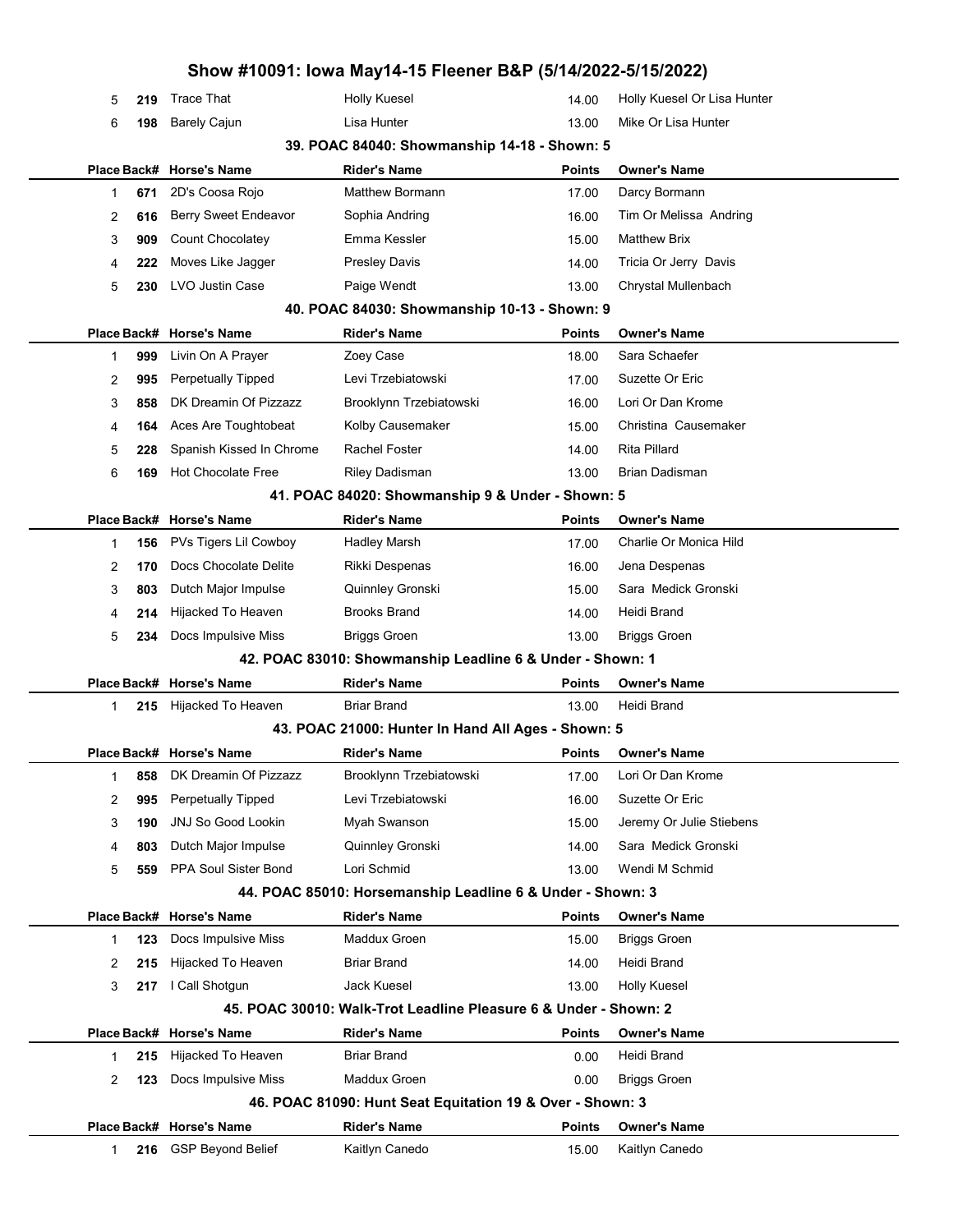|                     |                                 | Show #10091: Iowa May14-15 Fleener B&P (5/14/2022-5/15/2022)          |               |                               |
|---------------------|---------------------------------|-----------------------------------------------------------------------|---------------|-------------------------------|
| 2<br>667            | Call Out My Name                | Melissa Andring                                                       | 14.00         | Melissa Andring               |
| 3<br>100            | Lucky Charms                    | Lorrie Reed                                                           | 13.00         | Amanda Groen                  |
|                     |                                 | 47. POAC 81040: Hunt Seat Equitation 14-18 - Shown: 4                 |               |                               |
|                     | Place Back# Horse's Name        | <b>Rider's Name</b>                                                   | Points        | <b>Owner's Name</b>           |
| 909<br>1            | <b>Count Chocolatey</b>         | Emma Kessler                                                          | 16.00         | <b>Matthew Brix</b>           |
| 2<br>222            | Moves Like Jagger               | <b>Presley Davis</b>                                                  | 15.00         | Tricia Or Jerry Davis         |
| 3<br>230            | <b>LVO Justin Case</b>          | Paige Wendt                                                           | 14.00         | Chrystal Mullenbach           |
| 4<br>671            | 2D's Coosa Rojo                 | <b>Matthew Bormann</b>                                                | 13.00         | Darcy Bormann                 |
|                     |                                 | 48. POAC 81030: Hunt Seat Equitation 10-13 - Shown: 8                 |               |                               |
|                     | Place Back# Horse's Name        | <b>Rider's Name</b>                                                   | Points        | <b>Owner's Name</b>           |
| 858<br>1            | DK Dreamin Of Pizzazz           | Brooklynn Trzebiatowski                                               | 18.00         | Lori Or Dan Krome             |
| 2<br>995            | <b>Perpetually Tipped</b>       | Levi Trzebiatowski                                                    | 17.00         | Suzette Or Eric               |
| 3<br>225            | <b>His Hot Chocolate Hunter</b> | <b>Eleanor Sinclair</b>                                               | 16.00         | <b>Bob And Susan Sinclair</b> |
| 4<br>164            | Aces Are Toughtobeat            | Kolby Causemaker                                                      | 15.00         | Christina Causemaker          |
| 5<br>169            | <b>Hot Chocolate Free</b>       | <b>Riley Dadisman</b>                                                 | 14.00         | <b>Brian Dadisman</b>         |
| 6<br>152            | Hijacked To Heaven              | <b>Breckyn Brand</b>                                                  | 13.00         | Heidi Brand                   |
|                     |                                 | 49. POAC 81980: Novice Hunt Seat Equitaiton WTC 18 & Under - Shown: 2 |               |                               |
|                     | Place Back# Horse's Name        | <b>Rider's Name</b>                                                   | <b>Points</b> | <b>Owner's Name</b>           |
| 231<br>1            | <b>RY Sizzlin Equity</b>        | Elena Kantaris                                                        | 14.00         | Jeff Or Summer McClure        |
| 2<br>169            | <b>Hot Chocolate Free</b>       | <b>Riley Dadisman</b>                                                 | 13.00         | <b>Brian Dadisman</b>         |
|                     |                                 | 50. POAC 81020: Hunt Seat Equitation 9 & Under - Shown: 4             |               |                               |
|                     | Place Back# Horse's Name        | <b>Rider's Name</b>                                                   | <b>Points</b> | <b>Owner's Name</b>           |
| 170<br>1            | Docs Chocolate Delite           | Rikki Despenas                                                        | 16.00         | Jena Despenas                 |
| 2<br>803            | Dutch Major Impulse             | Quinnley Gronski                                                      | 15.00         | Sara Medick Gronski           |
| 3<br>156            | PVs Tigers Lil Cowboy           | <b>Hadley Marsh</b>                                                   | 14.00         | Charlie Or Monica Hild        |
| 4<br>234            | Docs Impulsive Miss             | <b>Briggs Groen</b>                                                   | 13.00         | <b>Briggs Groen</b>           |
|                     |                                 | 51. POAC 81880: Novice Hunt Seat Equitation WT 18 & Under - Shown: 1  |               |                               |
|                     | Place Back# Horse's Name        | <b>Rider's Name</b>                                                   | Points        | <b>Owner's Name</b>           |
| 1                   | 234 Docs Impulsive Miss         | <b>Briggs Groen</b>                                                   | 13.00         | <b>Briggs Groen</b>           |
|                     |                                 | 52. POAC 81095: Hunt Seat Equitation 19 & Over W/T - Shown: 2         |               |                               |
|                     | Place Back# Horse's Name        | <b>Rider's Name</b>                                                   | Points        | <b>Owner's Name</b>           |
| 219<br>$\mathbf{1}$ | <b>Trace That</b>               | <b>Holly Kuesel</b>                                                   | 14.00         | Holly Kuesel Or Lisa Hunter   |
| 2<br>103            | This Kidd Will Bounce           | Kimberly Doehrmann                                                    | 13.00         | Brittni Slaubaugh             |
|                     |                                 | 53. POAC 40105: Open Walk-Trot Hunter Under Saddle - Shown: 4         |               |                               |
|                     | Place Back# Horse's Name        | <b>Rider's Name</b>                                                   | Points        | <b>Owner's Name</b>           |
| 219<br>$\mathbf{1}$ | <b>Trace That</b>               | <b>Holly Kuesel</b>                                                   | 16.00         | Holly Kuesel Or Lisa Hunter   |
| 2<br>909            | Count Chocolatey                | Emma Kessler                                                          | 15.00         | <b>Matthew Brix</b>           |
| 3<br>100            | Lucky Charms                    | Lorrie Reed                                                           | 14.00         | Amanda Groen                  |
| 4<br>616            | Berry Sweet Endeavor            | Sophia Andring                                                        | 13.00         | Tim Or Melissa Andring        |
|                     |                                 | 54. POAC 40380: Jr Hunter Under Saddle 18 & Under - Shown: 3          |               |                               |
|                     | Place Back# Horse's Name        | <b>Rider's Name</b>                                                   | <b>Points</b> | <b>Owner's Name</b>           |
| 230<br>1            | LVO Justin Case                 | Paige Wendt                                                           | 15.00         | Chrystal Mullenbach           |
| 999<br>2            | Livin On A Prayer               | Zoey Case                                                             | 14.00         | Sara Schaefer                 |
| 3<br>169            | <b>Hot Chocolate Free</b>       | <b>Riley Dadisman</b>                                                 | 13.00         | <b>Brian Dadisman</b>         |
|                     |                                 | 55. POAC 40690: JPFC HUS 2-yr-old (Adult Nomination Class) - Shown: 3 |               |                               |
|                     | Place Back# Horse's Name        | <b>Rider's Name</b>                                                   | Points        | <b>Owner's Name</b>           |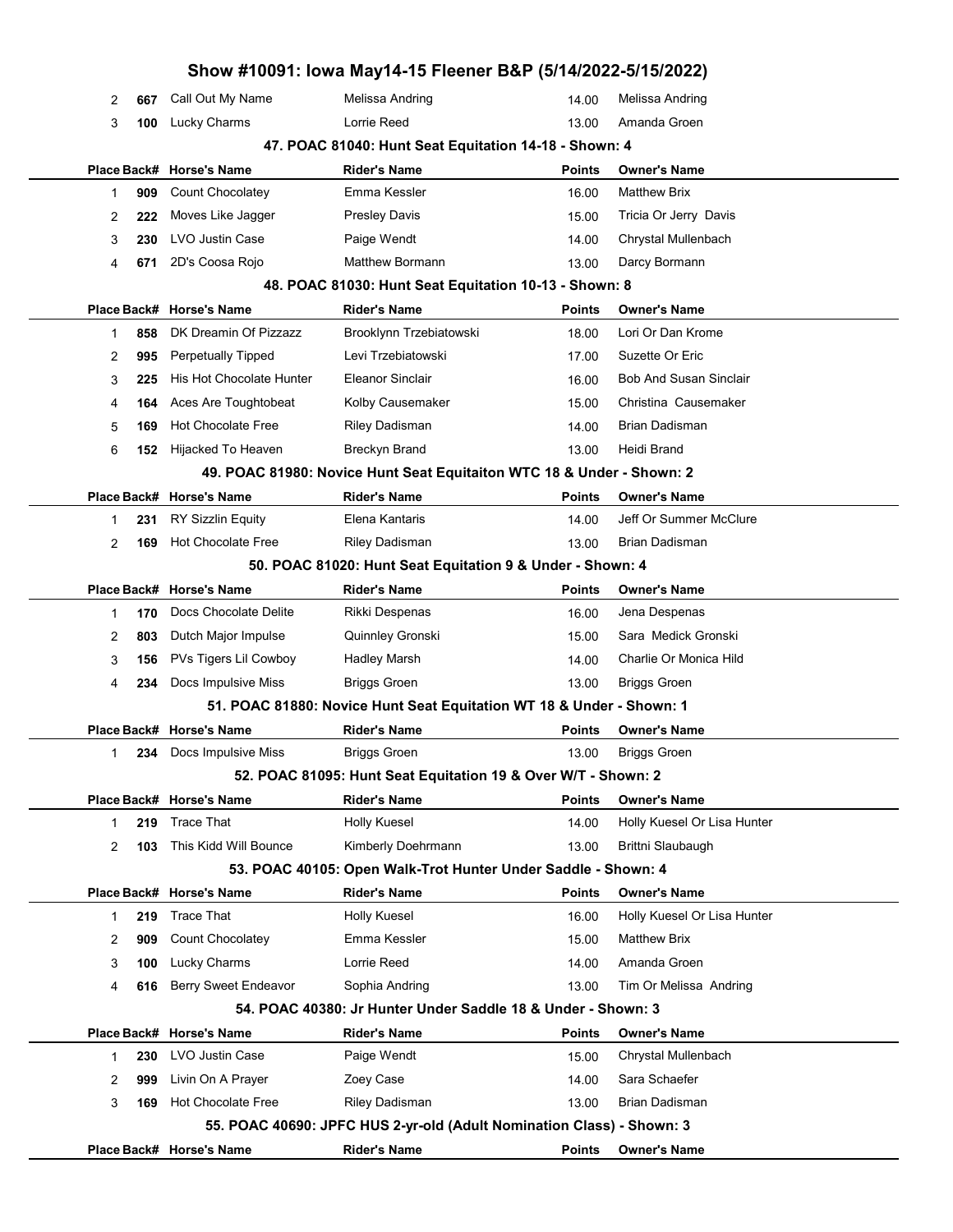|    |     |                           | Show #10091: Iowa May14-15 Fleener B&P (5/14/2022-5/15/2022)            |               |                               |  |
|----|-----|---------------------------|-------------------------------------------------------------------------|---------------|-------------------------------|--|
| 1  | 224 | The Girl Next Door        | Sami Bruns                                                              | 15.00         | <b>Bianca Seehafer</b>        |  |
| 2  | 116 | DKs Chocolatey Dream      | Kaitlyn Canedo                                                          | 14.00         | Kaitlyn Canedo                |  |
| 3  | 206 | Hollywood Bombshell       | Makayla Hall                                                            | 13.00         | Jackie Hall                   |  |
|    |     |                           | 56. POAC 40390: JPFC HUS 3 yr old (Adult Nomination Class) - Shown: 1   |               |                               |  |
|    |     | Place Back# Horse's Name  | <b>Rider's Name</b>                                                     | <b>Points</b> | <b>Owner's Name</b>           |  |
| 1  | 209 | <b>Super Unexpected</b>   | Jena Despenas                                                           | 13.00         | The Pony Farm Or Jessica      |  |
|    |     |                           | 57. POAC 40040: Hunter Under Saddle 14-18 - Shown: 4                    |               |                               |  |
|    |     | Place Back# Horse's Name  | <b>Rider's Name</b>                                                     | <b>Points</b> | <b>Owner's Name</b>           |  |
| 1  | 222 | Moves Like Jagger         | <b>Presley Davis</b>                                                    | 16.00         | Tricia Or Jerry Davis         |  |
| 2  | 906 | <b>Skips Putt Putt</b>    | Emma Kessler                                                            | 15.00         | <b>Heather Kessler</b>        |  |
| 3  | 671 | 2D's Coosa Rojo           | <b>Matthew Bormann</b>                                                  | 14.00         | Darcy Bormann                 |  |
| 4  | 230 | <b>LVO Justin Case</b>    | Paige Wendt                                                             | 13.00         | Chrystal Mullenbach           |  |
|    |     |                           | 58. POAC 40030: Hunter Under Saddle 10-13 - Shown: 8                    |               |                               |  |
|    |     | Place Back# Horse's Name  | <b>Rider's Name</b>                                                     | <b>Points</b> | <b>Owner's Name</b>           |  |
| 1  | 858 | DK Dreamin Of Pizzazz     | Brooklynn Trzebiatowski                                                 | 18.00         | Lori Or Dan Krome             |  |
| 2  | 152 | Hijacked To Heaven        | <b>Breckyn Brand</b>                                                    | 17.00         | Heidi Brand                   |  |
| 3  | 164 | Aces Are Toughtobeat      | Kolby Causemaker                                                        | 16.00         | Christina Causemaker          |  |
| 4  | 995 | <b>Perpetually Tipped</b> | Levi Trzebiatowski                                                      | 15.00         | Suzette Or Eric               |  |
| 5  | 231 | <b>RY Sizzlin Equity</b>  | Elena Kantaris                                                          | 14.00         | Jeff Or Summer McClure        |  |
| 6  | 169 | <b>Hot Chocolate Free</b> | Riley Dadisman                                                          | 13.00         | Brian Dadisman                |  |
| DQ | 225 | His Hot Chocolate Hunter  | Eleanor Sinclair                                                        | 0.00          | <b>Bob And Susan Sinclair</b> |  |
|    |     |                           | 59. POAC 40020: Hunter Under Saddle 9 & Under - Shown: 3                |               |                               |  |
|    |     | Place Back# Horse's Name  | <b>Rider's Name</b>                                                     | <b>Points</b> | <b>Owner's Name</b>           |  |
| 1  | 170 | Docs Chocolate Delite     | Rikki Despenas                                                          | 15.00         | Jena Despenas                 |  |
| 2  | 803 | Dutch Major Impulse       | Quinnley Gronski                                                        | 14.00         | Sara Medick Gronski           |  |
| 3  | 234 | Docs Impulsive Miss       | <b>Briggs Groen</b>                                                     | 13.00         | <b>Briggs Groen</b>           |  |
|    |     |                           | 60. POAC 40120: Hunter Under Saddle Walk Trot 9 & Under - Shown: 1      |               |                               |  |
|    |     | Place Back# Horse's Name  | <b>Rider's Name</b>                                                     | <b>Points</b> | <b>Owner's Name</b>           |  |
| 1  | 156 | PVs Tigers Lil Cowboy     | Hadley Marsh                                                            | 13.00         | Charlie Or Monica Hild        |  |
|    |     |                           | 61. POAC 40980: Novice Hunter Under Saddle WTC 18 & Under - Shown: 3    |               |                               |  |
|    |     | Place Back# Horse's Name  | <b>Rider's Name</b>                                                     | <b>Points</b> | <b>Owner's Name</b>           |  |
| 1  | 169 | <b>Hot Chocolate Free</b> | <b>Riley Dadisman</b>                                                   | 15.00         | Brian Dadisman                |  |
| 2  | 231 | <b>RY Sizzlin Equity</b>  | Elena Kantaris                                                          | 14.00         | Jeff Or Summer McClure        |  |
| 3  | 234 | Docs Impulsive Miss       | <b>Briggs Groen</b>                                                     | 13.00         | <b>Briggs Groen</b>           |  |
|    |     |                           | 62. POAC 40880: Novice Hunter Under Saddle WT 18 & Under - Shown: 1     |               |                               |  |
|    |     | Place Back# Horse's Name  | <b>Rider's Name</b>                                                     | <b>Points</b> | <b>Owner's Name</b>           |  |
| 1  | 156 | PVs Tigers Lil Cowboy     | Hadley Marsh                                                            | 13.00         | Charlie Or Monica Hild        |  |
|    |     |                           | 63. POAC 40490: JPFC HUS 4-5 yr-old (Adult Nomination Class) - Shown: 2 |               |                               |  |
|    |     | Place Back# Horse's Name  | <b>Rider's Name</b>                                                     | <b>Points</b> | <b>Owner's Name</b>           |  |
| 1  | 229 | LVO Justin Case           | Kaylee Wendt                                                            | 14.00         | Chrystal Mullenbach           |  |
| 2  | 184 | This Kidd Will Bounce     | Jena Despenas                                                           | 13.00         | Brittni Slaubaugh             |  |
|    |     |                           | 64. POAC 40480: Sr Hunter Under Saddle 18 & Under - Shown: 6            |               |                               |  |
|    |     | Place Back# Horse's Name  | <b>Rider's Name</b>                                                     | Points        | <b>Owner's Name</b>           |  |
| 1  | 858 | DK Dreamin Of Pizzazz     | Brooklynn Trzebiatowski                                                 | 18.00         | Lori Or Dan Krome             |  |
| 2  | 222 | Moves Like Jagger         | <b>Presley Davis</b>                                                    | 17.00         | Tricia Or Jerry Davis         |  |
| 3  | 170 | Docs Chocolate Delite     | Rikki Despenas                                                          | 16.00         | Jena Despenas                 |  |
|    |     |                           |                                                                         |               |                               |  |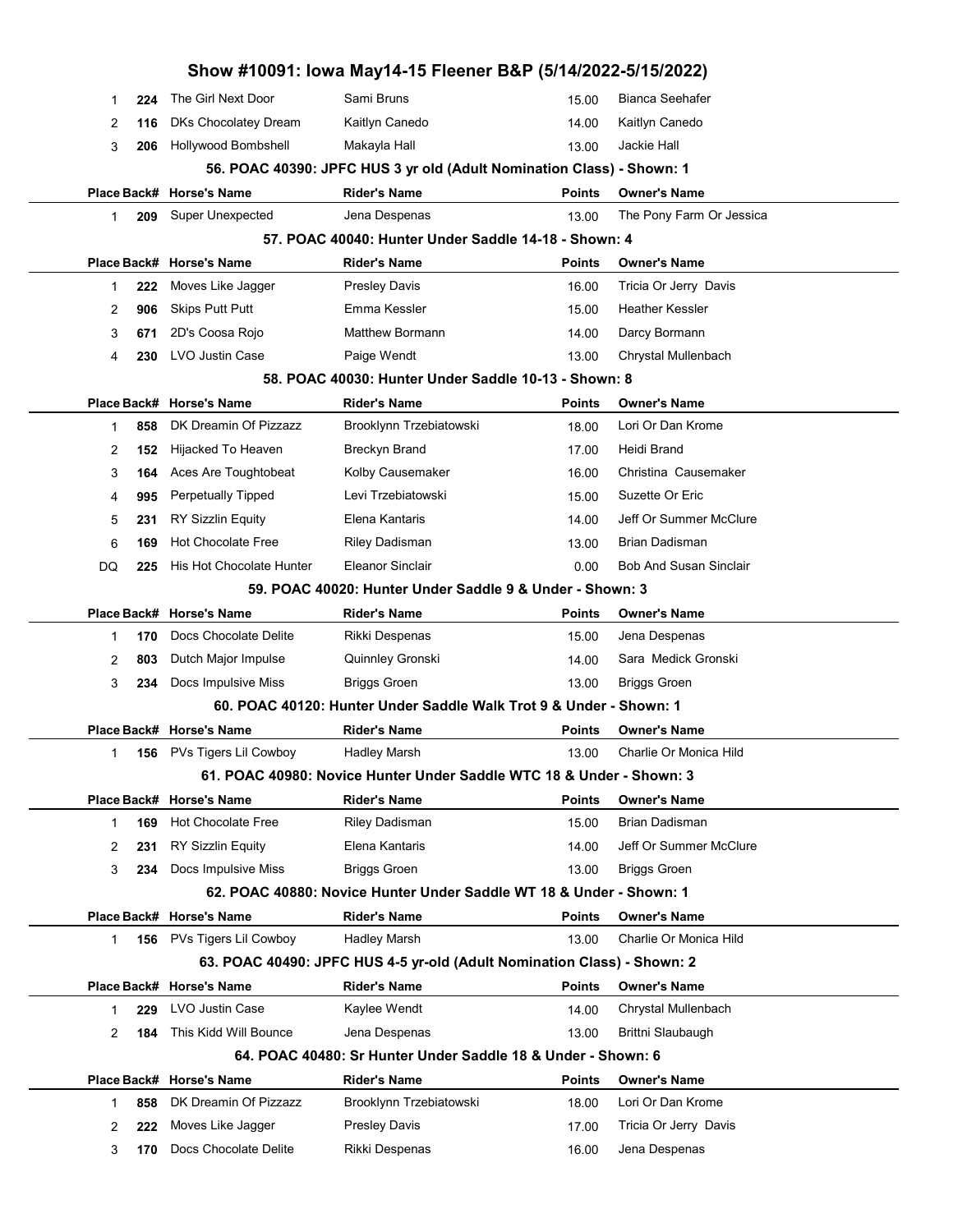|    |     |                          | Show #10091: Iowa May14-15 Fleener B&P (5/14/2022-5/15/2022) |               |                             |  |
|----|-----|--------------------------|--------------------------------------------------------------|---------------|-----------------------------|--|
| 4  | 803 | Dutch Major Impulse      | Quinnley Gronski                                             | 15.00         | Sara Medick Gronski         |  |
| 5  | 995 | Perpetually Tipped       | Levi Trzebiatowski                                           | 14.00         | Suzette Or Eric             |  |
| 6  | 906 | <b>Skips Putt Putt</b>   | Emma Kessler                                                 | 13.00         | <b>Heather Kessler</b>      |  |
|    |     |                          | 65. POAC 40090: Hunter Under Saddle 19 & Over - Shown: 4     |               |                             |  |
|    |     | Place Back# Horse's Name | <b>Rider's Name</b>                                          | <b>Points</b> | <b>Owner's Name</b>         |  |
| 1  | 667 | Call Out My Name         | Melissa Andring                                              | 16.00         | Melissa Andring             |  |
| 2  | 216 | <b>GSP Beyond Belief</b> | Kaitlyn Canedo                                               | 15.00         | Kaitlyn Canedo              |  |
| 3  | 100 | <b>Lucky Charms</b>      | Lorrie Reed                                                  | 14.00         | Amanda Groen                |  |
| 4  | 206 | Hollywood Bombshell      | Makayla Hall                                                 | 13.00         | Jackie Hall                 |  |
|    |     |                          | 66. POAC 42190: Non Pro Hunter Under Saddle WT - Shown: 4    |               |                             |  |
|    |     | Place Back# Horse's Name | <b>Rider's Name</b>                                          | <b>Points</b> | <b>Owner's Name</b>         |  |
| 1  | 667 | Call Out My Name         | Melissa Andring                                              | 16.00         | Melissa Andring             |  |
| 2  | 216 | <b>GSP Beyond Belief</b> | Kaitlyn Canedo                                               | 15.00         | Kaitlyn Canedo              |  |
| 3  | 219 | <b>Trace That</b>        | <b>Holly Kuesel</b>                                          | 14.00         | Holly Kuesel Or Lisa Hunter |  |
| 4  | 103 | This Kidd Will Bounce    | Kimberly Doehrmann                                           | 13.00         | Brittni Slaubaugh           |  |
|    |     |                          | 67. POAC 42290: Non Pro Hunter Under Saddle WTC - Shown: 2   |               |                             |  |
|    |     | Place Back# Horse's Name | Rider's Name                                                 | <b>Points</b> | <b>Owner's Name</b>         |  |
| 1  | 100 | <b>Lucky Charms</b>      | Lorrie Reed                                                  | 14.00         | Amanda Groen                |  |
| 2  | 206 | Hollywood Bombshell      | Makayla Hall                                                 | 13.00         | Jackie Hall                 |  |
|    |     |                          | 68. POAC 41005: ABO Hunter Under Saddle - Shown: 1           |               |                             |  |
|    |     | Place Back# Horse's Name | Rider's Name                                                 | Points        | <b>Owner's Name</b>         |  |
| 1  | 909 | Count Chocolatey         | Emma Kessler                                                 | 13.00         | <b>Matthew Brix</b>         |  |
|    |     |                          |                                                              |               |                             |  |
|    |     |                          | 69. POAC 57040: Hunter Hack 14-18 - Shown: 1                 |               |                             |  |
|    |     | Place Back# Horse's Name | Rider's Name                                                 | Points        | <b>Owner's Name</b>         |  |
| 1  | 671 | 2D's Coosa Rojo          | <b>Matthew Bormann</b>                                       | 13.00         | Darcy Bormann               |  |
|    |     |                          | 70. POAC 57070: Hunter Hack 13 & Under - Shown: 4            |               |                             |  |
|    |     | Place Back# Horse's Name | Rider's Name                                                 | Points        | <b>Owner's Name</b>         |  |
| 1  | 858 | DK Dreamin Of Pizzazz    | Brooklynn Trzebiatowski                                      | 16.00         | Lori Or Dan Krome           |  |
| 2  | 803 | Dutch Major Impulse      | Quinnley Gronski                                             | 15.00         | Sara Medick Gronski         |  |
| 3  | 995 | Perpetually Tipped       | Levi Trzebiatowski                                           | 14.00         | Suzette Or Eric             |  |
| 4  | 152 | Hijacked To Heaven       | <b>Breckyn Brand</b>                                         | 13.00         | Heidi Brand                 |  |
|    |     |                          | 73. POAC 53000: In-Hand Trail Yearling - Shown: 6            |               |                             |  |
|    |     | Place Back# Horse's Name | <b>Rider's Name</b>                                          | <b>Points</b> | <b>Owner's Name</b>         |  |
| 1  | 561 | Straighten Your Cape     | <b>Wendy Varish</b>                                          | 18.00         | <b>Wendy Varish</b>         |  |
| 2  | 564 | Super Irreplaceable      | Wendi M Schmid                                               | 17.00         | Wendi M Schmid              |  |
| 3  | 559 | PPA Soul Sister Bond     | Lori Schmid                                                  | 16.00         | Wendi M Schmid              |  |
| 4  | 888 | Who Invited Her          | Brooklynn Trzebiatowski                                      | 15.00         | Suzette Or Eric             |  |
| DQ | 213 | <b>Buckle UP Ladies</b>  | Christine Keller                                             | 14.00         | <b>Christine Keller</b>     |  |
| DQ | 218 | Hot N Impulsive          | <b>Holly Kuesel</b>                                          | 13.00         | <b>Holly Kuesel</b>         |  |
|    |     |                          | 74. POAC 53100: In-Hand Trail 2 Year Old - Shown: 4          |               |                             |  |
|    |     | Place Back# Horse's Name | Rider's Name                                                 | <b>Points</b> | <b>Owner's Name</b>         |  |
| 1  | 149 | Dutch Blessing           | Shannon Bennington                                           | 16.00         | Shannon Bennington          |  |
| 2  | 693 | Dutch Country            | Sophia Andring                                               | 15.00         | Anne Dykstra                |  |
| 3  | 202 | Sheza Majorette          | Shannon Bennington                                           | 14.00         | Arleen Kugler               |  |
| DQ | 223 | LVO Step Aside Boys      | Sami Bruns                                                   | 13.00         | Harold C Or Joan H Thomas   |  |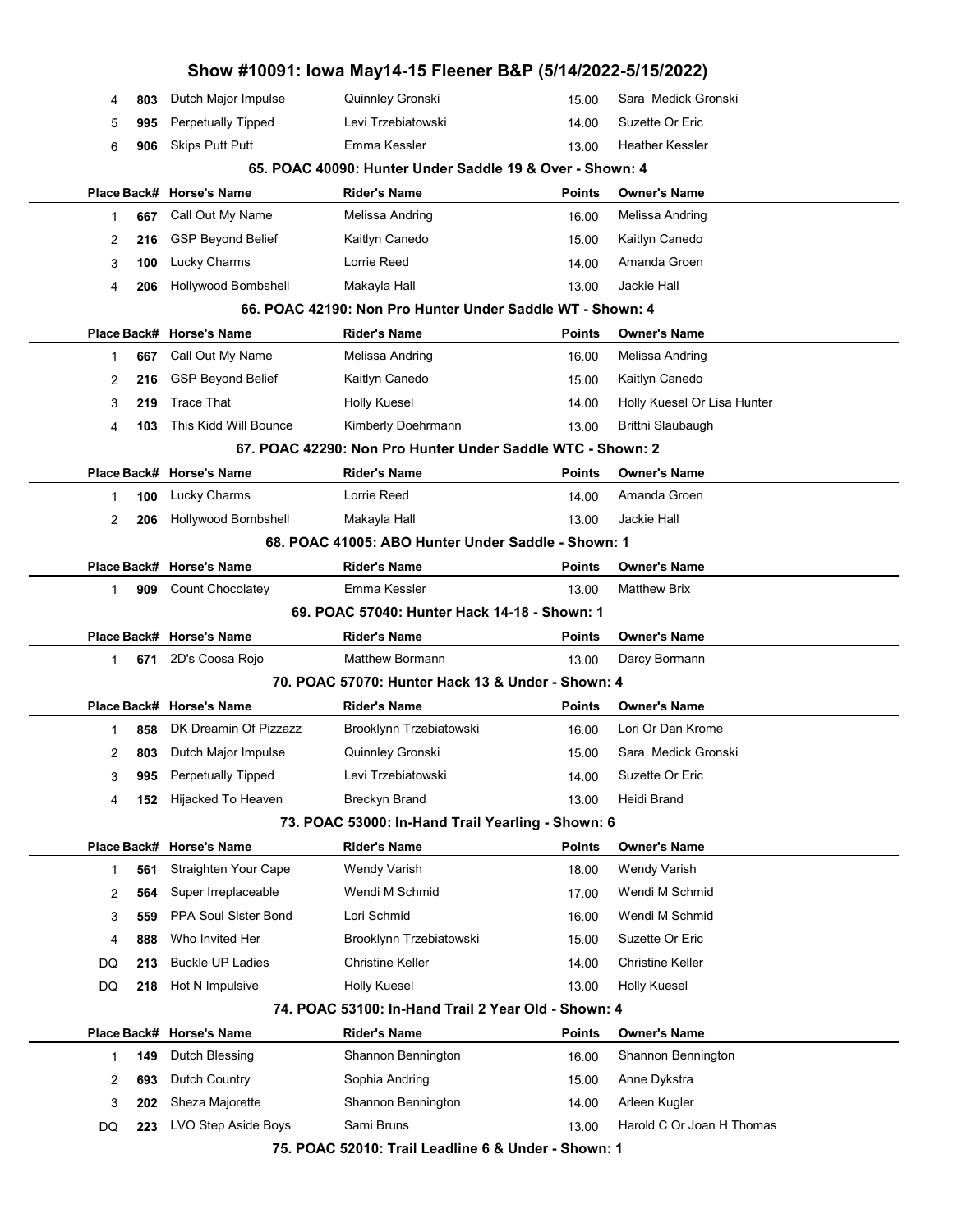## Show #10091: Iowa May14-15 Fleener B&P (5/14/2022-5/15/2022) Place Back# Horse's Name **Rider's Name Points Owner's Name** Points Owner's Name 123 Docs Impulsive Miss Maddux Groen 13.00 Briggs Groen 76. POAC 52040: Trail 14-18 - Shown: 6 Place Back# Horse's Name **Rider's Name Communist Communist Communist** Points Owner's Name 1 **616** Berry Sweet Endeavor Sophia Andring The State State of Tim Or Melissa Andring 2 909 Count Chocolatey **Emma Kessler** Matthew Brix 17.00 Matthew Brix 3 203 Man Of Steel Cora Reed Cora Reed 16.00 Rita Pillard Or Barbara Reed 4 906 Skips Putt Putt **Emma Kessler** Heather Kessler 15.00 Heather Kessler 5 230 LVO Justin Case **Paige Wendt** Provensition Chrystal Mullenbach Chrystal Mullenbach 6 222 Moves Like Jagger Presley Davis Presley Fricia Or Jerry Davis 77. POAC 52030: Trail 10-13 - Shown: 8 Place Back# Horse's Name **Rider's Name Communist Communist Communist** Points Owner's Name 1 995 Perpetually Tipped Levi Trzebiatowski 18.00 Suzette Or Eric 2 858 DK Dreamin Of Pizzazz Brooklynn Trzebiatowski 17.00 Lori Or Dan Krome 3 **164** Aces Are Toughtobeat Kolby Causemaker Christina Causemaker Christina Causemaker 4 999 Livin On A Prayer **Zoey Case** Sara Schaefer 15.00 Sara Schaefer 5 225 His Hot Chocolate Hunter Eleanor Sinclair **Bob And Susan Sinclair** 14.00 Bob And Susan Sinclair 6 152 Hijacked To Heaven Breckyn Brand 13.00 Heidi Brand 78. POAC 52020: Trail 9 & Under - Shown: 3 Place Back# Horse's Name **Rider's Name Points** Dwner's Name 1 156 PVs Tigers Lil Cowboy Hadley Marsh Charlie Or Monica Hild 15.00 Charlie Or Monica Hild 2 803 Dutch Major Impulse Guinnley Gronski Sara Medick Gronski Sara Medick Gronski 3 234 Docs Impulsive Miss Briggs Groen 13.00 Briggs Groen 79. POAC 52180: Novice Trail 18 & Under W/T - Shown: 2 Place Back# Horse's Name **Rider's Name Communist Communist Communist** Points Owner's Name 1 **156** PVs Tigers Lil Cowboy Hadley Marsh Charlie Or Monica Hild 14.00 Charlie Or Monica Hild 2 234 Docs Impulsive Miss Briggs Groen 13.00 Briggs Groen 80. POAC 52185: Novice Trail 18 & Under W/T/L - Shown: 2 Place Back# Horse's Name **Rider's Name Communist Communist Communist** Points Owner's Name 1 169 Hot Chocolate Free Riley Dadisman 14.00 Brian Dadisman 2 231 RY Sizzlin Equity **Elena Kantaris** 13.00 Jeff Or Summer McClure 81. POAC 52380: Jr Trail 18 & Under - Shown: 3 Place Back# Horse's Name **Rider's Name Communist Communist Communist** Points Owner's Name 1 230 LVO Justin Case **Paige Wendt** Chrystal Mullenbach 15.00 Chrystal Mullenbach 2 616 Berry Sweet Endeavor Sophia Andring Tim Or Melissa Andring 616 Berry Sweet Endeavor 3 999 Livin On A Prayer 20ey Case 13.00 Sara Schaefer 82. POAC 52480: Sr Trail 18 & Under - Shown: 8 Place Back# Horse's Name **Rider's Name Communist Communist Communist** Points Owner's Name 1 995 Perpetually Tipped Levi Trzebiatowski 18.00 Suzette Or Eric 2 858 DK Dreamin Of Pizzazz Brooklynn Trzebiatowski 17.00 Lori Or Dan Krome 3 203 Man Of Steel Cora Reed Cora Reed 16.00 Rita Pillard Or Barbara Reed 4 **909** Count Chocolatey **Emma Kessler** Matthew Brix 15.00 Matthew Brix 5 225 His Hot Chocolate Hunter Eleanor Sinclair 14.00 Bob And Susan Sinclair 6 671 2D's Coosa Rojo **Matthew Bormann** 13.00 Darcy Bormann 83. POAC 52090: Trail 19 & Over - Shown: 3 Place Back# Horse's Name **Rider's Name Communist Communist Communist** Points Owner's Name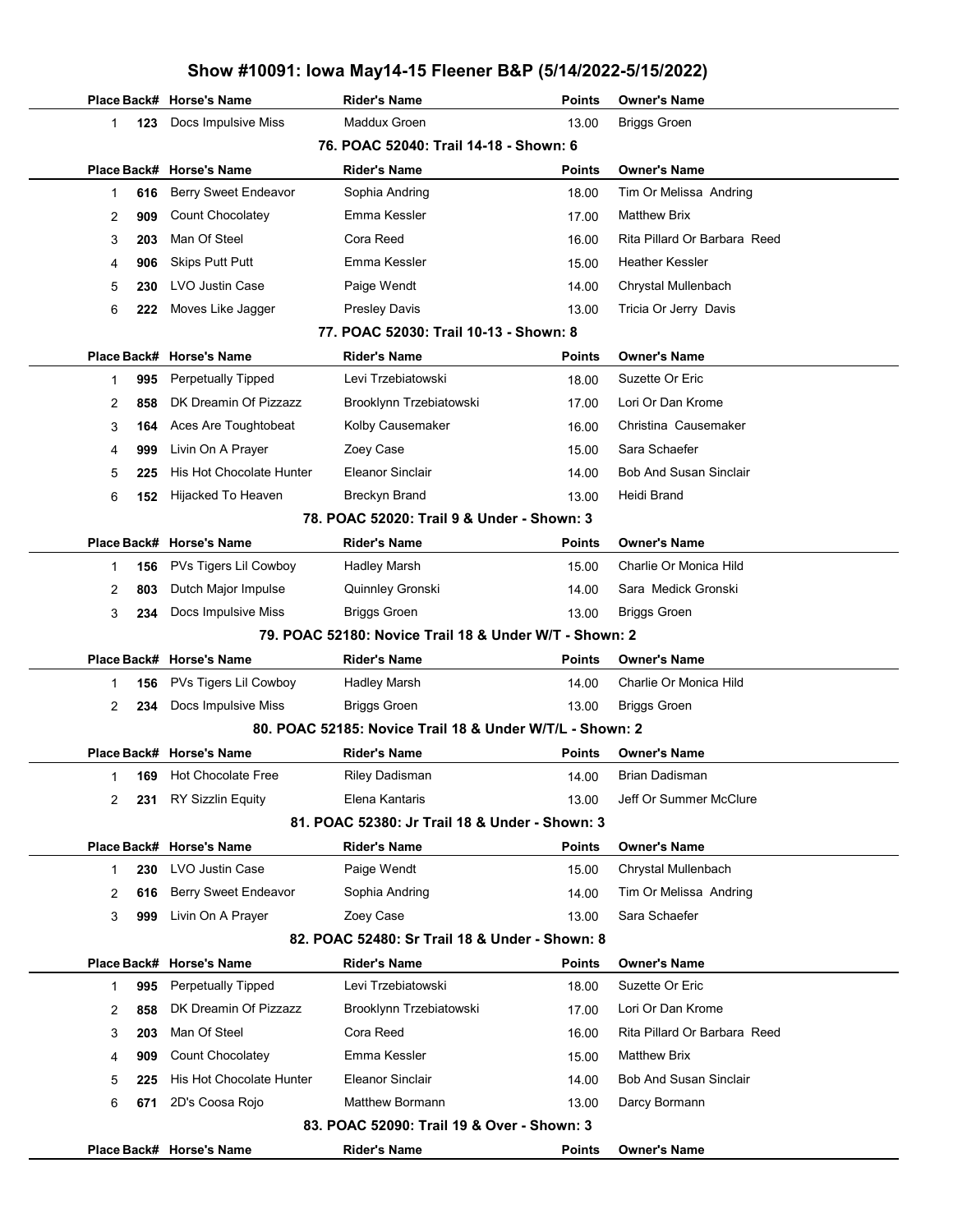|        |            |                                                       | Show #10091: Iowa May14-15 Fleener B&P (5/14/2022-5/15/2022)              |                        |                                            |  |
|--------|------------|-------------------------------------------------------|---------------------------------------------------------------------------|------------------------|--------------------------------------------|--|
| 1      | 667        | Call Out My Name                                      | Melissa Andring                                                           | 15.00                  | Melissa Andring                            |  |
| 2      | 216        | <b>GSP Beyond Belief</b>                              | Kaitlyn Canedo                                                            | 14.00                  | Kaitlyn Canedo<br>Shannon Nikkel           |  |
| 3      | 148        | Dancing Reflection                                    | Shannon Bennington<br>84. POAC 53590: Non Pro Trail WJ - Shown: 5         | 13.00                  |                                            |  |
|        |            |                                                       |                                                                           |                        |                                            |  |
|        |            | Place Back# Horse's Name<br><b>Trace That</b>         | Rider's Name                                                              | Points                 | Owner's Name                               |  |
| 1      | 219        | This Kidd Will Bounce                                 | <b>Holly Kuesel</b><br>Kimberly Doehrmann                                 | 17.00                  | Holly Kuesel Or Lisa Hunter                |  |
| 2      | 103        | Call Out My Name                                      |                                                                           | 16.00                  | Brittni Slaubaugh<br>Melissa Andring       |  |
| 3      | 667        |                                                       | Melissa Andring                                                           | 15.00                  |                                            |  |
| 4      | 216        | <b>GSP Beyond Belief</b>                              | Kaitlyn Canedo<br><b>Heather Kessler</b>                                  | 14.00                  | Kaitlyn Canedo<br>Heather Kessler          |  |
| 5      | 900        | <b>Skips Putt Putt</b>                                | 85. POAC 53690: Non Pro Trail WJL - Shown: 1                              | 13.00                  |                                            |  |
|        |            |                                                       |                                                                           |                        |                                            |  |
|        |            | Place Back# Horse's Name<br><b>JBC Light Troubles</b> | Rider's Name<br>Mallory Or Brad Iverson                                   | <b>Points</b><br>13.00 | Owner's Name<br>Mallory Or Brad Iverson    |  |
| 1      | 191        |                                                       | 86. POAC 52690: JPFC Trail 2-yr-old (Adult Nomination Class) - Shown: 2   |                        |                                            |  |
|        |            | Place Back# Horse's Name                              | <b>Rider's Name</b>                                                       |                        | <b>Owner's Name</b>                        |  |
| 1      | 224        | The Girl Next Door                                    | Sami Bruns                                                                | <b>Points</b><br>14.00 | Bianca Seehafer                            |  |
|        |            | <b>DKs Chocolatey Dream</b>                           | Kaitlyn Canedo                                                            |                        | Kaitlyn Canedo                             |  |
| 2      | 116        |                                                       | 87. POAC 52390: JPFC Trail 3 yr old (Adult Nomination Class) - Shown: 1   | 13.00                  |                                            |  |
|        |            |                                                       | <b>Rider's Name</b>                                                       |                        | <b>Owner's Name</b>                        |  |
| DQ     | 209        | Place Back# Horse's Name<br>Super Unexpected          | Jena Despenas                                                             | <b>Points</b><br>0.00  | The Pony Farm Or Jessica                   |  |
|        |            |                                                       | 88. POAC 52490: JPFC Trail 4-5 yr old (Adult Nomination Class) - Shown: 2 |                        |                                            |  |
|        |            | Place Back# Horse's Name                              | <b>Rider's Name</b>                                                       | <b>Points</b>          | <b>Owner's Name</b>                        |  |
| 1      | 184        | This Kidd Will Bounce                                 | Jena Despenas                                                             | 14.00                  | Brittni Slaubaugh                          |  |
|        | 229        | LVO Justin Case                                       | Kaylee Wendt                                                              | 13.00                  | Chrystal Mullenbach                        |  |
|        |            |                                                       |                                                                           |                        |                                            |  |
| 2      |            |                                                       |                                                                           |                        |                                            |  |
|        |            |                                                       | 89. POAC 52105: ABO Trail - Shown: 1                                      |                        |                                            |  |
|        |            | Place Back# Horse's Name                              | Rider's Name                                                              | <b>Points</b>          | <b>Owner's Name</b>                        |  |
| DQ     | 191        | <b>JBC Light Troubles</b>                             | Mallory Or Brad Iverson                                                   | 0.00                   | Mallory Or Brad Iverson                    |  |
|        |            |                                                       | 90. POAC 80040: Bareback Horsemanship 14-18 - Shown: 3                    |                        |                                            |  |
|        |            | Place Back# Horse's Name                              | Rider's Name                                                              | <b>Points</b>          | <b>Owner's Name</b>                        |  |
| 1      | 671        | 2D's Coosa Rojo                                       | <b>Matthew Bormann</b>                                                    | 15.00                  | Darcy Bormann                              |  |
| 2      | 909        | Count Chocolatey                                      | Emma Kessler                                                              | 14.00                  | <b>Matthew Brix</b>                        |  |
| 3      | 222        | Moves Like Jagger                                     | <b>Presley Davis</b>                                                      | 13.00                  | Tricia Or Jerry Davis                      |  |
|        |            |                                                       | 91. POAC 80030: Bareback Horsemanship 10-13 - Shown: 6                    |                        |                                            |  |
|        |            | Place Back# Horse's Name                              | <b>Rider's Name</b>                                                       | <b>Points</b>          | <b>Owner's Name</b>                        |  |
| 1      | 999        | Livin On A Prayer                                     | Zoey Case                                                                 | 18.00                  | Sara Schaefer                              |  |
| 2      | 164        | Aces Are Toughtobeat                                  | Kolby Causemaker                                                          | 17.00                  | Christina Causemaker                       |  |
| 3      | 995        | <b>Perpetually Tipped</b>                             | Levi Trzebiatowski                                                        | 16.00                  | Suzette Or Eric                            |  |
| 4      | 225        | His Hot Chocolate Hunter                              | Eleanor Sinclair                                                          | 15.00                  | <b>Bob And Susan Sinclair</b>              |  |
| 5      | 858        | DK Dreamin Of Pizzazz                                 | Brooklynn Trzebiatowski                                                   | 14.00                  | Lori Or Dan Krome                          |  |
| 6      | 152        | Hijacked To Heaven                                    | Breckyn Brand                                                             | 13.00                  | Heidi Brand                                |  |
|        |            |                                                       | 92. POAC 80020: Bareback Horsemanship 9 & Under - Shown: 4                |                        |                                            |  |
|        |            | Place Back# Horse's Name                              | Rider's Name                                                              | <b>Points</b>          | Owner's Name                               |  |
| 1      | 170        | Docs Chocolate Delite                                 | Rikki Despenas                                                            | 16.00                  | Jena Despenas                              |  |
| 2      | 156        | PVs Tigers Lil Cowboy                                 | Hadley Marsh                                                              | 15.00                  | Charlie Or Monica Hild                     |  |
| 3<br>4 | 803<br>234 | Dutch Major Impulse<br>Docs Impulsive Miss            | Quinnley Gronski<br><b>Briggs Groen</b>                                   | 14.00<br>13.00         | Sara Medick Gronski<br><b>Briggs Groen</b> |  |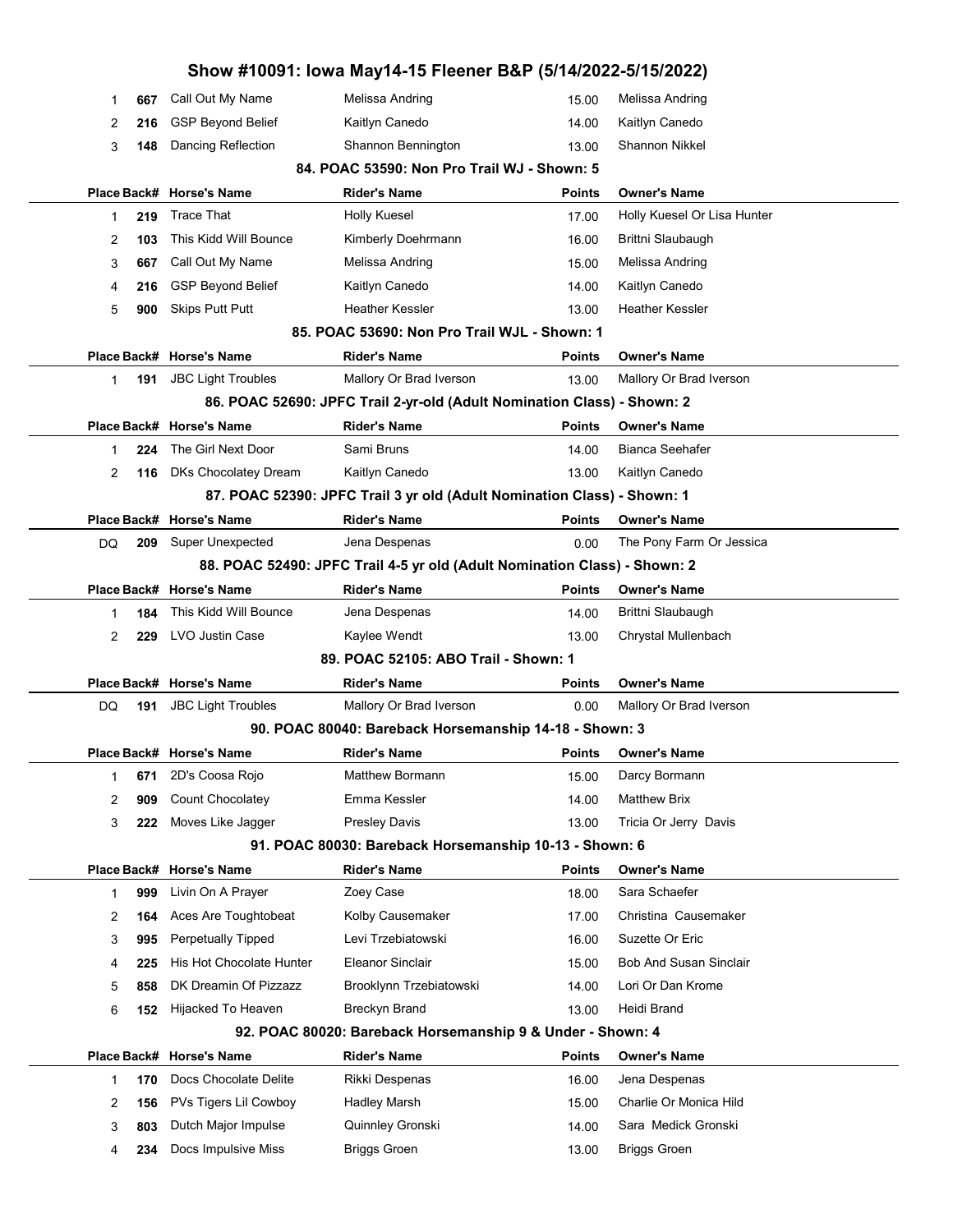## Show #10091: Iowa May14-15 Fleener B&P (5/14/2022-5/15/2022)

#### 94. POAC 86090: Western Horsemanship 19 & Over - Shown: 3

|   |     | Place Back# Horse's Name    | <b>Rider's Name</b>                                                  | Points        | <b>Owner's Name</b>          |
|---|-----|-----------------------------|----------------------------------------------------------------------|---------------|------------------------------|
| 1 | 667 | Call Out My Name            | Melissa Andring                                                      | 15.00         | Melissa Andring              |
| 2 | 100 | Lucky Charms                | Lorrie Reed                                                          | 14.00         | Amanda Groen                 |
| 3 | 216 | <b>GSP Beyond Belief</b>    | Kaitlyn Canedo                                                       | 13.00         | Kaitlyn Canedo               |
|   |     |                             | 95. POAC 86040: Western Horsemanship 14-18 - Shown: 6                |               |                              |
|   |     | Place Back# Horse's Name    | <b>Rider's Name</b>                                                  | <b>Points</b> | <b>Owner's Name</b>          |
| 1 | 671 | 2D's Coosa Rojo             | <b>Matthew Bormann</b>                                               | 18.00         | Darcy Bormann                |
| 2 | 906 | <b>Skips Putt Putt</b>      | Emma Kessler                                                         | 17.00         | <b>Heather Kessler</b>       |
| 3 | 230 | LVO Justin Case             | Paige Wendt                                                          | 16.00         | Chrystal Mullenbach          |
| 4 | 616 | <b>Berry Sweet Endeavor</b> | Sophia Andring                                                       | 15.00         | Tim Or Melissa Andring       |
| 5 | 203 | Man Of Steel                | Cora Reed                                                            | 14.00         | Rita Pillard Or Barbara Reed |
| 6 | 222 | Moves Like Jagger           | <b>Presley Davis</b>                                                 | 13.00         | Tricia Or Jerry Davis        |
|   |     |                             | 96. POAC 86030: Western Horsemanship 10-13 - Shown: 8                |               |                              |
|   |     | Place Back# Horse's Name    | <b>Rider's Name</b>                                                  | <b>Points</b> | <b>Owner's Name</b>          |
| 1 | 858 | DK Dreamin Of Pizzazz       | Brooklynn Trzebiatowski                                              | 18.00         | Lori Or Dan Krome            |
| 2 | 164 | Aces Are Toughtobeat        | Kolby Causemaker                                                     | 17.00         | Christina Causemaker         |
| 3 | 152 | Hijacked To Heaven          | <b>Breckyn Brand</b>                                                 | 16.00         | Heidi Brand                  |
| 4 | 995 | <b>Perpetually Tipped</b>   | Levi Trzebiatowski                                                   | 15.00         | Suzette Or Eric              |
| 5 | 999 | Livin On A Prayer           | Zoey Case                                                            | 14.00         | Sara Schaefer                |
| 6 | 231 | RY Sizzlin Equity           | Elena Kantaris                                                       | 13.00         | Jeff Or Summer McClure       |
|   |     |                             | 97. POAC 86980: Novice Western Horsemanship WJL18 & Under - Shown: 3 |               |                              |
|   |     | Place Back# Horse's Name    | <b>Rider's Name</b>                                                  | <b>Points</b> | <b>Owner's Name</b>          |
| 1 | 231 | <b>RY Sizzlin Equity</b>    | Elena Kantaris                                                       | 15.00         | Jeff Or Summer McClure       |
| 2 | 169 | <b>Hot Chocolate Free</b>   | Riley Dadisman                                                       | 14.00         | <b>Brian Dadisman</b>        |
| 3 | 228 | Spanish Kissed In Chrome    | <b>Rachel Foster</b>                                                 | 13.00         | <b>Rita Pillard</b>          |
|   |     |                             | 98. POAC 86020: Western Horsemanship 9 & Under - Shown: 4            |               |                              |
|   |     | Place Back# Horse's Name    | <b>Rider's Name</b>                                                  | <b>Points</b> | <b>Owner's Name</b>          |
| 1 | 170 | Docs Chocolate Delite       | Rikki Despenas                                                       | 16.00         | Jena Despenas                |
| 2 | 234 | Docs Impulsive Miss         | <b>Briggs Groen</b>                                                  | 15.00         | <b>Briggs Groen</b>          |
| 3 | 803 | Dutch Major Impulse         | Quinnley Gronski                                                     | 14.00         | Sara Medick Gronski          |
| 4 |     | 156 PVs Tigers Lil Cowboy   | Hadley Marsh                                                         | 13.00         | Charlie Or Monica Hild       |
|   |     |                             | 99. POAC 86880: Novice Western Horsemanship WJ 18 & Under - Shown: 1 |               |                              |
|   |     | Place Back# Horse's Name    | <b>Rider's Name</b>                                                  | <b>Points</b> | <b>Owner's Name</b>          |
| 1 | 234 | Docs Impulsive Miss         | <b>Briggs Groen</b>                                                  | 13.00         | <b>Briggs Groen</b>          |
|   |     |                             | 100. POAC 86290: WJ Western Horsemanship 19 & Over - Shown: 5        |               |                              |
|   |     | Place Back# Horse's Name    | <b>Rider's Name</b>                                                  | <b>Points</b> | <b>Owner's Name</b>          |
| 1 | 900 | <b>Skips Putt Putt</b>      | <b>Heather Kessler</b>                                               | 17.00         | <b>Heather Kessler</b>       |
| 2 | 184 | This Kidd Will Bounce       | Jena Despenas                                                        | 16.00         | Brittni Slaubaugh            |
| 3 | 219 | <b>Trace That</b>           | <b>Holly Kuesel</b>                                                  | 15.00         | Holly Kuesel Or Lisa Hunter  |
| 4 | 199 | The Heartbreaker            | Kelsey Stumpf                                                        | 14.00         | Brandi King                  |
|   |     |                             | 101. POAC 30100: Open Walk-Trot Pleasure - Shown: 12                 |               |                              |
|   |     | Place Back# Horse's Name    | <b>Rider's Name</b>                                                  | <b>Points</b> | <b>Owner's Name</b>          |
| 1 | 170 | Docs Chocolate Delite       | Rikki Despenas                                                       | 18.00         | Jena Despenas                |
| 2 | 191 | <b>JBC Light Troubles</b>   | Mallory Or Brad Iverson                                              | 17.00         | Mallory Or Brad Iverson      |
| 3 | 148 | Dancing Reflection          | Shannon Bennington                                                   | 16.00         | Shannon Nikkel               |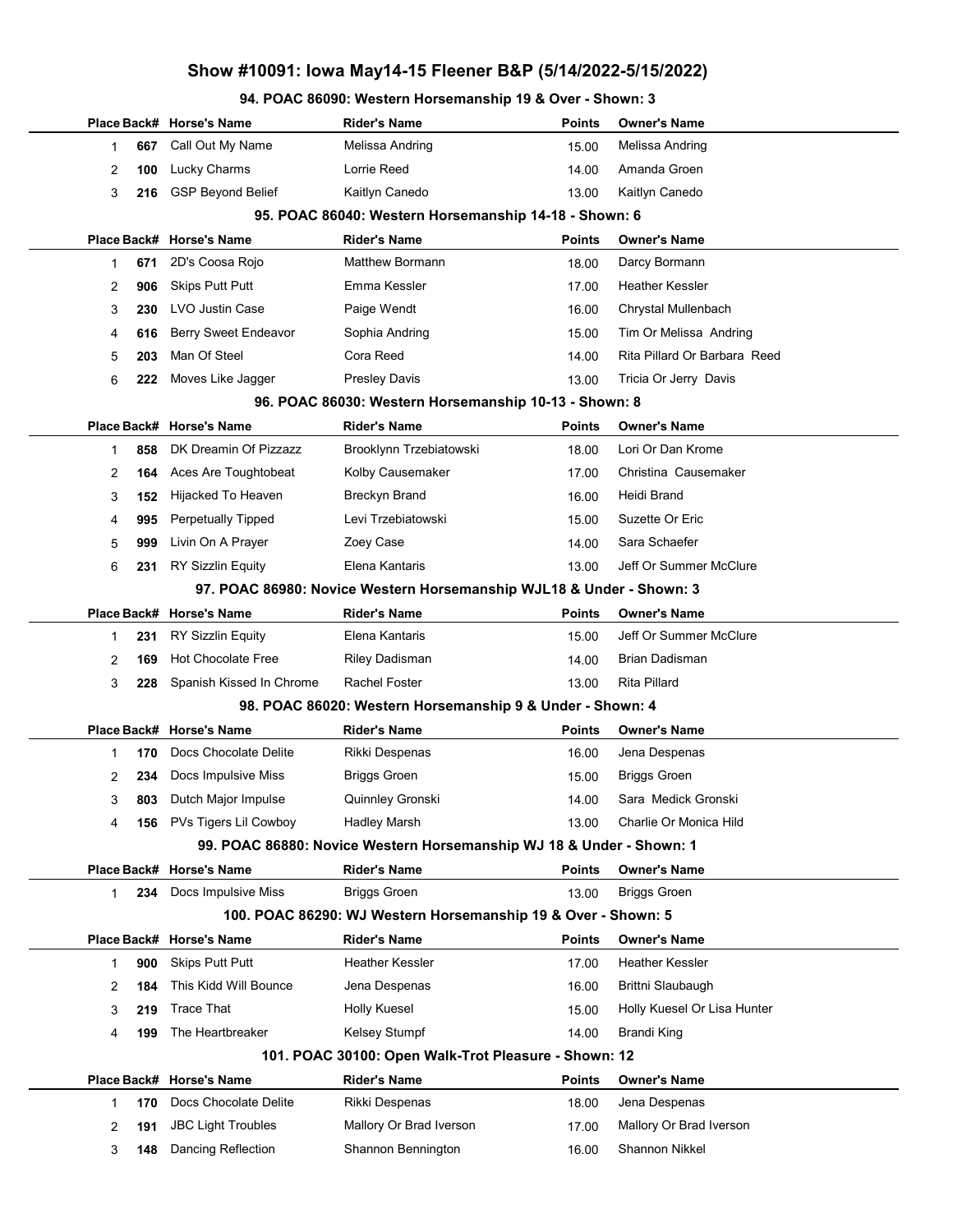|   |     |                           | Show #10091: Iowa May14-15 Fleener B&P (5/14/2022-5/15/2022)          |               |                              |  |
|---|-----|---------------------------|-----------------------------------------------------------------------|---------------|------------------------------|--|
| 4 | 203 | Man Of Steel              | Cora Reed                                                             | 15.00         | Rita Pillard Or Barbara Reed |  |
| 5 | 219 | <b>Trace That</b>         | <b>Holly Kuesel</b>                                                   | 14.00         | Holly Kuesel Or Lisa Hunter  |  |
| 6 | 909 | <b>Count Chocolatey</b>   | Emma Kessler                                                          | 13.00         | <b>Matthew Brix</b>          |  |
|   |     |                           | 102. POAC 30380: Jr Western Pleasure 18 & Under - Shown: 4            |               |                              |  |
|   |     | Place Back# Horse's Name  | Rider's Name                                                          | Points        | <b>Owner's Name</b>          |  |
| 1 | 999 | Livin On A Prayer         | Zoey Case                                                             | 16.00         | Sara Schaefer                |  |
| 2 | 230 | LVO Justin Case           | Paige Wendt                                                           | 15.00         | Chrystal Mullenbach          |  |
| 3 | 169 | <b>Hot Chocolate Free</b> | <b>Riley Dadisman</b>                                                 | 14.00         | Brian Dadisman               |  |
| 4 | 616 | Berry Sweet Endeavor      | Sophia Andring                                                        | 13.00         | Tim Or Melissa Andring       |  |
|   |     |                           | 103. POAC 30690: JPFC WP 2-yr-old (Adult Nomination Class) - Shown: 4 |               |                              |  |
|   |     | Place Back# Horse's Name  | <b>Rider's Name</b>                                                   | Points        | <b>Owner's Name</b>          |  |
| 1 | 224 | The Girl Next Door        | Sami Bruns                                                            | 16.00         | <b>Bianca Seehafer</b>       |  |
| 2 | 206 | Hollywood Bombshell       | Makayla Hall                                                          | 15.00         | Jackie Hall                  |  |
| 3 | 116 | DKs Chocolatey Dream      | Kaitlyn Canedo                                                        | 14.00         | Kaitlyn Canedo               |  |
|   |     |                           | 104. POAC 30390: JPFC WP 3 yr old (Adult Nomination Class) - Shown: 1 |               |                              |  |
|   |     | Place Back# Horse's Name  | <b>Rider's Name</b>                                                   | Points        | <b>Owner's Name</b>          |  |
| 1 | 209 | <b>Super Unexpected</b>   | Jena Despenas                                                         | 13.00         | The Pony Farm Or Jessica     |  |
|   |     |                           | 105. POAC 30040: Western Pleasure 14-18 - Shown: 6                    |               |                              |  |
|   |     | Place Back# Horse's Name  | <b>Rider's Name</b>                                                   | Points        | <b>Owner's Name</b>          |  |
| 1 | 671 | 2D's Coosa Rojo           | Matthew Bormann                                                       | 18.00         | Darcy Bormann                |  |
| 2 | 230 | LVO Justin Case           | Paige Wendt                                                           | 17.00         | Chrystal Mullenbach          |  |
| 3 | 906 | <b>Skips Putt Putt</b>    | Emma Kessler                                                          | 16.00         | <b>Heather Kessler</b>       |  |
| 4 | 203 | Man Of Steel              | Cora Reed                                                             | 15.00         | Rita Pillard Or Barbara Reed |  |
| 5 | 616 | Berry Sweet Endeavor      | Sophia Andring                                                        | 14.00         | Tim Or Melissa Andring       |  |
|   |     |                           | 106. POAC 30030: Western Pleasure 10-13 - Shown: 8                    |               |                              |  |
|   |     | Place Back# Horse's Name  | <b>Rider's Name</b>                                                   | Points        | <b>Owner's Name</b>          |  |
| 1 | 999 | Livin On A Prayer         | Zoey Case                                                             | 18.00         | Sara Schaefer                |  |
| 2 | 858 | DK Dreamin Of Pizzazz     | Brooklynn Trzebiatowski                                               | 17.00         | Lori Or Dan Krome            |  |
| 3 | 995 | <b>Perpetually Tipped</b> | Levi Trzebiatowski                                                    | 16.00         | Suzette Or Eric              |  |
| 4 | 169 | <b>Hot Chocolate Free</b> | Riley Dadisman                                                        | 15.00         | Brian Dadisman               |  |
| 5 | 231 | <b>RY Sizzlin Equity</b>  | Elena Kantaris                                                        | 14.00         | Jeff Or Summer McClure       |  |
| 6 | 164 | Aces Are Toughtobeat      | Kolby Causemaker                                                      | 13.00         | Christina Causemaker         |  |
|   |     |                           | 107. POAC 30020: Western Pleasure 9 & Under - Shown: 3                |               |                              |  |
|   |     | Place Back# Horse's Name  | <b>Rider's Name</b>                                                   | Points        | <b>Owner's Name</b>          |  |
| 1 | 170 | Docs Chocolate Delite     | Rikki Despenas                                                        | 15.00         | Jena Despenas                |  |
| 2 | 803 | Dutch Major Impulse       | Quinnley Gronski                                                      | 14.00         | Sara Medick Gronski          |  |
| 3 | 234 | Docs Impulsive Miss       | <b>Briggs Groen</b>                                                   | 13.00         | <b>Briggs Groen</b>          |  |
|   |     |                           | 108. POAC 30120: Western Pleasure Walk Trot 9 & Under - Shown: 2      |               |                              |  |
|   |     | Place Back# Horse's Name  | <b>Rider's Name</b>                                                   | Points        | <b>Owner's Name</b>          |  |
| 1 | 156 | PVs Tigers Lil Cowboy     | <b>Hadley Marsh</b>                                                   | 14.00         | Charlie Or Monica Hild       |  |
| 2 | 214 | Hijacked To Heaven        | <b>Brooks Brand</b>                                                   | 13.00         | Heidi Brand                  |  |
|   |     |                           | 109. POAC 30980: Novice Western Pleasure WJL 18 & Under - Shown: 4    |               |                              |  |
|   |     | Place Back# Horse's Name  | <b>Rider's Name</b>                                                   | <b>Points</b> | <b>Owner's Name</b>          |  |
| 1 | 231 | <b>RY Sizzlin Equity</b>  | Elena Kantaris                                                        | 16.00         | Jeff Or Summer McClure       |  |
|   |     | <b>Hot Chocolate Free</b> | Riley Dadisman                                                        |               | Brian Dadisman               |  |
| 2 | 169 |                           |                                                                       | 15.00         |                              |  |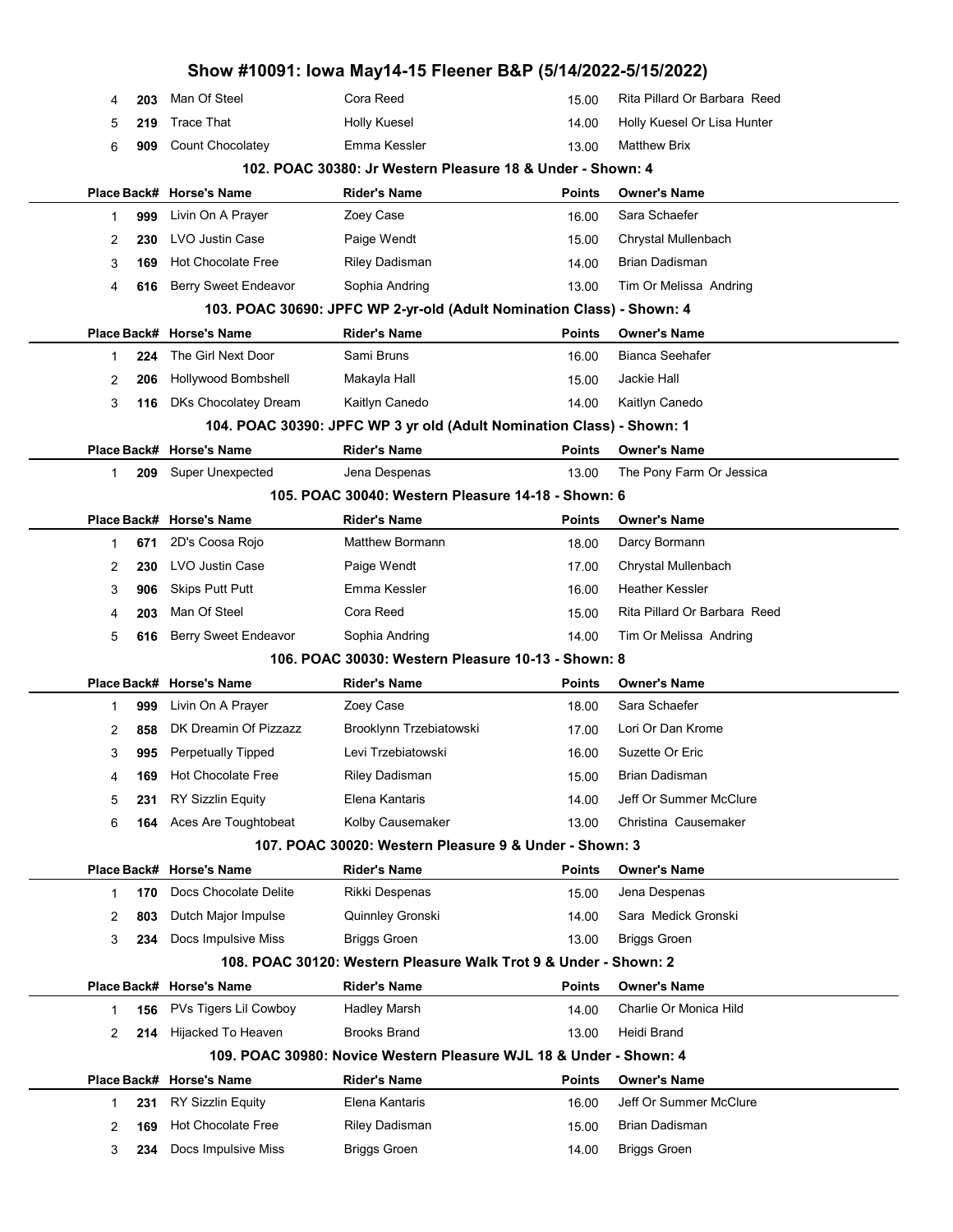|   |     |                           | Show #10091: Iowa May14-15 Fleener B&P (5/14/2022-5/15/2022)            |               |                             |
|---|-----|---------------------------|-------------------------------------------------------------------------|---------------|-----------------------------|
| 4 | 228 | Spanish Kissed In Chrome  | <b>Rachel Foster</b>                                                    | 13.00         | <b>Rita Pillard</b>         |
|   |     |                           | 110. POAC 30880: Novice Western Pleasure WJ 18 & Under - Shown: 1       |               |                             |
|   |     | Place Back# Horse's Name  | <b>Rider's Name</b>                                                     | <b>Points</b> | <b>Owner's Name</b>         |
| 1 | 156 | PVs Tigers Lil Cowboy     | <b>Hadley Marsh</b>                                                     | 13.00         | Charlie Or Monica Hild      |
|   |     |                           | 111. POAC 30490: JPFC WP 4-5 yr old (Adult Nomination Class) - Shown: 2 |               |                             |
|   |     | Place Back# Horse's Name  | <b>Rider's Name</b>                                                     | <b>Points</b> | <b>Owner's Name</b>         |
| 1 | 229 | LVO Justin Case           | Kaylee Wendt                                                            | 14.00         | Chrystal Mullenbach         |
| 2 | 184 | This Kidd Will Bounce     | Jena Despenas                                                           | 13.00         | Brittni Slaubaugh           |
|   |     |                           | 112. POAC 30480: Sr Western Pleasure 18 & Under - Shown: 5              |               |                             |
|   |     | Place Back# Horse's Name  | <b>Rider's Name</b>                                                     | <b>Points</b> | <b>Owner's Name</b>         |
| 1 | 170 | Docs Chocolate Delite     | Rikki Despenas                                                          | 17.00         | Jena Despenas               |
| 2 | 671 | 2D's Coosa Rojo           | <b>Matthew Bormann</b>                                                  | 16.00         | Darcy Bormann               |
| 3 | 858 | DK Dreamin Of Pizzazz     | Brooklynn Trzebiatowski                                                 | 15.00         | Lori Or Dan Krome           |
| 4 | 909 | Count Chocolatey          | Emma Kessler                                                            | 14.00         | <b>Matthew Brix</b>         |
| 5 | 803 | Dutch Major Impulse       | Quinnley Gronski                                                        | 13.00         | Sara Medick Gronski         |
|   |     |                           | 113. POAC 30090: Western Pleasure 19 & Over - Shown: 4                  |               |                             |
|   |     | Place Back# Horse's Name  | <b>Rider's Name</b>                                                     | <b>Points</b> | <b>Owner's Name</b>         |
| 1 | 667 | Call Out My Name          | Melissa Andring                                                         | 16.00         | Melissa Andring             |
| 2 | 100 | Lucky Charms              | Lorrie Reed                                                             | 15.00         | Amanda Groen                |
| 3 | 216 | <b>GSP Beyond Belief</b>  | Kaitlyn Canedo                                                          | 14.00         | Kaitlyn Canedo              |
| 4 | 206 | Hollywood Bombshell       | Makayla Hall                                                            | 13.00         | Jackie Hall                 |
|   |     |                           | 114. POAC 32190: Non Pro Western Pleasure WJ - Shown: 6                 |               |                             |
|   |     | Place Back# Horse's Name  | <b>Rider's Name</b>                                                     | <b>Points</b> | <b>Owner's Name</b>         |
| 1 | 900 | <b>Skips Putt Putt</b>    | <b>Heather Kessler</b>                                                  | 18.00         | <b>Heather Kessler</b>      |
| 2 | 667 | Call Out My Name          | Melissa Andring                                                         | 17.00         | Melissa Andring             |
| 3 | 219 | <b>Trace That</b>         | <b>Holly Kuesel</b>                                                     | 16.00         | Holly Kuesel Or Lisa Hunter |
| 4 | 199 | The Heartbreaker          | <b>Kelsey Stumpf</b>                                                    | 15.00         | Brandi King                 |
| 5 | 216 | <b>GSP Beyond Belief</b>  | Kaitlyn Canedo                                                          | 14.00         | Kaitlyn Canedo              |
| 6 | 103 | This Kidd Will Bounce     | Kimberly Doehrmann                                                      | 13.00         | Brittni Slaubaugh           |
|   |     |                           | 115. POAC 32290: Non Pro Western Pleasure WJL - Shown: 3                |               |                             |
|   |     | Place Back# Horse's Name  | <b>Rider's Name</b>                                                     | <b>Points</b> | <b>Owner's Name</b>         |
| 1 | 191 | <b>JBC Light Troubles</b> | Mallory Or Brad Iverson                                                 | 15.00         | Mallory Or Brad Iverson     |
| 2 | 100 | Lucky Charms              | Lorrie Reed                                                             | 14.00         | Amanda Groen                |
| 3 | 206 | Hollywood Bombshell       | Makayla Hall                                                            | 13.00         | Jackie Hall                 |
|   |     |                           | 116. POAC 31000: ABO Western Pleasure - Shown: 1                        |               |                             |
|   |     | Place Back# Horse's Name  | <b>Rider's Name</b>                                                     | <b>Points</b> | <b>Owner's Name</b>         |
| 1 | 909 | Count Chocolatey          | Emma Kessler                                                            | 13.00         | <b>Matthew Brix</b>         |
|   |     |                           | 118. POAC 50030: Reining 10-13 - Shown: 2                               |               |                             |
|   |     | Place Back# Horse's Name  | <b>Rider's Name</b>                                                     | <b>Points</b> | <b>Owner's Name</b>         |
| 1 | 858 | DK Dreamin Of Pizzazz     | Brooklynn Trzebiatowski                                                 | 14.00         | Lori Or Dan Krome           |
| 2 | 995 | Perpetually Tipped        | Levi Trzebiatowski                                                      | 13.00         | Suzette Or Eric             |
|   |     |                           | 119. POAC 50020: Reining 9 & Under - Shown: 1                           |               |                             |
|   |     | Place Back# Horse's Name  | <b>Rider's Name</b>                                                     | <b>Points</b> | <b>Owner's Name</b>         |
| 1 | 803 | Dutch Major Impulse       | Quinnley Gronski                                                        | 13.00         | Sara Medick Gronski         |
|   |     |                           | 124. POAC 32080: Ranch Riding 18 & Under - Shown: 5                     |               |                             |
|   |     | Place Back# Horse's Name  | <b>Rider's Name</b>                                                     | <b>Points</b> | <b>Owner's Name</b>         |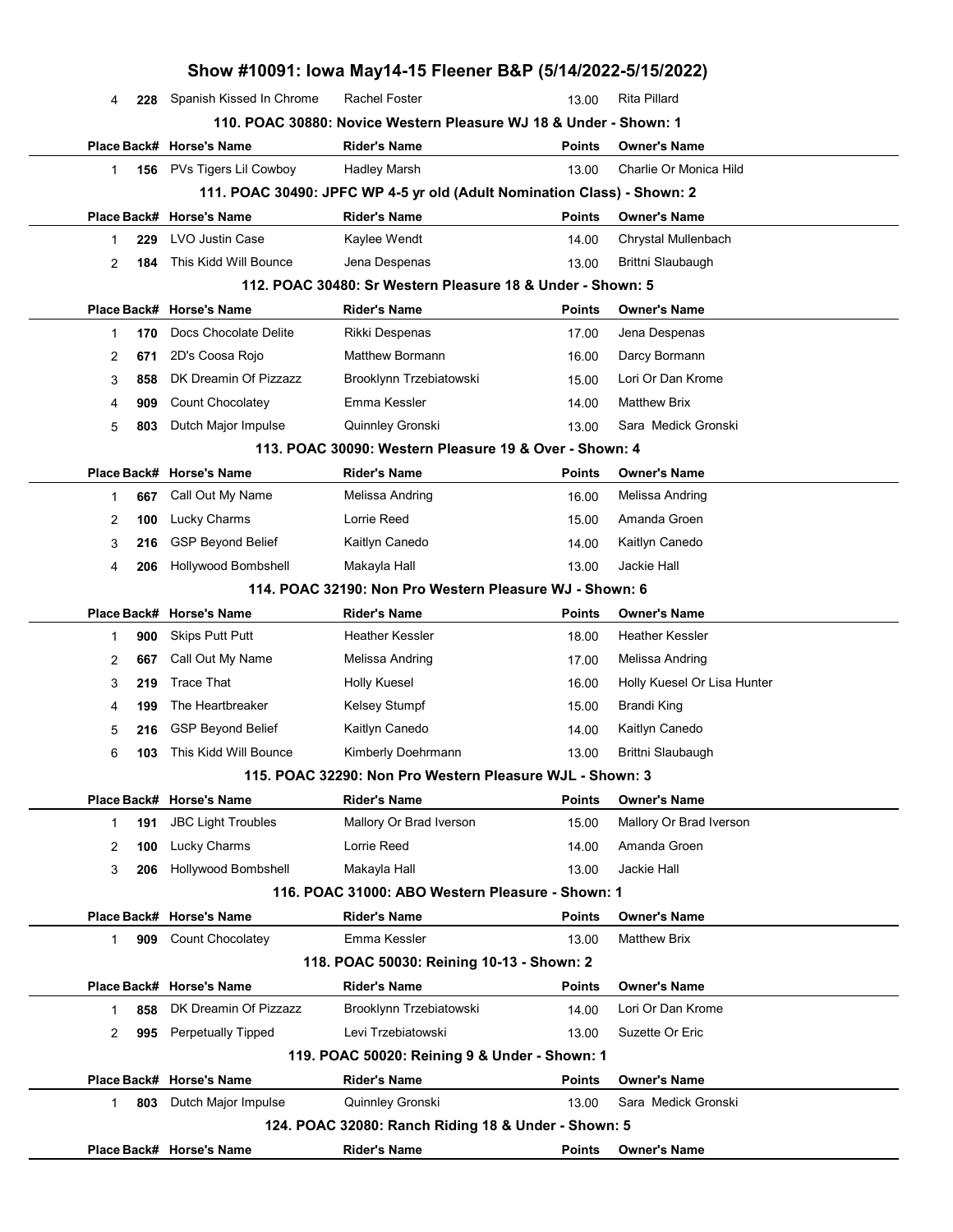|                                                  |     |                          | Show #10091: Iowa May14-15 Fleener B&P (5/14/2022-5/15/2022)          |               |                        |  |  |
|--------------------------------------------------|-----|--------------------------|-----------------------------------------------------------------------|---------------|------------------------|--|--|
| 1                                                | 909 | Count Chocolatey         | Emma Kessler                                                          | 17.00         | <b>Matthew Brix</b>    |  |  |
| 2                                                | 858 | DK Dreamin Of Pizzazz    | Brooklynn Trzebiatowski                                               | 16.00         | Lori Or Dan Krome      |  |  |
| 3                                                | 906 | <b>Skips Putt Putt</b>   | Emma Kessler                                                          | 15.00         | <b>Heather Kessler</b> |  |  |
| 4                                                | 995 | Perpetually Tipped       | Levi Trzebiatowski                                                    | 14.00         | Suzette Or Eric        |  |  |
| 5                                                | 803 | Dutch Major Impulse      | Quinnley Gronski                                                      | 13.00         | Sara Medick Gronski    |  |  |
|                                                  |     |                          | 125. POAC 72040: Cloverleaf Barrels 14-18 - Shown: 1                  |               |                        |  |  |
|                                                  |     | Place Back# Horse's Name | <b>Rider's Name</b>                                                   | Points        | <b>Owner's Name</b>    |  |  |
| $\mathbf 1$                                      |     | 671 2D's Coosa Rojo      | <b>Matthew Bormann</b>                                                | 13.00         | Darcy Bormann          |  |  |
|                                                  |     |                          | 127. POAC 72020: Cloverleaf Barrels 9 & Under - Shown: 1              |               |                        |  |  |
|                                                  |     | Place Back# Horse's Name | <b>Rider's Name</b>                                                   | Points        | <b>Owner's Name</b>    |  |  |
| $\mathbf{1}$                                     | 803 | Dutch Major Impulse      | Quinnley Gronski                                                      | 13.00         | Sara Medick Gronski    |  |  |
|                                                  |     |                          | 129. POAC 73540: Flags 14-18 - Shown: 1                               |               |                        |  |  |
|                                                  |     | Place Back# Horse's Name | <b>Rider's Name</b>                                                   | Points        | <b>Owner's Name</b>    |  |  |
| $\mathbf 1$                                      |     | 671 2D's Coosa Rojo      | <b>Matthew Bormann</b>                                                | 13.00         | Darcy Bormann          |  |  |
|                                                  |     |                          | 131. POAC 73520: Flags 9 & Under - Shown: 1                           |               |                        |  |  |
|                                                  |     | Place Back# Horse's Name | <b>Rider's Name</b>                                                   | <b>Points</b> | <b>Owner's Name</b>    |  |  |
| $\mathbf 1$                                      | 803 | Dutch Major Impulse      | Quinnley Gronski                                                      | 13.00         | Sara Medick Gronski    |  |  |
|                                                  |     |                          | 135. POAC 74020: Handy Horse 9 & Under - Shown: 1                     |               |                        |  |  |
|                                                  |     | Place Back# Horse's Name | <b>Rider's Name</b>                                                   | Points        | <b>Owner's Name</b>    |  |  |
| $\mathbf 1$                                      | 803 | Dutch Major Impulse      | Quinnley Gronski                                                      | 13.00         | Sara Medick Gronski    |  |  |
| 136. POAC 76040: Texas Rollback 14-18 - Shown: 1 |     |                          |                                                                       |               |                        |  |  |
|                                                  |     | Place Back# Horse's Name | <b>Rider's Name</b>                                                   | Points        | <b>Owner's Name</b>    |  |  |
| $\mathbf{1}$                                     |     | 671 2D's Coosa Rojo      | <b>Matthew Bormann</b>                                                | 13.00         | Darcy Bormann          |  |  |
|                                                  |     |                          | 138. POAC 76020: Texas Rollback 9 & Under - Shown: 1                  |               |                        |  |  |
|                                                  |     | Place Back# Horse's Name | <b>Rider's Name</b>                                                   | Points        | <b>Owner's Name</b>    |  |  |
| $\mathbf 1$                                      | 803 | Dutch Major Impulse      | Quinnley Gronski                                                      | 13.00         | Sara Medick Gronski    |  |  |
|                                                  |     |                          | 140. POAC 71040: Pole Bending 14-18 - Shown: 1                        |               |                        |  |  |
|                                                  |     | Place Back# Horse's Name | <b>Rider's Name</b>                                                   | Points        | <b>Owner's Name</b>    |  |  |
|                                                  |     | 671 2D's Coosa Rojo      | Matthew Bormann                                                       | 13.00         | Darcy Bormann          |  |  |
|                                                  |     |                          | 142. POAC 71020: Pole Bending 9 & Under - Shown: 1                    |               |                        |  |  |
|                                                  |     | Place Back# Horse's Name | <b>Rider's Name</b>                                                   | Points        | <b>Owner's Name</b>    |  |  |
| 1.                                               | 803 | Dutch Major Impulse      | Quinnley Gronski                                                      | 13.00         | Sara Medick Gronski    |  |  |
|                                                  |     |                          | 143. POAC 74540: Go Go 14-18 - Shown: 1                               |               |                        |  |  |
|                                                  |     | Place Back# Horse's Name | <b>Rider's Name</b>                                                   | Points        | <b>Owner's Name</b>    |  |  |
| $\mathbf{1}$                                     | 671 | 2D's Coosa Rojo          | <b>Matthew Bormann</b>                                                | 13.00         | Darcy Bormann          |  |  |
|                                                  |     |                          | 145. POAC 74520: Go Go 9 & Under - Shown: 1                           |               |                        |  |  |
|                                                  |     | Place Back# Horse's Name | <b>Rider's Name</b>                                                   | Points        | <b>Owner's Name</b>    |  |  |
| $\mathbf{1}$                                     | 803 | Dutch Major Impulse      | Quinnley Gronski                                                      | 13.00         | Sara Medick Gronski    |  |  |
|                                                  |     |                          | 148. POAC 71520: Single Pole 9 & Under - Shown: 1                     |               |                        |  |  |
|                                                  |     | Place Back# Horse's Name | <b>Rider's Name</b>                                                   | Points        | <b>Owner's Name</b>    |  |  |
| $\mathbf{1}$                                     | 803 | Dutch Major Impulse      | Quinnley Gronski                                                      | 13.00         | Sara Medick Gronski    |  |  |
|                                                  |     |                          | 153. POAC 53305: ABO In-Hand Trail Yearling & Two Year Old - Shown: 5 |               |                        |  |  |
|                                                  |     | Place Back# Horse's Name | <b>Rider's Name</b>                                                   | <b>Points</b> | <b>Owner's Name</b>    |  |  |
| 1                                                | 564 | Super Irreplaceable      | Wendi M Schmid                                                        | 0.00          | Wendi M Schmid         |  |  |
| 2                                                | 561 | Straighten Your Cape     | <b>Wendy Varish</b>                                                   | 0.00          | <b>Wendy Varish</b>    |  |  |
| 3                                                | 559 | PPA Soul Sister Bond     | Lori Schmid                                                           | 0.00          | Wendi M Schmid         |  |  |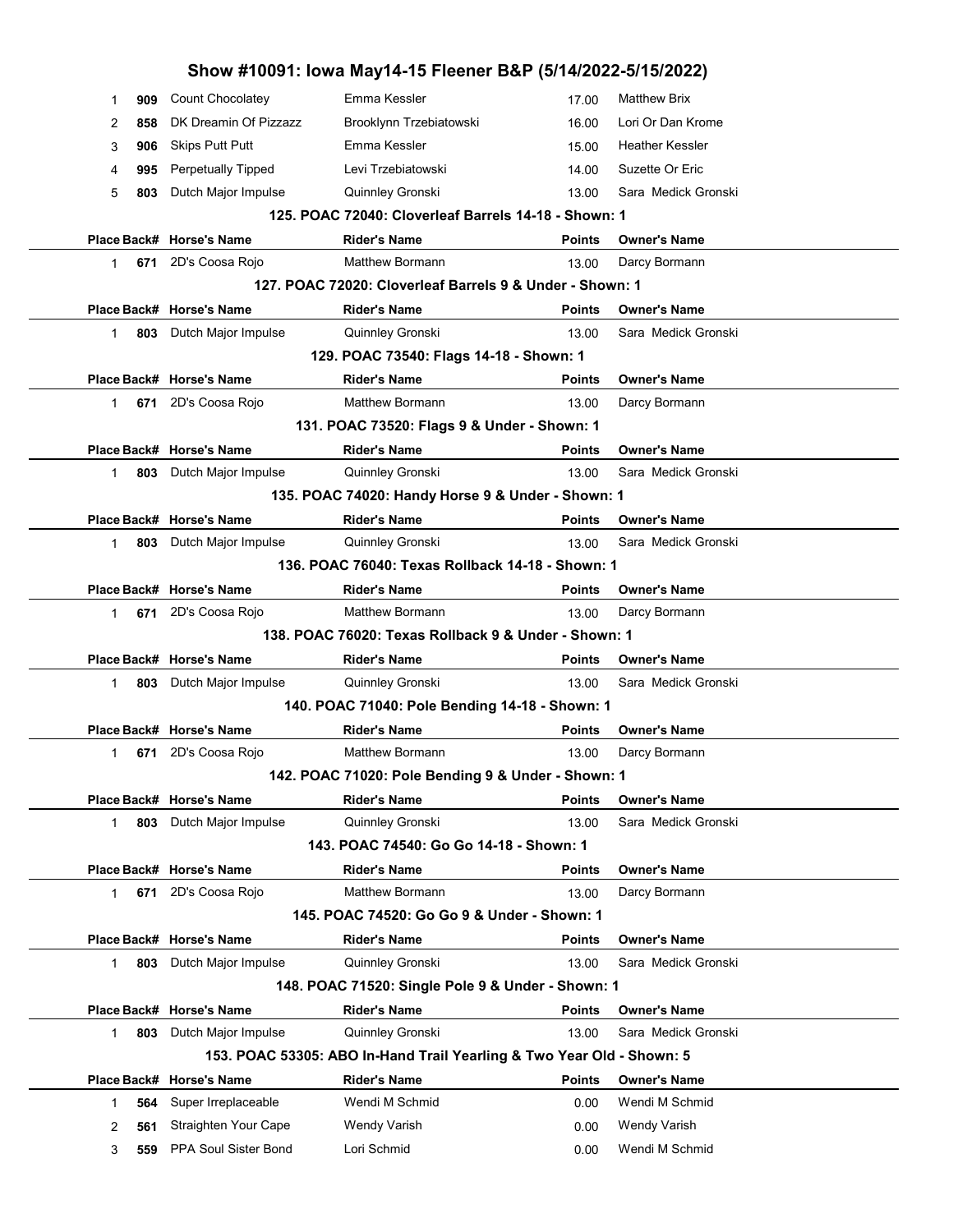## Show #10091: Iowa May14-15 Fleener B&P (5/14/2022-5/15/2022)

4 693 Dutch Country Sophia Andring Anne Dykstra 693 Dutch Country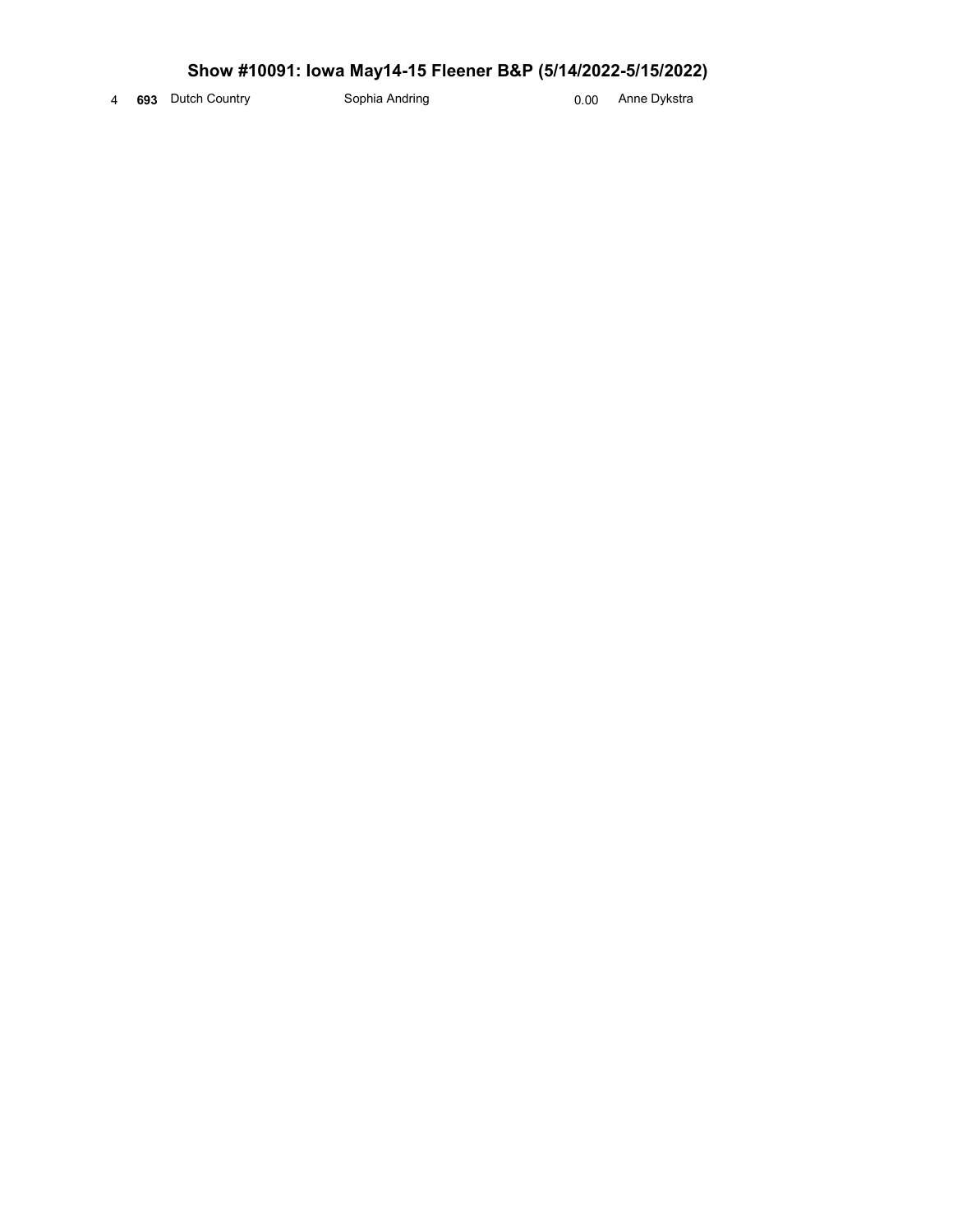#### 1. POAC 24080: Open Costume 18 & Under - Shown: 3

|                                               |     | Place Back# Horse's Name  | <b>Rider's Name</b>                                              | Points        | <b>Owner's Name</b>         |  |  |  |
|-----------------------------------------------|-----|---------------------------|------------------------------------------------------------------|---------------|-----------------------------|--|--|--|
| 1                                             | 803 | Dutch Major Impulse       | Quinnley Gronski                                                 | 15.00         | Sara Medick Gronski         |  |  |  |
| 2                                             | 858 | DK Dreamin Of Pizzazz     | Brooklynn Trzebiatowski                                          | 14.00         | Lori Or Dan Krome           |  |  |  |
| 3                                             | 995 | <b>Perpetually Tipped</b> | Levi Trzebiatowski                                               | 13.00         | Suzette Or Eric             |  |  |  |
|                                               |     |                           | 3. POAC 10200: Yearling Colts - Shown: 2                         |               |                             |  |  |  |
|                                               |     | Place Back# Horse's Name  | <b>Rider's Name</b>                                              | <b>Points</b> | <b>Owner's Name</b>         |  |  |  |
| 1.                                            | 221 | The Mayor                 | Harrison Bishop                                                  | 14.00         | Corey Or Angela & Corey Or  |  |  |  |
| $\overline{2}$                                | 208 | The Golden Ticket         | Jackie Hall                                                      | 13.00         | <b>Terry Thorson</b>        |  |  |  |
|                                               |     |                           | 5. POAC 11700: Jr Champion Stallion - Shown: 2                   |               |                             |  |  |  |
|                                               |     | Place Back# Horse's Name  | <b>Rider's Name</b>                                              | <b>Points</b> | <b>Owner's Name</b>         |  |  |  |
| 1                                             | 221 | The Mayor                 | Harrison Bishop                                                  | 1.00          | Corey Or Angela & Corey Or  |  |  |  |
| $\overline{2}$                                | 208 | The Golden Ticket         | Jackie Hall                                                      | 0.00          | <b>Terry Thorson</b>        |  |  |  |
|                                               |     |                           | 11. POAC 11900: Grand Champion Stallion - Shown: 2               |               |                             |  |  |  |
|                                               |     | Place Back# Horse's Name  | <b>Rider's Name</b>                                              | <b>Points</b> | <b>Owner's Name</b>         |  |  |  |
| 1                                             | 221 | The Mayor                 | Harrison Bishop                                                  | 3.00          | Corey Or Angela & Corey Or  |  |  |  |
| 2                                             | 208 | The Golden Ticket         | Jackie Hall                                                      | 2.00          | <b>Terry Thorson</b>        |  |  |  |
|                                               |     |                           | 12. POAC 11105: ABO Geldings/Stallions - Shown: 3                |               |                             |  |  |  |
|                                               |     | Place Back# Horse's Name  | <b>Rider's Name</b>                                              | <b>Points</b> | <b>Owner's Name</b>         |  |  |  |
| 1                                             | 213 | <b>Buckle UP Ladies</b>   | <b>Christine Keller</b>                                          | 0.00          | <b>Christine Keller</b>     |  |  |  |
| 2                                             | 221 | The Mayor                 | Harrison Bishop                                                  | 0.00          | Corey Or Angela & Corey Or  |  |  |  |
| 3                                             | 101 | Romance Intensified       | <b>Arnell Ernst</b>                                              | 0.00          | <b>Arnell Ernst</b>         |  |  |  |
| 13. POAC 14300: Geldings 1 & Under - Shown: 3 |     |                           |                                                                  |               |                             |  |  |  |
|                                               |     | Place Back# Horse's Name  | <b>Rider's Name</b>                                              | <b>Points</b> | <b>Owner's Name</b>         |  |  |  |
| 1                                             | 213 | <b>Buckle UP Ladies</b>   | <b>Christine Keller</b>                                          | 18.00         | <b>Christine Keller</b>     |  |  |  |
| 2                                             | 992 | Welcome To The Jungle     | Sara Schaefer                                                    | 14.00         | Sara Schaefer               |  |  |  |
| 3                                             | 822 | Dr Feelgood               | Zoey Case                                                        | 13.00         | Zoey Case                   |  |  |  |
|                                               |     |                           | 15. POAC 15700: Jr Champion Gelding - Shown: 2                   |               |                             |  |  |  |
|                                               |     | Place Back# Horse's Name  | <b>Rider's Name</b>                                              | <b>Points</b> | <b>Owner's Name</b>         |  |  |  |
| 1                                             | 213 | <b>Buckle UP Ladies</b>   | Christine Keller                                                 | 1.00          | <b>Christine Keller</b>     |  |  |  |
| 2                                             |     | 992 Welcome To The Jungle | Sara Schaefer                                                    | 0.00          | Sara Schaefer               |  |  |  |
|                                               |     |                           | 16. POAC 14600: 3 Year Old Geldings - Shown: 1                   |               |                             |  |  |  |
|                                               |     | Place Back# Horse's Name  | <b>Rider's Name</b>                                              | <b>Points</b> | <b>Owner's Name</b>         |  |  |  |
| 1.                                            | 101 | Romance Intensified       | <b>Arnell Ernst</b>                                              | 13.00         | <b>Arnell Ernst</b>         |  |  |  |
|                                               |     |                           | 18. POAC 15300: 4 & Over Geldings Medium Over 51-54in - Shown: 3 |               |                             |  |  |  |
|                                               |     | Place Back# Horse's Name  | <b>Rider's Name</b>                                              | <b>Points</b> | <b>Owner's Name</b>         |  |  |  |
| 1                                             | 103 | This Kidd Will Bounce     | Kimberly Doehrmann                                               | 18.00         | Brittni Slaubaugh           |  |  |  |
| 2                                             | 999 | Livin On A Prayer         | Zoey Case                                                        | 14.00         | Sara Schaefer               |  |  |  |
| 3                                             | 803 | Dutch Major Impulse       | Quinnley Gronski                                                 | 13.00         | Sara Medick Gronski         |  |  |  |
|                                               |     |                           | 19. POAC 15400: 4 & Over Geldings Large Over 54-56in - Shown: 10 |               |                             |  |  |  |
|                                               |     | Place Back# Horse's Name  | <b>Rider's Name</b>                                              | <b>Points</b> | <b>Owner's Name</b>         |  |  |  |
| 1.                                            | 198 | <b>Barely Cajun</b>       | Lisa Hunter                                                      | 19.00         | Mike Or Lisa Hunter         |  |  |  |
| 2                                             | 100 | Lucky Charms              | Lorrie Reed                                                      | 18.00         | Amanda Groen                |  |  |  |
| 3                                             | 858 | DK Dreamin Of Pizzazz     | Brooklynn Trzebiatowski                                          | 17.00         | Lori Or Dan Krome           |  |  |  |
| 4                                             | 219 | <b>Trace That</b>         | <b>Holly Kuesel</b>                                              | 16.00         | Holly Kuesel Or Lisa Hunter |  |  |  |
| 5                                             | 995 | <b>Perpetually Tipped</b> | Levi Trzebiatowski                                               | 15.00         | Suzette Or Eric             |  |  |  |
|                                               |     |                           |                                                                  |               |                             |  |  |  |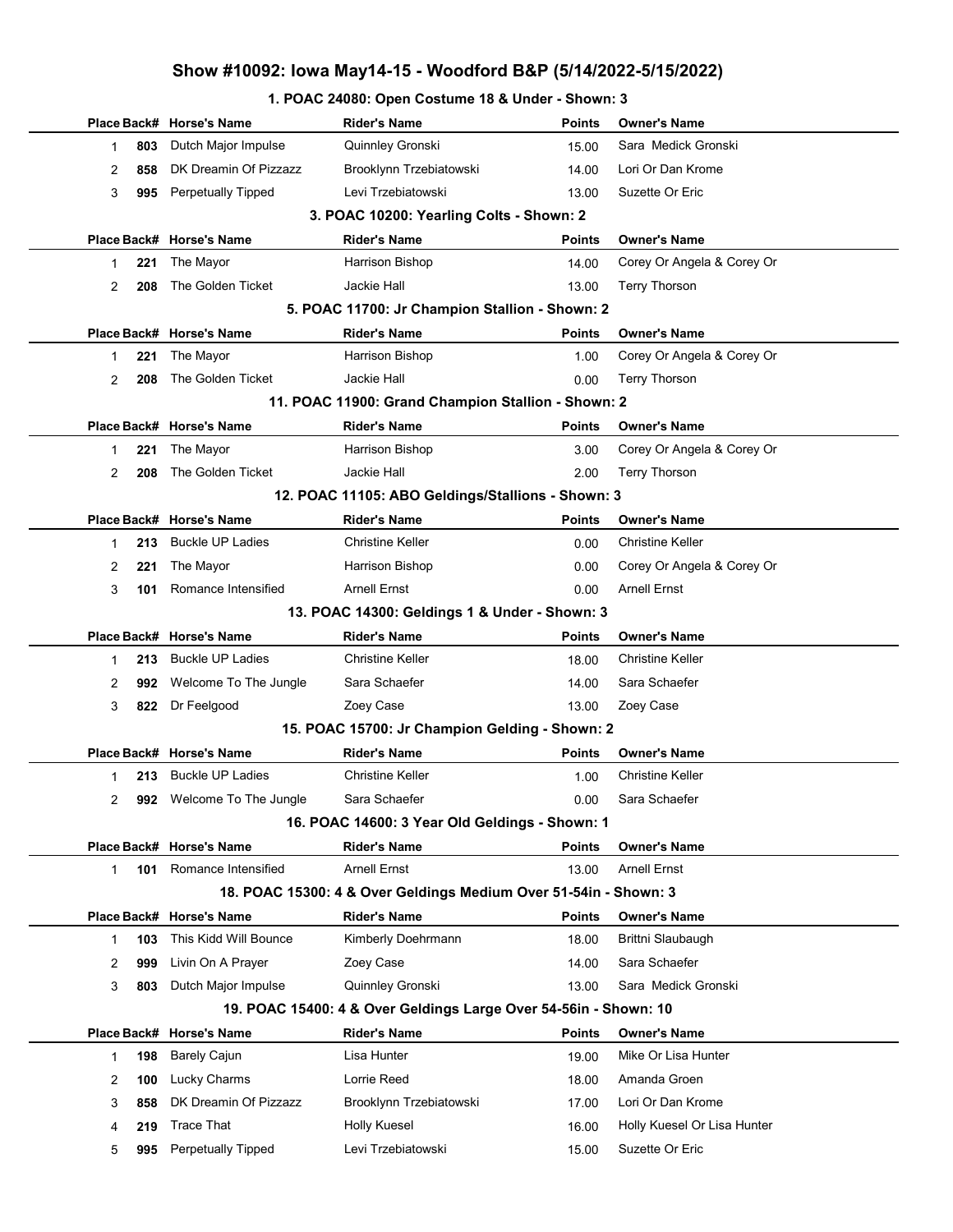|   |     |                                 | Show #10092: Iowa May14-15 - Woodford B&P (5/14/2022-5/15/2022) |               |                          |  |
|---|-----|---------------------------------|-----------------------------------------------------------------|---------------|--------------------------|--|
| 6 | 205 | CA Born Legacy                  | Makayla Hall                                                    | 14.00         | Jackie Hall              |  |
| 7 | 169 | <b>Hot Chocolate Free</b>       | <b>Riley Dadisman</b>                                           | 0.00          | Brian Dadisman           |  |
|   |     |                                 | 20. POAC 15800: Sr Champion Gelding - Shown: 6                  |               |                          |  |
|   |     | Place Back# Horse's Name        | <b>Rider's Name</b>                                             | <b>Points</b> | <b>Owner's Name</b>      |  |
| 1 | 198 | <b>Barely Cajun</b>             | Lisa Hunter                                                     | 1.00          | Mike Or Lisa Hunter      |  |
| 2 | 103 | This Kidd Will Bounce           | Kimberly Doehrmann                                              | 0.00          | Brittni Slaubaugh        |  |
|   |     |                                 | 21. POAC 15900: Grand Champion Gelding - Shown: 5               |               |                          |  |
|   |     | Place Back# Horse's Name        | <b>Rider's Name</b>                                             | Points        | <b>Owner's Name</b>      |  |
| 1 | 198 | <b>Barely Cajun</b>             | Lisa Hunter                                                     | 3.00          | Mike Or Lisa Hunter      |  |
| 2 | 213 | <b>Buckle UP Ladies</b>         | <b>Christine Keller</b>                                         | 2.00          | <b>Christine Keller</b>  |  |
|   |     |                                 | 22. POAC 12105: ABO Mares - Shown: 5                            |               |                          |  |
|   |     | Place Back# Horse's Name        | <b>Rider's Name</b>                                             | Points        | <b>Owner's Name</b>      |  |
| 1 | 194 | Shez One Of A Kind              | <b>Hadley Marsh</b>                                             | 0.00          | <b>Hadley Marsh</b>      |  |
| 2 | 190 | <b>JNJ So Good Lookin</b>       | Myah Swanson                                                    | 0.00          | Jeremy Or Julie Stiebens |  |
| 3 | 564 | Super Irreplaceable             | Wendi M Schmid                                                  | 0.00          | Wendi M Schmid           |  |
| 4 | 561 | Straighten Your Cape            | <b>Wendy Varish</b>                                             | 0.00          | <b>Wendy Varish</b>      |  |
| 5 | 559 | PPA Soul Sister Bond            | Lori Schmid                                                     | 0.00          | Wendi M Schmid           |  |
|   |     |                                 | 24. POAC 12200: Yearling Fillies - Shown: 6                     |               |                          |  |
|   |     | Place Back# Horse's Name        | <b>Rider's Name</b>                                             | Points        | <b>Owner's Name</b>      |  |
| 1 | 220 | <b>JBJ's Lovin Every Minute</b> | Harrison Bishop                                                 | 18.00         | Jackie Guthrie           |  |
| 2 | 218 | Hot N Impulsive                 | Holly Kuesel                                                    | 18.00         | <b>Holly Kuesel</b>      |  |
| 3 | 888 | Who Invited Her                 | Brooklynn Trzebiatowski                                         | 16.00         | Suzette Or Eric          |  |
| 4 | 564 | Super Irreplaceable             | Wendi M Schmid                                                  | 15.00         | Wendi M Schmid           |  |
| 5 | 561 | Straighten Your Cape            | <b>Wendy Varish</b>                                             | 14.00         | <b>Wendy Varish</b>      |  |
| 6 | 559 | PPA Soul Sister Bond            | Lori Schmid                                                     | 13.00         | Wendi M Schmid           |  |
|   |     |                                 | 25. POAC 12400: 2 Year Old Fillies - Shown: 7                   |               |                          |  |
|   |     | Place Back# Horse's Name        | <b>Rider's Name</b>                                             | Points        | <b>Owner's Name</b>      |  |
| 1 | 206 | Hollywood Bombshell             | Makayla Hall                                                    | 18.00         | Jackie Hall              |  |
| 2 | 226 | Dealers Gingersnap              | Jackie Hall                                                     | 17.00         | <b>Terry Thorson</b>     |  |
| 3 | 149 | Dutch Blessing                  | Shannon Bennington                                              | 16.00         | Shannon Bennington       |  |
| 4 | 116 | <b>DKs Chocolatey Dream</b>     | Kaitlyn Canedo                                                  | 15.00         | Kaitlyn Canedo           |  |
| 5 | 693 | Dutch Country                   | Sophia Andring                                                  | 14.00         | Anne Dykstra             |  |
| 6 | 224 | The Girl Next Door              | Sami Bruns                                                      | 13.00         | <b>Bianca Seehafer</b>   |  |
|   |     |                                 | 26. POAC 13700: Jr Champion Mares - Shown: 7                    |               |                          |  |
|   |     | Place Back# Horse's Name        | <b>Rider's Name</b>                                             | Points        | <b>Owner's Name</b>      |  |
| 1 | 220 | <b>JBJ's Lovin Every Minute</b> | Harrison Bishop                                                 | 1.00          | Jackie Guthrie           |  |
| 2 | 218 | Hot N Impulsive                 | Holly Kuesel                                                    | 0.00          | <b>Holly Kuesel</b>      |  |
|   |     |                                 | 27. POAC 12600: 3 Year Old Mares - Shown: 2                     |               |                          |  |
|   |     | Place Back# Horse's Name        | <b>Rider's Name</b>                                             | Points        | <b>Owner's Name</b>      |  |
| 1 | 157 | <b>Tracing Dreams</b>           | Lisa Hunter                                                     | 18.00         | Mike Or Lisa Hunter      |  |
| 2 | 616 | <b>Berry Sweet Endeavor</b>     | Sophia Andring                                                  | 13.00         | Tim Or Melissa Andring   |  |
|   |     |                                 | 29. POAC 13300: 4 & Over Mares Medium Over 51-54in - Shown: 2   |               |                          |  |
|   |     | Place Back# Horse's Name        | <b>Rider's Name</b>                                             | Points        | <b>Owner's Name</b>      |  |
| 1 | 667 | Call Out My Name                | Melissa Andring                                                 | 14.00         | Melissa Andring          |  |
| 2 | 227 | CA Hot Star Investor            | <b>Rita Pillard</b>                                             | 13.00         | <b>Rita Pillard</b>      |  |
|   |     |                                 | 30. POAC 13400: 4 & Over Mares Large Over 54-56in - Shown: 3    |               |                          |  |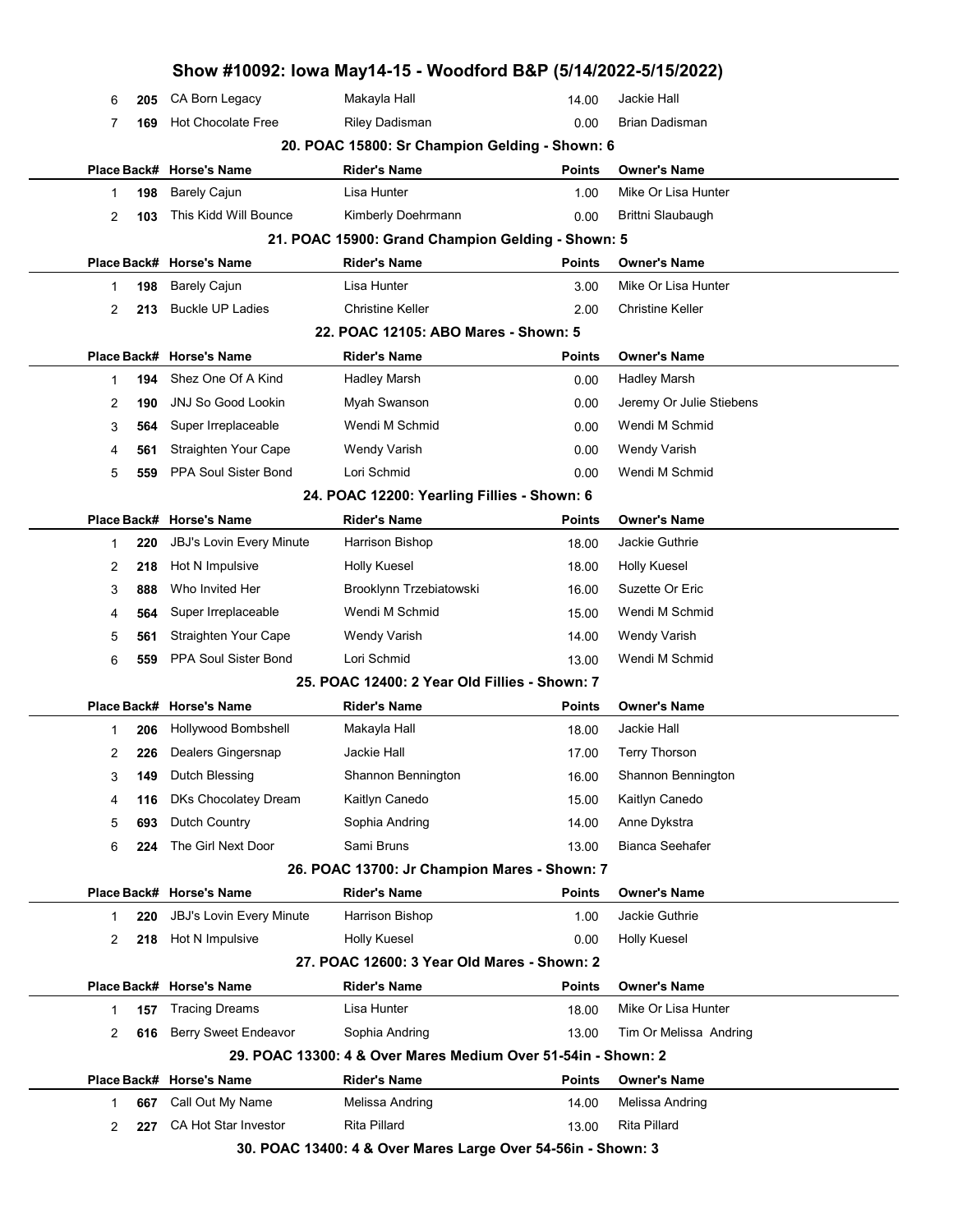|    |     |                                             | Show #10092: Iowa May14-15 - Woodford B&P (5/14/2022-5/15/2022) |                        |                               |  |
|----|-----|---------------------------------------------|-----------------------------------------------------------------|------------------------|-------------------------------|--|
|    |     | Place Back# Horse's Name                    | <b>Rider's Name</b>                                             | <b>Points</b>          | <b>Owner's Name</b>           |  |
| 1  | 190 | <b>JNJ So Good Lookin</b>                   | Myah Swanson                                                    | 18.00                  | Jeremy Or Julie Stiebens      |  |
| 2  | 191 | <b>JBC Light Troubles</b>                   | Mallory Or Brad Iverson                                         | 14.00                  | Mallory Or Brad Iverson       |  |
| 3  | 234 | Docs Impulsive Miss                         | <b>Briggs Groen</b>                                             | 13.00                  | <b>Briggs Groen</b>           |  |
|    |     |                                             | 32. POAC 13800: Sr Champion Mares - Shown: 6                    |                        |                               |  |
|    |     | Place Back# Horse's Name                    | <b>Rider's Name</b>                                             | <b>Points</b>          | <b>Owner's Name</b>           |  |
| 1  | 157 | <b>Tracing Dreams</b>                       | Lisa Hunter                                                     | 1.00                   | Mike Or Lisa Hunter           |  |
| 2  | 190 | <b>JNJ So Good Lookin</b>                   | Myah Swanson                                                    | 0.00                   | Jeremy Or Julie Stiebens      |  |
|    |     |                                             | 33. POAC 13900: Grand Champ Mares - Shown: 6                    |                        |                               |  |
|    |     | Place Back# Horse's Name                    | <b>Rider's Name</b>                                             | <b>Points</b>          | <b>Owner's Name</b>           |  |
| 1  | 157 | <b>Tracing Dreams</b>                       | Lisa Hunter                                                     | 3.00                   | Mike Or Lisa Hunter           |  |
| 2  | 190 | <b>JNJ So Good Lookin</b>                   | Myah Swanson                                                    | 2.00                   | Jeremy Or Julie Stiebens      |  |
|    |     |                                             | 34. POAC 16400: Most Colorful POAC (all sexes) - Shown: 6       |                        |                               |  |
|    |     | Place Back# Horse's Name                    | <b>Rider's Name</b>                                             | <b>Points</b>          | <b>Owner's Name</b>           |  |
| 1  | 116 | DKs Chocolatey Dream                        | Kaitlyn Canedo                                                  | 18.00                  | Kaitlyn Canedo                |  |
| 2  | 999 | Livin On A Prayer                           | Zoey Case                                                       | 17.00                  | Sara Schaefer                 |  |
| 3  | 190 | <b>JNJ So Good Lookin</b>                   | Myah Swanson                                                    | 16.00                  | Jeremy Or Julie Stiebens      |  |
| 4  | 227 | <b>CA Hot Star Investor</b>                 | <b>Rita Pillard</b>                                             | 15.00                  | <b>Rita Pillard</b>           |  |
| 5  | 559 | PPA Soul Sister Bond                        | Lori Schmid                                                     | 14.00                  | Wendi M Schmid                |  |
| 6  | 564 | Super Irreplaceable                         | Wendi M Schmid                                                  | 13.00                  | Wendi M Schmid                |  |
|    |     |                                             | 35. POAC 20100: Longeline Yearling - Shown: 7                   |                        |                               |  |
|    |     | Place Back# Horse's Name                    | <b>Rider's Name</b>                                             | <b>Points</b>          | <b>Owner's Name</b>           |  |
| 1  | 213 | <b>Buckle UP Ladies</b>                     | <b>Christine Keller</b>                                         | 18.00                  | <b>Christine Keller</b>       |  |
| 2  | 564 | Super Irreplaceable                         | Wendi M Schmid                                                  | 17.00                  | Wendi M Schmid                |  |
| 3  | 208 | The Golden Ticket                           | Jackie Hall                                                     | 16.00                  | <b>Terry Thorson</b>          |  |
| 4  | 888 | Who Invited Her                             | Brooklynn Trzebiatowski                                         | 15.00                  | Suzette Or Eric               |  |
| 5  | 559 | PPA Soul Sister Bond                        | Lori Schmid                                                     | 14.00                  | Wendi M Schmid                |  |
| DQ | 561 | Straighten Your Cape                        | <b>Wendy Varish</b>                                             | 0.00                   | <b>Wendy Varish</b>           |  |
| DQ | 218 | Hot N Impulsive                             | <b>Holly Kuesel</b>                                             | 0.00                   | <b>Holly Kuesel</b>           |  |
|    |     |                                             | 36. POAC 20200: Longeline Two Year Old - Shown: 4               |                        |                               |  |
| 1  | 202 | Place Back# Horse's Name<br>Sheza Majorette | <b>Rider's Name</b><br>Shannon Bennington                       | <b>Points</b><br>16.00 | Owner's Name<br>Arleen Kugler |  |
| 2  | 149 | Dutch Blessing                              | Shannon Bennington                                              | 15.00                  | Shannon Bennington            |  |
| 3  | 223 | LVO Step Aside Boys                         | Sami Bruns                                                      | 14.00                  | Harold C Or Joan H Thomas     |  |
| 4  | 693 | Dutch Country                               | Sophia Andring                                                  | 13.00                  | Anne Dykstra                  |  |
|    |     |                                             | 37. POAC 20205: ABO 2 & Under Longeline - Shown: 4              |                        |                               |  |
|    |     | Place Back# Horse's Name                    | <b>Rider's Name</b>                                             | <b>Points</b>          | <b>Owner's Name</b>           |  |
| 1  | 213 | <b>Buckle UP Ladies</b>                     | <b>Christine Keller</b>                                         | 16.00                  | <b>Christine Keller</b>       |  |
| 2  | 564 | Super Irreplaceable                         | Wendi M Schmid                                                  | 15.00                  | Wendi M Schmid                |  |
| 3  | 559 | PPA Soul Sister Bond                        | Lori Schmid                                                     | 14.00                  | Wendi M Schmid                |  |
| DQ | 561 | Straighten Your Cape                        | <b>Wendy Varish</b>                                             | 0.00                   | <b>Wendy Varish</b>           |  |
|    |     |                                             | 38. POAC 84090: Showmanship 19 & Over - Shown: 6                |                        |                               |  |
|    |     | Place Back# Horse's Name                    | <b>Rider's Name</b>                                             | <b>Points</b>          | <b>Owner's Name</b>           |  |
| 1  | 148 | Dancing Reflection                          | Shannon Bennington                                              | 18.00                  | <b>Shannon Nikkel</b>         |  |
| 2  | 219 | <b>Trace That</b>                           | <b>Holly Kuesel</b>                                             | 17.00                  | Holly Kuesel Or Lisa Hunter   |  |
| 3  | 216 | <b>GSP Beyond Belief</b>                    | Kaitlyn Canedo                                                  | 16.00                  | Kaitlyn Canedo                |  |
|    |     |                                             |                                                                 |                        |                               |  |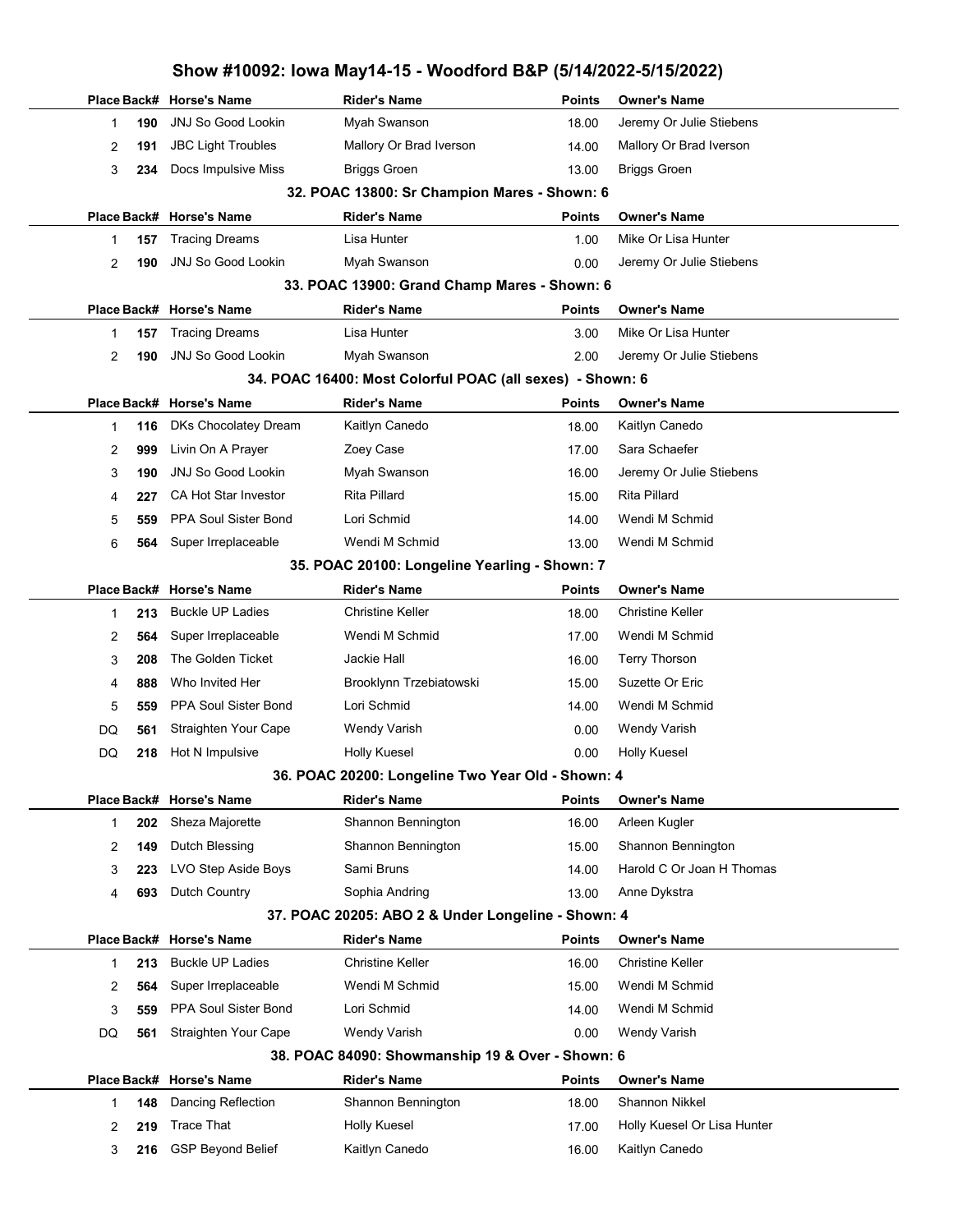|             |     |                             | Show #10092: Iowa May14-15 - Woodford B&P (5/14/2022-5/15/2022)  |               |                          |  |
|-------------|-----|-----------------------------|------------------------------------------------------------------|---------------|--------------------------|--|
| 4           | 667 | Call Out My Name            | Melissa Andring                                                  | 15.00         | Melissa Andring          |  |
| 5           | 910 | Count Chocolatey            | <b>Heather Kessler</b>                                           | 14.00         | <b>Matthew Brix</b>      |  |
| 6           | 198 | <b>Barely Cajun</b>         | Lisa Hunter                                                      | 13.00         | Mike Or Lisa Hunter      |  |
|             |     |                             | 39. POAC 84040: Showmanship 14-18 - Shown: 5                     |               |                          |  |
| Place Back# |     | <b>Horse's Name</b>         | <b>Rider's Name</b>                                              | Points        | <b>Owner's Name</b>      |  |
| 1           | 671 | 2D's Coosa Rojo             | <b>Matthew Bormann</b>                                           | 17.00         | Darcy Bormann            |  |
| 2           | 616 | <b>Berry Sweet Endeavor</b> | Sophia Andring                                                   | 16.00         | Tim Or Melissa Andring   |  |
| 3           | 909 | Count Chocolatey            | Emma Kessler                                                     | 15.00         | <b>Matthew Brix</b>      |  |
| 4           | 222 | Moves Like Jagger           | <b>Presley Davis</b>                                             | 14.00         | Tricia Or Jerry Davis    |  |
| 5           | 230 | LVO Justin Case             | Paige Wendt                                                      | 13.00         | Chrystal Mullenbach      |  |
|             |     |                             | 40. POAC 84030: Showmanship 10-13 - Shown: 9                     |               |                          |  |
|             |     | Place Back# Horse's Name    | <b>Rider's Name</b>                                              | Points        | <b>Owner's Name</b>      |  |
| 1           | 999 | Livin On A Prayer           | Zoey Case                                                        | 18.00         | Sara Schaefer            |  |
| 2           | 995 | <b>Perpetually Tipped</b>   | Levi Trzebiatowski                                               | 17.00         | Suzette Or Eric          |  |
| 3           | 164 | Aces Are Toughtobeat        | Kolby Causemaker                                                 | 16.00         | Christina Causemaker     |  |
| 4           | 858 | DK Dreamin Of Pizzazz       | Brooklynn Trzebiatowski                                          | 15.00         | Lori Or Dan Krome        |  |
| 5           | 152 | Hijacked To Heaven          | <b>Breckyn Brand</b>                                             | 14.00         | Heidi Brand              |  |
| 6           | 169 | <b>Hot Chocolate Free</b>   | <b>Riley Dadisman</b>                                            | 13.00         | <b>Brian Dadisman</b>    |  |
|             |     |                             | 41. POAC 84020: Showmanship 9 & Under - Shown: 5                 |               |                          |  |
|             |     | Place Back# Horse's Name    | <b>Rider's Name</b>                                              | Points        | <b>Owner's Name</b>      |  |
| 1           | 156 | PVs Tigers Lil Cowboy       | Hadley Marsh                                                     | 17.00         | Charlie Or Monica Hild   |  |
| 2           | 170 | Docs Chocolate Delite       | Rikki Despenas                                                   | 16.00         | Jena Despenas            |  |
| 3           | 803 | Dutch Major Impulse         | Quinnley Gronski                                                 | 15.00         | Sara Medick Gronski      |  |
| 4           | 214 | Hijacked To Heaven          | <b>Brooks Brand</b>                                              | 14.00         | Heidi Brand              |  |
| 5           | 234 | Docs Impulsive Miss         | <b>Briggs Groen</b>                                              | 13.00         | <b>Briggs Groen</b>      |  |
|             |     |                             | 42. POAC 83010: Showmanship Leadline 6 & Under - Shown: 1        |               |                          |  |
|             |     | Place Back# Horse's Name    | <b>Rider's Name</b>                                              | Points        | <b>Owner's Name</b>      |  |
| 1           | 215 | Hijacked To Heaven          | <b>Briar Brand</b>                                               | 13.00         | Heidi Brand              |  |
|             |     |                             | 43. POAC 21000: Hunter In Hand All Ages - Shown: 5               |               |                          |  |
|             |     | Place Back# Horse's Name    | Rider's Name                                                     | Points        | <b>Owner's Name</b>      |  |
| 1           | 858 | DK Dreamin Of Pizzazz       | Brooklynn Trzebiatowski                                          | 17.00         | Lori Or Dan Krome        |  |
| 2           | 190 | <b>JNJ So Good Lookin</b>   | Myah Swanson                                                     | 16.00         | Jeremy Or Julie Stiebens |  |
| 3           | 995 | <b>Perpetually Tipped</b>   | Levi Trzebiatowski                                               | 15.00         | Suzette Or Eric          |  |
| 4           | 803 | Dutch Major Impulse         | Quinnley Gronski                                                 | 14.00         | Sara Medick Gronski      |  |
| 5           | 559 | PPA Soul Sister Bond        | Lori Schmid                                                      | 13.00         | Wendi M Schmid           |  |
|             |     |                             | 44. POAC 85010: Horsemanship Leadline 6 & Under - Shown: 3       |               |                          |  |
|             |     | Place Back# Horse's Name    | <b>Rider's Name</b>                                              | Points        | <b>Owner's Name</b>      |  |
| 1           | 215 | Hijacked To Heaven          | <b>Briar Brand</b>                                               | 15.00         | Heidi Brand              |  |
| 2           | 123 | Docs Impulsive Miss         | Maddux Groen                                                     | 14.00         | <b>Briggs Groen</b>      |  |
| 3           | 217 | I Call Shotgun              | <b>Jack Kuesel</b>                                               | 13.00         | <b>Holly Kuesel</b>      |  |
|             |     |                             | 45. POAC 30010: Walk-Trot Leadline Pleasure 6 & Under - Shown: 2 |               |                          |  |
|             |     | Place Back# Horse's Name    | <b>Rider's Name</b>                                              | Points        | <b>Owner's Name</b>      |  |
| 1           | 215 | Hijacked To Heaven          | <b>Briar Brand</b>                                               | 0.00          | Heidi Brand              |  |
| 2           | 123 | Docs Impulsive Miss         | Maddux Groen                                                     | 0.00          | <b>Briggs Groen</b>      |  |
|             |     |                             | 46. POAC 81090: Hunt Seat Equitation 19 & Over - Shown: 3        |               |                          |  |
|             |     | Place Back# Horse's Name    | <b>Rider's Name</b>                                              | <b>Points</b> | <b>Owner's Name</b>      |  |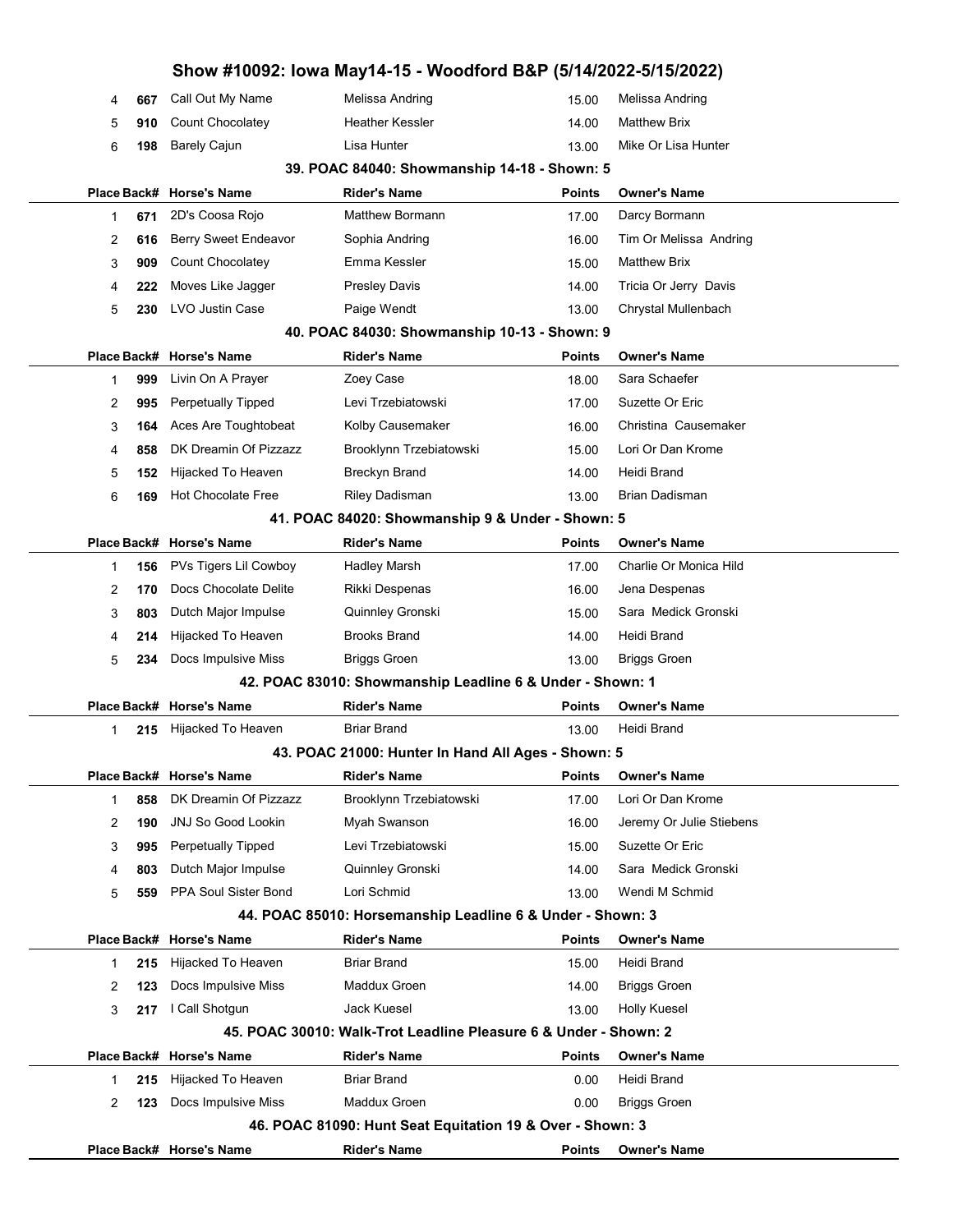|                                                           |     |                           | Show #10092: Iowa May14-15 - Woodford B&P (5/14/2022-5/15/2022)       |               |                               |  |  |  |
|-----------------------------------------------------------|-----|---------------------------|-----------------------------------------------------------------------|---------------|-------------------------------|--|--|--|
| 1                                                         | 667 | Call Out My Name          | Melissa Andring                                                       | 15.00         | Melissa Andring               |  |  |  |
| 2                                                         | 216 | <b>GSP Beyond Belief</b>  | Kaitlyn Canedo                                                        | 14.00         | Kaitlyn Canedo                |  |  |  |
| 3                                                         | 100 | Lucky Charms              | Lorrie Reed                                                           | 13.00         | Amanda Groen                  |  |  |  |
|                                                           |     |                           | 47. POAC 81040: Hunt Seat Equitation 14-18 - Shown: 4                 |               |                               |  |  |  |
|                                                           |     | Place Back# Horse's Name  | <b>Rider's Name</b>                                                   | <b>Points</b> | <b>Owner's Name</b>           |  |  |  |
| 1                                                         | 671 | 2D's Coosa Rojo           | <b>Matthew Bormann</b>                                                | 16.00         | Darcy Bormann                 |  |  |  |
| 2                                                         | 909 | <b>Count Chocolatey</b>   | Emma Kessler                                                          | 15.00         | <b>Matthew Brix</b>           |  |  |  |
| 3                                                         | 222 | Moves Like Jagger         | <b>Presley Davis</b>                                                  | 14.00         | Tricia Or Jerry Davis         |  |  |  |
| 4                                                         | 230 | LVO Justin Case           | Paige Wendt                                                           | 13.00         | Chrystal Mullenbach           |  |  |  |
|                                                           |     |                           | 48. POAC 81030: Hunt Seat Equitation 10-13 - Shown: 8                 |               |                               |  |  |  |
|                                                           |     | Place Back# Horse's Name  | <b>Rider's Name</b>                                                   | <b>Points</b> | <b>Owner's Name</b>           |  |  |  |
| 1                                                         | 164 | Aces Are Toughtobeat      | Kolby Causemaker                                                      | 18.00         | Christina Causemaker          |  |  |  |
| 2                                                         | 858 | DK Dreamin Of Pizzazz     | Brooklynn Trzebiatowski                                               | 17.00         | Lori Or Dan Krome             |  |  |  |
| 3                                                         | 231 | <b>RY Sizzlin Equity</b>  | Elena Kantaris                                                        | 16.00         | Jeff Or Summer McClure        |  |  |  |
| 4                                                         | 995 | <b>Perpetually Tipped</b> | Levi Trzebiatowski                                                    | 15.00         | Suzette Or Eric               |  |  |  |
| 5                                                         | 225 | His Hot Chocolate Hunter  | Eleanor Sinclair                                                      | 14.00         | <b>Bob And Susan Sinclair</b> |  |  |  |
| 6                                                         | 169 | <b>Hot Chocolate Free</b> | <b>Riley Dadisman</b>                                                 | 13.00         | <b>Brian Dadisman</b>         |  |  |  |
|                                                           |     |                           | 49. POAC 81980: Novice Hunt Seat Equitaiton WTC 18 & Under - Shown: 2 |               |                               |  |  |  |
|                                                           |     | Place Back# Horse's Name  | <b>Rider's Name</b>                                                   | <b>Points</b> | <b>Owner's Name</b>           |  |  |  |
| 1                                                         | 169 | <b>Hot Chocolate Free</b> | <b>Riley Dadisman</b>                                                 | 14.00         | Brian Dadisman                |  |  |  |
| 2                                                         | 231 | <b>RY Sizzlin Equity</b>  | Elena Kantaris                                                        | 13.00         | Jeff Or Summer McClure        |  |  |  |
| 50. POAC 81020: Hunt Seat Equitation 9 & Under - Shown: 4 |     |                           |                                                                       |               |                               |  |  |  |
|                                                           |     | Place Back# Horse's Name  | <b>Rider's Name</b>                                                   | <b>Points</b> | <b>Owner's Name</b>           |  |  |  |
| 1                                                         | 170 | Docs Chocolate Delite     | Rikki Despenas                                                        | 16.00         | Jena Despenas                 |  |  |  |
| 2                                                         | 156 | PVs Tigers Lil Cowboy     | Hadley Marsh                                                          | 15.00         | Charlie Or Monica Hild        |  |  |  |
| 3                                                         | 803 | Dutch Major Impulse       | Quinnley Gronski                                                      | 14.00         | Sara Medick Gronski           |  |  |  |
| 4                                                         | 234 | Docs Impulsive Miss       | <b>Briggs Groen</b>                                                   | 13.00         | <b>Briggs Groen</b>           |  |  |  |
|                                                           |     |                           | 51. POAC 81880: Novice Hunt Seat Equitation WT 18 & Under - Shown: 1  |               |                               |  |  |  |
|                                                           |     | Place Back# Horse's Name  | <b>Rider's Name</b>                                                   | <b>Points</b> | <b>Owner's Name</b>           |  |  |  |
| 1                                                         | 234 | Docs Impulsive Miss       | <b>Briggs Groen</b>                                                   | 13.00         | <b>Briggs Groen</b>           |  |  |  |
|                                                           |     |                           | 52. POAC 81095: Hunt Seat Equitation 19 & Over W/T - Shown: 2         |               |                               |  |  |  |
|                                                           |     | Place Back# Horse's Name  | <b>Rider's Name</b>                                                   | <b>Points</b> | <b>Owner's Name</b>           |  |  |  |
| 1                                                         | 219 | <b>Trace That</b>         | <b>Holly Kuesel</b>                                                   | 14.00         | Holly Kuesel Or Lisa Hunter   |  |  |  |
| 2                                                         | 103 | This Kidd Will Bounce     | Kimberly Doehrmann                                                    | 13.00         | Brittni Slaubaugh             |  |  |  |
|                                                           |     |                           | 53. POAC 40105: Open Walk-Trot Hunter Under Saddle - Shown: 4         |               |                               |  |  |  |
|                                                           |     | Place Back# Horse's Name  | <b>Rider's Name</b>                                                   | <b>Points</b> | <b>Owner's Name</b>           |  |  |  |
| 1                                                         | 616 | Berry Sweet Endeavor      | Sophia Andring                                                        | 16.00         | Tim Or Melissa Andring        |  |  |  |
| 2                                                         | 219 | <b>Trace That</b>         | <b>Holly Kuesel</b>                                                   | 15.00         | Holly Kuesel Or Lisa Hunter   |  |  |  |
| 3                                                         | 100 | Lucky Charms              | Lorrie Reed                                                           | 14.00         | Amanda Groen                  |  |  |  |
| 4                                                         | 909 | Count Chocolatey          | Emma Kessler                                                          | 13.00         | <b>Matthew Brix</b>           |  |  |  |
|                                                           |     |                           | 54. POAC 40380: Jr Hunter Under Saddle 18 & Under - Shown: 3          |               |                               |  |  |  |
|                                                           |     | Place Back# Horse's Name  | <b>Rider's Name</b>                                                   | <b>Points</b> | <b>Owner's Name</b>           |  |  |  |
| 1                                                         | 999 | Livin On A Prayer         | Zoey Case                                                             | 15.00         | Sara Schaefer                 |  |  |  |
| 2                                                         | 230 | LVO Justin Case           | Paige Wendt                                                           | 14.00         | Chrystal Mullenbach           |  |  |  |
| 3                                                         | 169 | <b>Hot Chocolate Free</b> | <b>Riley Dadisman</b>                                                 | 13.00         | Brian Dadisman                |  |  |  |
|                                                           |     |                           | 55. POAC 40690: JPFC HUS 2-yr-old (Adult Nomination Class) - Shown: 3 |               |                               |  |  |  |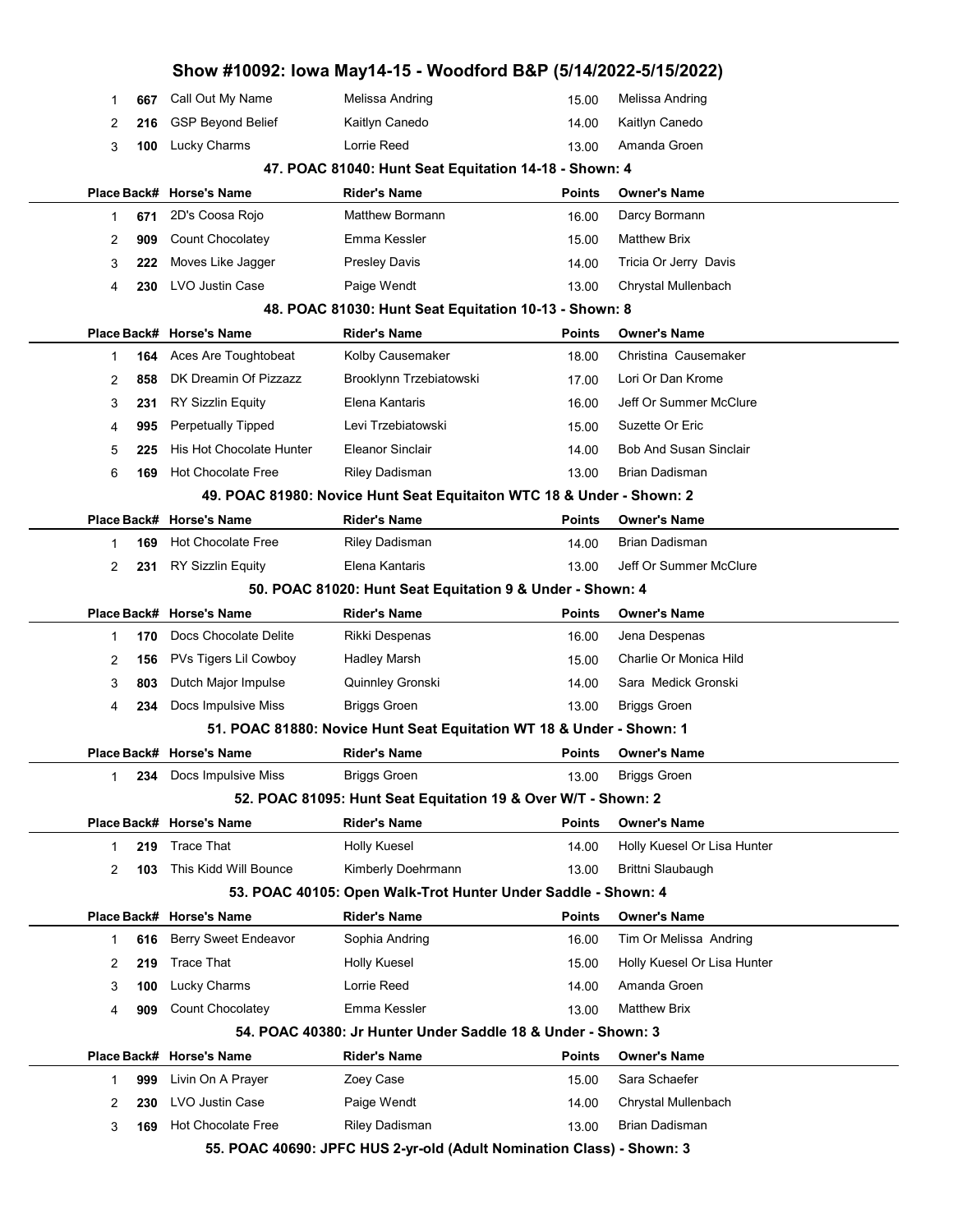## Show #10092: Iowa May14-15 - Woodford B&P (5/14/2022-5/15/2022) Place Back# Horse's Name **Rider's Name Points Owner's Name** Points Owner's Name 224 The Girl Next Door Sami Bruns Sami Bruns 15.00 Bianca Seehafer 2 206 Hollywood Bombshell Makayla Hall 14.00 Jackie Hall 3 116 DKs Chocolatey Dream Kaitlyn Canedo 13.00 Kaitlyn Canedo 56. POAC 40390: JPFC HUS 3 yr old (Adult Nomination Class) - Shown: 1 Place Back# Horse's Name **Rider's Name Communist Communist Communist** Points Owner's Name 1 209 Super Unexpected Jena Despenas 13.00 The Pony Farm Or Jessica 57. POAC 40040: Hunter Under Saddle 14-18 - Shown: 4 Place Back# Horse's Name **Rider's Name Communist Communist Communist** Points Owner's Name 1 671 2D's Coosa Rojo **Matthew Bormann** 16.00 Darcy Bormann 2 906 Skips Putt Putt **Emma Kessler** Heather Kessler 15.00 Heather Kessler 3 230 LVO Justin Case **Paige Wendt** Paige Wendt 14.00 Chrystal Mullenbach 4 222 Moves Like Jagger Presley Davis Presley Davis 13.00 Tricia Or Jerry Davis 58. POAC 40030: Hunter Under Saddle 10-13 - Shown: 8 Place Back# Horse's Name **Rider's Name Communist Communist Communist** Points Owner's Name 1 858 DK Dreamin Of Pizzazz Brooklynn Trzebiatowski 18.00 Lori Or Dan Krome 2 999 Livin On A Prayer 20ey Case 17.00 Sara Schaefer 3 995 Perpetually Tipped Levi Trzebiatowski 16.00 Suzette Or Eric 4 152 Hijacked To Heaven Breckyn Brand 15.00 Heidi Brand 5 **164** Aces Are Toughtobeat Kolby Causemaker Christina Causemaker Christina Causemaker 6 169 Hot Chocolate Free Riley Dadisman 13.00 Brian Dadisman DQ 225 His Hot Chocolate Hunter Eleanor Sinclair **Bob And Susan Sinclair Bob And Susan Sinclair** 59. POAC 40020: Hunter Under Saddle 9 & Under - Shown: 3 Place Back# Horse's Name **Rider's Name Communist Communist Communist** Points Owner's Name 1 170 Docs Chocolate Delite Rikki Despenas 15.00 Jena Despenas 2 803 Dutch Major Impulse Quinnley Gronski 14.00 Sara Medick Gronski 3 234 Docs Impulsive Miss Briggs Groen 13.00 Briggs Groen 60. POAC 40120: Hunter Under Saddle Walk Trot 9 & Under - Shown: 1 Place Back# Horse's Name **Rider's Name Communist Communist Communist** Points Owner's Name 1 **156** PVs Tigers Lil Cowboy Hadley Marsh Charlie Or Monica Hild 13.00 Charlie Or Monica Hild 61. POAC 40980: Novice Hunter Under Saddle WTC 18 & Under - Shown: 3 Place Back# Horse's Name **Rider's Name Points** Dwner's Name 1 169 Hot Chocolate Free Riley Dadisman 15.00 Brian Dadisman 2 231 RY Sizzlin Equity **Elena Kantaris** 14.00 Jeff Or Summer McClure 3 234 Docs Impulsive Miss Briggs Groen 13.00 Briggs Groen 62. POAC 40880: Novice Hunter Under Saddle WT 18 & Under - Shown: 1 Place Back# Horse's Name **Rider's Name Communist Communist Communist** Points Owner's Name 1 156 PVs Tigers Lil Cowboy Hadley Marsh Charlie Or Monica Hild 13.00 Charlie Or Monica Hild 63. POAC 40490: JPFC HUS 4-5 yr-old (Adult Nomination Class) - Shown: 2 Place Back# Horse's Name **Rider's Name Communist Communist Communist** Points Owner's Name 1 184 This Kidd Will Bounce Jena Despenas 14.00 Brittni Slaubaugh 2 229 LVO Justin Case Kaylee Wendt Chrystal Mullenbach 13.00 Chrystal Mullenbach 64. POAC 40480: Sr Hunter Under Saddle 18 & Under - Shown: 6 Place Back# Horse's Name **Rider's Name Communist Communist Communist** Points Owner's Name 1 858 DK Dreamin Of Pizzazz Brooklynn Trzebiatowski 18.00 Lori Or Dan Krome 2 **906** Skips Putt Putt **Emma Kessler** Heather Kessler 17.00 Heather Kessler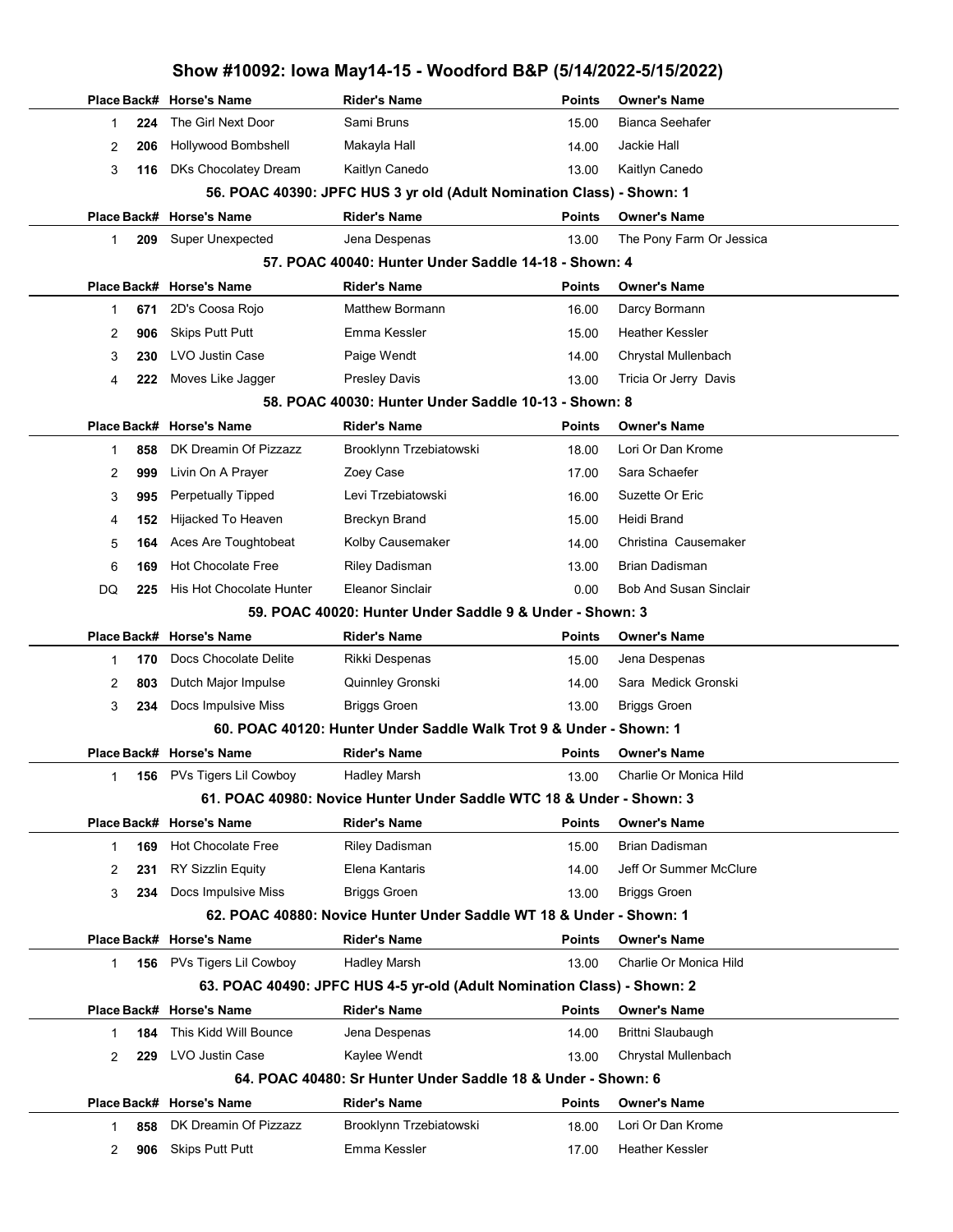|    |     |                          | Show #10092: Iowa May14-15 - Woodford B&P (5/14/2022-5/15/2022) |               |                             |
|----|-----|--------------------------|-----------------------------------------------------------------|---------------|-----------------------------|
| 3  | 995 | Perpetually Tipped       | Levi Trzebiatowski                                              | 16.00         | Suzette Or Eric             |
| 4  | 170 | Docs Chocolate Delite    | Rikki Despenas                                                  | 15.00         | Jena Despenas               |
| 5  | 803 | Dutch Major Impulse      | Quinnley Gronski                                                | 14.00         | Sara Medick Gronski         |
| 6  | 222 | Moves Like Jagger        | <b>Presley Davis</b>                                            | 13.00         | Tricia Or Jerry Davis       |
|    |     |                          | 65. POAC 40090: Hunter Under Saddle 19 & Over - Shown: 4        |               |                             |
|    |     | Place Back# Horse's Name | <b>Rider's Name</b>                                             | <b>Points</b> | <b>Owner's Name</b>         |
| 1  | 216 | <b>GSP Beyond Belief</b> | Kaitlyn Canedo                                                  | 16.00         | Kaitlyn Canedo              |
| 2  | 206 | Hollywood Bombshell      | Makayla Hall                                                    | 15.00         | Jackie Hall                 |
| 3  | 667 | Call Out My Name         | Melissa Andring                                                 | 14.00         | Melissa Andring             |
| 4  | 100 | Lucky Charms             | Lorrie Reed                                                     | 13.00         | Amanda Groen                |
|    |     |                          | 66. POAC 42190: Non Pro Hunter Under Saddle WT - Shown: 4       |               |                             |
|    |     | Place Back# Horse's Name | <b>Rider's Name</b>                                             | Points        | <b>Owner's Name</b>         |
| 1  | 216 | <b>GSP Beyond Belief</b> | Kaitlyn Canedo                                                  | 16.00         | Kaitlyn Canedo              |
| 2  | 103 | This Kidd Will Bounce    | Kimberly Doehrmann                                              | 15.00         | Brittni Slaubaugh           |
| 3  | 667 | Call Out My Name         | Melissa Andring                                                 | 14.00         | Melissa Andring             |
| 4  | 219 | <b>Trace That</b>        | <b>Holly Kuesel</b>                                             | 13.00         | Holly Kuesel Or Lisa Hunter |
|    |     |                          | 67. POAC 42290: Non Pro Hunter Under Saddle WTC - Shown: 2      |               |                             |
|    |     | Place Back# Horse's Name | <b>Rider's Name</b>                                             | Points        | <b>Owner's Name</b>         |
| 1  | 206 | Hollywood Bombshell      | Makayla Hall                                                    | 14.00         | Jackie Hall                 |
| 2  | 100 | Lucky Charms             | Lorrie Reed                                                     | 13.00         | Amanda Groen                |
|    |     |                          | 68. POAC 41005: ABO Hunter Under Saddle - Shown: 1              |               |                             |
|    |     | Place Back# Horse's Name | <b>Rider's Name</b>                                             | <b>Points</b> | <b>Owner's Name</b>         |
| 1  | 909 | <b>Count Chocolatey</b>  | Emma Kessler                                                    | 13.00         | <b>Matthew Brix</b>         |
|    |     |                          | 69. POAC 57040: Hunter Hack 14-18 - Shown: 1                    |               |                             |
|    |     | Place Back# Horse's Name | Rider's Name                                                    | Points        | <b>Owner's Name</b>         |
| 1  | 671 | 2D's Coosa Rojo          | <b>Matthew Bormann</b>                                          | 13.00         | Darcy Bormann               |
|    |     |                          | 70. POAC 57070: Hunter Hack 13 & Under - Shown: 4               |               |                             |
|    |     | Place Back# Horse's Name | Rider's Name                                                    | Points        | <b>Owner's Name</b>         |
| 1  |     | 995 Perpetually Tipped   | Levi Trzebiatowski                                              | 16.00         | Suzette Or Eric             |
| 2  | 858 | DK Dreamin Of Pizzazz    | Brooklynn Trzebiatowski                                         | 15.00         | Lori Or Dan Krome           |
| 3  | 803 | Dutch Major Impulse      | Quinnley Gronski                                                | 14.00         | Sara Medick Gronski         |
| 4  | 152 | Hijacked To Heaven       | <b>Breckyn Brand</b>                                            | 13.00         | Heidi Brand                 |
|    |     |                          | 73. POAC 53000: In-Hand Trail Yearling - Shown: 6               |               |                             |
|    |     | Place Back# Horse's Name | <b>Rider's Name</b>                                             | <b>Points</b> | <b>Owner's Name</b>         |
| 1  | 561 | Straighten Your Cape     | <b>Wendy Varish</b>                                             | 18.00         | <b>Wendy Varish</b>         |
| 2  | 559 | PPA Soul Sister Bond     | Lori Schmid                                                     | 17.00         | Wendi M Schmid              |
| 3  | 564 | Super Irreplaceable      | Wendi M Schmid                                                  | 16.00         | Wendi M Schmid              |
| 4  | 888 | Who Invited Her          | Brooklynn Trzebiatowski                                         | 15.00         | Suzette Or Eric             |
| DQ | 213 | <b>Buckle UP Ladies</b>  | Christine Keller                                                | 14.00         | <b>Christine Keller</b>     |
| DQ | 218 | Hot N Impulsive          | Holly Kuesel                                                    | 13.00         | <b>Holly Kuesel</b>         |
|    |     |                          | 74. POAC 53100: In-Hand Trail 2 Year Old - Shown: 4             |               |                             |
|    |     | Place Back# Horse's Name | <b>Rider's Name</b>                                             | <b>Points</b> | <b>Owner's Name</b>         |
| 1  | 149 | Dutch Blessing           | Shannon Bennington                                              | 16.00         | Shannon Bennington          |
| 2  | 202 | Sheza Majorette          | Shannon Bennington                                              | 15.00         | Arleen Kugler               |
| 3  | 693 | Dutch Country            | Sophia Andring                                                  | 14.00         | Anne Dykstra                |
| DQ | 223 | LVO Step Aside Boys      | Sami Bruns                                                      | 13.00         | Harold C Or Joan H Thomas   |
|    |     |                          |                                                                 |               |                             |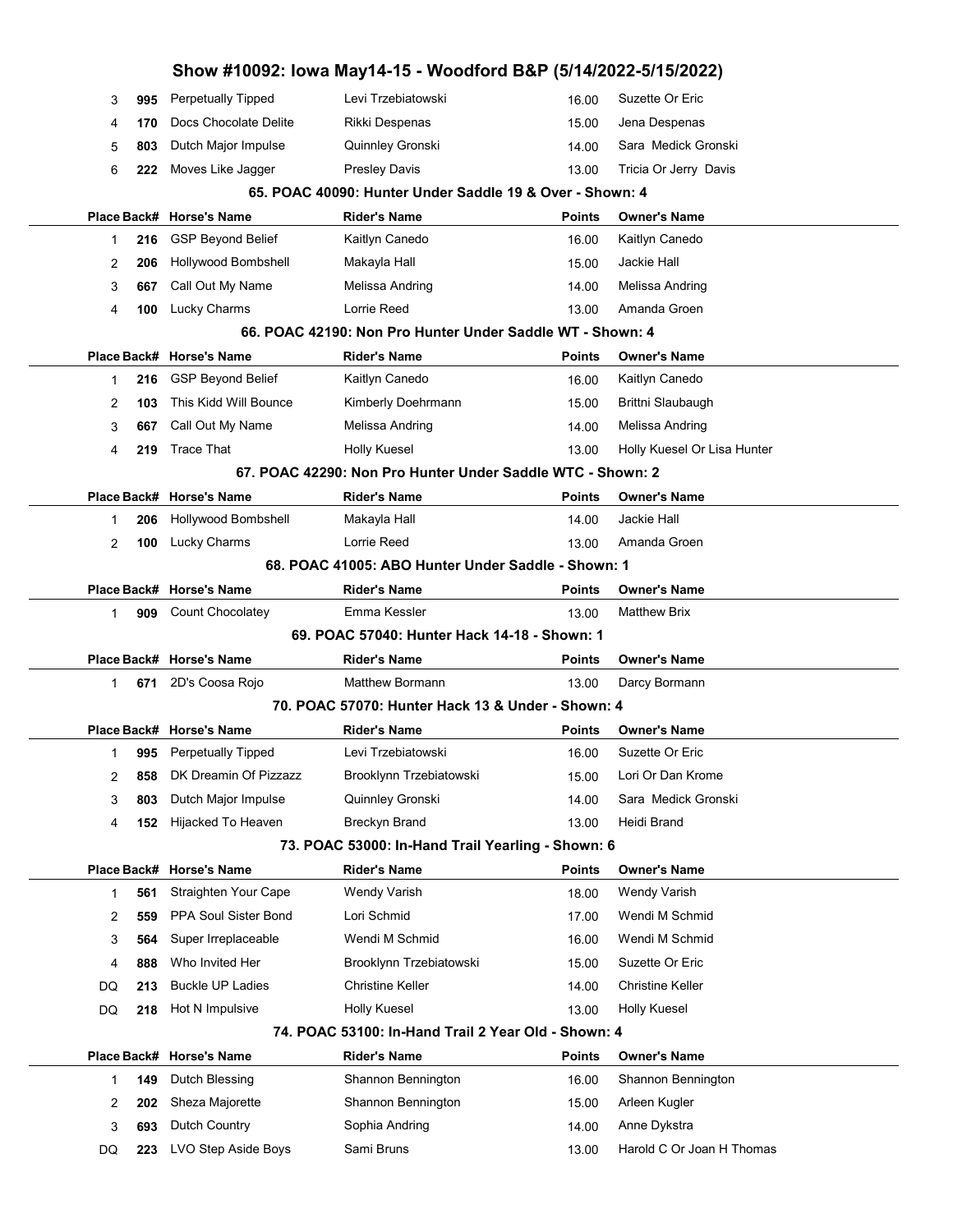#### 75. POAC 52010: Trail Leadline 6 & Under - Shown: 1

|             |                                            | Place Back# Horse's Name    | <b>Rider's Name</b>                                      | Points        | <b>Owner's Name</b>           |  |  |  |  |
|-------------|--------------------------------------------|-----------------------------|----------------------------------------------------------|---------------|-------------------------------|--|--|--|--|
| 1           | 123                                        | Docs Impulsive Miss         | Maddux Groen                                             | 13.00         | <b>Briggs Groen</b>           |  |  |  |  |
|             |                                            |                             | 76. POAC 52040: Trail 14-18 - Shown: 6                   |               |                               |  |  |  |  |
| Place Back# |                                            | <b>Horse's Name</b>         | <b>Rider's Name</b>                                      | <b>Points</b> | <b>Owner's Name</b>           |  |  |  |  |
| 1           | 616                                        | <b>Berry Sweet Endeavor</b> | Sophia Andring                                           | 18.00         | Tim Or Melissa Andring        |  |  |  |  |
| 2           | 909                                        | Count Chocolatey            | Emma Kessler                                             | 17.00         | <b>Matthew Brix</b>           |  |  |  |  |
| 3           | 203                                        | Man Of Steel                | Cora Reed                                                | 16.00         | Rita Pillard Or Barbara Reed  |  |  |  |  |
| 4           | 906                                        | <b>Skips Putt Putt</b>      | Emma Kessler                                             | 15.00         | <b>Heather Kessler</b>        |  |  |  |  |
| 5           | 230                                        | LVO Justin Case             | Paige Wendt                                              | 14.00         | Chrystal Mullenbach           |  |  |  |  |
| 6           | 222                                        | Moves Like Jagger           | <b>Presley Davis</b>                                     | 13.00         | Tricia Or Jerry Davis         |  |  |  |  |
|             |                                            |                             | 77. POAC 52030: Trail 10-13 - Shown: 8                   |               |                               |  |  |  |  |
|             |                                            | Place Back# Horse's Name    | <b>Rider's Name</b>                                      | <b>Points</b> | <b>Owner's Name</b>           |  |  |  |  |
| 1           | 999                                        | Livin On A Prayer           | Zoey Case                                                | 18.00         | Sara Schaefer                 |  |  |  |  |
| 2           | 995                                        | <b>Perpetually Tipped</b>   | Levi Trzebiatowski                                       | 17.00         | Suzette Or Eric               |  |  |  |  |
| 3           | 858                                        | DK Dreamin Of Pizzazz       | Brooklynn Trzebiatowski                                  | 16.00         | Lori Or Dan Krome             |  |  |  |  |
| 4           | 225                                        | His Hot Chocolate Hunter    | <b>Eleanor Sinclair</b>                                  | 15.00         | <b>Bob And Susan Sinclair</b> |  |  |  |  |
| 5           | 164                                        | Aces Are Toughtobeat        | Kolby Causemaker                                         | 14.00         | Christina Causemaker          |  |  |  |  |
| 6           | 152                                        | Hijacked To Heaven          | Breckyn Brand                                            | 13.00         | Heidi Brand                   |  |  |  |  |
|             | 78. POAC 52020: Trail 9 & Under - Shown: 3 |                             |                                                          |               |                               |  |  |  |  |
|             |                                            | Place Back# Horse's Name    | <b>Rider's Name</b>                                      | <b>Points</b> | <b>Owner's Name</b>           |  |  |  |  |
| 1           | 156                                        | PVs Tigers Lil Cowboy       | Hadley Marsh                                             | 15.00         | Charlie Or Monica Hild        |  |  |  |  |
| 2           | 803                                        | Dutch Major Impulse         | Quinnley Gronski                                         | 14.00         | Sara Medick Gronski           |  |  |  |  |
| 3           | 234                                        | Docs Impulsive Miss         | <b>Briggs Groen</b>                                      | 13.00         | <b>Briggs Groen</b>           |  |  |  |  |
|             |                                            |                             | 79. POAC 52180: Novice Trail 18 & Under W/T - Shown: 2   |               |                               |  |  |  |  |
|             |                                            | Place Back# Horse's Name    | <b>Rider's Name</b>                                      | Points        | <b>Owner's Name</b>           |  |  |  |  |
| 1           | 156                                        | PVs Tigers Lil Cowboy       | <b>Hadley Marsh</b>                                      | 14.00         | Charlie Or Monica Hild        |  |  |  |  |
| 2           | 234                                        | Docs Impulsive Miss         | <b>Briggs Groen</b>                                      | 13.00         | <b>Briggs Groen</b>           |  |  |  |  |
|             |                                            |                             | 80. POAC 52185: Novice Trail 18 & Under W/T/L - Shown: 2 |               |                               |  |  |  |  |
|             |                                            | Place Back# Horse's Name    | <b>Rider's Name</b>                                      | Points        | <b>Owner's Name</b>           |  |  |  |  |
| 1           | 231                                        | <b>RY Sizzlin Equity</b>    | Elena Kantaris                                           | 14.00         | Jeff Or Summer McClure        |  |  |  |  |
| 2           | 169                                        | Hot Chocolate Free          | <b>Riley Dadisman</b>                                    | 13.00         | Brian Dadisman                |  |  |  |  |
|             |                                            |                             | 81. POAC 52380: Jr Trail 18 & Under - Shown: 3           |               |                               |  |  |  |  |
|             |                                            | Place Back# Horse's Name    | <b>Rider's Name</b>                                      | <b>Points</b> | <b>Owner's Name</b>           |  |  |  |  |
| 1           | 999                                        | Livin On A Prayer           | Zoey Case                                                | 15.00         | Sara Schaefer                 |  |  |  |  |
| 2           | 616                                        | Berry Sweet Endeavor        | Sophia Andring                                           | 14.00         | Tim Or Melissa Andring        |  |  |  |  |
| 3           | 230                                        | LVO Justin Case             | Paige Wendt                                              | 13.00         | Chrystal Mullenbach           |  |  |  |  |
|             |                                            |                             | 82. POAC 52480: Sr Trail 18 & Under - Shown: 8           |               |                               |  |  |  |  |
|             |                                            | Place Back# Horse's Name    | <b>Rider's Name</b>                                      | <b>Points</b> | <b>Owner's Name</b>           |  |  |  |  |
| 1           | 995                                        | Perpetually Tipped          | Levi Trzebiatowski                                       | 18.00         | Suzette Or Eric               |  |  |  |  |
| 2           | 803                                        | Dutch Major Impulse         | Quinnley Gronski                                         | 17.00         | Sara Medick Gronski           |  |  |  |  |
| 3           | 909                                        | Count Chocolatey            | Emma Kessler                                             | 16.00         | <b>Matthew Brix</b>           |  |  |  |  |
| 4           | 203                                        | Man Of Steel                | Cora Reed                                                | 15.00         | Rita Pillard Or Barbara Reed  |  |  |  |  |
| 5           | 225                                        | His Hot Chocolate Hunter    | Eleanor Sinclair                                         | 14.00         | <b>Bob And Susan Sinclair</b> |  |  |  |  |
| 6           | 671                                        | 2D's Coosa Rojo             | <b>Matthew Bormann</b>                                   | 13.00         | Darcy Bormann                 |  |  |  |  |
|             |                                            |                             | 83. POAC 52090: Trail 19 & Over - Shown: 3               |               |                               |  |  |  |  |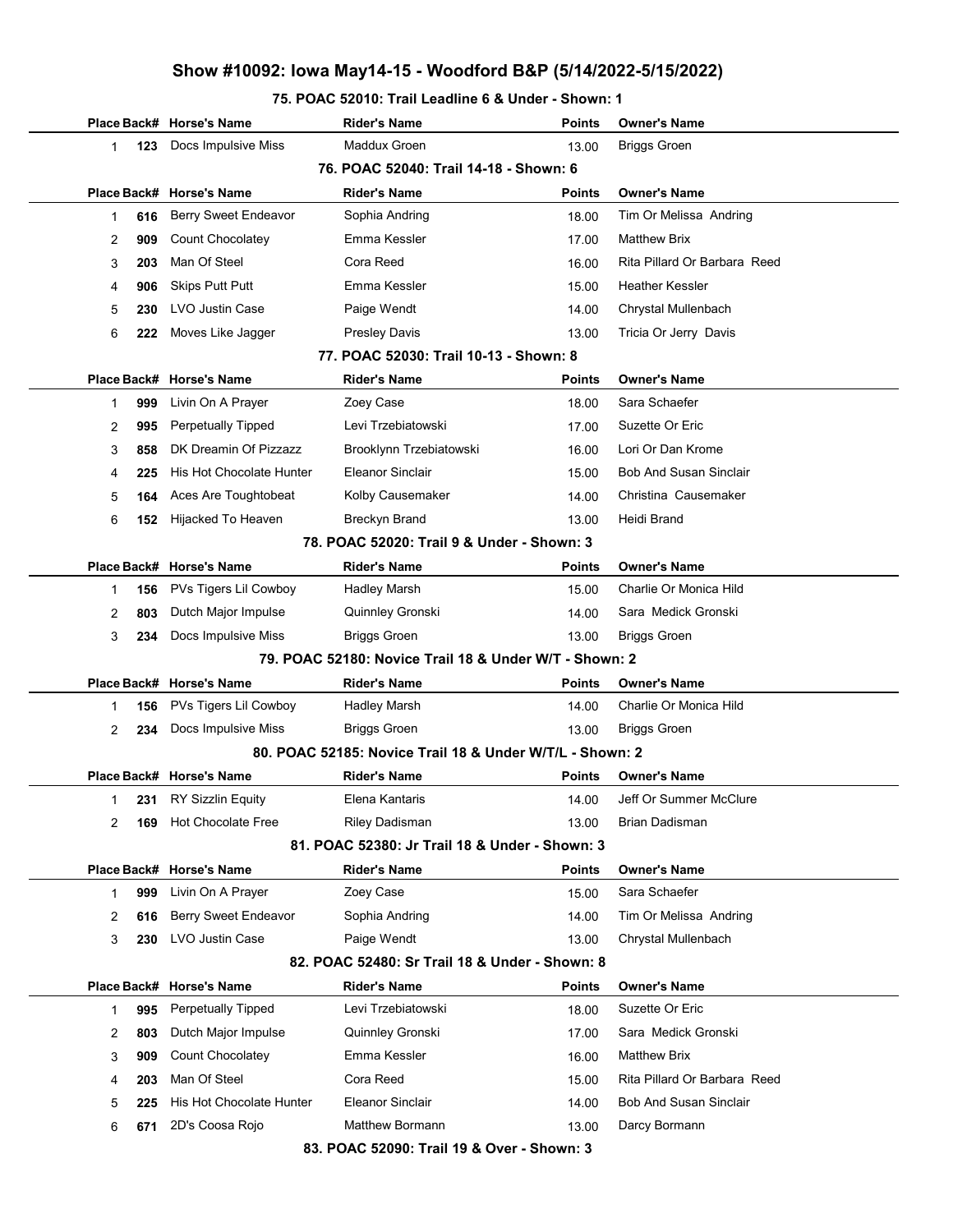|                                                                           |                           | 0110M #10004. TOMA MAY 1-10 - MOOGIOI & DOI                             |               | 1978-2044-07-1974-24          |  |  |  |  |
|---------------------------------------------------------------------------|---------------------------|-------------------------------------------------------------------------|---------------|-------------------------------|--|--|--|--|
|                                                                           | Place Back# Horse's Name  | <b>Rider's Name</b>                                                     | <b>Points</b> | <b>Owner's Name</b>           |  |  |  |  |
| 667<br>1                                                                  | Call Out My Name          | Melissa Andring                                                         | 15.00         | Melissa Andring               |  |  |  |  |
| 2<br>216                                                                  | <b>GSP Beyond Belief</b>  | Kaitlyn Canedo                                                          | 14.00         | Kaitlyn Canedo                |  |  |  |  |
| 3<br>148                                                                  | Dancing Reflection        | Shannon Bennington                                                      | 13.00         | <b>Shannon Nikkel</b>         |  |  |  |  |
|                                                                           |                           | 84. POAC 53590: Non Pro Trail WJ - Shown: 5                             |               |                               |  |  |  |  |
|                                                                           | Place Back# Horse's Name  | <b>Rider's Name</b>                                                     | <b>Points</b> | <b>Owner's Name</b>           |  |  |  |  |
| 219<br>1                                                                  | <b>Trace That</b>         | <b>Holly Kuesel</b>                                                     | 17.00         | Holly Kuesel Or Lisa Hunter   |  |  |  |  |
| 2<br>103                                                                  | This Kidd Will Bounce     | Kimberly Doehrmann                                                      | 16.00         | Brittni Slaubaugh             |  |  |  |  |
| 3<br>216                                                                  | <b>GSP Beyond Belief</b>  | Kaitlyn Canedo                                                          | 15.00         | Kaitlyn Canedo                |  |  |  |  |
| 667<br>4                                                                  | Call Out My Name          | Melissa Andring                                                         | 14.00         | Melissa Andring               |  |  |  |  |
| DQ<br>900                                                                 | <b>Skips Putt Putt</b>    | <b>Heather Kessler</b>                                                  | 0.00          | Heather Kessler               |  |  |  |  |
|                                                                           |                           | 85. POAC 53690: Non Pro Trail WJL - Shown: 1                            |               |                               |  |  |  |  |
|                                                                           | Place Back# Horse's Name  | <b>Rider's Name</b>                                                     | <b>Points</b> | <b>Owner's Name</b>           |  |  |  |  |
| DQ<br>191                                                                 | <b>JBC Light Troubles</b> | Mallory Or Brad Iverson                                                 | 0.00          | Mallory Or Brad Iverson       |  |  |  |  |
|                                                                           |                           | 86. POAC 52690: JPFC Trail 2-yr-old (Adult Nomination Class) - Shown: 2 |               |                               |  |  |  |  |
|                                                                           | Place Back# Horse's Name  | <b>Rider's Name</b>                                                     | <b>Points</b> | <b>Owner's Name</b>           |  |  |  |  |
| 224<br>1                                                                  | The Girl Next Door        | Sami Bruns                                                              | 14.00         | <b>Bianca Seehafer</b>        |  |  |  |  |
| 2<br>116                                                                  | DKs Chocolatey Dream      | Kaitlyn Canedo                                                          | 13.00         | Kaitlyn Canedo                |  |  |  |  |
|                                                                           |                           | 87. POAC 52390: JPFC Trail 3 yr old (Adult Nomination Class) - Shown: 1 |               |                               |  |  |  |  |
|                                                                           | Place Back# Horse's Name  | <b>Rider's Name</b>                                                     | <b>Points</b> | <b>Owner's Name</b>           |  |  |  |  |
| DQ<br>209                                                                 | <b>Super Unexpected</b>   | Jena Despenas                                                           | 0.00          | The Pony Farm Or Jessica      |  |  |  |  |
| 88. POAC 52490: JPFC Trail 4-5 yr old (Adult Nomination Class) - Shown: 2 |                           |                                                                         |               |                               |  |  |  |  |
|                                                                           | Place Back# Horse's Name  | <b>Rider's Name</b>                                                     | Points        | <b>Owner's Name</b>           |  |  |  |  |
| 1<br>184                                                                  | This Kidd Will Bounce     | Jena Despenas                                                           | 14.00         | Brittni Slaubaugh             |  |  |  |  |
| 2<br>229                                                                  | LVO Justin Case           | Kaylee Wendt                                                            | 13.00         | Chrystal Mullenbach           |  |  |  |  |
|                                                                           |                           | 89. POAC 52105: ABO Trail - Shown: 1                                    |               |                               |  |  |  |  |
|                                                                           | Place Back# Horse's Name  | <b>Rider's Name</b>                                                     | Points        | <b>Owner's Name</b>           |  |  |  |  |
| DQ<br>191                                                                 | <b>JBC Light Troubles</b> | Mallory Or Brad Iverson                                                 | 0.00          | Mallory Or Brad Iverson       |  |  |  |  |
|                                                                           |                           | 90. POAC 80040: Bareback Horsemanship 14-18 - Shown: 3                  |               |                               |  |  |  |  |
|                                                                           | Place Back# Horse's Name  | <b>Rider's Name</b>                                                     | Points        | <b>Owner's Name</b>           |  |  |  |  |
| 1<br>671                                                                  | 2D's Coosa Rojo           | Matthew Bormann                                                         | 15.00         | Darcy Bormann                 |  |  |  |  |
| 2<br>909                                                                  | Count Chocolatey          | Emma Kessler                                                            | 14.00         | <b>Matthew Brix</b>           |  |  |  |  |
| 222<br>DQ                                                                 | Moves Like Jagger         | Presley Davis                                                           | 0.00          | Tricia Or Jerry Davis         |  |  |  |  |
|                                                                           |                           | 91. POAC 80030: Bareback Horsemanship 10-13 - Shown: 6                  |               |                               |  |  |  |  |
|                                                                           | Place Back# Horse's Name  | <b>Rider's Name</b>                                                     | <b>Points</b> | <b>Owner's Name</b>           |  |  |  |  |
| 999<br>1                                                                  | Livin On A Prayer         | Zoey Case                                                               | 18.00         | Sara Schaefer                 |  |  |  |  |
| 2<br>858                                                                  | DK Dreamin Of Pizzazz     | Brooklynn Trzebiatowski                                                 | 17.00         | Lori Or Dan Krome             |  |  |  |  |
| 3<br>995                                                                  | <b>Perpetually Tipped</b> | Levi Trzebiatowski                                                      | 16.00         | Suzette Or Eric               |  |  |  |  |
| 4<br>164                                                                  | Aces Are Toughtobeat      | Kolby Causemaker                                                        | 15.00         | Christina Causemaker          |  |  |  |  |
| 5<br>225                                                                  | His Hot Chocolate Hunter  | <b>Eleanor Sinclair</b>                                                 | 14.00         | <b>Bob And Susan Sinclair</b> |  |  |  |  |
| 6<br>152                                                                  | Hijacked To Heaven        | <b>Breckyn Brand</b>                                                    | 13.00         | Heidi Brand                   |  |  |  |  |
|                                                                           |                           | 92. POAC 80020: Bareback Horsemanship 9 & Under - Shown: 4              |               |                               |  |  |  |  |
|                                                                           | Place Back# Horse's Name  | <b>Rider's Name</b>                                                     | <b>Points</b> | <b>Owner's Name</b>           |  |  |  |  |
| 170<br>1                                                                  | Docs Chocolate Delite     | Rikki Despenas                                                          | 16.00         | Jena Despenas                 |  |  |  |  |
| 2<br>803                                                                  | Dutch Major Impulse       | Quinnley Gronski                                                        | 15.00         | Sara Medick Gronski           |  |  |  |  |
| 3<br>156                                                                  | PVs Tigers Lil Cowboy     | <b>Hadley Marsh</b>                                                     | 14.00         | Charlie Or Monica Hild        |  |  |  |  |
|                                                                           |                           |                                                                         |               |                               |  |  |  |  |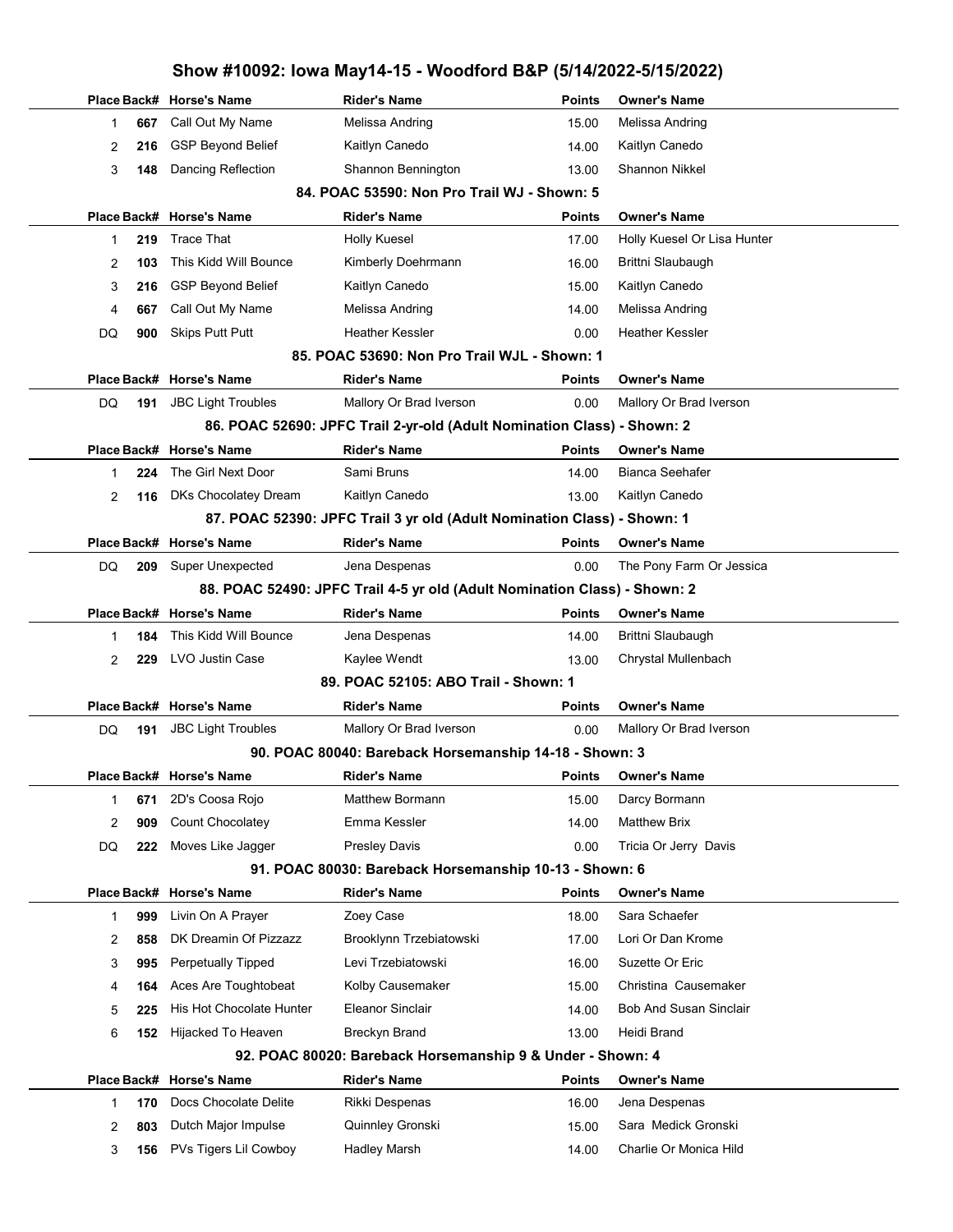|    |     | Show #10092: Iowa May14-15 - Woodford B&P (5/14/2022-5/15/2022) |                                                                                      |                        |                                            |
|----|-----|-----------------------------------------------------------------|--------------------------------------------------------------------------------------|------------------------|--------------------------------------------|
| 4  | 234 | Docs Impulsive Miss                                             | <b>Briggs Groen</b>                                                                  | 13.00                  | <b>Briggs Groen</b>                        |
|    |     |                                                                 | 94. POAC 86090: Western Horsemanship 19 & Over - Shown: 3                            |                        |                                            |
|    |     | Place Back# Horse's Name                                        | Rider's Name                                                                         | Points                 | <b>Owner's Name</b>                        |
| 1  | 667 | Call Out My Name                                                | Melissa Andring                                                                      | 15.00                  | Melissa Andring                            |
| 2  | 100 | Lucky Charms                                                    | Lorrie Reed                                                                          | 14.00                  | Amanda Groen                               |
| 3  | 216 | <b>GSP Beyond Belief</b>                                        | Kaitlyn Canedo                                                                       | 13.00                  | Kaitlyn Canedo                             |
|    |     |                                                                 | 95. POAC 86040: Western Horsemanship 14-18 - Shown: 6                                |                        |                                            |
|    |     | Place Back# Horse's Name                                        | Rider's Name                                                                         | Points                 | <b>Owner's Name</b>                        |
| 1  | 906 | <b>Skips Putt Putt</b>                                          | Emma Kessler                                                                         | 18.00                  | Heather Kessler                            |
| 2  | 230 | LVO Justin Case                                                 | Paige Wendt                                                                          | 17.00                  | Chrystal Mullenbach                        |
| 3  | 671 | 2D's Coosa Rojo                                                 | Matthew Bormann                                                                      | 16.00                  | Darcy Bormann                              |
| 4  | 203 | Man Of Steel                                                    | Cora Reed                                                                            | 15.00                  | Rita Pillard Or Barbara Reed               |
| 5  | 616 | Berry Sweet Endeavor                                            | Sophia Andring                                                                       | 14.00                  | Tim Or Melissa Andring                     |
| DQ | 222 | Moves Like Jagger                                               | <b>Presley Davis</b>                                                                 | 0.00                   | Tricia Or Jerry Davis                      |
|    |     |                                                                 | 96. POAC 86030: Western Horsemanship 10-13 - Shown: 8                                |                        |                                            |
|    |     | Place Back# Horse's Name                                        | Rider's Name                                                                         | <b>Points</b>          | <b>Owner's Name</b>                        |
| 1  | 999 | Livin On A Prayer                                               | Zoey Case                                                                            | 18.00                  | Sara Schaefer                              |
| 2  | 225 | His Hot Chocolate Hunter                                        | Eleanor Sinclair                                                                     | 17.00                  | <b>Bob And Susan Sinclair</b>              |
| 3  | 164 | Aces Are Toughtobeat                                            | Kolby Causemaker                                                                     | 16.00                  | Christina Causemaker                       |
| 4  | 858 | DK Dreamin Of Pizzazz                                           | Brooklynn Trzebiatowski                                                              | 15.00                  | Lori Or Dan Krome                          |
| 5  | 995 | <b>Perpetually Tipped</b>                                       | Levi Trzebiatowski                                                                   | 14.00                  | Suzette Or Eric                            |
| 6  | 152 | Hijacked To Heaven                                              | Breckyn Brand                                                                        | 13.00                  | Heidi Brand                                |
|    |     |                                                                 | 97. POAC 86980: Novice Western Horsemanship WJL18 & Under - Shown: 3                 |                        |                                            |
|    |     | Place Back# Horse's Name                                        | <b>Rider's Name</b>                                                                  | <b>Points</b>          | <b>Owner's Name</b>                        |
| 1  | 231 | <b>RY Sizzlin Equity</b>                                        | Elena Kantaris                                                                       | 15.00                  | Jeff Or Summer McClure                     |
| 2  | 169 | <b>Hot Chocolate Free</b>                                       | <b>Riley Dadisman</b>                                                                | 14.00                  | <b>Brian Dadisman</b>                      |
| 3  | 228 | Spanish Kissed In Chrome                                        | Rachel Foster                                                                        | 13.00                  | <b>Rita Pillard</b>                        |
|    |     |                                                                 | 98. POAC 86020: Western Horsemanship 9 & Under - Shown: 4                            |                        |                                            |
|    |     | Place Back# Horse's Name                                        | <b>Rider's Name</b>                                                                  |                        | Points Owner's Name                        |
| 1  | 170 | Docs Chocolate Delite                                           | Rikki Despenas                                                                       | 16.00                  | Jena Despenas                              |
| 2  | 803 | Dutch Major Impulse                                             | Quinnley Gronski                                                                     | 15.00                  | Sara Medick Gronski                        |
| 3  | 234 | Docs Impulsive Miss                                             | <b>Briggs Groen</b>                                                                  | 14.00                  | <b>Briggs Groen</b>                        |
| 4  | 156 | PVs Tigers Lil Cowboy                                           | Hadley Marsh<br>99. POAC 86880: Novice Western Horsemanship WJ 18 & Under - Shown: 1 | 13.00                  | Charlie Or Monica Hild                     |
|    |     |                                                                 |                                                                                      |                        |                                            |
|    |     | Place Back# Horse's Name<br>Docs Impulsive Miss                 | Rider's Name<br><b>Briggs Groen</b>                                                  | <b>Points</b><br>13.00 | <b>Owner's Name</b><br><b>Briggs Groen</b> |
| 1  | 234 |                                                                 | 100. POAC 86290: WJ Western Horsemanship 19 & Over - Shown: 5                        |                        |                                            |
|    |     | Place Back# Horse's Name                                        | Rider's Name                                                                         | <b>Points</b>          | <b>Owner's Name</b>                        |
| 1  | 219 | <b>Trace That</b>                                               | <b>Holly Kuesel</b>                                                                  | 17.00                  | Holly Kuesel Or Lisa Hunter                |
| 2  | 184 | This Kidd Will Bounce                                           | Jena Despenas                                                                        | 16.00                  | Brittni Slaubaugh                          |
| 3  | 900 | <b>Skips Putt Putt</b>                                          | Heather Kessler                                                                      | 15.00                  | <b>Heather Kessler</b>                     |
| 4  | 199 | The Heartbreaker                                                | Kelsey Stumpf                                                                        | 14.00                  | <b>Brandi King</b>                         |
|    |     |                                                                 | 101. POAC 30100: Open Walk-Trot Pleasure - Shown: 12                                 |                        |                                            |
|    |     | Place Back# Horse's Name                                        | Rider's Name                                                                         | <b>Points</b>          | Owner's Name                               |
| 1  | 219 | <b>Trace That</b>                                               | <b>Holly Kuesel</b>                                                                  | 18.00                  | Holly Kuesel Or Lisa Hunter                |
| 2  | 148 | Dancing Reflection                                              | Shannon Bennington                                                                   | 17.00                  | Shannon Nikkel                             |
|    |     |                                                                 |                                                                                      |                        |                                            |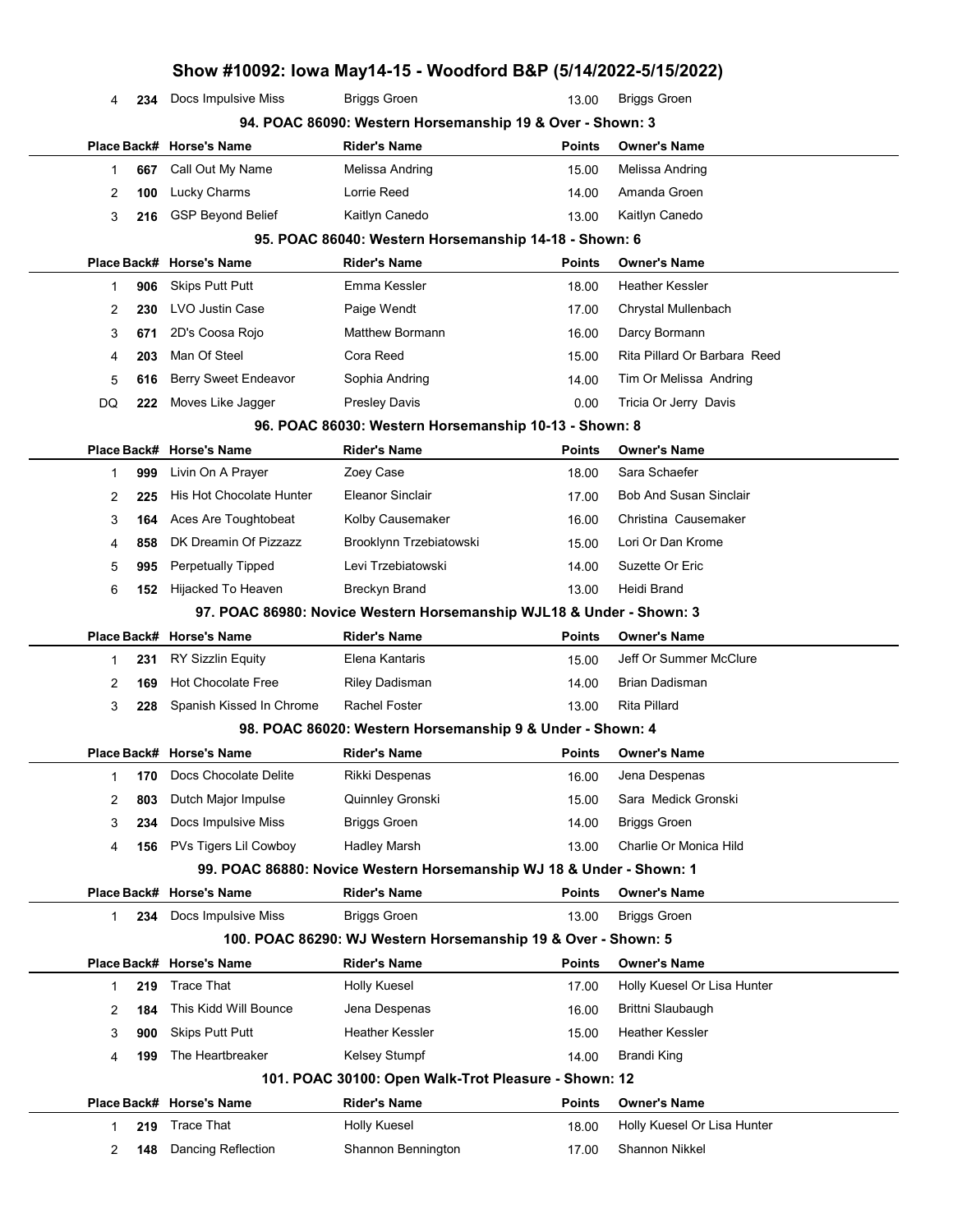|   |     |                             | Show #10092: Iowa May14-15 - Woodford B&P (5/14/2022-5/15/2022)       |               |                              |
|---|-----|-----------------------------|-----------------------------------------------------------------------|---------------|------------------------------|
| 3 | 199 | The Heartbreaker            | Kelsey Stumpf                                                         | 16.00         | <b>Brandi King</b>           |
| 4 | 191 | <b>JBC Light Troubles</b>   | Mallory Or Brad Iverson                                               | 15.00         | Mallory Or Brad Iverson      |
| 5 | 100 | Lucky Charms                | Lorrie Reed                                                           | 14.00         | Amanda Groen                 |
| 6 | 203 | Man Of Steel                | Cora Reed                                                             | 13.00         | Rita Pillard Or Barbara Reed |
|   |     |                             | 102. POAC 30380: Jr Western Pleasure 18 & Under - Shown: 4            |               |                              |
|   |     | Place Back# Horse's Name    | <b>Rider's Name</b>                                                   | <b>Points</b> | <b>Owner's Name</b>          |
| 1 | 999 | Livin On A Prayer           | Zoey Case                                                             | 16.00         | Sara Schaefer                |
| 2 | 230 | LVO Justin Case             | Paige Wendt                                                           | 15.00         | Chrystal Mullenbach          |
| 3 | 616 | <b>Berry Sweet Endeavor</b> | Sophia Andring                                                        | 14.00         | Tim Or Melissa Andring       |
| 4 | 169 | <b>Hot Chocolate Free</b>   | Riley Dadisman                                                        | 13.00         | <b>Brian Dadisman</b>        |
|   |     |                             | 103. POAC 30690: JPFC WP 2-yr-old (Adult Nomination Class) - Shown: 4 |               |                              |
|   |     | Place Back# Horse's Name    | <b>Rider's Name</b>                                                   | <b>Points</b> | <b>Owner's Name</b>          |
| 1 | 224 | The Girl Next Door          | Sami Bruns                                                            | 16.00         | <b>Bianca Seehafer</b>       |
| 2 | 116 | DKs Chocolatey Dream        | Kaitlyn Canedo                                                        | 15.00         | Kaitlyn Canedo               |
| 3 | 206 | Hollywood Bombshell         | Makayla Hall                                                          | 14.00         | Jackie Hall                  |
|   |     |                             | 104. POAC 30390: JPFC WP 3 yr old (Adult Nomination Class) - Shown: 1 |               |                              |
|   |     | Place Back# Horse's Name    | <b>Rider's Name</b>                                                   | <b>Points</b> | <b>Owner's Name</b>          |
| 1 | 209 | Super Unexpected            | Jena Despenas                                                         | 13.00         | The Pony Farm Or Jessica     |
|   |     |                             | 105. POAC 30040: Western Pleasure 14-18 - Shown: 6                    |               |                              |
|   |     | Place Back# Horse's Name    | <b>Rider's Name</b>                                                   | <b>Points</b> | <b>Owner's Name</b>          |
| 1 | 671 | 2D's Coosa Rojo             | <b>Matthew Bormann</b>                                                | 18.00         | Darcy Bormann                |
| 2 | 230 | LVO Justin Case             | Paige Wendt                                                           | 17.00         | Chrystal Mullenbach          |
| 3 | 906 | <b>Skips Putt Putt</b>      | Emma Kessler                                                          | 16.00         | <b>Heather Kessler</b>       |
| 4 | 203 | Man Of Steel                | Cora Reed                                                             | 15.00         | Rita Pillard Or Barbara Reed |
| 5 | 616 | Berry Sweet Endeavor        | Sophia Andring                                                        | 14.00         | Tim Or Melissa Andring       |
|   |     |                             | 106. POAC 30030: Western Pleasure 10-13 - Shown: 8                    |               |                              |
|   |     | Place Back# Horse's Name    | <b>Rider's Name</b>                                                   | <b>Points</b> | <b>Owner's Name</b>          |
| 1 | 999 | Livin On A Prayer           | Zoey Case                                                             | 18.00         | Sara Schaefer                |
| 2 | 858 | DK Dreamin Of Pizzazz       | Brooklynn Trzebiatowski                                               | 17.00         | Lori Or Dan Krome            |
| 3 | 164 | Aces Are Toughtobeat        | Kolby Causemaker                                                      | 16.00         | Christina Causemaker         |
| 4 | 169 | <b>Hot Chocolate Free</b>   | Riley Dadisman                                                        | 15.00         | <b>Brian Dadisman</b>        |
| 5 | 152 | Hijacked To Heaven          | Breckyn Brand                                                         | 14.00         | Heidi Brand                  |
| 6 | 231 | <b>RY Sizzlin Equity</b>    | Elena Kantaris                                                        | 13.00         | Jeff Or Summer McClure       |
|   |     |                             | 107. POAC 30020: Western Pleasure 9 & Under - Shown: 3                |               |                              |
|   |     | Place Back# Horse's Name    | <b>Rider's Name</b>                                                   | <b>Points</b> | <b>Owner's Name</b>          |
| 1 | 803 | Dutch Major Impulse         | Quinnley Gronski                                                      | 15.00         | Sara Medick Gronski          |
| 2 | 170 | Docs Chocolate Delite       | Rikki Despenas                                                        | 14.00         | Jena Despenas                |
| 3 | 234 | Docs Impulsive Miss         | <b>Briggs Groen</b>                                                   | 13.00         | <b>Briggs Groen</b>          |
|   |     |                             | 108. POAC 30120: Western Pleasure Walk Trot 9 & Under - Shown: 2      |               |                              |
|   |     | Place Back# Horse's Name    | <b>Rider's Name</b>                                                   | <b>Points</b> | <b>Owner's Name</b>          |
| 1 | 156 | PVs Tigers Lil Cowboy       | <b>Hadley Marsh</b>                                                   | 14.00         | Charlie Or Monica Hild       |
| 2 | 214 | Hijacked To Heaven          | <b>Brooks Brand</b>                                                   | 13.00         | Heidi Brand                  |
|   |     |                             | 109. POAC 30980: Novice Western Pleasure WJL 18 & Under - Shown: 4    |               |                              |
|   |     | Place Back# Horse's Name    | <b>Rider's Name</b>                                                   | <b>Points</b> | <b>Owner's Name</b>          |
| 1 | 231 | <b>RY Sizzlin Equity</b>    | Elena Kantaris                                                        | 16.00         | Jeff Or Summer McClure       |
| 2 | 169 | <b>Hot Chocolate Free</b>   | Riley Dadisman                                                        | 15.00         | Brian Dadisman               |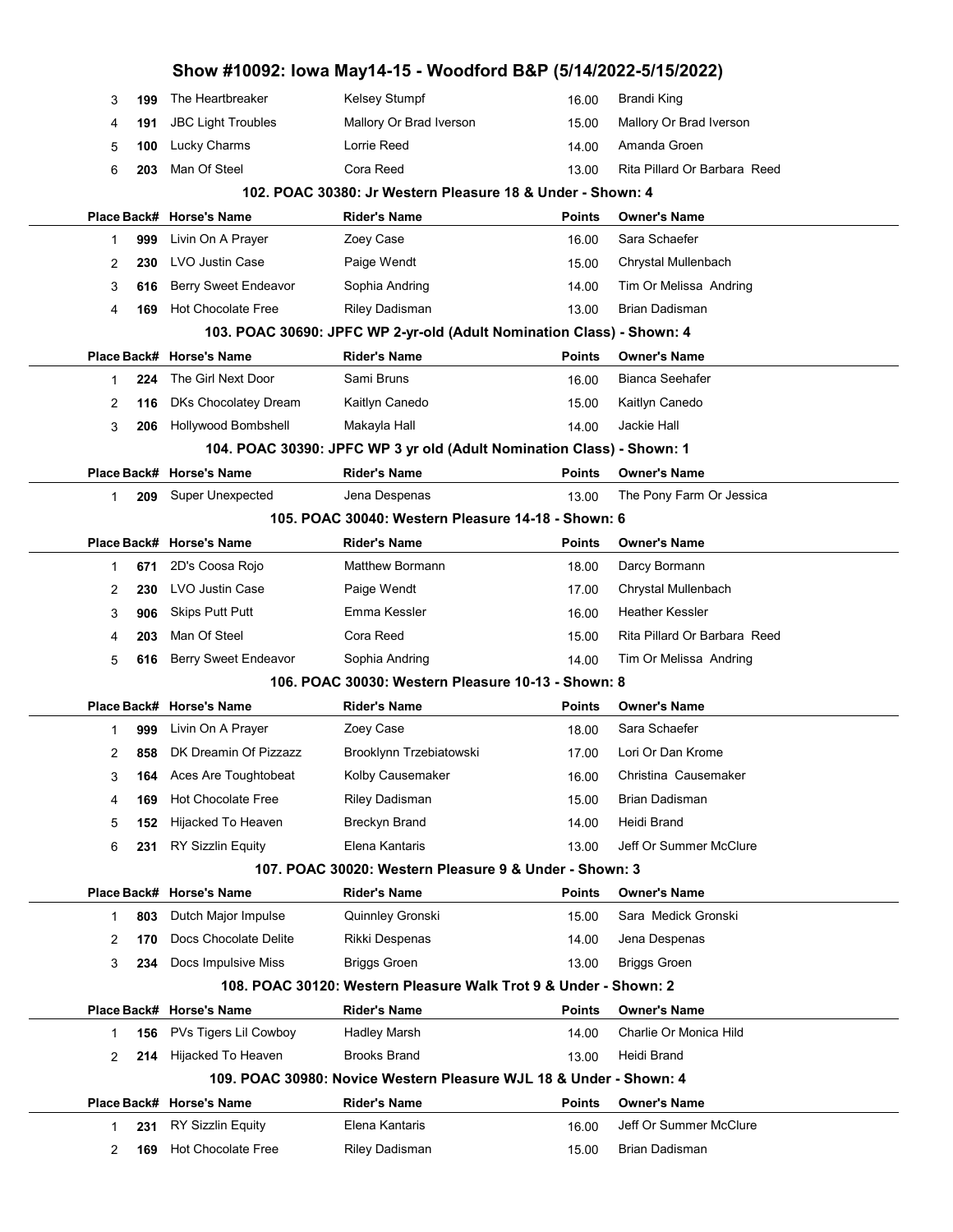|    |     |                                                 | Show #10092: Iowa May14-15 - Woodford B&P (5/14/2022-5/15/2022)         |                        |                                            |  |
|----|-----|-------------------------------------------------|-------------------------------------------------------------------------|------------------------|--------------------------------------------|--|
| 3  | 234 | Docs Impulsive Miss                             | <b>Briggs Groen</b>                                                     | 14.00                  | <b>Briggs Groen</b>                        |  |
| 4  | 228 | Spanish Kissed In Chrome                        | Rachel Foster                                                           | 13.00                  | Rita Pillard                               |  |
|    |     |                                                 | 110. POAC 30880: Novice Western Pleasure WJ 18 & Under - Shown: 1       |                        |                                            |  |
|    |     | Place Back# Horse's Name                        | <b>Rider's Name</b>                                                     | <b>Points</b>          | <b>Owner's Name</b>                        |  |
| 1  |     | 156 PVs Tigers Lil Cowboy                       | <b>Hadley Marsh</b>                                                     | 13.00                  | Charlie Or Monica Hild                     |  |
|    |     |                                                 | 111. POAC 30490: JPFC WP 4-5 yr old (Adult Nomination Class) - Shown: 2 |                        |                                            |  |
|    |     | Place Back# Horse's Name                        | <b>Rider's Name</b>                                                     | <b>Points</b>          | <b>Owner's Name</b>                        |  |
| 1  | 184 | This Kidd Will Bounce                           | Jena Despenas                                                           | 14.00                  | Brittni Slaubaugh                          |  |
| 2  | 229 | LVO Justin Case                                 | Kaylee Wendt                                                            | 13.00                  | Chrystal Mullenbach                        |  |
|    |     |                                                 | 112. POAC 30480: Sr Western Pleasure 18 & Under - Shown: 5              |                        |                                            |  |
|    |     | Place Back# Horse's Name                        | <b>Rider's Name</b>                                                     | <b>Points</b>          | <b>Owner's Name</b>                        |  |
| 1  | 671 | 2D's Coosa Rojo                                 | <b>Matthew Bormann</b>                                                  | 17.00                  | Darcy Bormann                              |  |
| 2  | 858 | DK Dreamin Of Pizzazz                           | Brooklynn Trzebiatowski                                                 | 16.00                  | Lori Or Dan Krome                          |  |
| 3  | 170 | Docs Chocolate Delite                           | Rikki Despenas                                                          | 15.00                  | Jena Despenas                              |  |
| 4  | 803 | Dutch Major Impulse                             | Quinnley Gronski                                                        | 14.00                  | Sara Medick Gronski                        |  |
| 5  | 909 | Count Chocolatey                                | Emma Kessler                                                            | 13.00                  | <b>Matthew Brix</b>                        |  |
|    |     |                                                 | 113. POAC 30090: Western Pleasure 19 & Over - Shown: 4                  |                        |                                            |  |
|    |     | Place Back# Horse's Name                        | <b>Rider's Name</b>                                                     | <b>Points</b>          | <b>Owner's Name</b>                        |  |
| 1  | 216 | <b>GSP Beyond Belief</b>                        | Kaitlyn Canedo                                                          | 16.00                  | Kaitlyn Canedo                             |  |
| 2  | 667 | Call Out My Name                                | Melissa Andring                                                         | 15.00                  | Melissa Andring                            |  |
| 3  | 206 | Hollywood Bombshell                             | Makayla Hall                                                            | 14.00                  | Jackie Hall                                |  |
|    |     | Lucky Charms                                    | Lorrie Reed                                                             |                        | Amanda Groen                               |  |
| 4  | 100 |                                                 |                                                                         | 13.00                  |                                            |  |
|    |     |                                                 | 114. POAC 32190: Non Pro Western Pleasure WJ - Shown: 6                 |                        |                                            |  |
|    |     | Place Back# Horse's Name                        | <b>Rider's Name</b>                                                     | <b>Points</b>          | <b>Owner's Name</b>                        |  |
| 1  | 219 | <b>Trace That</b>                               | <b>Holly Kuesel</b>                                                     | 18.00                  | Holly Kuesel Or Lisa Hunter                |  |
| 2  | 900 | <b>Skips Putt Putt</b>                          | <b>Heather Kessler</b>                                                  | 17.00                  | <b>Heather Kessler</b>                     |  |
| 3  | 103 | This Kidd Will Bounce                           | Kimberly Doehrmann                                                      | 16.00                  | Brittni Slaubaugh                          |  |
| 4  | 667 | Call Out My Name                                | Melissa Andring                                                         | 15.00                  | Melissa Andring                            |  |
| 5  | 216 | <b>GSP Beyond Belief</b>                        | Kaitlyn Canedo                                                          | 14.00                  | Kaitlyn Canedo                             |  |
| 6  | 199 | The Heartbreaker                                | <b>Kelsey Stumpf</b>                                                    | 13.00                  | Brandi King                                |  |
|    |     |                                                 | 115. POAC 32290: Non Pro Western Pleasure WJL - Shown: 3                |                        |                                            |  |
|    |     | Place Back# Horse's Name                        | <b>Rider's Name</b>                                                     | <b>Points</b>          | <b>Owner's Name</b>                        |  |
| 1  | 206 | <b>Hollywood Bombshell</b>                      | Makayla Hall                                                            | 15.00                  | Jackie Hall                                |  |
| 2  | 191 | <b>JBC Light Troubles</b>                       | Mallory Or Brad Iverson                                                 | 14.00                  | Mallory Or Brad Iverson                    |  |
| 3  | 100 | Lucky Charms                                    | Lorrie Reed                                                             | 13.00                  | Amanda Groen                               |  |
|    |     |                                                 | 116. POAC 31000: ABO Western Pleasure - Shown: 1                        |                        |                                            |  |
|    |     | Place Back# Horse's Name                        | <b>Rider's Name</b>                                                     | <b>Points</b>          | <b>Owner's Name</b>                        |  |
| 1. |     | 909 Count Chocolatey                            | Emma Kessler                                                            | 13.00                  | <b>Matthew Brix</b>                        |  |
|    |     |                                                 | 118. POAC 50030: Reining 10-13 - Shown: 2                               |                        |                                            |  |
|    |     | Place Back# Horse's Name                        | <b>Rider's Name</b>                                                     | <b>Points</b>          | <b>Owner's Name</b>                        |  |
| 1  | 858 | DK Dreamin Of Pizzazz                           | Brooklynn Trzebiatowski                                                 | 14.00                  | Lori Or Dan Krome                          |  |
| 2  | 995 | Perpetually Tipped                              | Levi Trzebiatowski                                                      | 13.00                  | Suzette Or Eric                            |  |
|    |     |                                                 | 119. POAC 50020: Reining 9 & Under - Shown: 1                           |                        |                                            |  |
|    | 803 | Place Back# Horse's Name<br>Dutch Major Impulse | <b>Rider's Name</b><br>Quinnley Gronski                                 | <b>Points</b><br>13.00 | <b>Owner's Name</b><br>Sara Medick Gronski |  |

124. POAC 32080: Ranch Riding 18 & Under - Shown: 5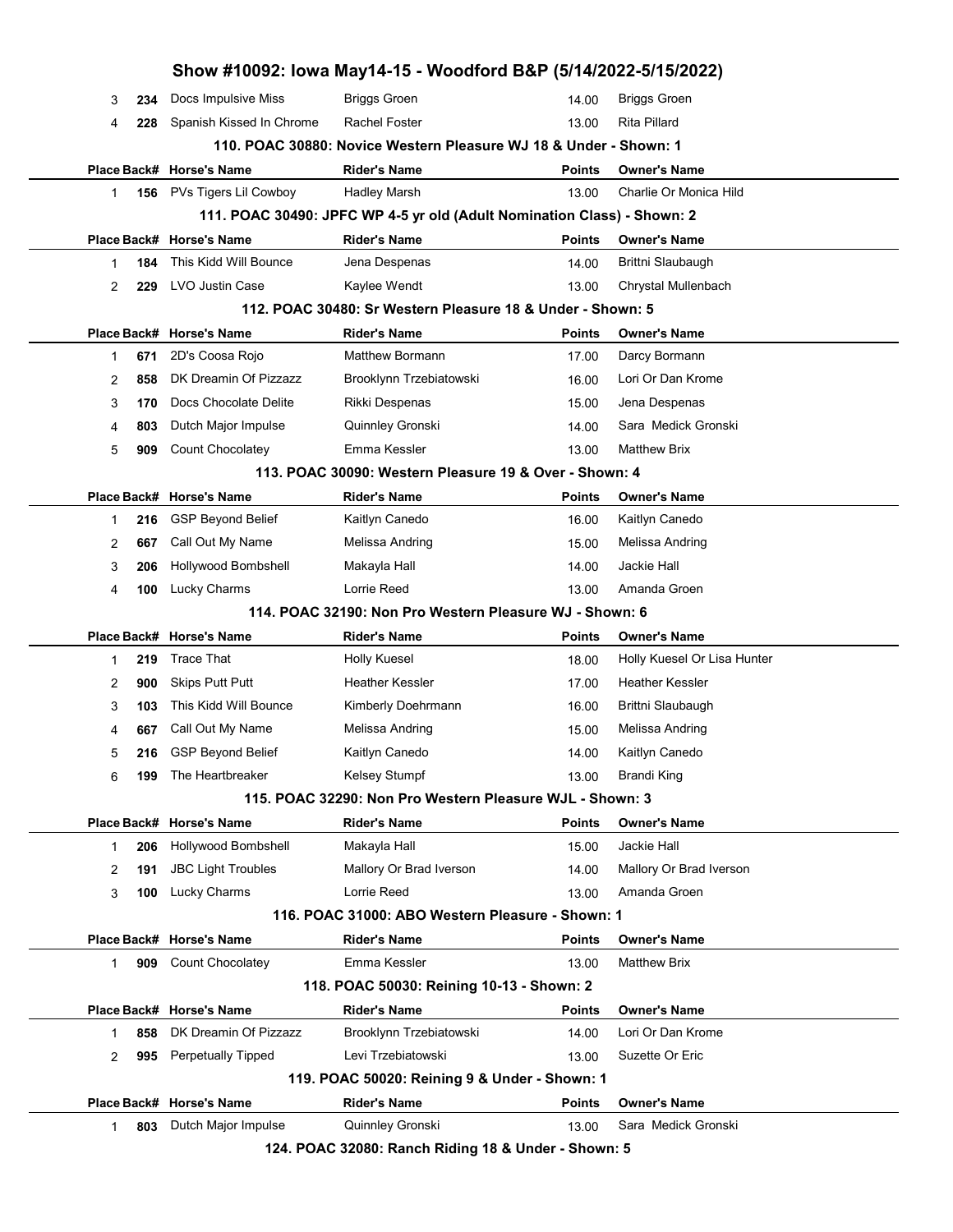|                |     |                           | Show #10092: Iowa May14-15 - Woodford B&P (5/14/2022-5/15/2022)       |               |                     |  |
|----------------|-----|---------------------------|-----------------------------------------------------------------------|---------------|---------------------|--|
| Place Back#    |     | <b>Horse's Name</b>       | <b>Rider's Name</b>                                                   | <b>Points</b> | <b>Owner's Name</b> |  |
| $\mathbf 1$    | 803 | Dutch Major Impulse       | Quinnley Gronski                                                      | 17.00         | Sara Medick Gronski |  |
| 2              | 858 | DK Dreamin Of Pizzazz     | Brooklynn Trzebiatowski                                               | 16.00         | Lori Or Dan Krome   |  |
| 3              | 909 | Count Chocolatey          | Emma Kessler                                                          | 15.00         | <b>Matthew Brix</b> |  |
| 4              | 995 | <b>Perpetually Tipped</b> | Levi Trzebiatowski                                                    | 14.00         | Suzette Or Eric     |  |
| 5              | 906 | <b>Skips Putt Putt</b>    | Emma Kessler                                                          | 13.00         | Heather Kessler     |  |
|                |     |                           | 125. POAC 72040: Cloverleaf Barrels 14-18 - Shown: 1                  |               |                     |  |
|                |     | Place Back# Horse's Name  | <b>Rider's Name</b>                                                   | <b>Points</b> | <b>Owner's Name</b> |  |
| $\mathbf 1$    | 671 | 2D's Coosa Rojo           | <b>Matthew Bormann</b>                                                | 13.00         | Darcy Bormann       |  |
|                |     |                           | 127. POAC 72020: Cloverleaf Barrels 9 & Under - Shown: 1              |               |                     |  |
|                |     | Place Back# Horse's Name  | <b>Rider's Name</b>                                                   | <b>Points</b> | <b>Owner's Name</b> |  |
| $\mathbf{1}$   | 803 | Dutch Major Impulse       | Quinnley Gronski                                                      | 13.00         | Sara Medick Gronski |  |
|                |     |                           | 129. POAC 73540: Flags 14-18 - Shown: 1                               |               |                     |  |
|                |     | Place Back# Horse's Name  | <b>Rider's Name</b>                                                   | <b>Points</b> | <b>Owner's Name</b> |  |
| $\mathbf{1}$   | 671 | 2D's Coosa Rojo           | <b>Matthew Bormann</b>                                                | 13.00         | Darcy Bormann       |  |
|                |     |                           | 131. POAC 73520: Flags 9 & Under - Shown: 1                           |               |                     |  |
|                |     | Place Back# Horse's Name  | <b>Rider's Name</b>                                                   | <b>Points</b> | <b>Owner's Name</b> |  |
| $\mathbf{1}$   | 803 | Dutch Major Impulse       | Quinnley Gronski                                                      | 13.00         | Sara Medick Gronski |  |
|                |     |                           | 135. POAC 74020: Handy Horse 9 & Under - Shown: 1                     |               |                     |  |
|                |     | Place Back# Horse's Name  | <b>Rider's Name</b>                                                   | Points        | <b>Owner's Name</b> |  |
| $\mathbf 1$    | 803 | Dutch Major Impulse       | Quinnley Gronski                                                      | 13.00         | Sara Medick Gronski |  |
|                |     |                           | 136. POAC 76040: Texas Rollback 14-18 - Shown: 1                      |               |                     |  |
|                |     | Place Back# Horse's Name  | <b>Rider's Name</b>                                                   | <b>Points</b> | <b>Owner's Name</b> |  |
| $\mathbf{1}$   | 671 | 2D's Coosa Rojo           | <b>Matthew Bormann</b>                                                | 13.00         | Darcy Bormann       |  |
|                |     |                           | 138. POAC 76020: Texas Rollback 9 & Under - Shown: 1                  |               |                     |  |
|                |     | Place Back# Horse's Name  | <b>Rider's Name</b>                                                   | <b>Points</b> | <b>Owner's Name</b> |  |
| $\mathbf 1$    | 803 | Dutch Major Impulse       | Quinnley Gronski                                                      | 13.00         | Sara Medick Gronski |  |
|                |     |                           | 140. POAC 71040: Pole Bending 14-18 - Shown: 1                        |               |                     |  |
|                |     | Place Back# Horse's Name  | <b>Rider's Name</b>                                                   | Points        | <b>Owner's Name</b> |  |
| $\mathbf{1}$   | 671 | 2D's Coosa Rojo           | <b>Matthew Bormann</b>                                                | 13.00         | Darcy Bormann       |  |
|                |     |                           | 142. POAC 71020: Pole Bending 9 & Under - Shown: 1                    |               |                     |  |
|                |     | Place Back# Horse's Name  | <b>Rider's Name</b>                                                   | <b>Points</b> | <b>Owner's Name</b> |  |
| 1.             | 803 | Dutch Major Impulse       | Quinnley Gronski                                                      | 13.00         | Sara Medick Gronski |  |
|                |     |                           | 143. POAC 74540: Go Go 14-18 - Shown: 1                               |               |                     |  |
|                |     | Place Back# Horse's Name  | <b>Rider's Name</b>                                                   | <b>Points</b> | <b>Owner's Name</b> |  |
| 1              | 671 | 2D's Coosa Rojo           | <b>Matthew Bormann</b>                                                | 13.00         | Darcy Bormann       |  |
|                |     |                           | 145. POAC 74520: Go Go 9 & Under - Shown: 1                           |               |                     |  |
|                |     | Place Back# Horse's Name  | <b>Rider's Name</b>                                                   | Points        | <b>Owner's Name</b> |  |
| $\mathbf{1}$   | 803 | Dutch Major Impulse       | Quinnley Gronski                                                      | 13.00         | Sara Medick Gronski |  |
|                |     |                           | 148. POAC 71520: Single Pole 9 & Under - Shown: 1                     |               |                     |  |
|                |     | Place Back# Horse's Name  | <b>Rider's Name</b>                                                   | Points        | <b>Owner's Name</b> |  |
| $\mathbf{1}$   | 803 | Dutch Major Impulse       | Quinnley Gronski                                                      | 13.00         | Sara Medick Gronski |  |
|                |     |                           | 153. POAC 53305: ABO In-Hand Trail Yearling & Two Year Old - Shown: 5 |               |                     |  |
|                |     | Place Back# Horse's Name  | <b>Rider's Name</b>                                                   | <b>Points</b> | <b>Owner's Name</b> |  |
| 1.             | 564 | Super Irreplaceable       | Wendi M Schmid                                                        | 0.00          | Wendi M Schmid      |  |
| $\overline{2}$ | 559 | PPA Soul Sister Bond      | Lori Schmid                                                           | 0.00          | Wendi M Schmid      |  |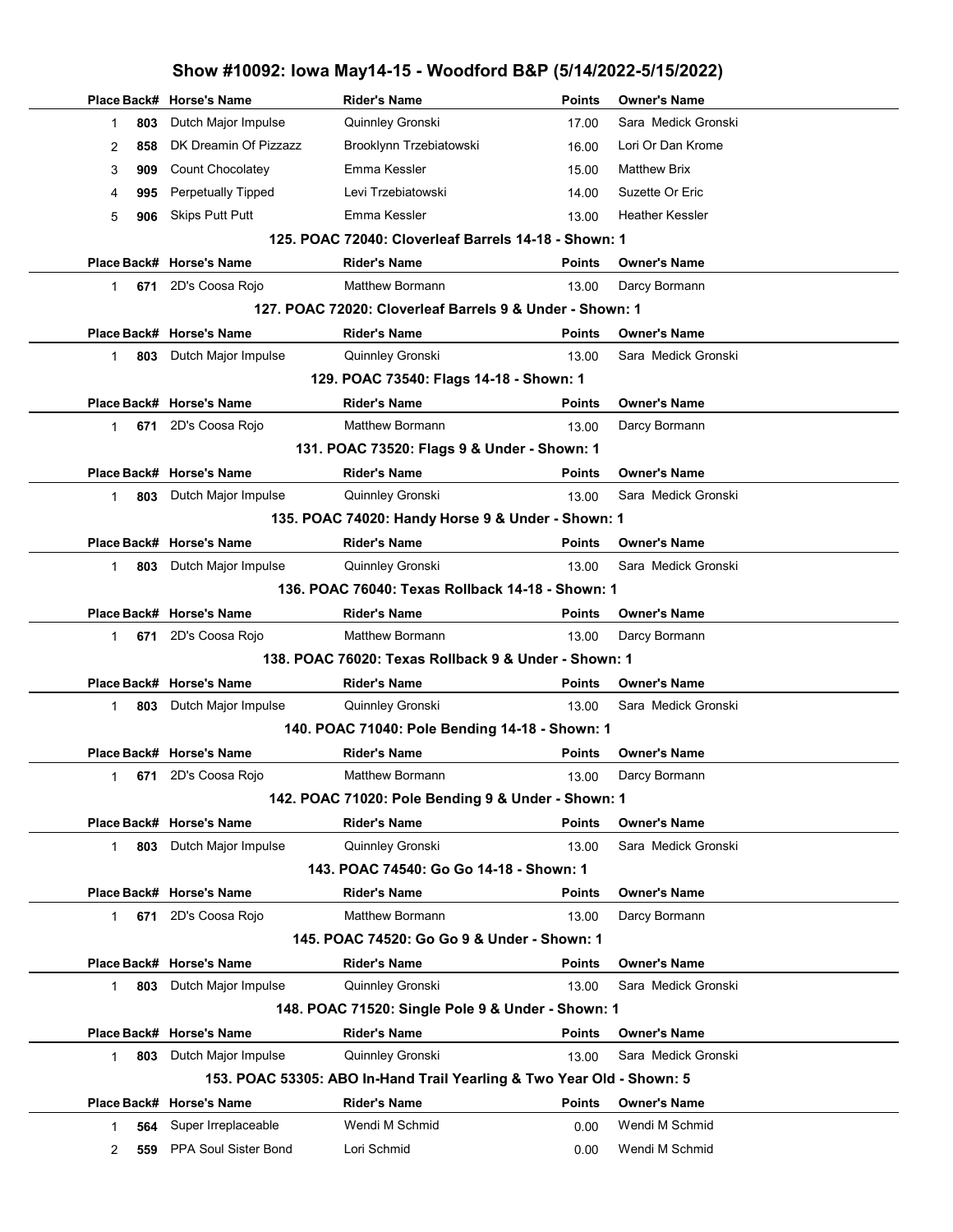- 
- 
- 3 561 Straighten Your Cape Wendy Varish Wendy Varish 0.00
- 4 693 Dutch Country Sophia Andring Anne Dykstra 693 Dutch Country
	-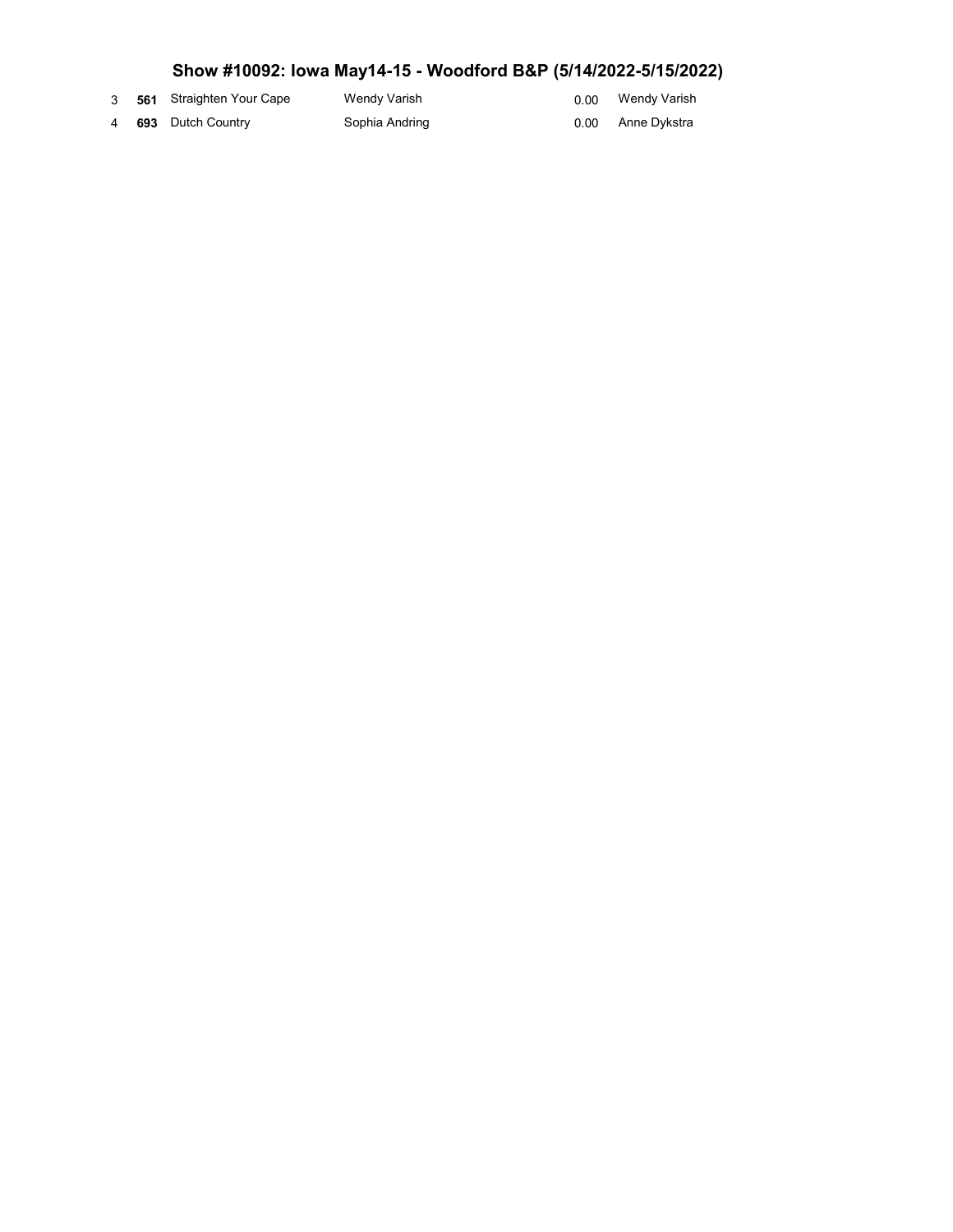#### 1. POAC 24080: Open Costume 18 & Under - Shown: 3

|                                               |                                          | Place Back# Horse's Name  | <b>Rider's Name</b>                                              | <b>Points</b> | <b>Owner's Name</b>         |  |  |  |  |  |
|-----------------------------------------------|------------------------------------------|---------------------------|------------------------------------------------------------------|---------------|-----------------------------|--|--|--|--|--|
|                                               | 995<br>1                                 | Perpetually Tipped        | Levi Trzebiatowski                                               | 15.00         | Suzette Or Eric             |  |  |  |  |  |
|                                               | 858<br>2                                 | DK Dreamin Of Pizzazz     | Brooklynn Trzebiatowski                                          | 14.00         | Lori Or Dan Krome           |  |  |  |  |  |
|                                               | 3<br>803                                 | Dutch Major Impulse       | Quinnley Gronski                                                 | 13.00         | Sara Medick Gronski         |  |  |  |  |  |
|                                               | 3. POAC 10200: Yearling Colts - Shown: 2 |                           |                                                                  |               |                             |  |  |  |  |  |
|                                               |                                          | Place Back# Horse's Name  | <b>Rider's Name</b>                                              | <b>Points</b> | <b>Owner's Name</b>         |  |  |  |  |  |
|                                               | 208<br>1                                 | The Golden Ticket         | Jackie Hall                                                      | 14.00         | <b>Terry Thorson</b>        |  |  |  |  |  |
|                                               | $\overline{2}$<br>221                    | The Mayor                 | Harrison Bishop                                                  | 13.00         | Corey Or Angela & Corey Or  |  |  |  |  |  |
|                                               |                                          |                           | 5. POAC 11700: Jr Champion Stallion - Shown: 2                   |               |                             |  |  |  |  |  |
|                                               |                                          | Place Back# Horse's Name  | <b>Rider's Name</b>                                              | <b>Points</b> | <b>Owner's Name</b>         |  |  |  |  |  |
|                                               | 208<br>1                                 | The Golden Ticket         | Jackie Hall                                                      | 1.00          | <b>Terry Thorson</b>        |  |  |  |  |  |
|                                               | $\overline{2}$<br>221                    | The Mayor                 | Harrison Bishop                                                  | 0.00          | Corey Or Angela & Corey Or  |  |  |  |  |  |
|                                               |                                          |                           | 11. POAC 11900: Grand Champion Stallion - Shown: 2               |               |                             |  |  |  |  |  |
|                                               |                                          | Place Back# Horse's Name  | <b>Rider's Name</b>                                              | <b>Points</b> | <b>Owner's Name</b>         |  |  |  |  |  |
|                                               | 208<br>1                                 | The Golden Ticket         | Jackie Hall                                                      | 3.00          | <b>Terry Thorson</b>        |  |  |  |  |  |
|                                               | 2<br>221                                 | The Mayor                 | Harrison Bishop                                                  | 2.00          | Corey Or Angela & Corey Or  |  |  |  |  |  |
|                                               |                                          |                           | 12. POAC 11105: ABO Geldings/Stallions - Shown: 3                |               |                             |  |  |  |  |  |
|                                               |                                          | Place Back# Horse's Name  | <b>Rider's Name</b>                                              | <b>Points</b> | <b>Owner's Name</b>         |  |  |  |  |  |
|                                               | 213<br>1                                 | <b>Buckle UP Ladies</b>   | <b>Christine Keller</b>                                          | 0.00          | <b>Christine Keller</b>     |  |  |  |  |  |
|                                               | 221<br>2                                 | The Mayor                 | Harrison Bishop                                                  | 0.00          | Corey Or Angela & Corey Or  |  |  |  |  |  |
|                                               | 3<br>101                                 | Romance Intensified       | <b>Arnell Ernst</b>                                              | 0.00          | <b>Arnell Ernst</b>         |  |  |  |  |  |
| 13. POAC 14300: Geldings 1 & Under - Shown: 3 |                                          |                           |                                                                  |               |                             |  |  |  |  |  |
|                                               |                                          | Place Back# Horse's Name  | <b>Rider's Name</b>                                              | <b>Points</b> | <b>Owner's Name</b>         |  |  |  |  |  |
|                                               | 992<br>1                                 | Welcome To The Jungle     | Sara Schaefer                                                    | 18.00         | Sara Schaefer               |  |  |  |  |  |
|                                               | 213<br>2                                 | <b>Buckle UP Ladies</b>   | <b>Christine Keller</b>                                          | 14.00         | <b>Christine Keller</b>     |  |  |  |  |  |
|                                               | 3<br>822                                 | Dr Feelgood               | Zoey Case                                                        | 13.00         | Zoey Case                   |  |  |  |  |  |
|                                               |                                          |                           | 15. POAC 15700: Jr Champion Gelding - Shown: 2                   |               |                             |  |  |  |  |  |
|                                               |                                          | Place Back# Horse's Name  | <b>Rider's Name</b>                                              | <b>Points</b> | <b>Owner's Name</b>         |  |  |  |  |  |
|                                               | 1                                        | 992 Welcome To The Jungle | Sara Schaefer                                                    | 1.00          | Sara Schaefer               |  |  |  |  |  |
|                                               | $\mathbf{2}$                             | 213 Buckle UP Ladies      | Christine Keller                                                 | 0.00          | Christine Keller            |  |  |  |  |  |
|                                               |                                          |                           | 16. POAC 14600: 3 Year Old Geldings - Shown: 1                   |               |                             |  |  |  |  |  |
|                                               |                                          | Place Back# Horse's Name  | <b>Rider's Name</b>                                              | <b>Points</b> | <b>Owner's Name</b>         |  |  |  |  |  |
|                                               | 1<br>101                                 | Romance Intensified       | <b>Arnell Ernst</b>                                              | 13.00         | <b>Arnell Ernst</b>         |  |  |  |  |  |
|                                               |                                          |                           | 18. POAC 15300: 4 & Over Geldings Medium Over 51-54in - Shown: 3 |               |                             |  |  |  |  |  |
|                                               |                                          | Place Back# Horse's Name  | <b>Rider's Name</b>                                              | <b>Points</b> | <b>Owner's Name</b>         |  |  |  |  |  |
|                                               | 103<br>1                                 | This Kidd Will Bounce     | Kimberly Doehrmann                                               | 15.00         | Brittni Slaubaugh           |  |  |  |  |  |
|                                               | 999<br>2                                 | Livin On A Prayer         | Zoey Case                                                        | 14.00         | Sara Schaefer               |  |  |  |  |  |
|                                               | 3<br>803                                 | Dutch Major Impulse       | Quinnley Gronski                                                 | 13.00         | Sara Medick Gronski         |  |  |  |  |  |
|                                               |                                          |                           | 19. POAC 15400: 4 & Over Geldings Large Over 54-56in - Shown: 10 |               |                             |  |  |  |  |  |
|                                               |                                          | Place Back# Horse's Name  | <b>Rider's Name</b>                                              | <b>Points</b> | <b>Owner's Name</b>         |  |  |  |  |  |
|                                               | 198<br>1                                 | <b>Barely Cajun</b>       | Lisa Hunter                                                      | 19.00         | Mike Or Lisa Hunter         |  |  |  |  |  |
|                                               | 858<br>2                                 | DK Dreamin Of Pizzazz     | Brooklynn Trzebiatowski                                          | 18.00         | Lori Or Dan Krome           |  |  |  |  |  |
|                                               | 3<br>219                                 | <b>Trace That</b>         | Holly Kuesel                                                     | 17.00         | Holly Kuesel Or Lisa Hunter |  |  |  |  |  |
|                                               | 995<br>4                                 | <b>Perpetually Tipped</b> | Levi Trzebiatowski                                               | 16.00         | Suzette Or Eric             |  |  |  |  |  |
|                                               | 5<br>100                                 | Lucky Charms              | Lorrie Reed                                                      | 15.00         | Amanda Groen                |  |  |  |  |  |
|                                               |                                          |                           |                                                                  |               |                             |  |  |  |  |  |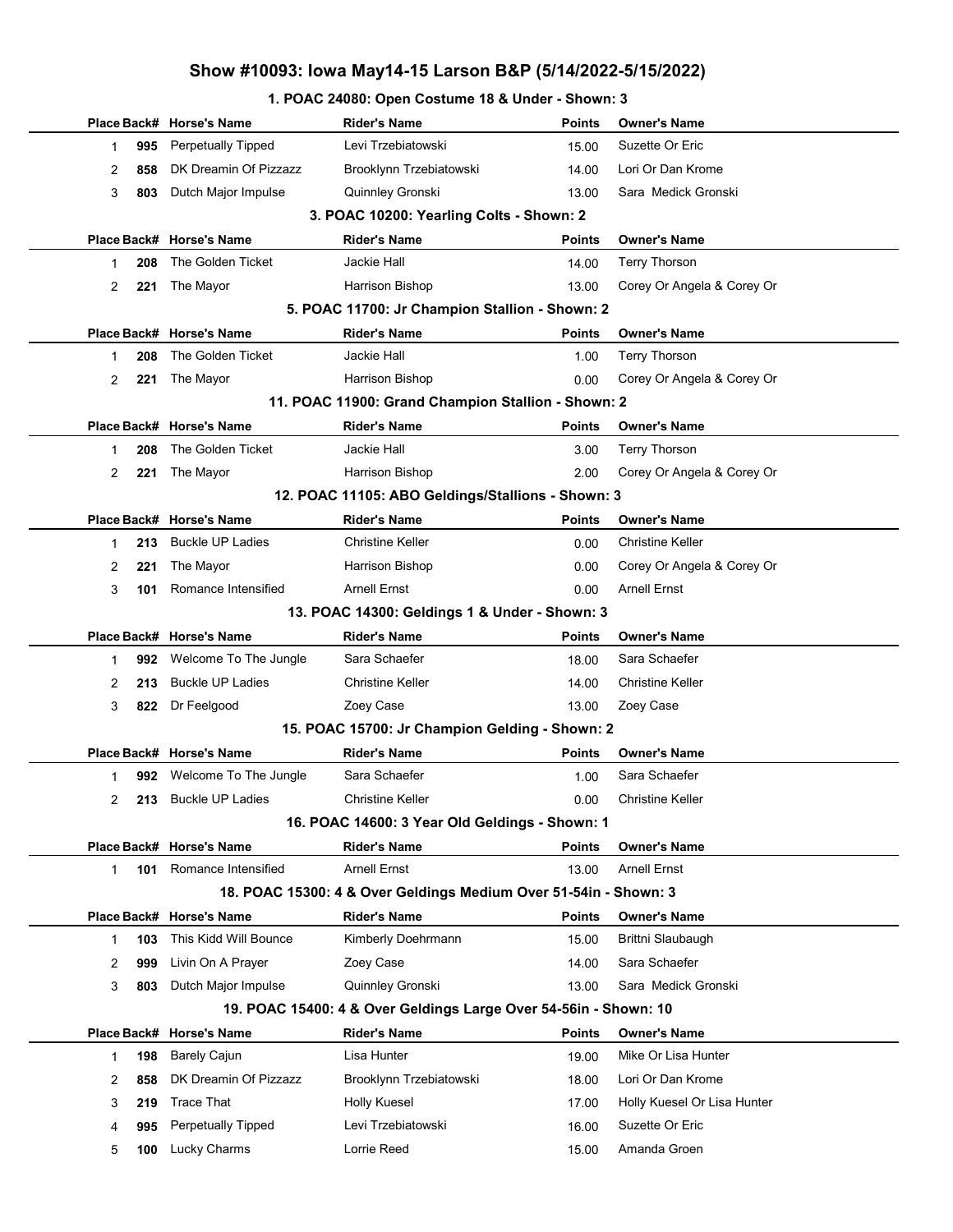|             |     |                                 | Show #10093: Iowa May14-15 Larson B&P (5/14/2022-5/15/2022)   |               |                          |  |
|-------------|-----|---------------------------------|---------------------------------------------------------------|---------------|--------------------------|--|
| 6           | 169 | <b>Hot Chocolate Free</b>       | Riley Dadisman                                                | 14.00         | <b>Brian Dadisman</b>    |  |
| 7           | 205 | CA Born Legacy                  | Makayla Hall                                                  | 0.00          | Jackie Hall              |  |
|             |     |                                 | 20. POAC 15800: Sr Champion Gelding - Shown: 6                |               |                          |  |
|             |     | Place Back# Horse's Name        | <b>Rider's Name</b>                                           | <b>Points</b> | <b>Owner's Name</b>      |  |
| 1           | 198 | <b>Barely Cajun</b>             | Lisa Hunter                                                   | 1.00          | Mike Or Lisa Hunter      |  |
| 2           | 858 | DK Dreamin Of Pizzazz           | Brooklynn Trzebiatowski                                       | 0.00          | Lori Or Dan Krome        |  |
|             |     |                                 | 21. POAC 15900: Grand Champion Gelding - Shown: 5             |               |                          |  |
|             |     | Place Back# Horse's Name        | <b>Rider's Name</b>                                           | <b>Points</b> | <b>Owner's Name</b>      |  |
| 1           | 198 | <b>Barely Cajun</b>             | Lisa Hunter                                                   | 3.00          | Mike Or Lisa Hunter      |  |
| 2           | 992 | Welcome To The Jungle           | Sara Schaefer                                                 | 2.00          | Sara Schaefer            |  |
|             |     |                                 | 22. POAC 12105: ABO Mares - Shown: 5                          |               |                          |  |
|             |     | Place Back# Horse's Name        | <b>Rider's Name</b>                                           | <b>Points</b> | <b>Owner's Name</b>      |  |
| 1           | 194 | Shez One Of A Kind              | <b>Hadley Marsh</b>                                           | 0.00          | <b>Hadley Marsh</b>      |  |
| 2           | 190 | <b>JNJ So Good Lookin</b>       | Myah Swanson                                                  | 0.00          | Jeremy Or Julie Stiebens |  |
| 3           | 561 | Straighten Your Cape            | Wendy Varish                                                  | 0.00          | Wendy Varish             |  |
| 4           | 564 | Super Irreplaceable             | Wendi M Schmid                                                | 0.00          | Wendi M Schmid           |  |
| 5           | 559 | PPA Soul Sister Bond            | Lori Schmid                                                   | 0.00          | Wendi M Schmid           |  |
|             |     |                                 | 24. POAC 12200: Yearling Fillies - Shown: 6                   |               |                          |  |
|             |     | Place Back# Horse's Name        | <b>Rider's Name</b>                                           | <b>Points</b> | <b>Owner's Name</b>      |  |
| 1           | 218 | Hot N Impulsive                 | Holly Kuesel                                                  | 18.00         | Holly Kuesel             |  |
| 2           | 888 | Who Invited Her                 | Brooklynn Trzebiatowski                                       | 17.00         | Suzette Or Eric          |  |
| 3           | 220 | <b>JBJ's Lovin Every Minute</b> | Harrison Bishop                                               | 16.00         | Jackie Guthrie           |  |
| 4           | 564 | Super Irreplaceable             | Wendi M Schmid                                                | 15.00         | Wendi M Schmid           |  |
| 5           | 561 | Straighten Your Cape            | <b>Wendy Varish</b>                                           | 14.00         | <b>Wendy Varish</b>      |  |
| 6           | 559 | PPA Soul Sister Bond            | Lori Schmid                                                   | 13.00         | Wendi M Schmid           |  |
|             |     |                                 | 25. POAC 12400: 2 Year Old Fillies - Shown: 7                 |               |                          |  |
|             |     | Place Back# Horse's Name        | <b>Rider's Name</b>                                           | <b>Points</b> | <b>Owner's Name</b>      |  |
| 1           | 226 | Dealers Gingersnap              | Jackie Hall                                                   | 18.00         | <b>Terry Thorson</b>     |  |
| 2           | 206 | Hollywood Bombshell             | Makayla Hall                                                  | 17.00         | Jackie Hall              |  |
| 3           | 149 | Dutch Blessing                  | Shannon Bennington                                            | 16.00         | Shannon Bennington       |  |
| 4           | 116 | DKs Chocolatey Dream            | Kaitlyn Canedo                                                | 15.00         | Kaitlyn Canedo           |  |
| 5           | 224 | The Girl Next Door              | Sami Bruns                                                    | 14.00         | <b>Bianca Seehafer</b>   |  |
| 6           | 201 | Sheza Majorette                 | Amy Jordan                                                    | 13.00         | Arleen Kugler            |  |
|             |     |                                 | 26. POAC 13700: Jr Champion Mares - Shown: 7                  |               |                          |  |
|             |     | Place Back# Horse's Name        | <b>Rider's Name</b>                                           | <b>Points</b> | Owner's Name             |  |
| 1           | 226 | Dealers Gingersnap              | Jackie Hall                                                   | 1.00          | <b>Terry Thorson</b>     |  |
| 2           | 218 | Hot N Impulsive                 | <b>Holly Kuesel</b>                                           | 0.00          | <b>Holly Kuesel</b>      |  |
|             |     |                                 | 27. POAC 12600: 3 Year Old Mares - Shown: 2                   |               |                          |  |
|             |     | Place Back# Horse's Name        | <b>Rider's Name</b>                                           | <b>Points</b> | Owner's Name             |  |
| $\mathbf 1$ | 157 | <b>Tracing Dreams</b>           | Lisa Hunter                                                   | 18.00         | Mike Or Lisa Hunter      |  |
| 2           | 616 | <b>Berry Sweet Endeavor</b>     | Sophia Andring                                                | 13.00         | Tim Or Melissa Andring   |  |
|             |     |                                 | 29. POAC 13300: 4 & Over Mares Medium Over 51-54in - Shown: 2 |               |                          |  |
|             |     | Place Back# Horse's Name        | <b>Rider's Name</b>                                           | <b>Points</b> | <b>Owner's Name</b>      |  |
| 1           | 667 | Call Out My Name                | Melissa Andring                                               | 14.00         | Melissa Andring          |  |
| 2           | 227 | CA Hot Star Investor            | Rita Pillard                                                  | 13.00         | <b>Rita Pillard</b>      |  |
|             |     |                                 | 30. POAC 13400: 4 & Over Mares Large Over 54-56in - Shown: 3  |               |                          |  |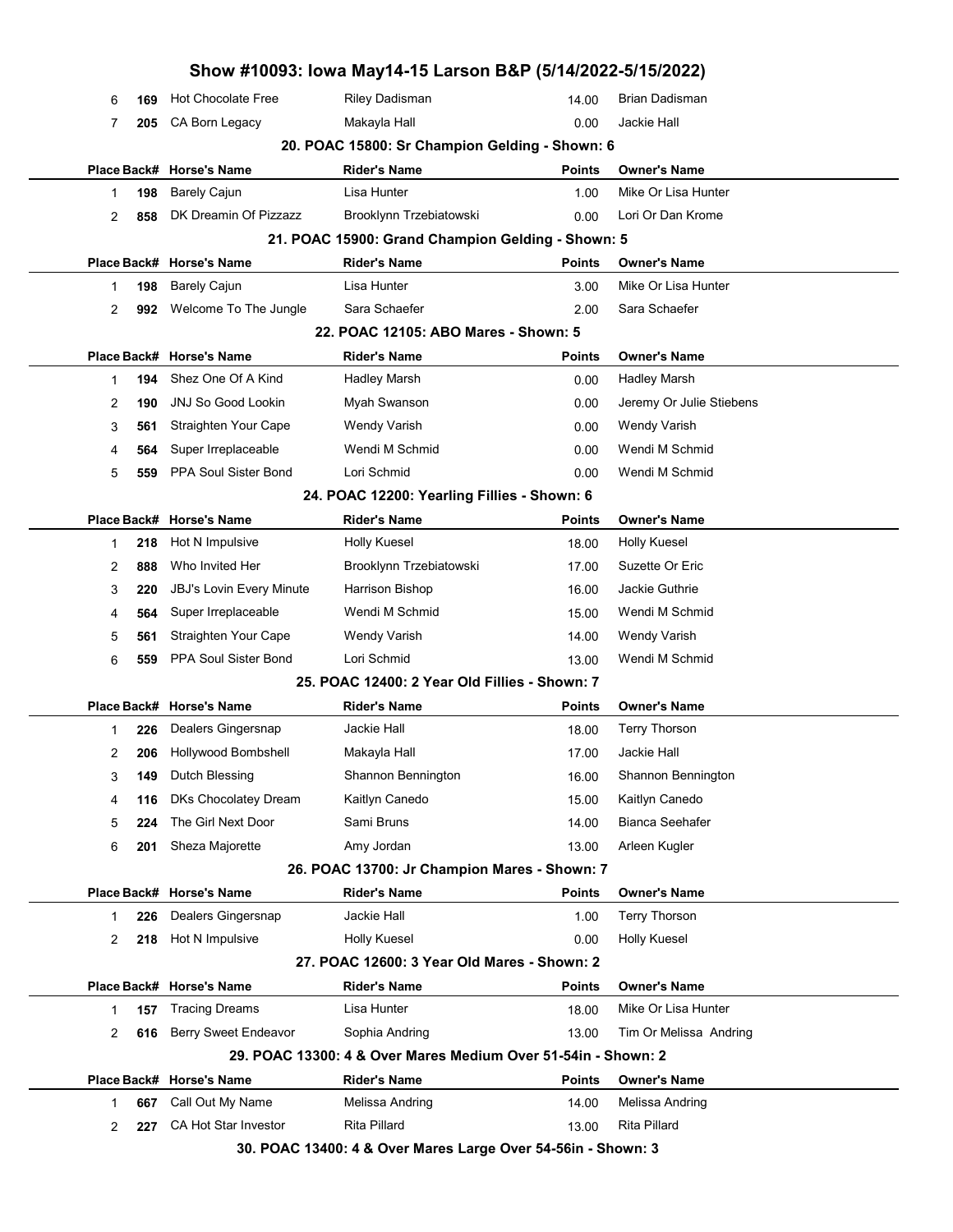|                                               |     | Place Back# Horse's Name  | <b>Rider's Name</b>                                       | <b>Points</b> | <b>Owner's Name</b>       |  |  |  |  |
|-----------------------------------------------|-----|---------------------------|-----------------------------------------------------------|---------------|---------------------------|--|--|--|--|
| 1                                             | 191 | <b>JBC Light Troubles</b> | Mallory Or Brad Iverson                                   | 15.00         | Mallory Or Brad Iverson   |  |  |  |  |
| 2                                             | 190 | <b>JNJ So Good Lookin</b> | Myah Swanson                                              | 14.00         | Jeremy Or Julie Stiebens  |  |  |  |  |
| 3                                             | 234 | Docs Impulsive Miss       | <b>Briggs Groen</b>                                       | 13.00         | <b>Briggs Groen</b>       |  |  |  |  |
| 32. POAC 13800: Sr Champion Mares - Shown: 6  |     |                           |                                                           |               |                           |  |  |  |  |
|                                               |     | Place Back# Horse's Name  | Rider's Name                                              | <b>Points</b> | <b>Owner's Name</b>       |  |  |  |  |
| 1                                             | 157 | <b>Tracing Dreams</b>     | Lisa Hunter                                               | 1.00          | Mike Or Lisa Hunter       |  |  |  |  |
| 2                                             | 191 | <b>JBC Light Troubles</b> | Mallory Or Brad Iverson                                   | 0.00          | Mallory Or Brad Iverson   |  |  |  |  |
|                                               |     |                           | 33. POAC 13900: Grand Champ Mares - Shown: 6              |               |                           |  |  |  |  |
|                                               |     | Place Back# Horse's Name  | Rider's Name                                              | <b>Points</b> | <b>Owner's Name</b>       |  |  |  |  |
| 1                                             | 226 | Dealers Gingersnap        | Jackie Hall                                               | 3.00          | <b>Terry Thorson</b>      |  |  |  |  |
| 2                                             | 157 | <b>Tracing Dreams</b>     | Lisa Hunter                                               | 2.00          | Mike Or Lisa Hunter       |  |  |  |  |
|                                               |     |                           | 34. POAC 16400: Most Colorful POAC (all sexes) - Shown: 6 |               |                           |  |  |  |  |
|                                               |     | Place Back# Horse's Name  | <b>Rider's Name</b>                                       | Points        | <b>Owner's Name</b>       |  |  |  |  |
| 1                                             | 999 | Livin On A Prayer         | Zoey Case                                                 | 18.00         | Sara Schaefer             |  |  |  |  |
| 2                                             | 190 | <b>JNJ So Good Lookin</b> | Myah Swanson                                              | 17.00         | Jeremy Or Julie Stiebens  |  |  |  |  |
| 3                                             | 116 | DKs Chocolatey Dream      | Kaitlyn Canedo                                            | 16.00         | Kaitlyn Canedo            |  |  |  |  |
| 4                                             | 227 | CA Hot Star Investor      | Rita Pillard                                              | 15.00         | Rita Pillard              |  |  |  |  |
| 5                                             | 559 | PPA Soul Sister Bond      | Lori Schmid                                               | 14.00         | Wendi M Schmid            |  |  |  |  |
| 6                                             | 564 | Super Irreplaceable       | Wendi M Schmid                                            | 13.00         | Wendi M Schmid            |  |  |  |  |
| 35. POAC 20100: Longeline Yearling - Shown: 7 |     |                           |                                                           |               |                           |  |  |  |  |
|                                               |     | Place Back# Horse's Name  | <b>Rider's Name</b>                                       | Points        | <b>Owner's Name</b>       |  |  |  |  |
| 1                                             | 213 | <b>Buckle UP Ladies</b>   | <b>Christine Keller</b>                                   | 18.00         | <b>Christine Keller</b>   |  |  |  |  |
| 2                                             | 888 | Who Invited Her           | Brooklynn Trzebiatowski                                   | 17.00         | Suzette Or Eric           |  |  |  |  |
| 3                                             | 208 | The Golden Ticket         | Jackie Hall                                               | 16.00         | <b>Terry Thorson</b>      |  |  |  |  |
| 4                                             | 559 | PPA Soul Sister Bond      | Lori Schmid                                               | 15.00         | Wendi M Schmid            |  |  |  |  |
| 5                                             | 564 | Super Irreplaceable       | Wendi M Schmid                                            | 14.00         | Wendi M Schmid            |  |  |  |  |
| DQ                                            | 561 | Straighten Your Cape      | <b>Wendy Varish</b>                                       | 0.00          | <b>Wendy Varish</b>       |  |  |  |  |
| DQ                                            | 218 | Hot N Impulsive           | <b>Holly Kuesel</b>                                       | 0.00          | <b>Holly Kuesel</b>       |  |  |  |  |
|                                               |     |                           | 36. POAC 20200: Longeline Two Year Old - Shown: 4         |               |                           |  |  |  |  |
|                                               |     | Place Back# Horse's Name  | <b>Rider's Name</b>                                       | <b>Points</b> | <b>Owner's Name</b>       |  |  |  |  |
| 1                                             | 149 | Dutch Blessing            | Shannon Bennington                                        | 16.00         | Shannon Bennington        |  |  |  |  |
| 2                                             | 223 | LVO Step Aside Boys       | Sami Bruns                                                | 15.00         | Harold C Or Joan H Thomas |  |  |  |  |
| 3                                             | 202 | Sheza Majorette           | Shannon Bennington                                        | 14.00         | Arleen Kugler             |  |  |  |  |
| 4                                             | 693 | <b>Dutch Country</b>      | Sophia Andring                                            | 13.00         | Anne Dykstra              |  |  |  |  |
|                                               |     |                           | 37. POAC 20205: ABO 2 & Under Longeline - Shown: 4        |               |                           |  |  |  |  |
|                                               |     | Place Back# Horse's Name  | <b>Rider's Name</b>                                       | <b>Points</b> | <b>Owner's Name</b>       |  |  |  |  |
| 1                                             | 213 | <b>Buckle UP Ladies</b>   | <b>Christine Keller</b>                                   | 16.00         | <b>Christine Keller</b>   |  |  |  |  |
| 2                                             | 564 | Super Irreplaceable       | Wendi M Schmid                                            | 15.00         | Wendi M Schmid            |  |  |  |  |
| 3                                             | 559 | PPA Soul Sister Bond      | Lori Schmid                                               | 14.00         | Wendi M Schmid            |  |  |  |  |
| DQ                                            | 561 | Straighten Your Cape      | <b>Wendy Varish</b>                                       | 0.00          | Wendy Varish              |  |  |  |  |
|                                               |     |                           | 38. POAC 84090: Showmanship 19 & Over - Shown: 6          |               |                           |  |  |  |  |
|                                               |     | Place Back# Horse's Name  | <b>Rider's Name</b>                                       | <b>Points</b> | <b>Owner's Name</b>       |  |  |  |  |
| 1                                             | 148 | Dancing Reflection        | Shannon Bennington                                        | 18.00         | Shannon Nikkel            |  |  |  |  |
| 2                                             | 216 | <b>GSP Beyond Belief</b>  | Kaitlyn Canedo                                            | 17.00         | Kaitlyn Canedo            |  |  |  |  |
| 3                                             | 198 | <b>Barely Cajun</b>       | Lisa Hunter                                               | 16.00         | Mike Or Lisa Hunter       |  |  |  |  |
|                                               |     |                           |                                                           |               |                           |  |  |  |  |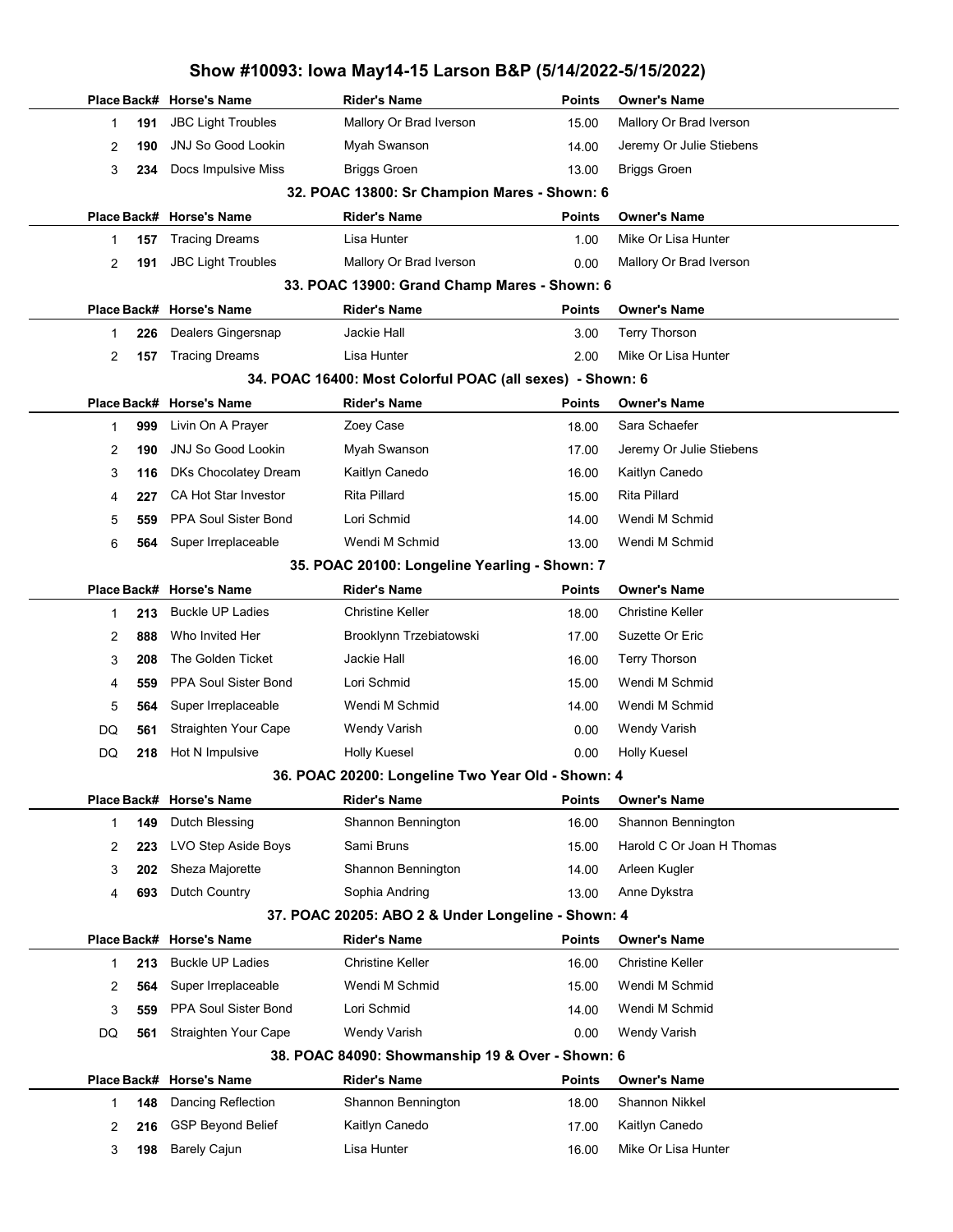| 2 | 123 | Docs Impulsive Miss                               | Maddux Groen                                                                      | 0.00          | <b>Briggs Groen</b>                      |  |
|---|-----|---------------------------------------------------|-----------------------------------------------------------------------------------|---------------|------------------------------------------|--|
| 1 | 215 | Hijacked To Heaven                                | <b>Briar Brand</b>                                                                | 0.00          | Heidi Brand                              |  |
|   |     | Place Back# Horse's Name                          | <b>Rider's Name</b>                                                               | Points        | <b>Owner's Name</b>                      |  |
|   |     |                                                   | 45. POAC 30010: Walk-Trot Leadline Pleasure 6 & Under - Shown: 2                  |               |                                          |  |
| 3 | 217 | I Call Shotgun                                    | <b>Jack Kuesel</b>                                                                | 13.00         | <b>Holly Kuesel</b>                      |  |
| 2 | 123 | Docs Impulsive Miss                               | Maddux Groen                                                                      | 14.00         | <b>Briggs Groen</b>                      |  |
| 1 | 215 | Hijacked To Heaven                                | <b>Briar Brand</b>                                                                | 15.00         | Heidi Brand                              |  |
|   |     | Place Back# Horse's Name                          |                                                                                   | Points        | <b>Owner's Name</b>                      |  |
|   |     |                                                   | 44. POAC 85010: Horsemanship Leadline 6 & Under - Shown: 3<br><b>Rider's Name</b> |               |                                          |  |
| 5 | 559 |                                                   |                                                                                   | 13.00         |                                          |  |
|   |     | <b>PPA Soul Sister Bond</b>                       | Lori Schmid                                                                       |               | Wendi M Schmid                           |  |
| 4 | 803 | Dutch Major Impulse                               | Quinnley Gronski                                                                  | 14.00         | Sara Medick Gronski                      |  |
| 3 | 190 | <b>JNJ So Good Lookin</b>                         | Myah Swanson                                                                      | 15.00         | Jeremy Or Julie Stiebens                 |  |
| 2 | 995 | Perpetually Tipped                                | Levi Trzebiatowski                                                                | 16.00         | Suzette Or Eric                          |  |
| 1 | 858 | Place Back# Horse's Name<br>DK Dreamin Of Pizzazz | Brooklynn Trzebiatowski                                                           | 17.00         | <b>Owner's Name</b><br>Lori Or Dan Krome |  |
|   |     |                                                   | 43. POAC 21000: Hunter In Hand All Ages - Shown: 5<br><b>Rider's Name</b>         | <b>Points</b> |                                          |  |
| 1 | 215 | Hijacked To Heaven                                | <b>Briar Brand</b>                                                                | 13.00         | Heidi Brand                              |  |
|   |     | Place Back# Horse's Name                          | <b>Rider's Name</b>                                                               | Points        | <b>Owner's Name</b>                      |  |
|   |     |                                                   | 42. POAC 83010: Showmanship Leadline 6 & Under - Shown: 1                         |               |                                          |  |
| 5 | 234 | Docs Impulsive Miss                               | <b>Briggs Groen</b>                                                               | 13.00         | <b>Briggs Groen</b>                      |  |
| 4 | 803 | Dutch Major Impulse                               | Quinnley Gronski                                                                  | 14.00         | Sara Medick Gronski                      |  |
| 3 | 214 | Hijacked To Heaven                                |                                                                                   | 15.00         |                                          |  |
| 2 | 156 | PVs Tigers Lil Cowboy                             | <b>Hadley Marsh</b><br><b>Brooks Brand</b>                                        | 16.00         | Charlie Or Monica Hild<br>Heidi Brand    |  |
| 1 | 170 | Docs Chocolate Delite                             | Rikki Despenas                                                                    | 17.00         | Jena Despenas                            |  |
|   |     | Place Back# Horse's Name                          | <b>Rider's Name</b>                                                               | Points        | <b>Owner's Name</b>                      |  |
|   |     |                                                   | 41. POAC 84020: Showmanship 9 & Under - Shown: 5                                  |               |                                          |  |
| 7 | 164 | Aces Are Toughtobeat                              | Kolby Causemaker                                                                  | 0.00          | Christina Causemaker                     |  |
| 6 | 152 | Hijacked To Heaven                                | <b>Breckyn Brand</b>                                                              | 13.00         | Heidi Brand                              |  |
| 5 | 228 | Spanish Kissed In Chrome                          | <b>Rachel Foster</b>                                                              | 14.00         | <b>Rita Pillard</b>                      |  |
| 4 | 169 | <b>Hot Chocolate Free</b>                         | <b>Riley Dadisman</b>                                                             | 15.00         | <b>Brian Dadisman</b>                    |  |
| 3 | 995 | <b>Perpetually Tipped</b>                         | Levi Trzebiatowski                                                                | 16.00         | Suzette Or Eric                          |  |
| 2 | 858 | DK Dreamin Of Pizzazz                             | Brooklynn Trzebiatowski                                                           | 17.00         | Lori Or Dan Krome                        |  |
| 1 | 999 | Livin On A Prayer                                 | Zoey Case                                                                         | 18.00         | Sara Schaefer                            |  |
|   |     | Place Back# Horse's Name                          | <b>Rider's Name</b>                                                               | Points        | <b>Owner's Name</b>                      |  |
|   |     |                                                   | 40. POAC 84030: Showmanship 10-13 - Shown: 9                                      |               |                                          |  |
| 5 | 230 | LVO Justin Case                                   | Paige Wendt                                                                       | 13.00         | Chrystal Mullenbach                      |  |
| 4 | 222 | Moves Like Jagger                                 | <b>Presley Davis</b>                                                              | 14.00         | Tricia Or Jerry Davis                    |  |
| 3 | 909 | Count Chocolatey                                  | Emma Kessler                                                                      | 15.00         | <b>Matthew Brix</b>                      |  |
| 2 | 616 | Berry Sweet Endeavor                              | Sophia Andring                                                                    | 16.00         | Tim Or Melissa Andring                   |  |
| 1 | 671 | 2D's Coosa Rojo                                   | <b>Matthew Bormann</b>                                                            | 17.00         | Darcy Bormann                            |  |
|   |     | Place Back# Horse's Name                          | <b>Rider's Name</b>                                                               | Points        | <b>Owner's Name</b>                      |  |
|   |     |                                                   | 39. POAC 84040: Showmanship 14-18 - Shown: 5                                      |               |                                          |  |
| 6 | 219 | <b>Trace That</b>                                 | <b>Holly Kuesel</b>                                                               | 13.00         | Holly Kuesel Or Lisa Hunter              |  |
| 5 | 667 | Call Out My Name                                  | Melissa Andring                                                                   | 14.00         | Melissa Andring                          |  |
|   |     |                                                   |                                                                                   |               |                                          |  |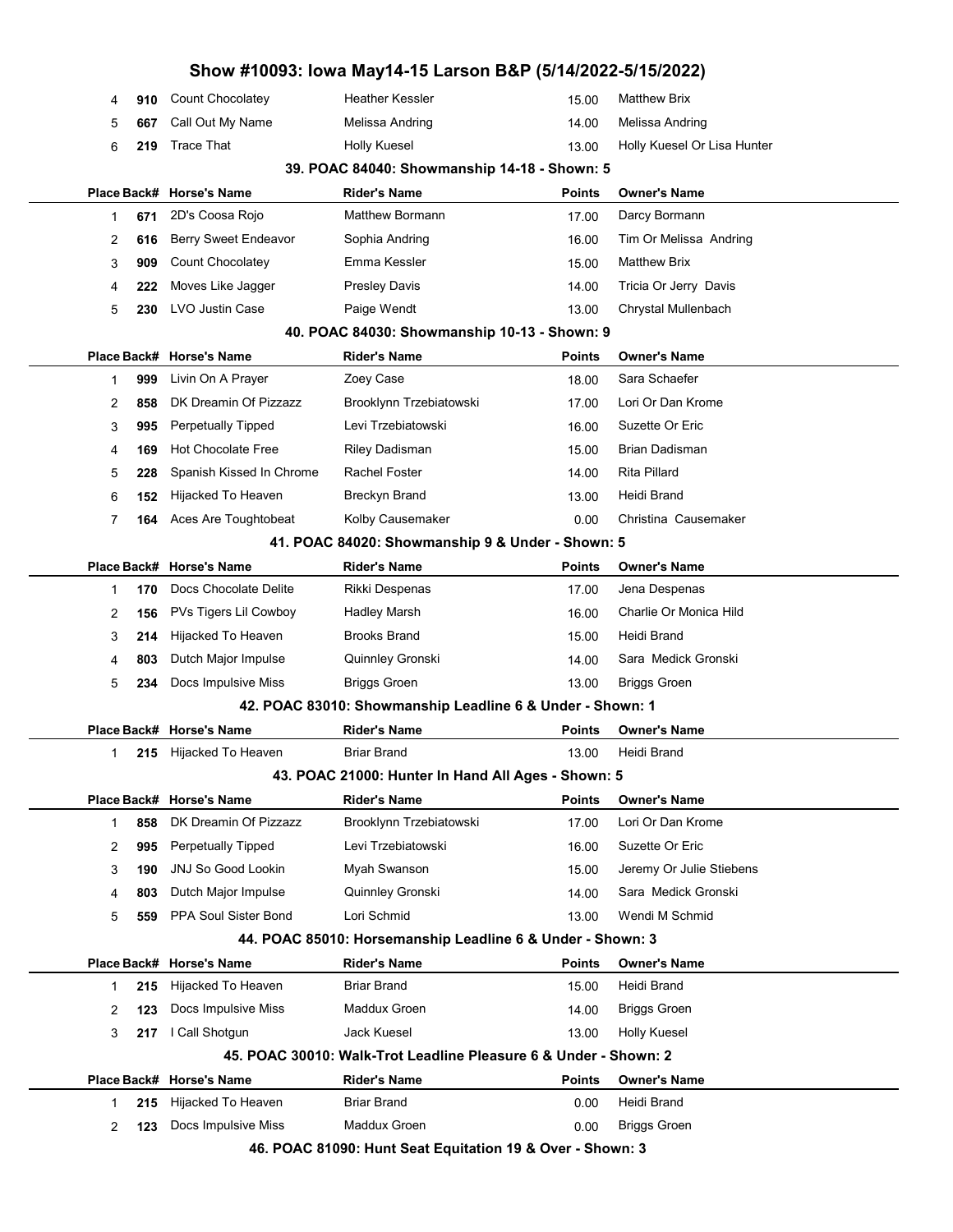| Place Back# Horse's Name<br><b>Rider's Name</b><br><b>Points</b><br><b>Owner's Name</b><br><b>GSP Beyond Belief</b><br>Kaitlyn Canedo<br>Kaitlyn Canedo<br>216<br>15.00<br>1<br>Call Out My Name<br>Melissa Andring<br>Melissa Andring<br>667<br>14.00<br>2<br>Lucky Charms<br>Lorrie Reed<br>Amanda Groen<br>3<br>100<br>13.00<br>47. POAC 81040: Hunt Seat Equitation 14-18 - Shown: 4<br><b>Rider's Name</b><br>Place Back# Horse's Name<br><b>Points</b><br><b>Owner's Name</b><br><b>Matthew Bormann</b><br>Darcy Bormann<br>2D's Coosa Rojo<br>671<br>16.00<br>1<br>Emma Kessler<br><b>Matthew Brix</b><br><b>Count Chocolatey</b><br>909<br>15.00<br>2<br>Moves Like Jagger<br>Tricia Or Jerry Davis<br><b>Presley Davis</b><br>3<br>14.00<br>222<br>LVO Justin Case<br>Paige Wendt<br>Chrystal Mullenbach<br>230<br>13.00<br>4<br>48. POAC 81030: Hunt Seat Equitation 10-13 - Shown: 8<br>Place Back# Horse's Name<br><b>Rider's Name</b><br><b>Points</b><br><b>Owner's Name</b><br><b>Hot Chocolate Free</b><br><b>Brian Dadisman</b><br><b>Riley Dadisman</b><br>169<br>18.00<br>1<br>His Hot Chocolate Hunter<br><b>Eleanor Sinclair</b><br><b>Bob And Susan Sinclair</b><br>225<br>17.00<br>2<br>Christina Causemaker<br>Aces Are Toughtobeat<br>Kolby Causemaker<br>3<br>16.00<br>164<br>Heidi Brand<br>Hijacked To Heaven<br><b>Breckyn Brand</b><br>15.00<br>4<br>152<br><b>Perpetually Tipped</b><br>Levi Trzebiatowski<br>Suzette Or Eric<br>5<br>14.00<br>995<br>DK Dreamin Of Pizzazz<br>Brooklynn Trzebiatowski<br>Lori Or Dan Krome<br>6<br>13.00<br>858<br>49. POAC 81980: Novice Hunt Seat Equitaiton WTC 18 & Under - Shown: 2<br>Place Back# Horse's Name<br><b>Rider's Name</b><br><b>Points</b><br><b>Owner's Name</b><br><b>Hot Chocolate Free</b><br><b>Brian Dadisman</b><br><b>Riley Dadisman</b><br>169<br>14.00<br>$\mathbf{1}$<br>Elena Kantaris<br>Jeff Or Summer McClure<br><b>RY Sizzlin Equity</b><br>2<br>231<br>13.00<br>50. POAC 81020: Hunt Seat Equitation 9 & Under - Shown: 4<br>Place Back# Horse's Name<br><b>Rider's Name</b><br><b>Owner's Name</b><br>Points<br>Docs Chocolate Delite<br>Rikki Despenas<br>Jena Despenas<br>170<br>16.00<br>1<br>Charlie Or Monica Hild<br>PVs Tigers Lil Cowboy<br><b>Hadley Marsh</b><br>156<br>15.00<br>2<br>Dutch Major Impulse<br>Quinnley Gronski<br>Sara Medick Gronski<br>14.00<br>3<br>803<br>Docs Impulsive Miss<br><b>Briggs Groen</b><br><b>Briggs Groen</b><br>13.00<br>4<br>234<br>51. POAC 81880: Novice Hunt Seat Equitation WT 18 & Under - Shown: 1<br>Place Back# Horse's Name<br><b>Rider's Name</b><br><b>Owner's Name</b><br>Points<br>Docs Impulsive Miss<br><b>Briggs Groen</b><br><b>Briggs Groen</b><br>234<br>13.00<br>$\mathbf 1$<br>52. POAC 81095: Hunt Seat Equitation 19 & Over W/T - Shown: 2<br><b>Rider's Name</b><br>Place Back# Horse's Name<br><b>Points</b><br><b>Owner's Name</b><br><b>Holly Kuesel</b><br>Holly Kuesel Or Lisa Hunter<br>Trace That<br>14.00<br>219<br>1<br>This Kidd Will Bounce<br>Kimberly Doehrmann<br>Brittni Slaubaugh<br>2<br>13.00<br>103<br>53. POAC 40105: Open Walk-Trot Hunter Under Saddle - Shown: 4<br>Place Back# Horse's Name<br><b>Rider's Name</b><br><b>Points</b><br><b>Owner's Name</b><br>Lucky Charms<br>Lorrie Reed<br>Amanda Groen<br>16.00<br>100<br>$\mathbf 1$<br>Trace That<br><b>Holly Kuesel</b><br>Holly Kuesel Or Lisa Hunter<br>2<br>219<br>15.00<br>Count Chocolatey<br>Emma Kessler<br><b>Matthew Brix</b><br>3<br>909<br>14.00<br><b>Berry Sweet Endeavor</b><br>Tim Or Melissa Andring<br>Sophia Andring<br>13.00<br>4<br>616<br>54. POAC 40380: Jr Hunter Under Saddle 18 & Under - Shown: 3<br>Place Back# Horse's Name<br><b>Rider's Name</b><br><b>Points</b><br><b>Owner's Name</b><br>LVO Justin Case<br>Paige Wendt<br>Chrystal Mullenbach<br>230<br>15.00<br>$\mathbf{1}$<br>Livin On A Prayer<br>Sara Schaefer<br>Zoey Case<br>999<br>14.00<br>2 | Show #10093: Iowa May14-15 Larson B&P (5/14/2022-5/15/2022) |     |                           |                       |       |                       |  |  |
|------------------------------------------------------------------------------------------------------------------------------------------------------------------------------------------------------------------------------------------------------------------------------------------------------------------------------------------------------------------------------------------------------------------------------------------------------------------------------------------------------------------------------------------------------------------------------------------------------------------------------------------------------------------------------------------------------------------------------------------------------------------------------------------------------------------------------------------------------------------------------------------------------------------------------------------------------------------------------------------------------------------------------------------------------------------------------------------------------------------------------------------------------------------------------------------------------------------------------------------------------------------------------------------------------------------------------------------------------------------------------------------------------------------------------------------------------------------------------------------------------------------------------------------------------------------------------------------------------------------------------------------------------------------------------------------------------------------------------------------------------------------------------------------------------------------------------------------------------------------------------------------------------------------------------------------------------------------------------------------------------------------------------------------------------------------------------------------------------------------------------------------------------------------------------------------------------------------------------------------------------------------------------------------------------------------------------------------------------------------------------------------------------------------------------------------------------------------------------------------------------------------------------------------------------------------------------------------------------------------------------------------------------------------------------------------------------------------------------------------------------------------------------------------------------------------------------------------------------------------------------------------------------------------------------------------------------------------------------------------------------------------------------------------------------------------------------------------------------------------------------------------------------------------------------------------------------------------------------------------------------------------------------------------------------------------------------------------------------------------------------------------------------------------------------------------------------------------------------------------------------------------------------------------------------------------------------------------------------------------------------------------------------------------------------------------------------------------------------------------------------------------------------------------------------------------------------------------------------------------------------------------------------------------------------------------------|-------------------------------------------------------------|-----|---------------------------|-----------------------|-------|-----------------------|--|--|
|                                                                                                                                                                                                                                                                                                                                                                                                                                                                                                                                                                                                                                                                                                                                                                                                                                                                                                                                                                                                                                                                                                                                                                                                                                                                                                                                                                                                                                                                                                                                                                                                                                                                                                                                                                                                                                                                                                                                                                                                                                                                                                                                                                                                                                                                                                                                                                                                                                                                                                                                                                                                                                                                                                                                                                                                                                                                                                                                                                                                                                                                                                                                                                                                                                                                                                                                                                                                                                                                                                                                                                                                                                                                                                                                                                                                                                                                                                                                                |                                                             |     |                           |                       |       |                       |  |  |
|                                                                                                                                                                                                                                                                                                                                                                                                                                                                                                                                                                                                                                                                                                                                                                                                                                                                                                                                                                                                                                                                                                                                                                                                                                                                                                                                                                                                                                                                                                                                                                                                                                                                                                                                                                                                                                                                                                                                                                                                                                                                                                                                                                                                                                                                                                                                                                                                                                                                                                                                                                                                                                                                                                                                                                                                                                                                                                                                                                                                                                                                                                                                                                                                                                                                                                                                                                                                                                                                                                                                                                                                                                                                                                                                                                                                                                                                                                                                                |                                                             |     |                           |                       |       |                       |  |  |
|                                                                                                                                                                                                                                                                                                                                                                                                                                                                                                                                                                                                                                                                                                                                                                                                                                                                                                                                                                                                                                                                                                                                                                                                                                                                                                                                                                                                                                                                                                                                                                                                                                                                                                                                                                                                                                                                                                                                                                                                                                                                                                                                                                                                                                                                                                                                                                                                                                                                                                                                                                                                                                                                                                                                                                                                                                                                                                                                                                                                                                                                                                                                                                                                                                                                                                                                                                                                                                                                                                                                                                                                                                                                                                                                                                                                                                                                                                                                                |                                                             |     |                           |                       |       |                       |  |  |
|                                                                                                                                                                                                                                                                                                                                                                                                                                                                                                                                                                                                                                                                                                                                                                                                                                                                                                                                                                                                                                                                                                                                                                                                                                                                                                                                                                                                                                                                                                                                                                                                                                                                                                                                                                                                                                                                                                                                                                                                                                                                                                                                                                                                                                                                                                                                                                                                                                                                                                                                                                                                                                                                                                                                                                                                                                                                                                                                                                                                                                                                                                                                                                                                                                                                                                                                                                                                                                                                                                                                                                                                                                                                                                                                                                                                                                                                                                                                                |                                                             |     |                           |                       |       |                       |  |  |
|                                                                                                                                                                                                                                                                                                                                                                                                                                                                                                                                                                                                                                                                                                                                                                                                                                                                                                                                                                                                                                                                                                                                                                                                                                                                                                                                                                                                                                                                                                                                                                                                                                                                                                                                                                                                                                                                                                                                                                                                                                                                                                                                                                                                                                                                                                                                                                                                                                                                                                                                                                                                                                                                                                                                                                                                                                                                                                                                                                                                                                                                                                                                                                                                                                                                                                                                                                                                                                                                                                                                                                                                                                                                                                                                                                                                                                                                                                                                                |                                                             |     |                           |                       |       |                       |  |  |
|                                                                                                                                                                                                                                                                                                                                                                                                                                                                                                                                                                                                                                                                                                                                                                                                                                                                                                                                                                                                                                                                                                                                                                                                                                                                                                                                                                                                                                                                                                                                                                                                                                                                                                                                                                                                                                                                                                                                                                                                                                                                                                                                                                                                                                                                                                                                                                                                                                                                                                                                                                                                                                                                                                                                                                                                                                                                                                                                                                                                                                                                                                                                                                                                                                                                                                                                                                                                                                                                                                                                                                                                                                                                                                                                                                                                                                                                                                                                                |                                                             |     |                           |                       |       |                       |  |  |
|                                                                                                                                                                                                                                                                                                                                                                                                                                                                                                                                                                                                                                                                                                                                                                                                                                                                                                                                                                                                                                                                                                                                                                                                                                                                                                                                                                                                                                                                                                                                                                                                                                                                                                                                                                                                                                                                                                                                                                                                                                                                                                                                                                                                                                                                                                                                                                                                                                                                                                                                                                                                                                                                                                                                                                                                                                                                                                                                                                                                                                                                                                                                                                                                                                                                                                                                                                                                                                                                                                                                                                                                                                                                                                                                                                                                                                                                                                                                                |                                                             |     |                           |                       |       |                       |  |  |
|                                                                                                                                                                                                                                                                                                                                                                                                                                                                                                                                                                                                                                                                                                                                                                                                                                                                                                                                                                                                                                                                                                                                                                                                                                                                                                                                                                                                                                                                                                                                                                                                                                                                                                                                                                                                                                                                                                                                                                                                                                                                                                                                                                                                                                                                                                                                                                                                                                                                                                                                                                                                                                                                                                                                                                                                                                                                                                                                                                                                                                                                                                                                                                                                                                                                                                                                                                                                                                                                                                                                                                                                                                                                                                                                                                                                                                                                                                                                                |                                                             |     |                           |                       |       |                       |  |  |
|                                                                                                                                                                                                                                                                                                                                                                                                                                                                                                                                                                                                                                                                                                                                                                                                                                                                                                                                                                                                                                                                                                                                                                                                                                                                                                                                                                                                                                                                                                                                                                                                                                                                                                                                                                                                                                                                                                                                                                                                                                                                                                                                                                                                                                                                                                                                                                                                                                                                                                                                                                                                                                                                                                                                                                                                                                                                                                                                                                                                                                                                                                                                                                                                                                                                                                                                                                                                                                                                                                                                                                                                                                                                                                                                                                                                                                                                                                                                                |                                                             |     |                           |                       |       |                       |  |  |
|                                                                                                                                                                                                                                                                                                                                                                                                                                                                                                                                                                                                                                                                                                                                                                                                                                                                                                                                                                                                                                                                                                                                                                                                                                                                                                                                                                                                                                                                                                                                                                                                                                                                                                                                                                                                                                                                                                                                                                                                                                                                                                                                                                                                                                                                                                                                                                                                                                                                                                                                                                                                                                                                                                                                                                                                                                                                                                                                                                                                                                                                                                                                                                                                                                                                                                                                                                                                                                                                                                                                                                                                                                                                                                                                                                                                                                                                                                                                                |                                                             |     |                           |                       |       |                       |  |  |
|                                                                                                                                                                                                                                                                                                                                                                                                                                                                                                                                                                                                                                                                                                                                                                                                                                                                                                                                                                                                                                                                                                                                                                                                                                                                                                                                                                                                                                                                                                                                                                                                                                                                                                                                                                                                                                                                                                                                                                                                                                                                                                                                                                                                                                                                                                                                                                                                                                                                                                                                                                                                                                                                                                                                                                                                                                                                                                                                                                                                                                                                                                                                                                                                                                                                                                                                                                                                                                                                                                                                                                                                                                                                                                                                                                                                                                                                                                                                                |                                                             |     |                           |                       |       |                       |  |  |
|                                                                                                                                                                                                                                                                                                                                                                                                                                                                                                                                                                                                                                                                                                                                                                                                                                                                                                                                                                                                                                                                                                                                                                                                                                                                                                                                                                                                                                                                                                                                                                                                                                                                                                                                                                                                                                                                                                                                                                                                                                                                                                                                                                                                                                                                                                                                                                                                                                                                                                                                                                                                                                                                                                                                                                                                                                                                                                                                                                                                                                                                                                                                                                                                                                                                                                                                                                                                                                                                                                                                                                                                                                                                                                                                                                                                                                                                                                                                                |                                                             |     |                           |                       |       |                       |  |  |
|                                                                                                                                                                                                                                                                                                                                                                                                                                                                                                                                                                                                                                                                                                                                                                                                                                                                                                                                                                                                                                                                                                                                                                                                                                                                                                                                                                                                                                                                                                                                                                                                                                                                                                                                                                                                                                                                                                                                                                                                                                                                                                                                                                                                                                                                                                                                                                                                                                                                                                                                                                                                                                                                                                                                                                                                                                                                                                                                                                                                                                                                                                                                                                                                                                                                                                                                                                                                                                                                                                                                                                                                                                                                                                                                                                                                                                                                                                                                                |                                                             |     |                           |                       |       |                       |  |  |
|                                                                                                                                                                                                                                                                                                                                                                                                                                                                                                                                                                                                                                                                                                                                                                                                                                                                                                                                                                                                                                                                                                                                                                                                                                                                                                                                                                                                                                                                                                                                                                                                                                                                                                                                                                                                                                                                                                                                                                                                                                                                                                                                                                                                                                                                                                                                                                                                                                                                                                                                                                                                                                                                                                                                                                                                                                                                                                                                                                                                                                                                                                                                                                                                                                                                                                                                                                                                                                                                                                                                                                                                                                                                                                                                                                                                                                                                                                                                                |                                                             |     |                           |                       |       |                       |  |  |
|                                                                                                                                                                                                                                                                                                                                                                                                                                                                                                                                                                                                                                                                                                                                                                                                                                                                                                                                                                                                                                                                                                                                                                                                                                                                                                                                                                                                                                                                                                                                                                                                                                                                                                                                                                                                                                                                                                                                                                                                                                                                                                                                                                                                                                                                                                                                                                                                                                                                                                                                                                                                                                                                                                                                                                                                                                                                                                                                                                                                                                                                                                                                                                                                                                                                                                                                                                                                                                                                                                                                                                                                                                                                                                                                                                                                                                                                                                                                                |                                                             |     |                           |                       |       |                       |  |  |
|                                                                                                                                                                                                                                                                                                                                                                                                                                                                                                                                                                                                                                                                                                                                                                                                                                                                                                                                                                                                                                                                                                                                                                                                                                                                                                                                                                                                                                                                                                                                                                                                                                                                                                                                                                                                                                                                                                                                                                                                                                                                                                                                                                                                                                                                                                                                                                                                                                                                                                                                                                                                                                                                                                                                                                                                                                                                                                                                                                                                                                                                                                                                                                                                                                                                                                                                                                                                                                                                                                                                                                                                                                                                                                                                                                                                                                                                                                                                                |                                                             |     |                           |                       |       |                       |  |  |
|                                                                                                                                                                                                                                                                                                                                                                                                                                                                                                                                                                                                                                                                                                                                                                                                                                                                                                                                                                                                                                                                                                                                                                                                                                                                                                                                                                                                                                                                                                                                                                                                                                                                                                                                                                                                                                                                                                                                                                                                                                                                                                                                                                                                                                                                                                                                                                                                                                                                                                                                                                                                                                                                                                                                                                                                                                                                                                                                                                                                                                                                                                                                                                                                                                                                                                                                                                                                                                                                                                                                                                                                                                                                                                                                                                                                                                                                                                                                                |                                                             |     |                           |                       |       |                       |  |  |
|                                                                                                                                                                                                                                                                                                                                                                                                                                                                                                                                                                                                                                                                                                                                                                                                                                                                                                                                                                                                                                                                                                                                                                                                                                                                                                                                                                                                                                                                                                                                                                                                                                                                                                                                                                                                                                                                                                                                                                                                                                                                                                                                                                                                                                                                                                                                                                                                                                                                                                                                                                                                                                                                                                                                                                                                                                                                                                                                                                                                                                                                                                                                                                                                                                                                                                                                                                                                                                                                                                                                                                                                                                                                                                                                                                                                                                                                                                                                                |                                                             |     |                           |                       |       |                       |  |  |
|                                                                                                                                                                                                                                                                                                                                                                                                                                                                                                                                                                                                                                                                                                                                                                                                                                                                                                                                                                                                                                                                                                                                                                                                                                                                                                                                                                                                                                                                                                                                                                                                                                                                                                                                                                                                                                                                                                                                                                                                                                                                                                                                                                                                                                                                                                                                                                                                                                                                                                                                                                                                                                                                                                                                                                                                                                                                                                                                                                                                                                                                                                                                                                                                                                                                                                                                                                                                                                                                                                                                                                                                                                                                                                                                                                                                                                                                                                                                                |                                                             |     |                           |                       |       |                       |  |  |
|                                                                                                                                                                                                                                                                                                                                                                                                                                                                                                                                                                                                                                                                                                                                                                                                                                                                                                                                                                                                                                                                                                                                                                                                                                                                                                                                                                                                                                                                                                                                                                                                                                                                                                                                                                                                                                                                                                                                                                                                                                                                                                                                                                                                                                                                                                                                                                                                                                                                                                                                                                                                                                                                                                                                                                                                                                                                                                                                                                                                                                                                                                                                                                                                                                                                                                                                                                                                                                                                                                                                                                                                                                                                                                                                                                                                                                                                                                                                                |                                                             |     |                           |                       |       |                       |  |  |
|                                                                                                                                                                                                                                                                                                                                                                                                                                                                                                                                                                                                                                                                                                                                                                                                                                                                                                                                                                                                                                                                                                                                                                                                                                                                                                                                                                                                                                                                                                                                                                                                                                                                                                                                                                                                                                                                                                                                                                                                                                                                                                                                                                                                                                                                                                                                                                                                                                                                                                                                                                                                                                                                                                                                                                                                                                                                                                                                                                                                                                                                                                                                                                                                                                                                                                                                                                                                                                                                                                                                                                                                                                                                                                                                                                                                                                                                                                                                                |                                                             |     |                           |                       |       |                       |  |  |
|                                                                                                                                                                                                                                                                                                                                                                                                                                                                                                                                                                                                                                                                                                                                                                                                                                                                                                                                                                                                                                                                                                                                                                                                                                                                                                                                                                                                                                                                                                                                                                                                                                                                                                                                                                                                                                                                                                                                                                                                                                                                                                                                                                                                                                                                                                                                                                                                                                                                                                                                                                                                                                                                                                                                                                                                                                                                                                                                                                                                                                                                                                                                                                                                                                                                                                                                                                                                                                                                                                                                                                                                                                                                                                                                                                                                                                                                                                                                                |                                                             |     |                           |                       |       |                       |  |  |
|                                                                                                                                                                                                                                                                                                                                                                                                                                                                                                                                                                                                                                                                                                                                                                                                                                                                                                                                                                                                                                                                                                                                                                                                                                                                                                                                                                                                                                                                                                                                                                                                                                                                                                                                                                                                                                                                                                                                                                                                                                                                                                                                                                                                                                                                                                                                                                                                                                                                                                                                                                                                                                                                                                                                                                                                                                                                                                                                                                                                                                                                                                                                                                                                                                                                                                                                                                                                                                                                                                                                                                                                                                                                                                                                                                                                                                                                                                                                                |                                                             |     |                           |                       |       |                       |  |  |
|                                                                                                                                                                                                                                                                                                                                                                                                                                                                                                                                                                                                                                                                                                                                                                                                                                                                                                                                                                                                                                                                                                                                                                                                                                                                                                                                                                                                                                                                                                                                                                                                                                                                                                                                                                                                                                                                                                                                                                                                                                                                                                                                                                                                                                                                                                                                                                                                                                                                                                                                                                                                                                                                                                                                                                                                                                                                                                                                                                                                                                                                                                                                                                                                                                                                                                                                                                                                                                                                                                                                                                                                                                                                                                                                                                                                                                                                                                                                                |                                                             |     |                           |                       |       |                       |  |  |
|                                                                                                                                                                                                                                                                                                                                                                                                                                                                                                                                                                                                                                                                                                                                                                                                                                                                                                                                                                                                                                                                                                                                                                                                                                                                                                                                                                                                                                                                                                                                                                                                                                                                                                                                                                                                                                                                                                                                                                                                                                                                                                                                                                                                                                                                                                                                                                                                                                                                                                                                                                                                                                                                                                                                                                                                                                                                                                                                                                                                                                                                                                                                                                                                                                                                                                                                                                                                                                                                                                                                                                                                                                                                                                                                                                                                                                                                                                                                                |                                                             |     |                           |                       |       |                       |  |  |
|                                                                                                                                                                                                                                                                                                                                                                                                                                                                                                                                                                                                                                                                                                                                                                                                                                                                                                                                                                                                                                                                                                                                                                                                                                                                                                                                                                                                                                                                                                                                                                                                                                                                                                                                                                                                                                                                                                                                                                                                                                                                                                                                                                                                                                                                                                                                                                                                                                                                                                                                                                                                                                                                                                                                                                                                                                                                                                                                                                                                                                                                                                                                                                                                                                                                                                                                                                                                                                                                                                                                                                                                                                                                                                                                                                                                                                                                                                                                                |                                                             |     |                           |                       |       |                       |  |  |
|                                                                                                                                                                                                                                                                                                                                                                                                                                                                                                                                                                                                                                                                                                                                                                                                                                                                                                                                                                                                                                                                                                                                                                                                                                                                                                                                                                                                                                                                                                                                                                                                                                                                                                                                                                                                                                                                                                                                                                                                                                                                                                                                                                                                                                                                                                                                                                                                                                                                                                                                                                                                                                                                                                                                                                                                                                                                                                                                                                                                                                                                                                                                                                                                                                                                                                                                                                                                                                                                                                                                                                                                                                                                                                                                                                                                                                                                                                                                                |                                                             |     |                           |                       |       |                       |  |  |
|                                                                                                                                                                                                                                                                                                                                                                                                                                                                                                                                                                                                                                                                                                                                                                                                                                                                                                                                                                                                                                                                                                                                                                                                                                                                                                                                                                                                                                                                                                                                                                                                                                                                                                                                                                                                                                                                                                                                                                                                                                                                                                                                                                                                                                                                                                                                                                                                                                                                                                                                                                                                                                                                                                                                                                                                                                                                                                                                                                                                                                                                                                                                                                                                                                                                                                                                                                                                                                                                                                                                                                                                                                                                                                                                                                                                                                                                                                                                                |                                                             |     |                           |                       |       |                       |  |  |
|                                                                                                                                                                                                                                                                                                                                                                                                                                                                                                                                                                                                                                                                                                                                                                                                                                                                                                                                                                                                                                                                                                                                                                                                                                                                                                                                                                                                                                                                                                                                                                                                                                                                                                                                                                                                                                                                                                                                                                                                                                                                                                                                                                                                                                                                                                                                                                                                                                                                                                                                                                                                                                                                                                                                                                                                                                                                                                                                                                                                                                                                                                                                                                                                                                                                                                                                                                                                                                                                                                                                                                                                                                                                                                                                                                                                                                                                                                                                                |                                                             |     |                           |                       |       |                       |  |  |
|                                                                                                                                                                                                                                                                                                                                                                                                                                                                                                                                                                                                                                                                                                                                                                                                                                                                                                                                                                                                                                                                                                                                                                                                                                                                                                                                                                                                                                                                                                                                                                                                                                                                                                                                                                                                                                                                                                                                                                                                                                                                                                                                                                                                                                                                                                                                                                                                                                                                                                                                                                                                                                                                                                                                                                                                                                                                                                                                                                                                                                                                                                                                                                                                                                                                                                                                                                                                                                                                                                                                                                                                                                                                                                                                                                                                                                                                                                                                                |                                                             |     |                           |                       |       |                       |  |  |
|                                                                                                                                                                                                                                                                                                                                                                                                                                                                                                                                                                                                                                                                                                                                                                                                                                                                                                                                                                                                                                                                                                                                                                                                                                                                                                                                                                                                                                                                                                                                                                                                                                                                                                                                                                                                                                                                                                                                                                                                                                                                                                                                                                                                                                                                                                                                                                                                                                                                                                                                                                                                                                                                                                                                                                                                                                                                                                                                                                                                                                                                                                                                                                                                                                                                                                                                                                                                                                                                                                                                                                                                                                                                                                                                                                                                                                                                                                                                                |                                                             |     |                           |                       |       |                       |  |  |
|                                                                                                                                                                                                                                                                                                                                                                                                                                                                                                                                                                                                                                                                                                                                                                                                                                                                                                                                                                                                                                                                                                                                                                                                                                                                                                                                                                                                                                                                                                                                                                                                                                                                                                                                                                                                                                                                                                                                                                                                                                                                                                                                                                                                                                                                                                                                                                                                                                                                                                                                                                                                                                                                                                                                                                                                                                                                                                                                                                                                                                                                                                                                                                                                                                                                                                                                                                                                                                                                                                                                                                                                                                                                                                                                                                                                                                                                                                                                                |                                                             |     |                           |                       |       |                       |  |  |
|                                                                                                                                                                                                                                                                                                                                                                                                                                                                                                                                                                                                                                                                                                                                                                                                                                                                                                                                                                                                                                                                                                                                                                                                                                                                                                                                                                                                                                                                                                                                                                                                                                                                                                                                                                                                                                                                                                                                                                                                                                                                                                                                                                                                                                                                                                                                                                                                                                                                                                                                                                                                                                                                                                                                                                                                                                                                                                                                                                                                                                                                                                                                                                                                                                                                                                                                                                                                                                                                                                                                                                                                                                                                                                                                                                                                                                                                                                                                                |                                                             |     |                           |                       |       |                       |  |  |
|                                                                                                                                                                                                                                                                                                                                                                                                                                                                                                                                                                                                                                                                                                                                                                                                                                                                                                                                                                                                                                                                                                                                                                                                                                                                                                                                                                                                                                                                                                                                                                                                                                                                                                                                                                                                                                                                                                                                                                                                                                                                                                                                                                                                                                                                                                                                                                                                                                                                                                                                                                                                                                                                                                                                                                                                                                                                                                                                                                                                                                                                                                                                                                                                                                                                                                                                                                                                                                                                                                                                                                                                                                                                                                                                                                                                                                                                                                                                                |                                                             |     |                           |                       |       |                       |  |  |
|                                                                                                                                                                                                                                                                                                                                                                                                                                                                                                                                                                                                                                                                                                                                                                                                                                                                                                                                                                                                                                                                                                                                                                                                                                                                                                                                                                                                                                                                                                                                                                                                                                                                                                                                                                                                                                                                                                                                                                                                                                                                                                                                                                                                                                                                                                                                                                                                                                                                                                                                                                                                                                                                                                                                                                                                                                                                                                                                                                                                                                                                                                                                                                                                                                                                                                                                                                                                                                                                                                                                                                                                                                                                                                                                                                                                                                                                                                                                                |                                                             |     |                           |                       |       |                       |  |  |
|                                                                                                                                                                                                                                                                                                                                                                                                                                                                                                                                                                                                                                                                                                                                                                                                                                                                                                                                                                                                                                                                                                                                                                                                                                                                                                                                                                                                                                                                                                                                                                                                                                                                                                                                                                                                                                                                                                                                                                                                                                                                                                                                                                                                                                                                                                                                                                                                                                                                                                                                                                                                                                                                                                                                                                                                                                                                                                                                                                                                                                                                                                                                                                                                                                                                                                                                                                                                                                                                                                                                                                                                                                                                                                                                                                                                                                                                                                                                                |                                                             |     |                           |                       |       |                       |  |  |
|                                                                                                                                                                                                                                                                                                                                                                                                                                                                                                                                                                                                                                                                                                                                                                                                                                                                                                                                                                                                                                                                                                                                                                                                                                                                                                                                                                                                                                                                                                                                                                                                                                                                                                                                                                                                                                                                                                                                                                                                                                                                                                                                                                                                                                                                                                                                                                                                                                                                                                                                                                                                                                                                                                                                                                                                                                                                                                                                                                                                                                                                                                                                                                                                                                                                                                                                                                                                                                                                                                                                                                                                                                                                                                                                                                                                                                                                                                                                                |                                                             |     |                           |                       |       |                       |  |  |
|                                                                                                                                                                                                                                                                                                                                                                                                                                                                                                                                                                                                                                                                                                                                                                                                                                                                                                                                                                                                                                                                                                                                                                                                                                                                                                                                                                                                                                                                                                                                                                                                                                                                                                                                                                                                                                                                                                                                                                                                                                                                                                                                                                                                                                                                                                                                                                                                                                                                                                                                                                                                                                                                                                                                                                                                                                                                                                                                                                                                                                                                                                                                                                                                                                                                                                                                                                                                                                                                                                                                                                                                                                                                                                                                                                                                                                                                                                                                                |                                                             |     |                           |                       |       |                       |  |  |
|                                                                                                                                                                                                                                                                                                                                                                                                                                                                                                                                                                                                                                                                                                                                                                                                                                                                                                                                                                                                                                                                                                                                                                                                                                                                                                                                                                                                                                                                                                                                                                                                                                                                                                                                                                                                                                                                                                                                                                                                                                                                                                                                                                                                                                                                                                                                                                                                                                                                                                                                                                                                                                                                                                                                                                                                                                                                                                                                                                                                                                                                                                                                                                                                                                                                                                                                                                                                                                                                                                                                                                                                                                                                                                                                                                                                                                                                                                                                                |                                                             |     |                           |                       |       |                       |  |  |
|                                                                                                                                                                                                                                                                                                                                                                                                                                                                                                                                                                                                                                                                                                                                                                                                                                                                                                                                                                                                                                                                                                                                                                                                                                                                                                                                                                                                                                                                                                                                                                                                                                                                                                                                                                                                                                                                                                                                                                                                                                                                                                                                                                                                                                                                                                                                                                                                                                                                                                                                                                                                                                                                                                                                                                                                                                                                                                                                                                                                                                                                                                                                                                                                                                                                                                                                                                                                                                                                                                                                                                                                                                                                                                                                                                                                                                                                                                                                                |                                                             |     |                           |                       |       |                       |  |  |
|                                                                                                                                                                                                                                                                                                                                                                                                                                                                                                                                                                                                                                                                                                                                                                                                                                                                                                                                                                                                                                                                                                                                                                                                                                                                                                                                                                                                                                                                                                                                                                                                                                                                                                                                                                                                                                                                                                                                                                                                                                                                                                                                                                                                                                                                                                                                                                                                                                                                                                                                                                                                                                                                                                                                                                                                                                                                                                                                                                                                                                                                                                                                                                                                                                                                                                                                                                                                                                                                                                                                                                                                                                                                                                                                                                                                                                                                                                                                                |                                                             |     |                           |                       |       |                       |  |  |
|                                                                                                                                                                                                                                                                                                                                                                                                                                                                                                                                                                                                                                                                                                                                                                                                                                                                                                                                                                                                                                                                                                                                                                                                                                                                                                                                                                                                                                                                                                                                                                                                                                                                                                                                                                                                                                                                                                                                                                                                                                                                                                                                                                                                                                                                                                                                                                                                                                                                                                                                                                                                                                                                                                                                                                                                                                                                                                                                                                                                                                                                                                                                                                                                                                                                                                                                                                                                                                                                                                                                                                                                                                                                                                                                                                                                                                                                                                                                                |                                                             |     |                           |                       |       |                       |  |  |
|                                                                                                                                                                                                                                                                                                                                                                                                                                                                                                                                                                                                                                                                                                                                                                                                                                                                                                                                                                                                                                                                                                                                                                                                                                                                                                                                                                                                                                                                                                                                                                                                                                                                                                                                                                                                                                                                                                                                                                                                                                                                                                                                                                                                                                                                                                                                                                                                                                                                                                                                                                                                                                                                                                                                                                                                                                                                                                                                                                                                                                                                                                                                                                                                                                                                                                                                                                                                                                                                                                                                                                                                                                                                                                                                                                                                                                                                                                                                                |                                                             |     |                           |                       |       |                       |  |  |
|                                                                                                                                                                                                                                                                                                                                                                                                                                                                                                                                                                                                                                                                                                                                                                                                                                                                                                                                                                                                                                                                                                                                                                                                                                                                                                                                                                                                                                                                                                                                                                                                                                                                                                                                                                                                                                                                                                                                                                                                                                                                                                                                                                                                                                                                                                                                                                                                                                                                                                                                                                                                                                                                                                                                                                                                                                                                                                                                                                                                                                                                                                                                                                                                                                                                                                                                                                                                                                                                                                                                                                                                                                                                                                                                                                                                                                                                                                                                                |                                                             |     |                           |                       |       |                       |  |  |
|                                                                                                                                                                                                                                                                                                                                                                                                                                                                                                                                                                                                                                                                                                                                                                                                                                                                                                                                                                                                                                                                                                                                                                                                                                                                                                                                                                                                                                                                                                                                                                                                                                                                                                                                                                                                                                                                                                                                                                                                                                                                                                                                                                                                                                                                                                                                                                                                                                                                                                                                                                                                                                                                                                                                                                                                                                                                                                                                                                                                                                                                                                                                                                                                                                                                                                                                                                                                                                                                                                                                                                                                                                                                                                                                                                                                                                                                                                                                                |                                                             |     |                           |                       |       |                       |  |  |
|                                                                                                                                                                                                                                                                                                                                                                                                                                                                                                                                                                                                                                                                                                                                                                                                                                                                                                                                                                                                                                                                                                                                                                                                                                                                                                                                                                                                                                                                                                                                                                                                                                                                                                                                                                                                                                                                                                                                                                                                                                                                                                                                                                                                                                                                                                                                                                                                                                                                                                                                                                                                                                                                                                                                                                                                                                                                                                                                                                                                                                                                                                                                                                                                                                                                                                                                                                                                                                                                                                                                                                                                                                                                                                                                                                                                                                                                                                                                                | 3                                                           | 169 | <b>Hot Chocolate Free</b> | <b>Riley Dadisman</b> | 13.00 | <b>Brian Dadisman</b> |  |  |
|                                                                                                                                                                                                                                                                                                                                                                                                                                                                                                                                                                                                                                                                                                                                                                                                                                                                                                                                                                                                                                                                                                                                                                                                                                                                                                                                                                                                                                                                                                                                                                                                                                                                                                                                                                                                                                                                                                                                                                                                                                                                                                                                                                                                                                                                                                                                                                                                                                                                                                                                                                                                                                                                                                                                                                                                                                                                                                                                                                                                                                                                                                                                                                                                                                                                                                                                                                                                                                                                                                                                                                                                                                                                                                                                                                                                                                                                                                                                                |                                                             |     |                           |                       |       |                       |  |  |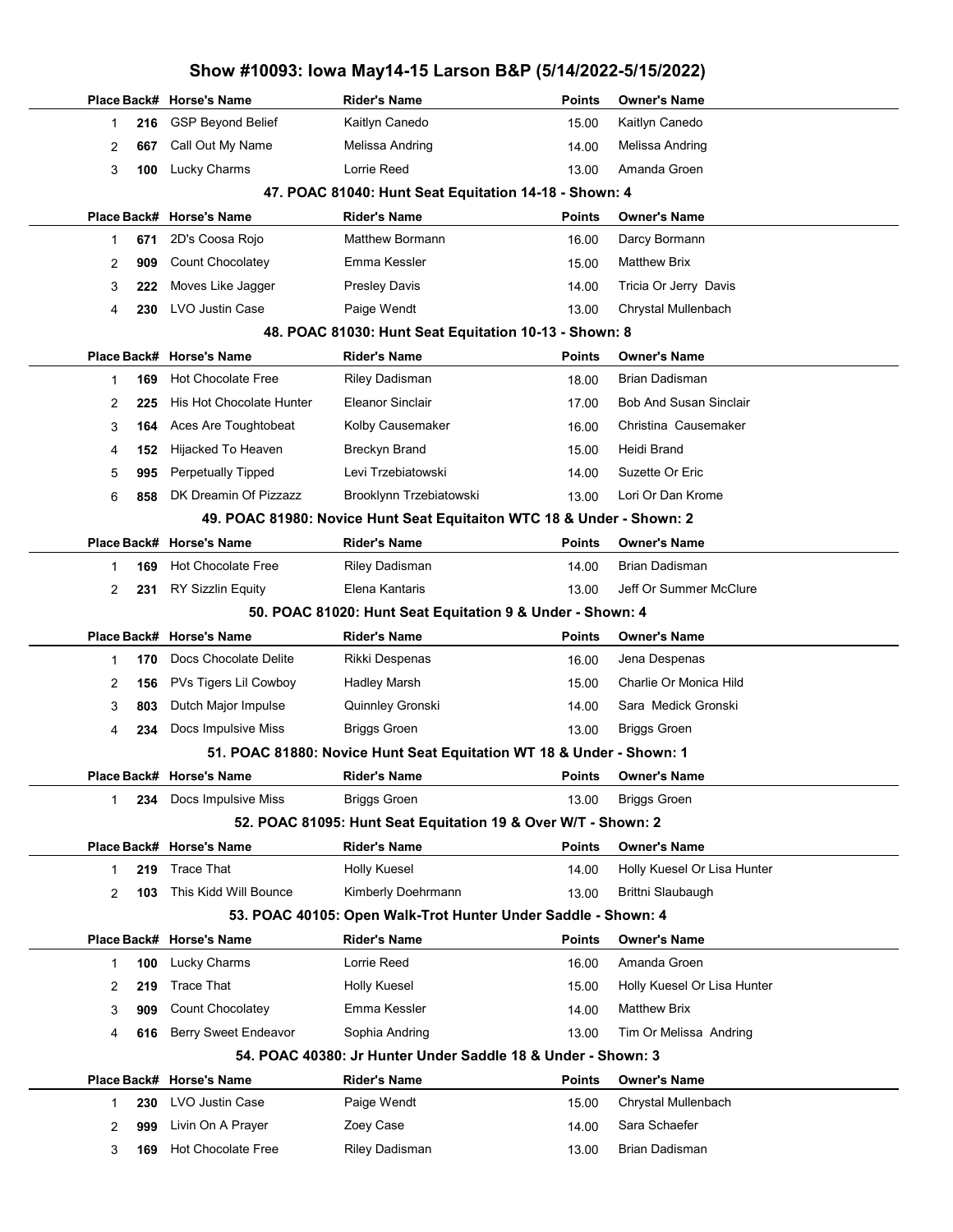55. POAC 40690: JPFC HUS 2-yr-old (Adult Nomination Class) - Shown: 3

|                                                                    |                                                                       | Place Back# Horse's Name  | Rider's Name                                                            | <b>Points</b> | Owner's Name                  |  |  |  |  |
|--------------------------------------------------------------------|-----------------------------------------------------------------------|---------------------------|-------------------------------------------------------------------------|---------------|-------------------------------|--|--|--|--|
| $\mathbf{1}$                                                       | 224                                                                   | The Girl Next Door        | Sami Bruns                                                              | 15.00         | Bianca Seehafer               |  |  |  |  |
| 2                                                                  | 116                                                                   | DKs Chocolatey Dream      | Kaitlyn Canedo                                                          | 14.00         | Kaitlyn Canedo                |  |  |  |  |
| 3                                                                  | 206                                                                   | Hollywood Bombshell       | Makayla Hall                                                            | 13.00         | Jackie Hall                   |  |  |  |  |
|                                                                    | 56. POAC 40390: JPFC HUS 3 yr old (Adult Nomination Class) - Shown: 1 |                           |                                                                         |               |                               |  |  |  |  |
|                                                                    |                                                                       | Place Back# Horse's Name  | <b>Rider's Name</b>                                                     | <b>Points</b> | <b>Owner's Name</b>           |  |  |  |  |
| 1                                                                  | 209                                                                   | <b>Super Unexpected</b>   | Jena Despenas                                                           | 13.00         | The Pony Farm Or Jessica      |  |  |  |  |
|                                                                    |                                                                       |                           | 57. POAC 40040: Hunter Under Saddle 14-18 - Shown: 4                    |               |                               |  |  |  |  |
|                                                                    |                                                                       | Place Back# Horse's Name  | <b>Rider's Name</b>                                                     | <b>Points</b> | <b>Owner's Name</b>           |  |  |  |  |
| 1                                                                  | 906                                                                   | <b>Skips Putt Putt</b>    | Emma Kessler                                                            | 16.00         | Heather Kessler               |  |  |  |  |
| 2                                                                  | 222                                                                   | Moves Like Jagger         | <b>Presley Davis</b>                                                    | 15.00         | Tricia Or Jerry Davis         |  |  |  |  |
| 3                                                                  | 230                                                                   | <b>LVO Justin Case</b>    | Paige Wendt                                                             | 14.00         | Chrystal Mullenbach           |  |  |  |  |
| 4                                                                  | 671                                                                   | 2D's Coosa Rojo           | <b>Matthew Bormann</b>                                                  | 13.00         | Darcy Bormann                 |  |  |  |  |
|                                                                    |                                                                       |                           | 58. POAC 40030: Hunter Under Saddle 10-13 - Shown: 8                    |               |                               |  |  |  |  |
|                                                                    |                                                                       | Place Back# Horse's Name  | <b>Rider's Name</b>                                                     | <b>Points</b> | <b>Owner's Name</b>           |  |  |  |  |
| $\mathbf 1$                                                        | 858                                                                   | DK Dreamin Of Pizzazz     | Brooklynn Trzebiatowski                                                 | 18.00         | Lori Or Dan Krome             |  |  |  |  |
| 2                                                                  | 152                                                                   | Hijacked To Heaven        | <b>Breckyn Brand</b>                                                    | 17.00         | Heidi Brand                   |  |  |  |  |
| 3                                                                  | 999                                                                   | Livin On A Prayer         | Zoey Case                                                               | 16.00         | Sara Schaefer                 |  |  |  |  |
| 4                                                                  | 995                                                                   | <b>Perpetually Tipped</b> | Levi Trzebiatowski                                                      | 15.00         | Suzette Or Eric               |  |  |  |  |
| 5                                                                  | 169                                                                   | <b>Hot Chocolate Free</b> | Riley Dadisman                                                          | 14.00         | Brian Dadisman                |  |  |  |  |
| 6                                                                  | 164                                                                   | Aces Are Toughtobeat      | Kolby Causemaker                                                        | 13.00         | Christina Causemaker          |  |  |  |  |
| DQ                                                                 | 225                                                                   | His Hot Chocolate Hunter  | <b>Eleanor Sinclair</b>                                                 | 0.00          | <b>Bob And Susan Sinclair</b> |  |  |  |  |
|                                                                    | 59. POAC 40020: Hunter Under Saddle 9 & Under - Shown: 3              |                           |                                                                         |               |                               |  |  |  |  |
|                                                                    |                                                                       | Place Back# Horse's Name  | <b>Rider's Name</b>                                                     | <b>Points</b> | <b>Owner's Name</b>           |  |  |  |  |
| $\mathbf{1}$                                                       | 170                                                                   | Docs Chocolate Delite     | Rikki Despenas                                                          | 15.00         | Jena Despenas                 |  |  |  |  |
| 2                                                                  | 803                                                                   | Dutch Major Impulse       | Quinnley Gronski                                                        | 14.00         | Sara Medick Gronski           |  |  |  |  |
|                                                                    | 234                                                                   | Docs Impulsive Miss       | <b>Briggs Groen</b>                                                     | 13.00         | <b>Briggs Groen</b>           |  |  |  |  |
| 60. POAC 40120: Hunter Under Saddle Walk Trot 9 & Under - Shown: 1 |                                                                       |                           |                                                                         |               |                               |  |  |  |  |
| 3                                                                  |                                                                       |                           |                                                                         |               |                               |  |  |  |  |
|                                                                    |                                                                       | Place Back# Horse's Name  | <b>Rider's Name</b>                                                     | <b>Points</b> | <b>Owner's Name</b>           |  |  |  |  |
|                                                                    |                                                                       | 156 PVs Tigers Lil Cowboy | Hadley Marsh                                                            | 13.00         | Charlie Or Monica Hild        |  |  |  |  |
|                                                                    |                                                                       |                           | 61. POAC 40980: Novice Hunter Under Saddle WTC 18 & Under - Shown: 3    |               |                               |  |  |  |  |
|                                                                    |                                                                       | Place Back# Horse's Name  | <b>Rider's Name</b>                                                     | <b>Points</b> | <b>Owner's Name</b>           |  |  |  |  |
| $\mathbf 1$                                                        | 169                                                                   | <b>Hot Chocolate Free</b> | Riley Dadisman                                                          | 15.00         | Brian Dadisman                |  |  |  |  |
| 2                                                                  | 231                                                                   | <b>RY Sizzlin Equity</b>  | Elena Kantaris                                                          | 14.00         | Jeff Or Summer McClure        |  |  |  |  |
| 3                                                                  | 234                                                                   | Docs Impulsive Miss       | <b>Briggs Groen</b>                                                     | 13.00         | <b>Briggs Groen</b>           |  |  |  |  |
|                                                                    |                                                                       |                           | 62. POAC 40880: Novice Hunter Under Saddle WT 18 & Under - Shown: 1     |               |                               |  |  |  |  |
|                                                                    |                                                                       | Place Back# Horse's Name  | <b>Rider's Name</b>                                                     | <b>Points</b> | <b>Owner's Name</b>           |  |  |  |  |
| $\mathbf{1}$                                                       |                                                                       | 156 PVs Tigers Lil Cowboy | <b>Hadley Marsh</b>                                                     | 13.00         | Charlie Or Monica Hild        |  |  |  |  |
|                                                                    |                                                                       |                           | 63. POAC 40490: JPFC HUS 4-5 yr-old (Adult Nomination Class) - Shown: 2 |               |                               |  |  |  |  |
|                                                                    |                                                                       | Place Back# Horse's Name  | <b>Rider's Name</b>                                                     | <b>Points</b> | <b>Owner's Name</b>           |  |  |  |  |
| 1                                                                  | 184                                                                   | This Kidd Will Bounce     | Jena Despenas                                                           | 14.00         | Brittni Slaubaugh             |  |  |  |  |
| 2                                                                  | 229                                                                   | LVO Justin Case           | Kaylee Wendt                                                            | 13.00         | Chrystal Mullenbach           |  |  |  |  |
|                                                                    |                                                                       |                           | 64. POAC 40480: Sr Hunter Under Saddle 18 & Under - Shown: 6            |               |                               |  |  |  |  |
|                                                                    |                                                                       | Place Back# Horse's Name  | <b>Rider's Name</b>                                                     | <b>Points</b> | <b>Owner's Name</b>           |  |  |  |  |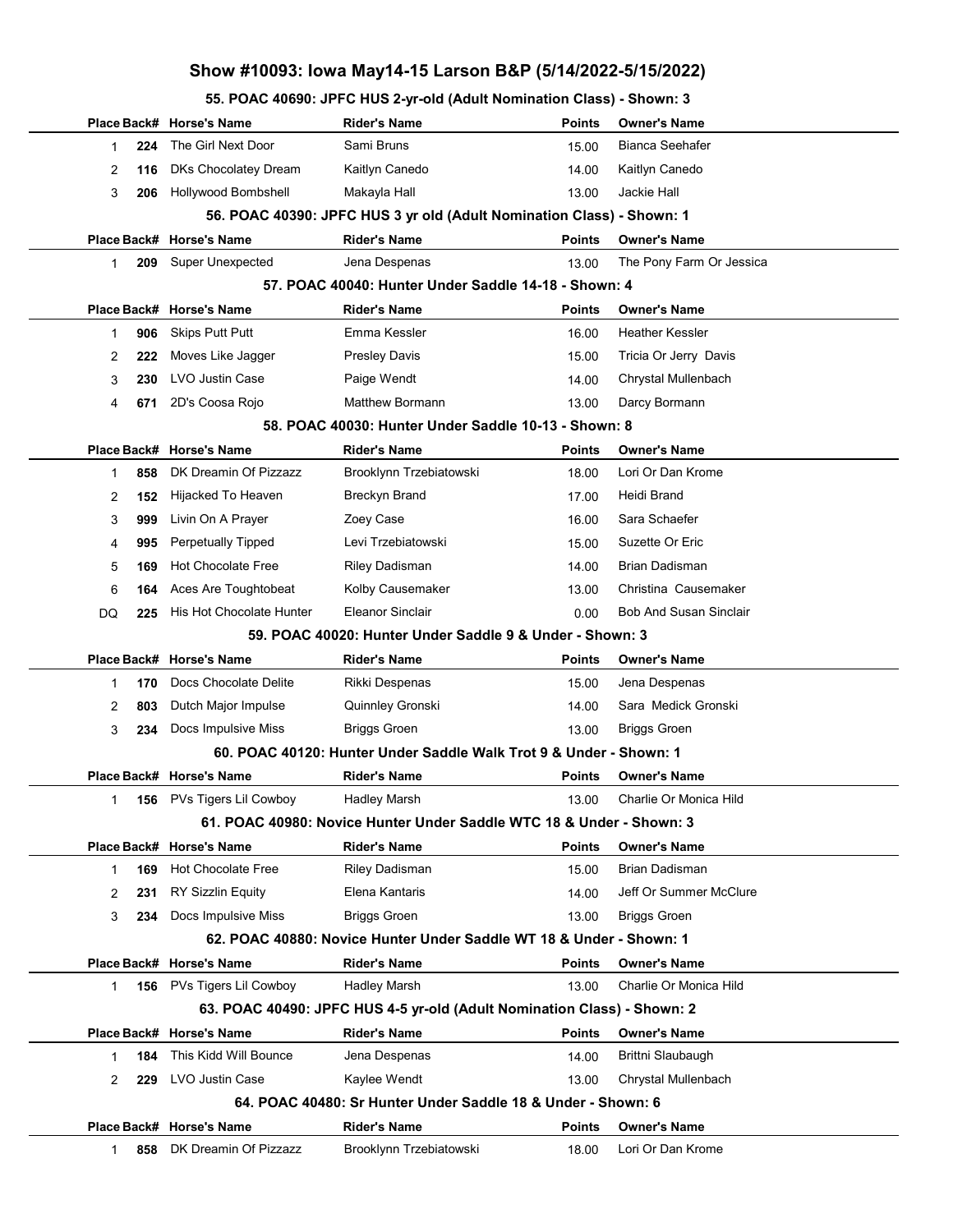|                                                    |                     |                                                | Show #10093: Iowa May14-15 Larson B&P (5/14/2022-5/15/2022)                 |                 |                                        |  |  |  |
|----------------------------------------------------|---------------------|------------------------------------------------|-----------------------------------------------------------------------------|-----------------|----------------------------------------|--|--|--|
|                                                    | 906<br>2            | <b>Skips Putt Putt</b>                         | Emma Kessler                                                                | 17.00           | <b>Heather Kessler</b>                 |  |  |  |
|                                                    | 3<br>995            | <b>Perpetually Tipped</b>                      | Levi Trzebiatowski                                                          | 16.00           | Suzette Or Eric                        |  |  |  |
|                                                    | 4<br>170            | Docs Chocolate Delite                          | Rikki Despenas                                                              | 15.00           | Jena Despenas                          |  |  |  |
|                                                    | 5<br>222            | Moves Like Jagger                              | <b>Presley Davis</b>                                                        | 14.00           | Tricia Or Jerry Davis                  |  |  |  |
|                                                    | 6<br>803            | Dutch Major Impulse                            | Quinnley Gronski                                                            | 13.00           | Sara Medick Gronski                    |  |  |  |
|                                                    |                     |                                                | 65. POAC 40090: Hunter Under Saddle 19 & Over - Shown: 4                    |                 |                                        |  |  |  |
|                                                    | Place Back#         | <b>Horse's Name</b>                            | <b>Rider's Name</b>                                                         | <b>Points</b>   | <b>Owner's Name</b>                    |  |  |  |
|                                                    | $\mathbf{1}$<br>216 | <b>GSP Beyond Belief</b>                       | Kaitlyn Canedo                                                              | 16.00           | Kaitlyn Canedo                         |  |  |  |
|                                                    | 2<br>100            | Lucky Charms                                   | Lorrie Reed                                                                 | 15.00           | Amanda Groen                           |  |  |  |
|                                                    | 3<br>667            | Call Out My Name                               | Melissa Andring                                                             | 14.00           | Melissa Andring                        |  |  |  |
|                                                    | 4<br>206            | Hollywood Bombshell                            | Makayla Hall                                                                | 13.00           | Jackie Hall                            |  |  |  |
|                                                    |                     |                                                | 66. POAC 42190: Non Pro Hunter Under Saddle WT - Shown: 4                   |                 |                                        |  |  |  |
|                                                    |                     | Place Back# Horse's Name                       | <b>Rider's Name</b>                                                         | <b>Points</b>   | <b>Owner's Name</b>                    |  |  |  |
|                                                    | 1<br>216            | <b>GSP Beyond Belief</b>                       | Kaitlyn Canedo                                                              | 16.00           | Kaitlyn Canedo                         |  |  |  |
|                                                    | 667<br>2            | Call Out My Name                               | Melissa Andring                                                             | 15.00           | Melissa Andring                        |  |  |  |
|                                                    | 3<br>103            | This Kidd Will Bounce                          | Kimberly Doehrmann                                                          | 14.00           | Brittni Slaubaugh                      |  |  |  |
|                                                    | 4<br>219            | <b>Trace That</b>                              | Holly Kuesel                                                                | 13.00           | Holly Kuesel Or Lisa Hunter            |  |  |  |
|                                                    |                     |                                                | 67. POAC 42290: Non Pro Hunter Under Saddle WTC - Shown: 2                  |                 |                                        |  |  |  |
|                                                    |                     | Place Back# Horse's Name                       | <b>Rider's Name</b>                                                         | <b>Points</b>   | <b>Owner's Name</b>                    |  |  |  |
|                                                    | $\mathbf{1}$<br>100 | Lucky Charms                                   | Lorrie Reed                                                                 | 14.00           | Amanda Groen                           |  |  |  |
|                                                    | 2<br>206            | Hollywood Bombshell                            | Makayla Hall                                                                | 13.00           | Jackie Hall                            |  |  |  |
| 68. POAC 41005: ABO Hunter Under Saddle - Shown: 1 |                     |                                                |                                                                             |                 |                                        |  |  |  |
|                                                    |                     | Place Back# Horse's Name                       | <b>Rider's Name</b>                                                         | <b>Points</b>   | <b>Owner's Name</b>                    |  |  |  |
|                                                    | $\mathbf{1}$<br>909 | <b>Count Chocolatey</b>                        | Emma Kessler                                                                | 13.00           | <b>Matthew Brix</b>                    |  |  |  |
|                                                    |                     |                                                | 69. POAC 57040: Hunter Hack 14-18 - Shown: 1                                |                 |                                        |  |  |  |
|                                                    |                     | Place Back# Horse's Name                       | <b>Rider's Name</b>                                                         | <b>Points</b>   | <b>Owner's Name</b>                    |  |  |  |
|                                                    | 671<br>1            | 2D's Coosa Rojo                                | <b>Matthew Bormann</b><br>70. POAC 57070: Hunter Hack 13 & Under - Shown: 4 | 13.00           | Darcy Bormann                          |  |  |  |
|                                                    |                     |                                                |                                                                             |                 |                                        |  |  |  |
|                                                    | 1<br>995            | Place Back# Horse's Name<br>Perpetually Tipped | <b>Rider's Name</b><br>Levi Trzebiatowski                                   | Points<br>16.00 | <b>Owner's Name</b><br>Suzette Or Eric |  |  |  |
|                                                    | 2<br>858            | DK Dreamin Of Pizzazz                          | Brooklynn Trzebiatowski                                                     | 15.00           | Lori Or Dan Krome                      |  |  |  |
|                                                    |                     | Dutch Major Impulse                            | Quinnley Gronski                                                            | 14.00           | Sara Medick Gronski                    |  |  |  |
|                                                    | 3<br>803            | Hijacked To Heaven                             | <b>Breckyn Brand</b>                                                        | 13.00           | Heidi Brand                            |  |  |  |
|                                                    | 4<br>152            |                                                | 73. POAC 53000: In-Hand Trail Yearling - Shown: 6                           |                 |                                        |  |  |  |
|                                                    | Place Back#         | <b>Horse's Name</b>                            | <b>Rider's Name</b>                                                         | <b>Points</b>   | <b>Owner's Name</b>                    |  |  |  |
|                                                    | 1<br>561            | Straighten Your Cape                           | Wendy Varish                                                                | 18.00           | <b>Wendy Varish</b>                    |  |  |  |
|                                                    | 2<br>559            | PPA Soul Sister Bond                           | Lori Schmid                                                                 | 17.00           | Wendi M Schmid                         |  |  |  |
|                                                    | 3<br>564            | Super Irreplaceable                            | Wendi M Schmid                                                              | 16.00           | Wendi M Schmid                         |  |  |  |
|                                                    | 888<br>4            | Who Invited Her                                | Brooklynn Trzebiatowski                                                     | 15.00           | Suzette Or Eric                        |  |  |  |
| DQ                                                 | 213                 | <b>Buckle UP Ladies</b>                        | <b>Christine Keller</b>                                                     | 14.00           | <b>Christine Keller</b>                |  |  |  |
| DQ                                                 | 218                 | Hot N Impulsive                                | Holly Kuesel                                                                | 13.00           | Holly Kuesel                           |  |  |  |
|                                                    |                     |                                                | 74. POAC 53100: In-Hand Trail 2 Year Old - Shown: 4                         |                 |                                        |  |  |  |
|                                                    | Place Back#         | <b>Horse's Name</b>                            | <b>Rider's Name</b>                                                         | <b>Points</b>   | <b>Owner's Name</b>                    |  |  |  |
|                                                    | $\mathbf{1}$<br>693 | Dutch Country                                  | Sophia Andring                                                              | 16.00           | Anne Dykstra                           |  |  |  |
|                                                    | 202<br>2            | Sheza Majorette                                | Shannon Bennington                                                          | 15.00           | Arleen Kugler                          |  |  |  |
|                                                    | 3<br>149            | Dutch Blessing                                 | Shannon Bennington                                                          | 14.00           | Shannon Bennington                     |  |  |  |
|                                                    |                     |                                                |                                                                             |                 |                                        |  |  |  |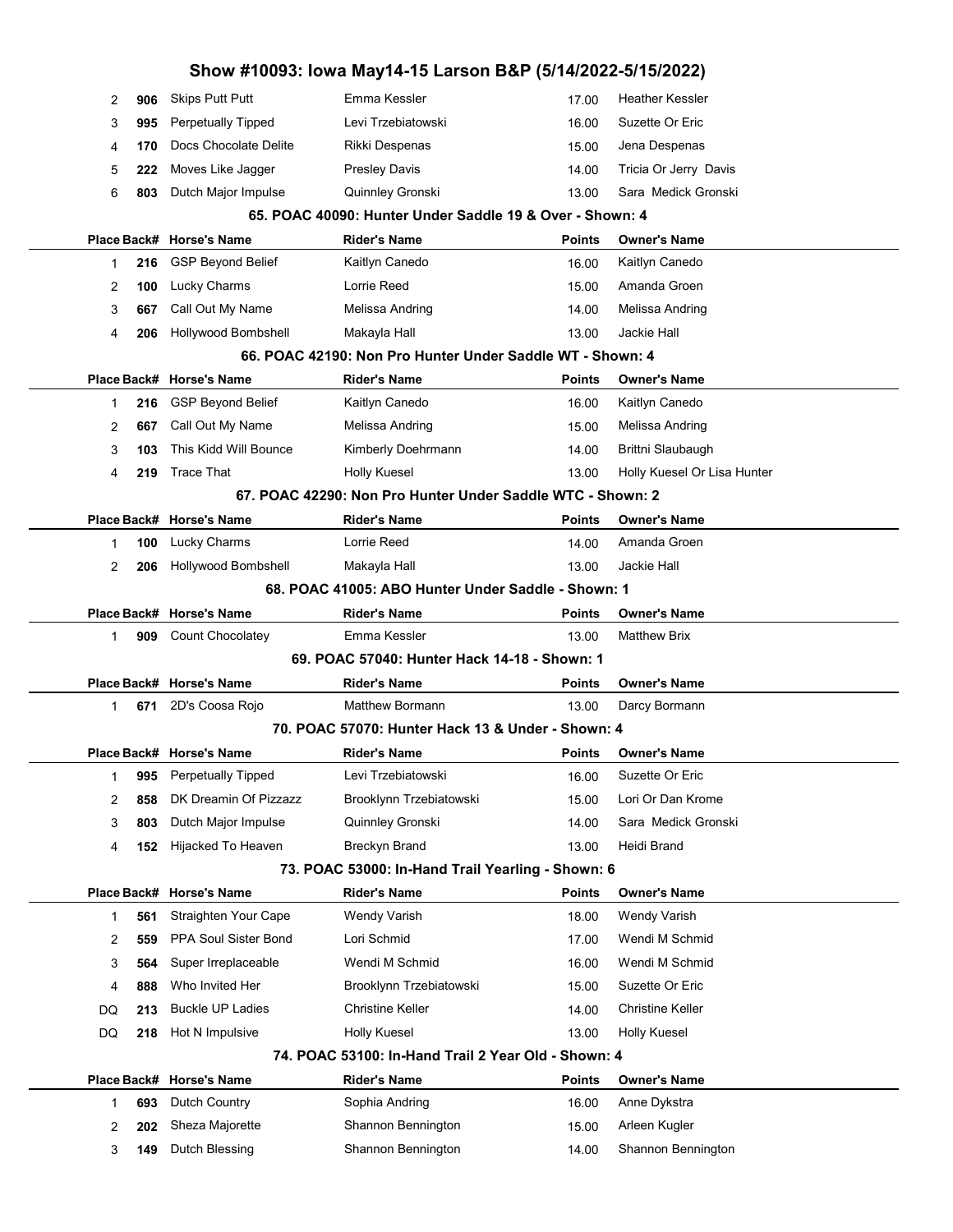## Show #10093: Iowa May14-15 Larson B&P (5/14/2022-5/15/2022) DQ 223 LVO Step Aside Boys Sami Bruns Harold C Or Joan H Thomas 13.00 Harold C Or Joan H Thomas 75. POAC 52010: Trail Leadline 6 & Under - Shown: 1 Place Back# Horse's Name **Rider's Name Communist Communist Communist** Points Owner's Name 1 **123** Docs Impulsive Miss Maddux Groen **Briggs Groen** 13.00 Briggs Groen 76. POAC 52040: Trail 14-18 - Shown: 6 Place Back# Horse's Name **Rider's Name Communist Communist Communist** Points Owner's Name 1 616 Berry Sweet Endeavor Sophia Andring 18.00 Tim Or Melissa Andring 2 203 Man Of Steel **Cora Reed Cora Reed 17.00** Rita Pillard Or Barbara Reed 3 909 Count Chocolatey **Emma Kessler** Matthew Brix 16.00 Matthew Brix 4 230 LVO Justin Case **Paige Wendt** Chrystal Mullenbach 15.00 Chrystal Mullenbach 5 906 Skips Putt Putt **Emma Kessler** Heather Kessler 14.00 Heather Kessler 6 222 Moves Like Jagger Presley Davis Presley Davis 13.00 Tricia Or Jerry Davis 77. POAC 52030: Trail 10-13 - Shown: 8 Place Back# Horse's Name **Rider's Name Communist Communist Communist** Points Owner's Name 1 995 Perpetually Tipped Levi Trzebiatowski 18.00 Suzette Or Eric 2 999 Livin On A Prayer 20ey Case 17.00 Sara Schaefer 3 858 DK Dreamin Of Pizzazz Brooklynn Trzebiatowski 16.00 Lori Or Dan Krome 4 225 His Hot Chocolate Hunter Eleanor Sinclair **Bob And Susan Sinclair** 15.00 Bob And Susan Sinclair 5 **164** Aces Are Toughtobeat Kolby Causemaker Christina Causemaker Christina Causemaker 6 152 Hijacked To Heaven Breckyn Brand 13.00 Heidi Brand 78. POAC 52020: Trail 9 & Under - Shown: 3 Place Back# Horse's Name **Rider's Name Communist Communist Communist** Points Owner's Name 1 **156** PVs Tigers Lil Cowboy Hadley Marsh Charlie Or Monica Hild 15.00 Charlie Or Monica Hild 2 803 Dutch Major Impulse Quinnley Gronski 14.00 Sara Medick Gronski 3 234 Docs Impulsive Miss Briggs Groen 13.00 Briggs Groen 79. POAC 52180: Novice Trail 18 & Under W/T - Shown: 2 Place Back# Horse's Name **Rider's Name Points** Dwner's Name 1 156 PVs Tigers Lil Cowboy Hadley Marsh Charlie Or Monica Hild 14.00 Charlie Or Monica Hild 2 234 Docs Impulsive Miss Briggs Groen 13.00 Briggs Groen 80. POAC 52185: Novice Trail 18 & Under W/T/L - Shown: 2 Place Back# Horse's Name **Rider's Name Communist Communist Communist** Points Owner's Name 1 169 Hot Chocolate Free Riley Dadisman 14.00 Brian Dadisman 2 231 RY Sizzlin Equity **Elena Kantaris** 13.00 Jeff Or Summer McClure 81. POAC 52380: Jr Trail 18 & Under - Shown: 3 Place Back# Horse's Name **Rider's Name Communist Communist Communist** Points Owner's Name 1 999 Livin On A Prayer 20ey Case 15.00 Sara Schaefer 2 230 LVO Justin Case **Paige Wendt** Chrystal Mullenbach 14.00 Chrystal Mullenbach 3 **616** Berry Sweet Endeavor Sophia Andring Tim Or Melissa Andring 13.00 Tim Or Melissa Andring 82. POAC 52480: Sr Trail 18 & Under - Shown: 8 Place Back# Horse's Name **Rider's Name Communist Communist Communist** Points Owner's Name 1 **995** Perpetually Tipped Levi Trzebiatowski 18.00 Suzette Or Eric 2 858 DK Dreamin Of Pizzazz Brooklynn Trzebiatowski 17.00 Lori Or Dan Krome 3 909 Count Chocolatey **Emma Kessler** Matthew Brix 16.00 Matthew Brix 4 203 Man Of Steel Cora Reed Cora Reed 15.00 Rita Pillard Or Barbara Reed 5 225 His Hot Chocolate Hunter Eleanor Sinclair **Bob And Susan Sinclair** 14.00 Bob And Susan Sinclair 6 671 2D's Coosa Rojo **Matthew Bormann** 13.00 Darcy Bormann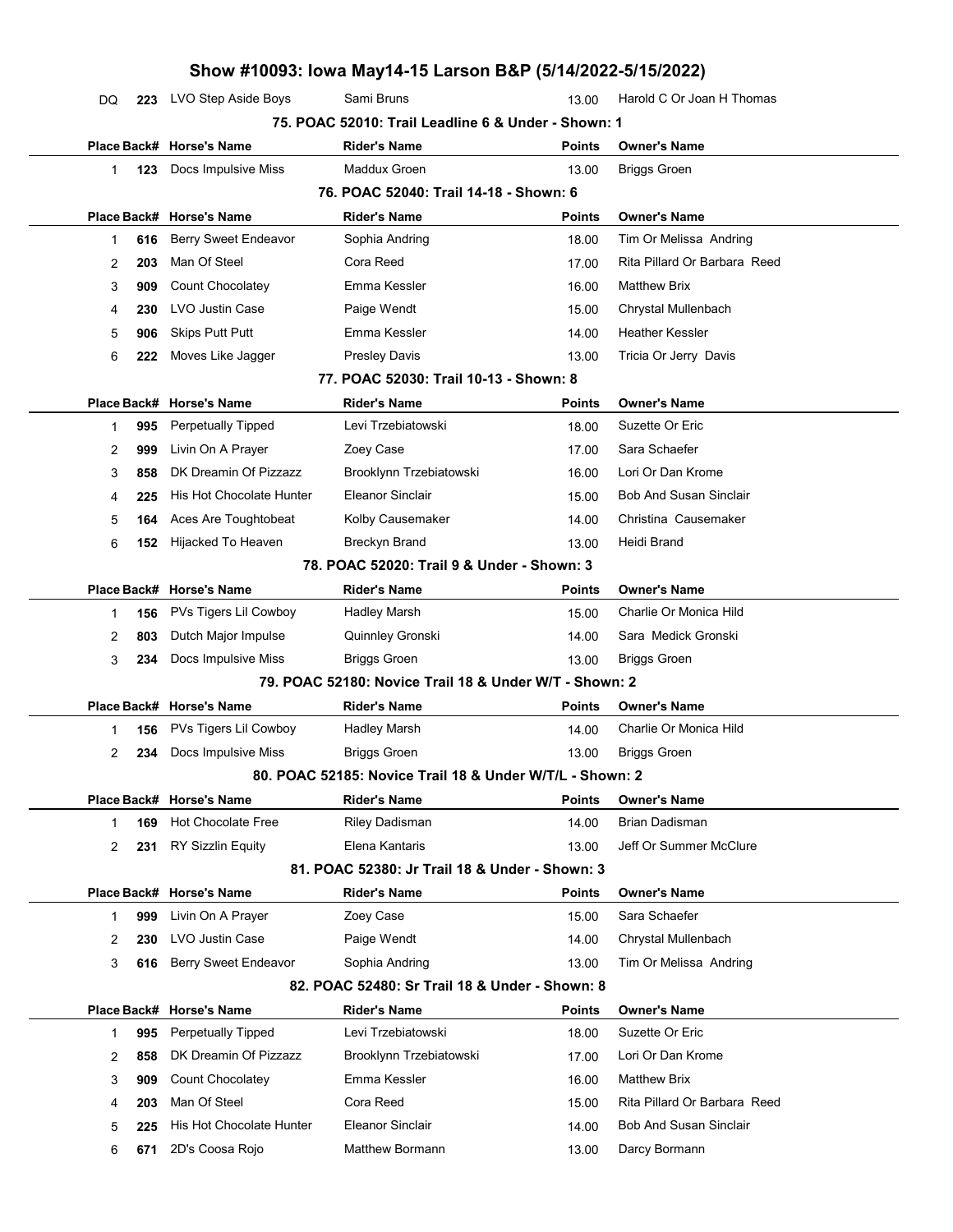#### 83. POAC 52090: Trail 19 & Over - Shown: 3

|                                                                           |          | Place Back# Horse's Name  | <b>Rider's Name</b>                                                     | <b>Points</b> | <b>Owner's Name</b>         |  |  |
|---------------------------------------------------------------------------|----------|---------------------------|-------------------------------------------------------------------------|---------------|-----------------------------|--|--|
|                                                                           | 667<br>1 | Call Out My Name          | Melissa Andring                                                         | 15.00         | Melissa Andring             |  |  |
|                                                                           | 2<br>216 | <b>GSP Beyond Belief</b>  | Kaitlyn Canedo                                                          | 14.00         | Kaitlyn Canedo              |  |  |
|                                                                           | 3<br>148 | <b>Dancing Reflection</b> | Shannon Bennington                                                      | 13.00         | <b>Shannon Nikkel</b>       |  |  |
|                                                                           |          |                           | 84. POAC 53590: Non Pro Trail WJ - Shown: 5                             |               |                             |  |  |
|                                                                           |          | Place Back# Horse's Name  | <b>Rider's Name</b>                                                     | <b>Points</b> | <b>Owner's Name</b>         |  |  |
|                                                                           | 216<br>1 | <b>GSP Beyond Belief</b>  | Kaitlyn Canedo                                                          | 17.00         | Kaitlyn Canedo              |  |  |
|                                                                           | 2<br>219 | <b>Trace That</b>         | Holly Kuesel                                                            | 16.00         | Holly Kuesel Or Lisa Hunter |  |  |
|                                                                           | 3<br>103 | This Kidd Will Bounce     | Kimberly Doehrmann                                                      | 15.00         | Brittni Slaubaugh           |  |  |
|                                                                           | 4<br>667 | Call Out My Name          | Melissa Andring                                                         | 14.00         | Melissa Andring             |  |  |
| DQ                                                                        | 900      | <b>Skips Putt Putt</b>    | <b>Heather Kessler</b>                                                  | 13.00         | Heather Kessler             |  |  |
|                                                                           |          |                           | 85. POAC 53690: Non Pro Trail WJL - Shown: 1                            |               |                             |  |  |
|                                                                           |          | Place Back# Horse's Name  | <b>Rider's Name</b>                                                     | <b>Points</b> | Owner's Name                |  |  |
| DQ                                                                        | 191      | <b>JBC Light Troubles</b> | Mallory Or Brad Iverson                                                 | 0.00          | Mallory Or Brad Iverson     |  |  |
|                                                                           |          |                           | 86. POAC 52690: JPFC Trail 2-yr-old (Adult Nomination Class) - Shown: 2 |               |                             |  |  |
|                                                                           |          | Place Back# Horse's Name  | <b>Rider's Name</b>                                                     | <b>Points</b> | <b>Owner's Name</b>         |  |  |
|                                                                           | 224<br>1 | The Girl Next Door        | Sami Bruns                                                              | 14.00         | <b>Bianca Seehafer</b>      |  |  |
|                                                                           | 2<br>116 | DKs Chocolatey Dream      | Kaitlyn Canedo                                                          | 13.00         | Kaitlyn Canedo              |  |  |
| 87. POAC 52390: JPFC Trail 3 yr old (Adult Nomination Class) - Shown: 1   |          |                           |                                                                         |               |                             |  |  |
|                                                                           |          | Place Back# Horse's Name  | <b>Rider's Name</b>                                                     | <b>Points</b> | <b>Owner's Name</b>         |  |  |
| DQ                                                                        | 209      | <b>Super Unexpected</b>   | Jena Despenas                                                           | 0.00          | The Pony Farm Or Jessica    |  |  |
| 88. POAC 52490: JPFC Trail 4-5 yr old (Adult Nomination Class) - Shown: 2 |          |                           |                                                                         |               |                             |  |  |
|                                                                           |          | Place Back# Horse's Name  | <b>Rider's Name</b>                                                     | <b>Points</b> | <b>Owner's Name</b>         |  |  |
|                                                                           | 1<br>184 | This Kidd Will Bounce     | Jena Despenas                                                           | 14.00         | Brittni Slaubaugh           |  |  |
|                                                                           | 2<br>229 | LVO Justin Case           | Kaylee Wendt                                                            | 13.00         | Chrystal Mullenbach         |  |  |
|                                                                           |          |                           | 89. POAC 52105: ABO Trail - Shown: 1                                    |               |                             |  |  |
|                                                                           |          | Place Back# Horse's Name  | <b>Rider's Name</b>                                                     | <b>Points</b> | <b>Owner's Name</b>         |  |  |
| DQ                                                                        | 191      | <b>JBC Light Troubles</b> | Mallory Or Brad Iverson                                                 | 0.00          | Mallory Or Brad Iverson     |  |  |
|                                                                           |          |                           | 90. POAC 80040: Bareback Horsemanship 14-18 - Shown: 3                  |               |                             |  |  |
|                                                                           |          | Place Back# Horse's Name  | <b>Rider's Name</b>                                                     |               | Points Owner's Name         |  |  |
|                                                                           | 1<br>909 | Count Chocolatey          | Emma Kessler                                                            | 15.00         | <b>Matthew Brix</b>         |  |  |
|                                                                           | 2<br>671 | 2D's Coosa Rojo           | Matthew Bormann                                                         | 14.00         | Darcy Bormann               |  |  |
| DQ                                                                        | 222      | Moves Like Jagger         | <b>Presley Davis</b>                                                    | 0.00          | Tricia Or Jerry Davis       |  |  |
|                                                                           |          |                           | 91. POAC 80030: Bareback Horsemanship 10-13 - Shown: 6                  |               |                             |  |  |
|                                                                           |          | Place Back# Horse's Name  | <b>Rider's Name</b>                                                     | <b>Points</b> | <b>Owner's Name</b>         |  |  |
|                                                                           | 999<br>1 | Livin On A Prayer         | Zoey Case                                                               | 18.00         | Sara Schaefer               |  |  |
|                                                                           | 995<br>2 | <b>Perpetually Tipped</b> | Levi Trzebiatowski                                                      | 17.00         | Suzette Or Eric             |  |  |
|                                                                           | 3<br>164 | Aces Are Toughtobeat      | Kolby Causemaker                                                        | 16.00         | Christina Causemaker        |  |  |
|                                                                           | 858<br>4 | DK Dreamin Of Pizzazz     | Brooklynn Trzebiatowski                                                 | 15.00         | Lori Or Dan Krome           |  |  |
|                                                                           | 5<br>225 | His Hot Chocolate Hunter  | <b>Eleanor Sinclair</b>                                                 | 14.00         | Bob And Susan Sinclair      |  |  |
|                                                                           | 6<br>152 | Hijacked To Heaven        | <b>Breckyn Brand</b>                                                    | 13.00         | Heidi Brand                 |  |  |
|                                                                           |          |                           | 92. POAC 80020: Bareback Horsemanship 9 & Under - Shown: 4              |               |                             |  |  |
|                                                                           |          | Place Back# Horse's Name  | Rider's Name                                                            | <b>Points</b> | <b>Owner's Name</b>         |  |  |
|                                                                           | 803<br>1 | Dutch Major Impulse       | Quinnley Gronski                                                        | 16.00         | Sara Medick Gronski         |  |  |
|                                                                           | 2<br>170 | Docs Chocolate Delite     | Rikki Despenas                                                          | 15.00         | Jena Despenas               |  |  |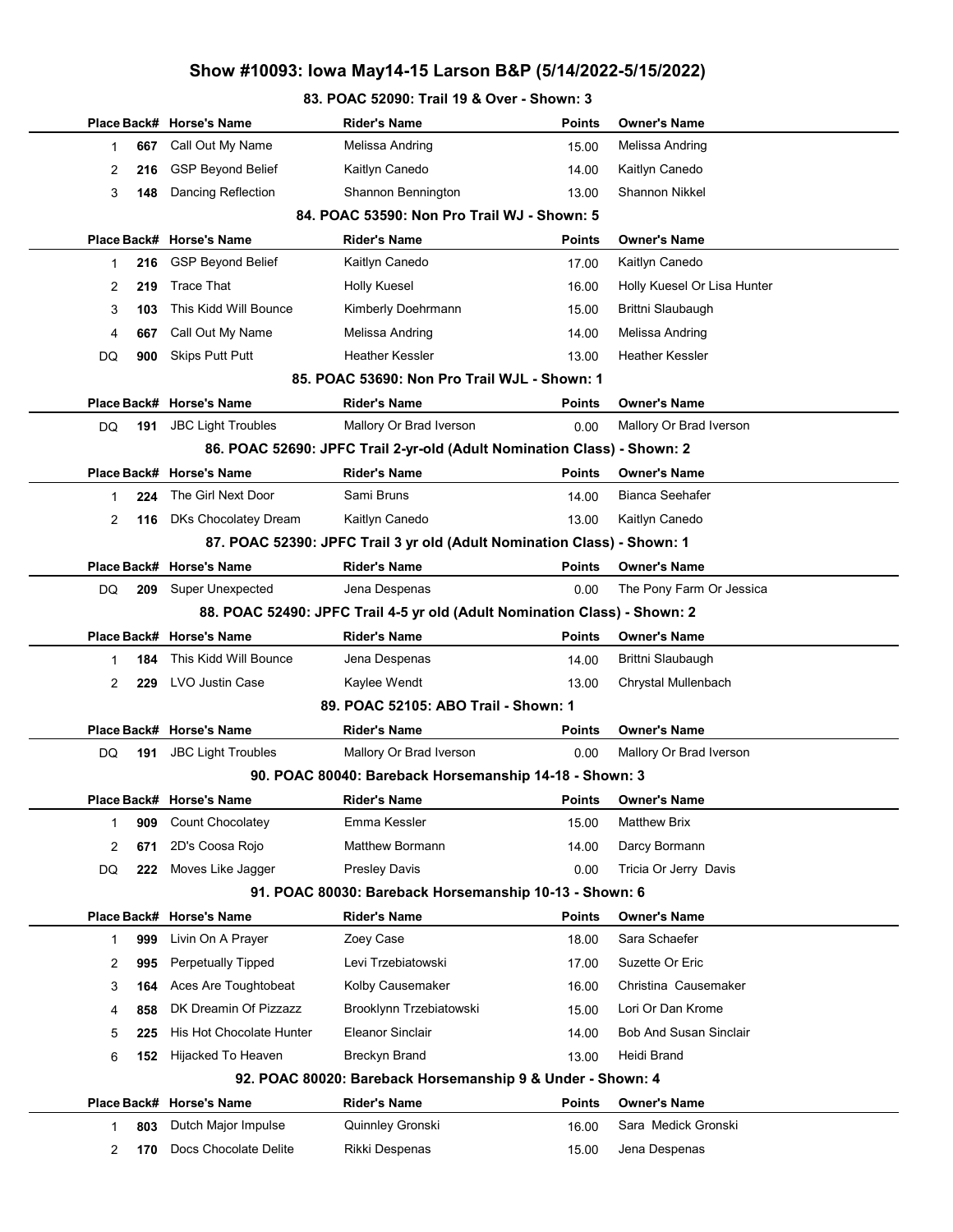| 1      | 148        | Dancing Reflection                                | Shannon Bennington                                                   | 18.00                  | <b>Shannon Nikkel</b>                    |
|--------|------------|---------------------------------------------------|----------------------------------------------------------------------|------------------------|------------------------------------------|
|        |            | Place Back# Horse's Name                          | <b>Rider's Name</b>                                                  | <b>Points</b>          | <b>Owner's Name</b>                      |
|        |            |                                                   | 101. POAC 30100: Open Walk-Trot Pleasure - Shown: 12                 |                        |                                          |
| DQ     | 199        | The Heartbreaker                                  | Kelsey Stumpf                                                        | 0.00                   | <b>Brandi King</b>                       |
| 3      | 184        |                                                   | Jena Despenas                                                        | 15.00                  |                                          |
|        |            | This Kidd Will Bounce                             |                                                                      |                        | Brittni Slaubaugh                        |
| 2      | 900        | <b>Skips Putt Putt</b>                            | <b>Heather Kessler</b>                                               | 16.00                  | Heather Kessler                          |
| 1      | 219        | <b>Trace That</b>                                 | <b>Holly Kuesel</b>                                                  | 17.00                  | Holly Kuesel Or Lisa Hunter              |
|        |            | Place Back# Horse's Name                          | <b>Rider's Name</b>                                                  | <b>Points</b>          | <b>Owner's Name</b>                      |
|        |            |                                                   | 100. POAC 86290: WJ Western Horsemanship 19 & Over - Shown: 5        |                        |                                          |
| 1      | 234        | Docs Impulsive Miss                               | <b>Briggs Groen</b>                                                  | 13.00                  | <b>Briggs Groen</b>                      |
|        |            | Place Back# Horse's Name                          | <b>Rider's Name</b>                                                  | Points                 | <b>Owner's Name</b>                      |
|        |            |                                                   | 99. POAC 86880: Novice Western Horsemanship WJ 18 & Under - Shown: 1 |                        |                                          |
| 4      | 156        | PVs Tigers Lil Cowboy                             | Hadley Marsh                                                         | 13.00                  | Charlie Or Monica Hild                   |
| 3      | 234        | Docs Impulsive Miss                               | <b>Briggs Groen</b>                                                  | 14.00                  | <b>Briggs Groen</b>                      |
| 2      | 803        | Dutch Major Impulse                               | Quinnley Gronski                                                     | 15.00                  | Sara Medick Gronski                      |
| 1      | 170        | Docs Chocolate Delite                             | Rikki Despenas                                                       | 16.00                  | Jena Despenas                            |
|        |            | Place Back# Horse's Name                          | <b>Rider's Name</b>                                                  | Points                 | <b>Owner's Name</b>                      |
|        |            |                                                   | 98. POAC 86020: Western Horsemanship 9 & Under - Shown: 4            |                        |                                          |
| 2<br>3 | 228<br>169 | <b>Hot Chocolate Free</b>                         | <b>Riley Dadisman</b>                                                | 14.00<br>13.00         | Brian Dadisman                           |
| 1      | 231        | Spanish Kissed In Chrome                          | <b>Rachel Foster</b>                                                 |                        | <b>Rita Pillard</b>                      |
|        |            | <b>RY Sizzlin Equity</b>                          | Elena Kantaris                                                       | <b>Points</b><br>15.00 | Jeff Or Summer McClure                   |
|        |            | Place Back# Horse's Name                          | <b>Rider's Name</b>                                                  |                        | <b>Owner's Name</b>                      |
|        |            |                                                   | 97. POAC 86980: Novice Western Horsemanship WJL18 & Under - Shown: 3 |                        |                                          |
| 6      | 169        | <b>Hot Chocolate Free</b>                         | Riley Dadisman                                                       | 13.00                  | Brian Dadisman                           |
| 5      | 225        | His Hot Chocolate Hunter                          | Eleanor Sinclair                                                     | 14.00                  | <b>Bob And Susan Sinclair</b>            |
| 3<br>4 | 999        | Livin On A Prayer                                 | Zoey Case                                                            | 15.00                  | Sara Schaefer                            |
| 2      | 995<br>164 | Aces Are Toughtobeat                              | Kolby Causemaker                                                     | 17.00<br>16.00         | Christina Causemaker                     |
| 1      | 858        | <b>Perpetually Tipped</b>                         | Brooklynn Trzebiatowski<br>Levi Trzebiatowski                        | 18.00                  | Suzette Or Eric                          |
|        |            | Place Back# Horse's Name<br>DK Dreamin Of Pizzazz | <b>Rider's Name</b>                                                  | <b>Points</b>          | <b>Owner's Name</b><br>Lori Or Dan Krome |
|        |            |                                                   | 96. POAC 86030: Western Horsemanship 10-13 - Shown: 8                |                        |                                          |
| DQ     | 222        | Moves Like Jagger                                 | <b>Presley Davis</b>                                                 | 0.00                   | Tricia Or Jerry Davis                    |
| 5      | 203        |                                                   |                                                                      | 14.00                  |                                          |
| 4      | 616        | Berry Sweet Endeavor<br>Man Of Steel              | Sophia Andring<br>Cora Reed                                          | 15.00                  | Rita Pillard Or Barbara Reed             |
| 3      | 671        | 2D's Coosa Rojo                                   |                                                                      | 16.00                  | Darcy Bormann<br>Tim Or Melissa Andring  |
| 2      | 230        | <b>LVO Justin Case</b>                            | Paige Wendt<br><b>Matthew Bormann</b>                                | 17.00                  | Chrystal Mullenbach                      |
| 1      | 906        | <b>Skips Putt Putt</b>                            | Emma Kessler                                                         | 18.00                  | <b>Heather Kessler</b>                   |
|        |            | Place Back# Horse's Name                          | <b>Rider's Name</b>                                                  | Points                 | <b>Owner's Name</b>                      |
|        |            |                                                   | 95. POAC 86040: Western Horsemanship 14-18 - Shown: 6                |                        |                                          |
| 3      | 216        | <b>GSP Beyond Belief</b>                          | Kaitlyn Canedo                                                       | 13.00                  | Kaitlyn Canedo                           |
| 2      | 100        | <b>Lucky Charms</b>                               | Lorrie Reed                                                          | 14.00                  | Amanda Groen                             |
| 1      | 667        | Call Out My Name                                  | Melissa Andring                                                      | 15.00                  | Melissa Andring                          |
|        |            | Place Back# Horse's Name                          | <b>Rider's Name</b>                                                  | Points                 | <b>Owner's Name</b>                      |
|        |            |                                                   | 94. POAC 86090: Western Horsemanship 19 & Over - Shown: 3            |                        |                                          |
| 4      | 234        | Docs Impulsive Miss                               | <b>Briggs Groen</b>                                                  | 13.00                  | <b>Briggs Groen</b>                      |
| 3      | 156        | PVs Tigers Lil Cowboy                             | <b>Hadley Marsh</b>                                                  | 14.00                  | Charlie Or Monica Hild                   |
|        |            |                                                   |                                                                      |                        |                                          |
|        |            |                                                   | Show #10093: Iowa May14-15 Larson B&P (5/14/2022-5/15/2022)          |                        |                                          |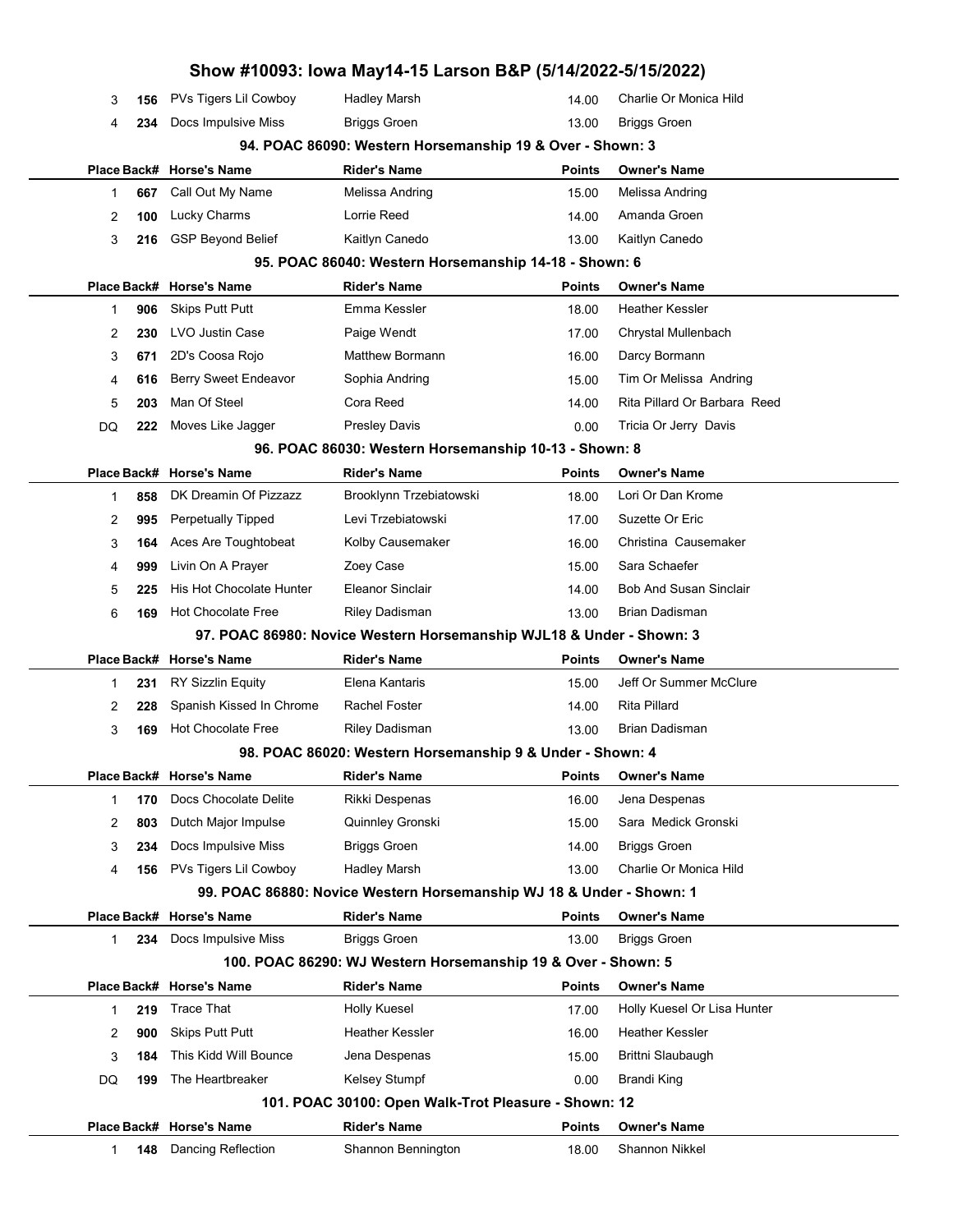|                                                    |     |                           | Show #10093: Iowa May14-15 Larson B&P (5/14/2022-5/15/2022)           |               |                              |  |  |  |
|----------------------------------------------------|-----|---------------------------|-----------------------------------------------------------------------|---------------|------------------------------|--|--|--|
| 2                                                  | 224 | The Girl Next Door        | Sami Bruns                                                            | 17.00         | <b>Bianca Seehafer</b>       |  |  |  |
| 3                                                  | 191 | <b>JBC Light Troubles</b> | Mallory Or Brad Iverson                                               | 16.00         | Mallory Or Brad Iverson      |  |  |  |
| 4                                                  | 170 | Docs Chocolate Delite     | Rikki Despenas                                                        | 15.00         | Jena Despenas                |  |  |  |
| 5                                                  | 100 | Lucky Charms              | Lorrie Reed                                                           | 14.00         | Amanda Groen                 |  |  |  |
| 6                                                  | 219 | <b>Trace That</b>         | <b>Holly Kuesel</b>                                                   | 13.00         | Holly Kuesel Or Lisa Hunter  |  |  |  |
|                                                    |     |                           | 102. POAC 30380: Jr Western Pleasure 18 & Under - Shown: 4            |               |                              |  |  |  |
|                                                    |     | Place Back# Horse's Name  | <b>Rider's Name</b>                                                   | Points        | <b>Owner's Name</b>          |  |  |  |
| 1                                                  | 230 | LVO Justin Case           | Paige Wendt                                                           | 16.00         | Chrystal Mullenbach          |  |  |  |
| 2                                                  | 999 | Livin On A Prayer         | Zoey Case                                                             | 15.00         | Sara Schaefer                |  |  |  |
| 3                                                  | 169 | <b>Hot Chocolate Free</b> | Riley Dadisman                                                        | 14.00         | <b>Brian Dadisman</b>        |  |  |  |
| 4                                                  | 616 | Berry Sweet Endeavor      | Sophia Andring                                                        | 13.00         | Tim Or Melissa Andring       |  |  |  |
|                                                    |     |                           | 103. POAC 30690: JPFC WP 2-yr-old (Adult Nomination Class) - Shown: 4 |               |                              |  |  |  |
|                                                    |     | Place Back# Horse's Name  | <b>Rider's Name</b>                                                   | Points        | <b>Owner's Name</b>          |  |  |  |
| 1                                                  | 224 | The Girl Next Door        | Sami Bruns                                                            | 16.00         | Bianca Seehafer              |  |  |  |
| 2                                                  | 206 | Hollywood Bombshell       | Makayla Hall                                                          | 15.00         | Jackie Hall                  |  |  |  |
| 3                                                  | 116 | DKs Chocolatey Dream      | Kaitlyn Canedo                                                        | 14.00         | Kaitlyn Canedo               |  |  |  |
|                                                    |     |                           | 104. POAC 30390: JPFC WP 3 yr old (Adult Nomination Class) - Shown: 1 |               |                              |  |  |  |
|                                                    |     | Place Back# Horse's Name  | <b>Rider's Name</b>                                                   | <b>Points</b> | <b>Owner's Name</b>          |  |  |  |
| 1                                                  | 209 | <b>Super Unexpected</b>   | Jena Despenas                                                         | 13.00         | The Pony Farm Or Jessica     |  |  |  |
| 105. POAC 30040: Western Pleasure 14-18 - Shown: 6 |     |                           |                                                                       |               |                              |  |  |  |
|                                                    |     | Place Back# Horse's Name  | <b>Rider's Name</b>                                                   | <b>Points</b> | <b>Owner's Name</b>          |  |  |  |
| 1                                                  | 671 | 2D's Coosa Rojo           | <b>Matthew Bormann</b>                                                | 18.00         | Darcy Bormann                |  |  |  |
| 2                                                  | 230 | LVO Justin Case           | Paige Wendt                                                           | 17.00         | Chrystal Mullenbach          |  |  |  |
| 3                                                  | 906 | <b>Skips Putt Putt</b>    | Emma Kessler                                                          | 16.00         | <b>Heather Kessler</b>       |  |  |  |
| 4                                                  | 203 | Man Of Steel              | Cora Reed                                                             | 15.00         | Rita Pillard Or Barbara Reed |  |  |  |
| 5                                                  | 616 | Berry Sweet Endeavor      | Sophia Andring                                                        | 14.00         | Tim Or Melissa Andring       |  |  |  |
|                                                    |     |                           | 106. POAC 30030: Western Pleasure 10-13 - Shown: 8                    |               |                              |  |  |  |
|                                                    |     | Place Back# Horse's Name  | <b>Rider's Name</b>                                                   | <b>Points</b> | <b>Owner's Name</b>          |  |  |  |
|                                                    |     | 999 Livin On A Prayer     | Zoey Case                                                             | 18.00         | Sara Schaefer                |  |  |  |
| 2                                                  | 858 | DK Dreamin Of Pizzazz     | Brooklynn Trzebiatowski                                               | 17.00         | Lori Or Dan Krome            |  |  |  |
| 3                                                  | 169 | <b>Hot Chocolate Free</b> | Riley Dadisman                                                        | 16.00         | <b>Brian Dadisman</b>        |  |  |  |
| 4                                                  | 995 | <b>Perpetually Tipped</b> | Levi Trzebiatowski                                                    | 15.00         | Suzette Or Eric              |  |  |  |
| 5                                                  | 164 | Aces Are Toughtobeat      | Kolby Causemaker                                                      | 14.00         | Christina Causemaker         |  |  |  |
| 6                                                  | 152 | Hijacked To Heaven        | <b>Breckyn Brand</b>                                                  | 13.00         | Heidi Brand                  |  |  |  |
|                                                    |     |                           | 107. POAC 30020: Western Pleasure 9 & Under - Shown: 3                |               |                              |  |  |  |
|                                                    |     | Place Back# Horse's Name  | <b>Rider's Name</b>                                                   | <b>Points</b> | <b>Owner's Name</b>          |  |  |  |
| 1                                                  | 803 | Dutch Major Impulse       | Quinnley Gronski                                                      | 15.00         | Sara Medick Gronski          |  |  |  |
| 2                                                  | 170 | Docs Chocolate Delite     | Rikki Despenas                                                        | 14.00         | Jena Despenas                |  |  |  |
| 3                                                  | 234 | Docs Impulsive Miss       | <b>Briggs Groen</b>                                                   | 13.00         | <b>Briggs Groen</b>          |  |  |  |
|                                                    |     |                           | 108. POAC 30120: Western Pleasure Walk Trot 9 & Under - Shown: 2      |               |                              |  |  |  |
|                                                    |     | Place Back# Horse's Name  | <b>Rider's Name</b>                                                   | <b>Points</b> | <b>Owner's Name</b>          |  |  |  |
| 1                                                  | 156 | PVs Tigers Lil Cowboy     | <b>Hadley Marsh</b>                                                   | 14.00         | Charlie Or Monica Hild       |  |  |  |
| 2                                                  | 214 | Hijacked To Heaven        | <b>Brooks Brand</b>                                                   | 13.00         | Heidi Brand                  |  |  |  |
|                                                    |     |                           | 109. POAC 30980: Novice Western Pleasure WJL 18 & Under - Shown: 4    |               |                              |  |  |  |
|                                                    |     | Place Back# Horse's Name  | <b>Rider's Name</b>                                                   | Points        | <b>Owner's Name</b>          |  |  |  |
| 1                                                  | 169 | <b>Hot Chocolate Free</b> | Riley Dadisman                                                        | 16.00         | Brian Dadisman               |  |  |  |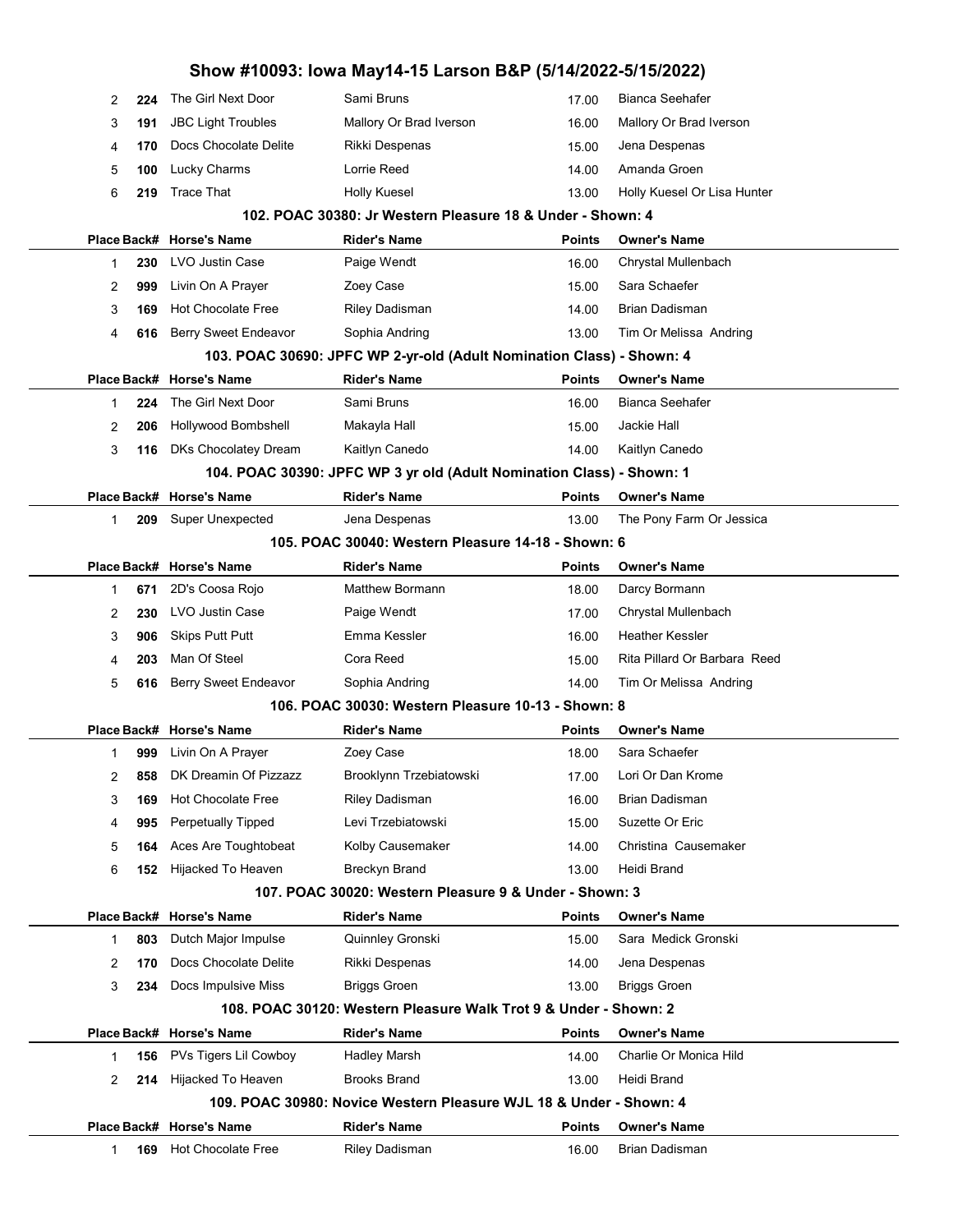|                                                         |     |                           | Show #10093: Iowa May14-15 Larson B&P (5/14/2022-5/15/2022)             |               |                             |  |  |  |
|---------------------------------------------------------|-----|---------------------------|-------------------------------------------------------------------------|---------------|-----------------------------|--|--|--|
| 2                                                       | 231 | <b>RY Sizzlin Equity</b>  | Elena Kantaris                                                          | 15.00         | Jeff Or Summer McClure      |  |  |  |
| 3                                                       | 234 | Docs Impulsive Miss       | <b>Briggs Groen</b>                                                     | 14.00         | <b>Briggs Groen</b>         |  |  |  |
| 4                                                       | 228 | Spanish Kissed In Chrome  | <b>Rachel Foster</b>                                                    | 13.00         | <b>Rita Pillard</b>         |  |  |  |
|                                                         |     |                           | 110. POAC 30880: Novice Western Pleasure WJ 18 & Under - Shown: 1       |               |                             |  |  |  |
|                                                         |     | Place Back# Horse's Name  | <b>Rider's Name</b>                                                     | Points        | <b>Owner's Name</b>         |  |  |  |
| $\mathbf{1}$                                            | 156 | PVs Tigers Lil Cowboy     | <b>Hadley Marsh</b>                                                     | 13.00         | Charlie Or Monica Hild      |  |  |  |
|                                                         |     |                           | 111. POAC 30490: JPFC WP 4-5 yr old (Adult Nomination Class) - Shown: 2 |               |                             |  |  |  |
|                                                         |     | Place Back# Horse's Name  | <b>Rider's Name</b>                                                     | <b>Points</b> | <b>Owner's Name</b>         |  |  |  |
| 1                                                       | 229 | <b>LVO Justin Case</b>    | Kaylee Wendt                                                            | 14.00         | Chrystal Mullenbach         |  |  |  |
| 2                                                       | 184 | This Kidd Will Bounce     | Jena Despenas                                                           | 13.00         | Brittni Slaubaugh           |  |  |  |
|                                                         |     |                           | 112. POAC 30480: Sr Western Pleasure 18 & Under - Shown: 5              |               |                             |  |  |  |
|                                                         |     | Place Back# Horse's Name  | <b>Rider's Name</b>                                                     | <b>Points</b> | <b>Owner's Name</b>         |  |  |  |
| 1                                                       | 170 | Docs Chocolate Delite     | Rikki Despenas                                                          | 17.00         | Jena Despenas               |  |  |  |
| 2                                                       | 803 | Dutch Major Impulse       | Quinnley Gronski                                                        | 16.00         | Sara Medick Gronski         |  |  |  |
| 3                                                       | 858 | DK Dreamin Of Pizzazz     | Brooklynn Trzebiatowski                                                 | 15.00         | Lori Or Dan Krome           |  |  |  |
| 4                                                       | 909 | Count Chocolatey          | Emma Kessler                                                            | 14.00         | <b>Matthew Brix</b>         |  |  |  |
| 5                                                       | 671 | 2D's Coosa Rojo           | <b>Matthew Bormann</b>                                                  | 13.00         | Darcy Bormann               |  |  |  |
| 113. POAC 30090: Western Pleasure 19 & Over - Shown: 4  |     |                           |                                                                         |               |                             |  |  |  |
|                                                         |     | Place Back# Horse's Name  | <b>Rider's Name</b>                                                     | Points        | <b>Owner's Name</b>         |  |  |  |
| 1                                                       | 667 | Call Out My Name          | Melissa Andring                                                         | 16.00         | Melissa Andring             |  |  |  |
| 2                                                       | 216 | <b>GSP Beyond Belief</b>  | Kaitlyn Canedo                                                          | 15.00         | Kaitlyn Canedo              |  |  |  |
| 3                                                       | 100 | Lucky Charms              | Lorrie Reed                                                             | 14.00         | Amanda Groen                |  |  |  |
| 4                                                       | 206 | Hollywood Bombshell       | Makayla Hall                                                            | 13.00         | Jackie Hall                 |  |  |  |
| 114, POAC 32190: Non Pro Western Pleasure WJ - Shown: 6 |     |                           |                                                                         |               |                             |  |  |  |
|                                                         |     | Place Back# Horse's Name  | <b>Rider's Name</b>                                                     | <b>Points</b> | <b>Owner's Name</b>         |  |  |  |
| $\mathbf{1}$                                            | 219 | <b>Trace That</b>         | <b>Holly Kuesel</b>                                                     | 18.00         | Holly Kuesel Or Lisa Hunter |  |  |  |
| 2                                                       | 667 | Call Out My Name          | Melissa Andring                                                         | 17.00         | Melissa Andring             |  |  |  |
| 3                                                       | 900 | <b>Skips Putt Putt</b>    | <b>Heather Kessler</b>                                                  | 16.00         | <b>Heather Kessler</b>      |  |  |  |
| 4                                                       | 199 | The Heartbreaker          | <b>Kelsey Stumpf</b>                                                    | 15.00         | Brandi King                 |  |  |  |
| 5                                                       | 103 | This Kidd Will Bounce     | Kimberly Doehrmann                                                      | 14.00         | Brittni Slaubaugh           |  |  |  |
| 6                                                       | 216 | <b>GSP Beyond Belief</b>  | Kaitlyn Canedo                                                          | 13.00         | Kaitlyn Canedo              |  |  |  |
|                                                         |     |                           | 115. POAC 32290: Non Pro Western Pleasure WJL - Shown: 3                |               |                             |  |  |  |
|                                                         |     | Place Back# Horse's Name  | <b>Rider's Name</b>                                                     | <b>Points</b> | <b>Owner's Name</b>         |  |  |  |
| $\mathbf{1}$                                            | 191 | <b>JBC Light Troubles</b> | Mallory Or Brad Iverson                                                 | 15.00         | Mallory Or Brad Iverson     |  |  |  |
| 2                                                       | 100 | Lucky Charms              | Lorrie Reed                                                             | 14.00         | Amanda Groen                |  |  |  |
| 3                                                       | 206 | Hollywood Bombshell       | Makayla Hall                                                            | 13.00         | Jackie Hall                 |  |  |  |
|                                                         |     |                           | 116. POAC 31000: ABO Western Pleasure - Shown: 1                        |               |                             |  |  |  |
|                                                         |     | Place Back# Horse's Name  | <b>Rider's Name</b>                                                     | <b>Points</b> | <b>Owner's Name</b>         |  |  |  |
| 1                                                       | 909 | Count Chocolatey          | Emma Kessler                                                            | 13.00         | <b>Matthew Brix</b>         |  |  |  |
|                                                         |     |                           | 118. POAC 50030: Reining 10-13 - Shown: 2                               |               |                             |  |  |  |
|                                                         |     | Place Back# Horse's Name  | <b>Rider's Name</b>                                                     | <b>Points</b> | <b>Owner's Name</b>         |  |  |  |
| $\mathbf{1}$                                            | 858 | DK Dreamin Of Pizzazz     | Brooklynn Trzebiatowski                                                 | 14.00         | Lori Or Dan Krome           |  |  |  |
| 2                                                       | 995 | <b>Perpetually Tipped</b> | Levi Trzebiatowski                                                      | 13.00         | Suzette Or Eric             |  |  |  |
|                                                         |     |                           | 119. POAC 50020: Reining 9 & Under - Shown: 1                           |               |                             |  |  |  |
|                                                         |     | Place Back# Horse's Name  | <b>Rider's Name</b>                                                     | <b>Points</b> | <b>Owner's Name</b>         |  |  |  |
| $\mathbf 1$                                             | 803 | Dutch Major Impulse       | Quinnley Gronski                                                        | 13.00         | Sara Medick Gronski         |  |  |  |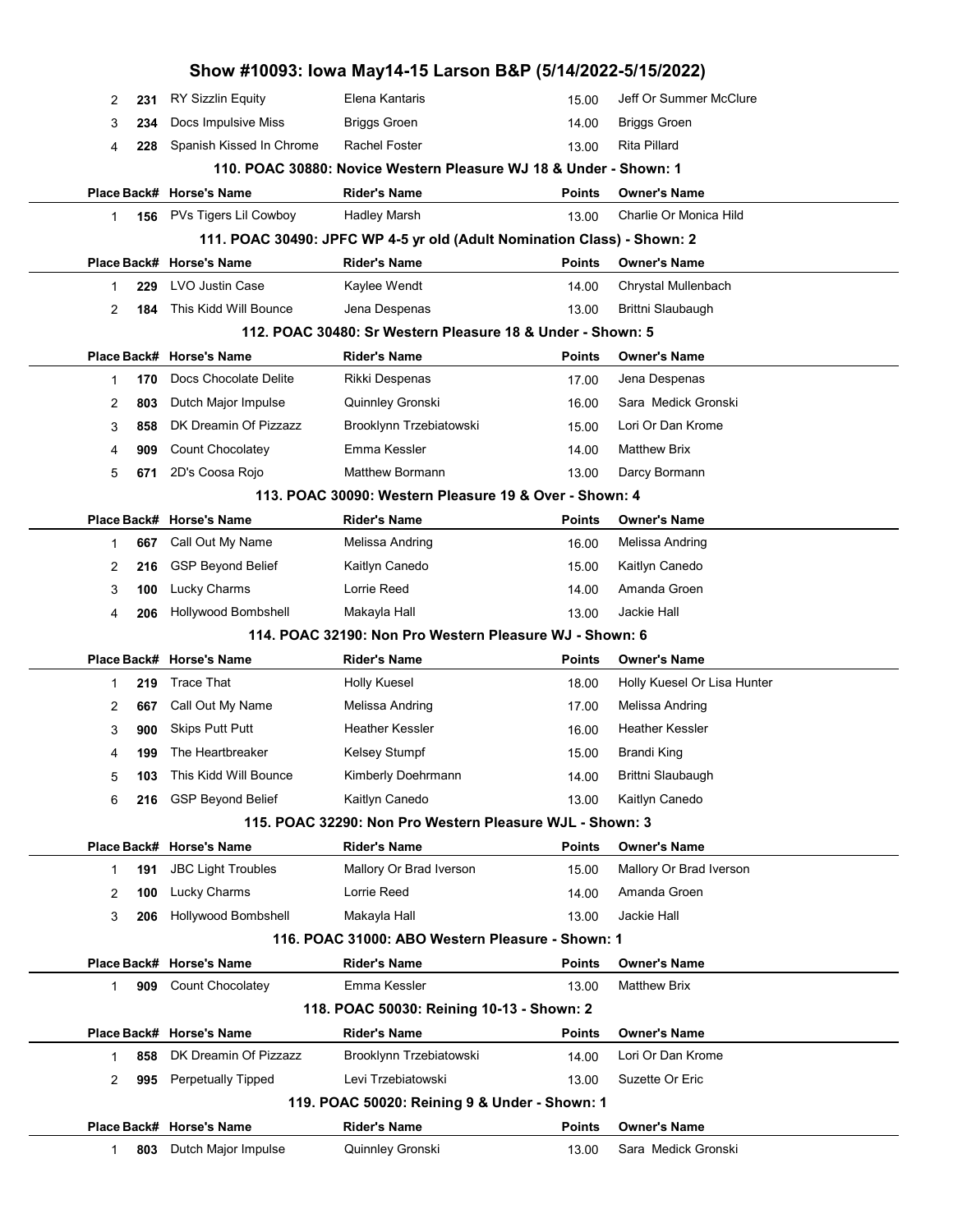#### 124. POAC 32080: Ranch Riding 18 & Under - Shown: 5

|                                                  |                                                          | Place Back# Horse's Name | <b>Rider's Name</b>                                                   | Points        | <b>Owner's Name</b> |  |  |  |  |
|--------------------------------------------------|----------------------------------------------------------|--------------------------|-----------------------------------------------------------------------|---------------|---------------------|--|--|--|--|
|                                                  | 909<br>1                                                 | Count Chocolatey         | Emma Kessler                                                          | 17.00         | <b>Matthew Brix</b> |  |  |  |  |
|                                                  | 858<br>2                                                 | DK Dreamin Of Pizzazz    | Brooklynn Trzebiatowski                                               | 16.00         | Lori Or Dan Krome   |  |  |  |  |
|                                                  | 3<br>906                                                 | <b>Skips Putt Putt</b>   | Emma Kessler                                                          | 15.00         | Heather Kessler     |  |  |  |  |
|                                                  | 4<br>803                                                 | Dutch Major Impulse      | Quinnley Gronski                                                      | 14.00         | Sara Medick Gronski |  |  |  |  |
|                                                  | 5<br>995                                                 | Perpetually Tipped       | Levi Trzebiatowski                                                    | 13.00         | Suzette Or Eric     |  |  |  |  |
|                                                  | 125. POAC 72040: Cloverleaf Barrels 14-18 - Shown: 1     |                          |                                                                       |               |                     |  |  |  |  |
|                                                  |                                                          | Place Back# Horse's Name | <b>Rider's Name</b>                                                   | Points        | <b>Owner's Name</b> |  |  |  |  |
|                                                  | $\mathbf{1}$                                             | 671 2D's Coosa Rojo      | <b>Matthew Bormann</b>                                                | 13.00         | Darcy Bormann       |  |  |  |  |
|                                                  | 127. POAC 72020: Cloverleaf Barrels 9 & Under - Shown: 1 |                          |                                                                       |               |                     |  |  |  |  |
|                                                  |                                                          | Place Back# Horse's Name | <b>Rider's Name</b>                                                   | <b>Points</b> | <b>Owner's Name</b> |  |  |  |  |
|                                                  | $\mathbf 1$                                              | 803 Dutch Major Impulse  | Quinnley Gronski                                                      | 13.00         | Sara Medick Gronski |  |  |  |  |
|                                                  |                                                          |                          | 129. POAC 73540: Flags 14-18 - Shown: 1                               |               |                     |  |  |  |  |
|                                                  |                                                          | Place Back# Horse's Name | <b>Rider's Name</b>                                                   | Points        | <b>Owner's Name</b> |  |  |  |  |
|                                                  | $\mathbf 1$                                              | 671 2D's Coosa Rojo      | <b>Matthew Bormann</b>                                                | 13.00         | Darcy Bormann       |  |  |  |  |
|                                                  |                                                          |                          | 131. POAC 73520: Flags 9 & Under - Shown: 1                           |               |                     |  |  |  |  |
|                                                  |                                                          | Place Back# Horse's Name | <b>Rider's Name</b>                                                   | Points        | <b>Owner's Name</b> |  |  |  |  |
|                                                  | 803<br>$\mathbf{1}$                                      | Dutch Major Impulse      | Quinnley Gronski                                                      | 13.00         | Sara Medick Gronski |  |  |  |  |
|                                                  | 135. POAC 74020: Handy Horse 9 & Under - Shown: 1        |                          |                                                                       |               |                     |  |  |  |  |
|                                                  |                                                          | Place Back# Horse's Name | <b>Rider's Name</b>                                                   | Points        | <b>Owner's Name</b> |  |  |  |  |
|                                                  | $\mathbf 1$                                              | 803 Dutch Major Impulse  | Quinnley Gronski                                                      | 13.00         | Sara Medick Gronski |  |  |  |  |
| 136. POAC 76040: Texas Rollback 14-18 - Shown: 1 |                                                          |                          |                                                                       |               |                     |  |  |  |  |
|                                                  |                                                          | Place Back# Horse's Name | <b>Rider's Name</b>                                                   | <b>Points</b> | <b>Owner's Name</b> |  |  |  |  |
|                                                  | $\mathbf 1$                                              | 671 2D's Coosa Rojo      | Matthew Bormann                                                       | 13.00         | Darcy Bormann       |  |  |  |  |
|                                                  |                                                          |                          | 138. POAC 76020: Texas Rollback 9 & Under - Shown: 1                  |               |                     |  |  |  |  |
|                                                  |                                                          | Place Back# Horse's Name | <b>Rider's Name</b>                                                   | Points        | <b>Owner's Name</b> |  |  |  |  |
|                                                  | $\mathbf 1$                                              | 803 Dutch Major Impulse  | Quinnley Gronski                                                      | 13.00         | Sara Medick Gronski |  |  |  |  |
|                                                  |                                                          |                          | 140. POAC 71040: Pole Bending 14-18 - Shown: 1                        |               |                     |  |  |  |  |
|                                                  |                                                          | Place Back# Horse's Name | <b>Rider's Name</b>                                                   | <b>Points</b> | <b>Owner's Name</b> |  |  |  |  |
|                                                  | 1<br>671                                                 | 2D's Coosa Rojo          | Matthew Bormann                                                       | 13.00         | Darcy Bormann       |  |  |  |  |
|                                                  |                                                          |                          | 142. POAC 71020: Pole Bending 9 & Under - Shown: 1                    |               |                     |  |  |  |  |
|                                                  |                                                          | Place Back# Horse's Name | <b>Rider's Name</b>                                                   | Points        | <b>Owner's Name</b> |  |  |  |  |
|                                                  | 803<br>$\mathbf{1}$                                      | Dutch Major Impulse      | Quinnley Gronski                                                      | 13.00         | Sara Medick Gronski |  |  |  |  |
|                                                  |                                                          |                          | 143. POAC 74540: Go Go 14-18 - Shown: 1                               |               |                     |  |  |  |  |
|                                                  |                                                          | Place Back# Horse's Name | <b>Rider's Name</b>                                                   | Points        | <b>Owner's Name</b> |  |  |  |  |
|                                                  | 671<br>$\mathbf 1$                                       | 2D's Coosa Rojo          | <b>Matthew Bormann</b>                                                | 13.00         | Darcy Bormann       |  |  |  |  |
|                                                  |                                                          |                          | 145. POAC 74520: Go Go 9 & Under - Shown: 1                           |               |                     |  |  |  |  |
|                                                  |                                                          | Place Back# Horse's Name | <b>Rider's Name</b>                                                   | Points        | <b>Owner's Name</b> |  |  |  |  |
|                                                  | $\mathbf{1}$<br>803                                      | Dutch Major Impulse      | Quinnley Gronski                                                      | 13.00         | Sara Medick Gronski |  |  |  |  |
|                                                  |                                                          |                          | 148. POAC 71520: Single Pole 9 & Under - Shown: 1                     |               |                     |  |  |  |  |
|                                                  |                                                          | Place Back# Horse's Name | <b>Rider's Name</b>                                                   | Points        | <b>Owner's Name</b> |  |  |  |  |
|                                                  | 803<br>$\mathbf 1$                                       | Dutch Major Impulse      | Quinnley Gronski                                                      | 13.00         | Sara Medick Gronski |  |  |  |  |
|                                                  |                                                          |                          | 153. POAC 53305: ABO In-Hand Trail Yearling & Two Year Old - Shown: 5 |               |                     |  |  |  |  |
|                                                  |                                                          | Place Back# Horse's Name | <b>Rider's Name</b>                                                   | Points        | <b>Owner's Name</b> |  |  |  |  |
|                                                  | 1<br>561                                                 | Straighten Your Cape     | <b>Wendy Varish</b>                                                   | 0.00          | Wendy Varish        |  |  |  |  |
|                                                  |                                                          |                          |                                                                       |               |                     |  |  |  |  |